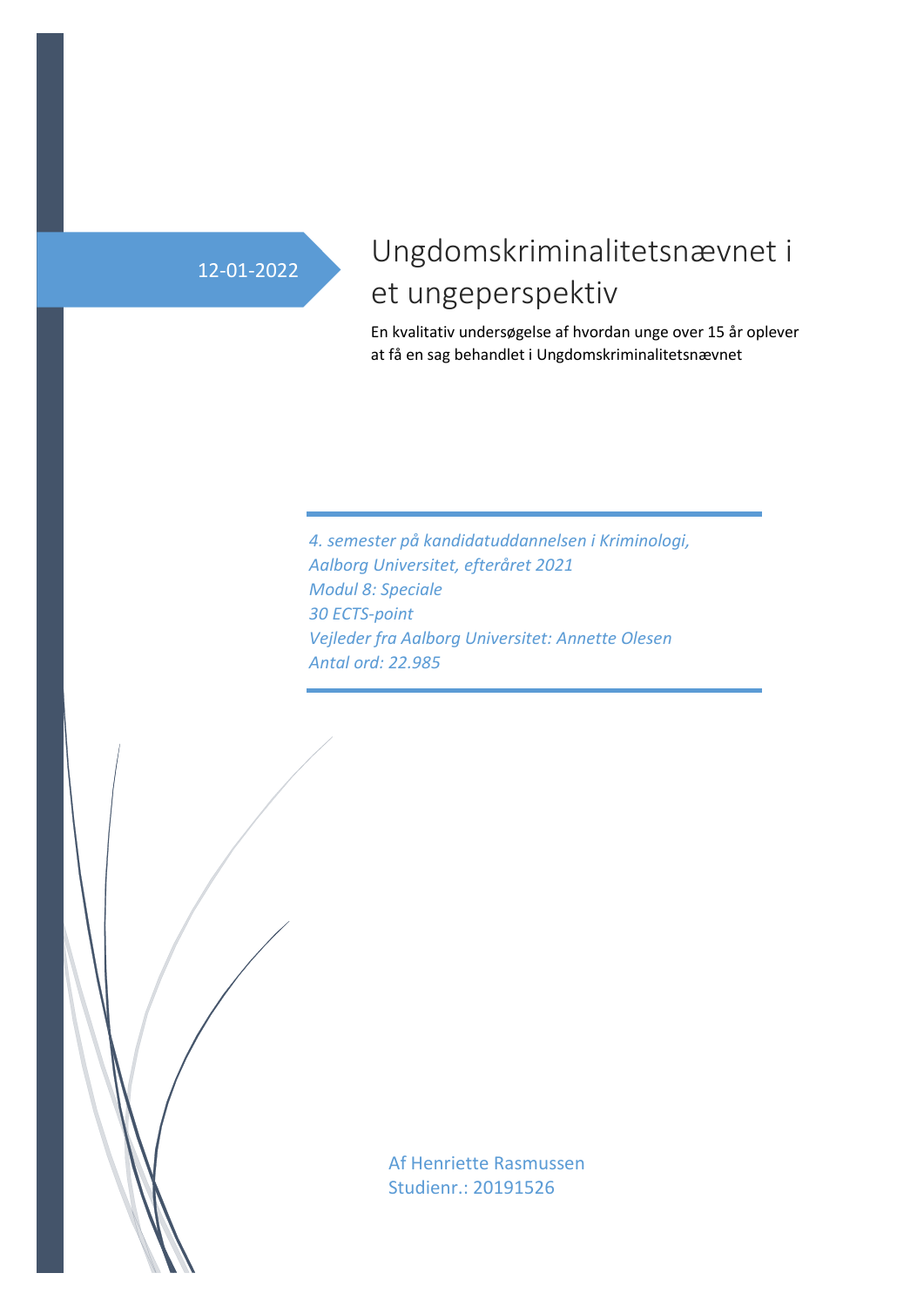# <span id="page-1-0"></span>Tro- og loveerklæring

Det erklæres herved på tro og love, at jeg egenhændigt og selvstændigt har udformet nærværende projekt.

Alle citater i teksten er markeret som sådanne, og projektet eller væsentlige dele af det har ikke tidligere

været fremlagt i anden bedømmelsessammenhæng.

Jeg er bekendt med reglerne for eksamenssnyd, herunder også plagiering og har læst Aalborg Universitets

regler på: <http://www.studerende.aau.dk/Eksamenssnyd+-+hvordan+undg%C3%A5r+du+det%3F/>

Jeg er bekendt med, at overtrædelse af reglerne vil blive indberettet for rektoratet og i sidste ende kan ende med bortvisning.

Endelig står jeg inde for, at antal ord anført på forsiden stemmer overens med virkeligheden.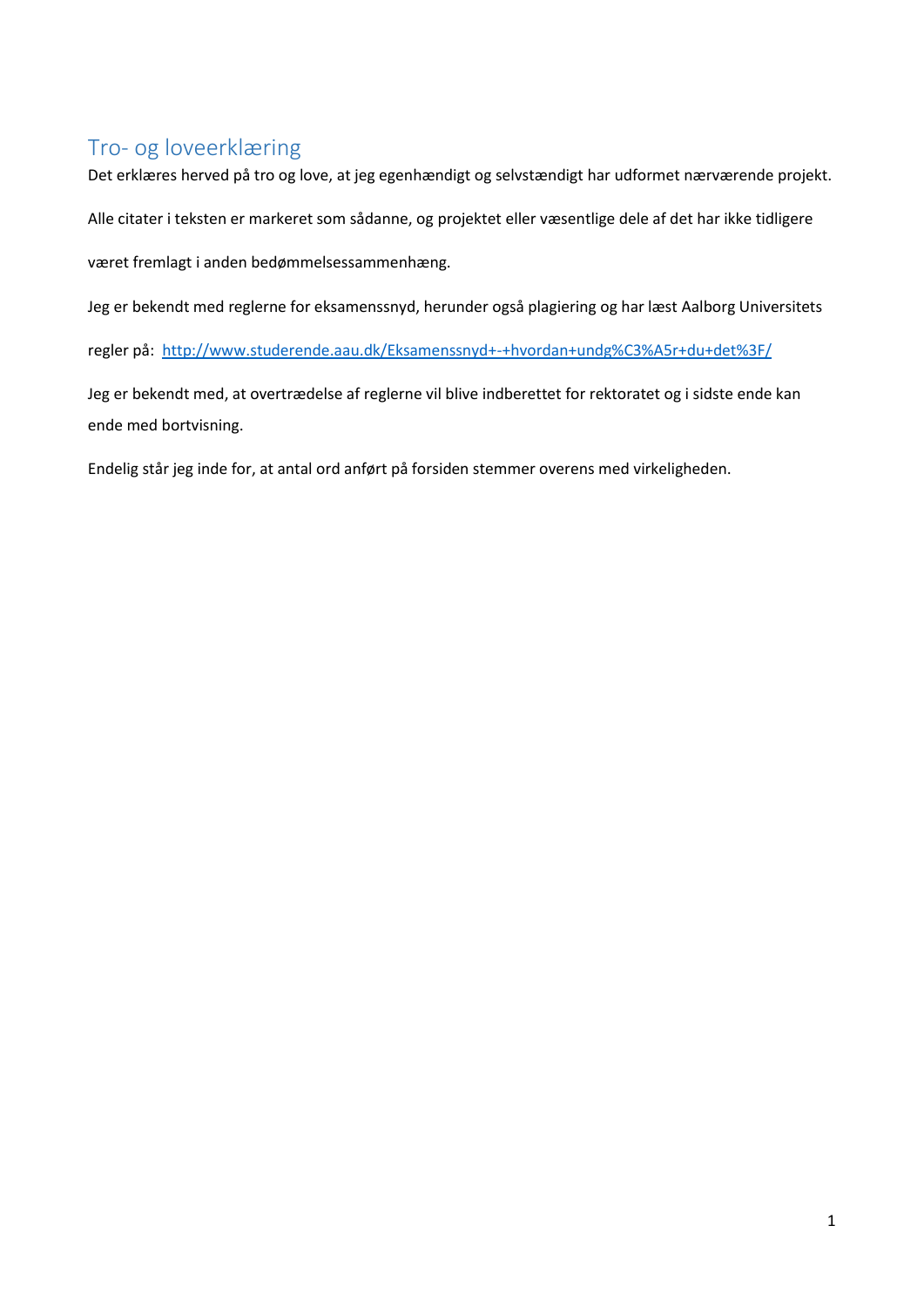# <span id="page-2-0"></span>Abstract

This thesis examines how juveniles above the minimum age for criminal responsibility experience having a case processed in the Juvenile Delinquency Board established in Denmark in January 2019. The thesis is based on interviews with four juveniles who have had their case processed in court prior to the board meeting. To gain a more qualified knowledge in the area, interviews have also been held with two social workers and the chairman of the Danish Social Workers' Association.

The thesis shows that the juveniles have had a chaotic upbringing with complex challenges, which is why they and their families have been in contact with public authorities, including the family department, the police, and the court, prior to the board meeting. The prior contact with and perception of the public authorities has influenced the juveniles experience of the board meeting. They generally express that they have; not felt sufficiently prepared for the meeting, they have felt analyzed and assessed, they have felt labelled prior to the board meeting, they have felt alone and interrogated by the board members, and they have felt expected to be able to give a rational explanation for their impulse-driven actions. The juveniles see the Juvenile Delinquency Board as a double process and measure since they have already been sentenced in court prior to the board meeting. The juveniles have initially reacted with opposition to the penalty, which had little effect, so they chose to "give up" on their opposition and instead cooperated with the staff at the placement facilities. Retrospectively, the juveniles are able to see the penalty from a more supportive perspective. The penalty has resulted in placements, where the employees has managed to create the right social and educational facilities, which has been able to support the juveniles in a positive development. Ultimately, it is up to the street-level bureaucrats to assess whether the decision from the Juvenile Delinquency Board has had the desired effect or not, as they must carry out the board's decision.

The thesis also shows, based on statements from the social workers and the chairman of the Danish Social Workers' Association's, that the establishment of the Juvenile Delinquency Board has had both a positive and negative effect on social work with socially disadvantaged children and juveniles in general. On the one hand, it has been positive for "the hard core" children and juveniles with a case processed at the board, because their cases have had to be prioritized and they have been able to get the right social pedagogical support through a penalty, without having to consider the financial means available under municipal auspices. On the other hand, the financial resources have not been accompanied by the establishment of the Juvenile Delinquency Board, which is why it has meant that other socially disadvantaged children and juveniles have become "second-priority cases" and thus have not been able to receive the necessary support in time.

Keywords: Alternative Justice, Crime Prevention, Deterrence, Experience, Juvenile Delinquency, Juvenile Delinquency Board, Labelling, Punishment, Risk Factors, Stigma, Youth Crime, Youth Crime Board.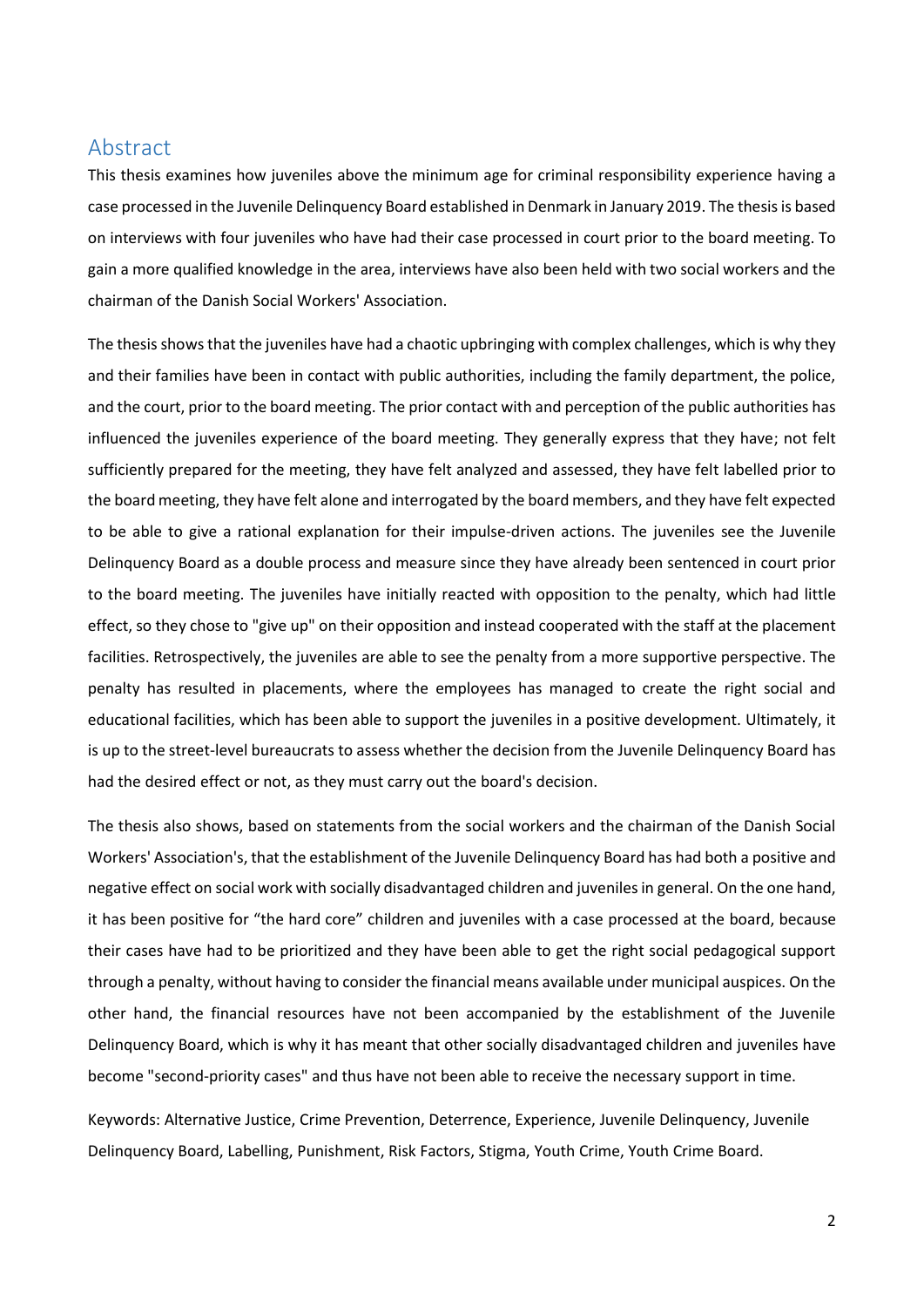# Indholdsfortegnelse

| Hvad karakteriserer de unge, og hvilke erfaringer har de med systemet forud for nævnsmødet?  33 |  |
|-------------------------------------------------------------------------------------------------|--|
|                                                                                                 |  |
|                                                                                                 |  |
| Hvordan oplever de unge rammerne og sagens behandling på nævnsmødet ud fra deres forudgående    |  |
|                                                                                                 |  |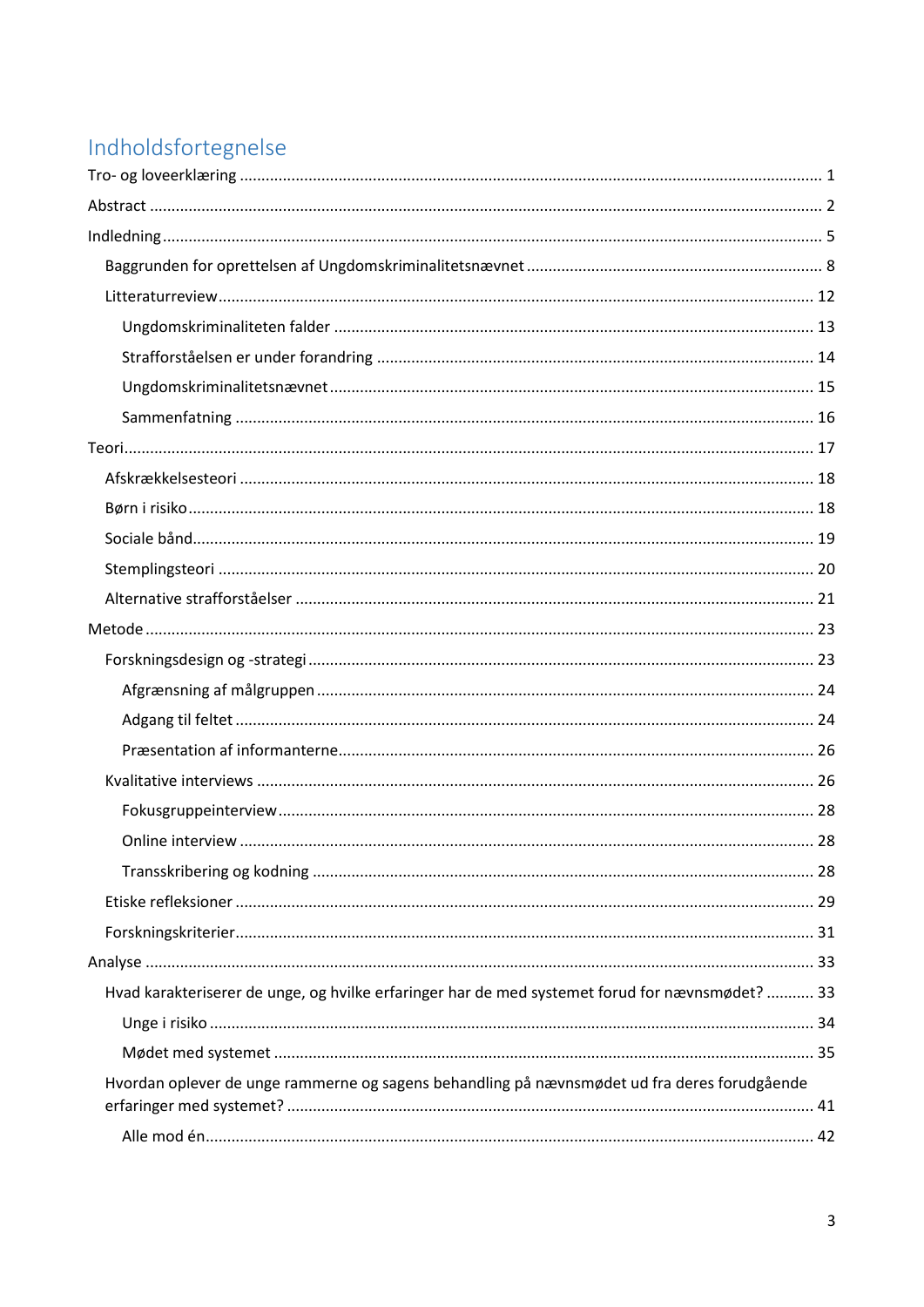| Hvilken virkning mener de unge retrospektivt, at oprettelsen af Ungdomskriminalitetsnævnet har haft for |  |
|---------------------------------------------------------------------------------------------------------|--|
|                                                                                                         |  |
|                                                                                                         |  |
|                                                                                                         |  |
|                                                                                                         |  |
|                                                                                                         |  |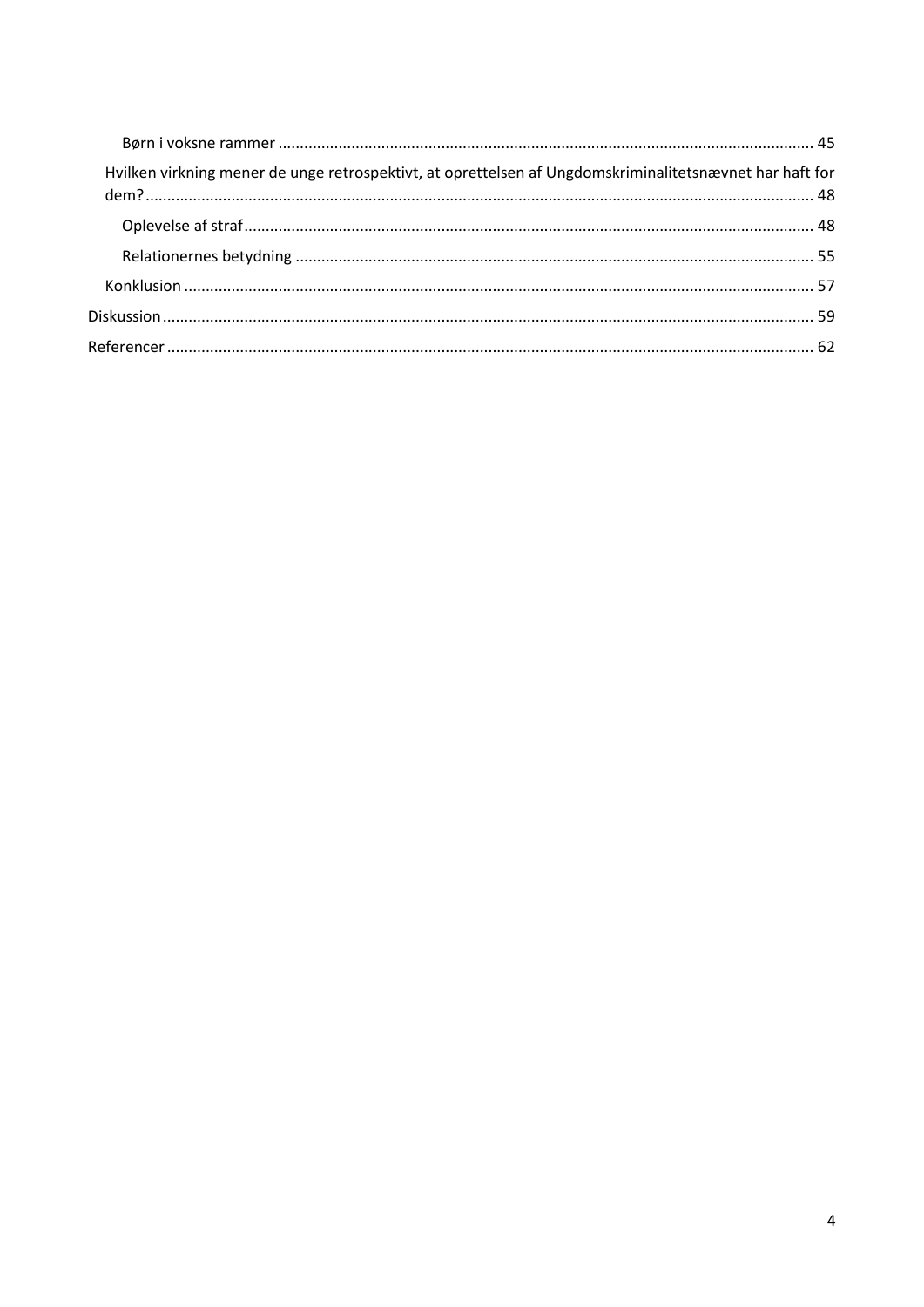# <span id="page-5-0"></span>Indledning

I forsøget på at forebygge ungdomskriminalitet blev der i januar 2019 fra politisk side indført Lov om bekæmpelse af ungdomskriminalitet, hvilken giver det dertil oprettede Ungdomskriminalitetsnævn bemyndigelse til at iværksætte afgørelser om særligt tilrettelagte indsatser som forbedringsforløb og straksreaktioner over for "den hårde kerne" af lovovertrædende børn og unge i alderen 10-17 år (Justitsministeriet, 2018). Lovforslaget medførte hård kritik fra flere faggrupper inden for børn- og ungeområdet:

> "*De anså loven for at krænke eller være på kant med børns grundlæggende rettigheder, og det blev fremhævet, at der allerede fandtes de redskaber i lovgivningen, som var nødvendige for at hjælpe børn og unge, som var i en begyndende kriminel løbebane*" (Skovgaard, 2020).

I den daværende regering og aftalepartiernes aftaletekst for oprettelsen af nævnet kritiseredes kommunerne for ikke at iværksætte de mulige indsatser hurtigt og konsekvent nok. Det har betydet, at sagerne nu skal indbringes for Ungdomskriminalitetsnævnet senest 4 uger efter, at mistanken er fremkommet hos politiet eller 14 dage efter de unges dom i retten (Justitsministeriet, 2018, s. 2-5). Dette mindsker kommunernes nuværende sagsbehandlingstid på 4 måneder<sup>1</sup>, til en frist på maksimalt 3 uger<sup>2</sup>, hvilket Dansk Socialrådgiverforening (2018) i deres høringssvar mente, ville umuliggøre en seriøs behandling af sagerne. Særligt de manglende grundlæggende retssikkerhedsmæssige garantier, som voksne har i de strafferetlige sager, er blevet fremhævet i kritikken som værende i strid med Den Europæiske Menneskerettighedskonvention, art. 6 (EMRK, 1996):

> "*Blandt de vigtigste er adgangen til en forsvarer, udfærdigelsen af et anklageskrift, retten til at føre vidner, formodningen om den tiltaltes uskyld, indtil det modsatte er bevist, et forbud mod tvang til selvinkriminering samt åbenhed i retsplejen*" (Frich, 2018).

Smith (2018) lægger i sin kritik særligt fokus på det modsætningsfyldte forhold, at der ifølge lovforslaget ikke er tale om en strafferetlig proces, hvorfor nævnet ikke skal tage stilling til skyldsspørgsmålet og politibetjente bl.a. ikke bør møde op uniformeret. Omvendt indbringes barnet netop for nævnet, fordi det *er* mistænkt for en given handling, hvorfor nævnet kan iværksætte en straksreaktion, som skal markere over for den pågældende, at grænsen er overskredet. Smith stiller kraftigt spørgsmålstegn ved, hvad straksreaktionerne skal forbedre og genoprette, hvis ikke der netop tages udgangspunkt i skyldsspørgsmålet og barnet dermed anses som kriminel. Hun udtrykker bekymring for, at det kan medvirke til at blive en selvopfyldende profeti,

<sup>1</sup> Jf. serviceloven (2021) § 50, stk. 7 (herefter forkortet SEL)

<sup>2</sup> Jf. ungdomskriminalitetsloven (2018) § 29, stk. 2 (herefter forkortet UKL)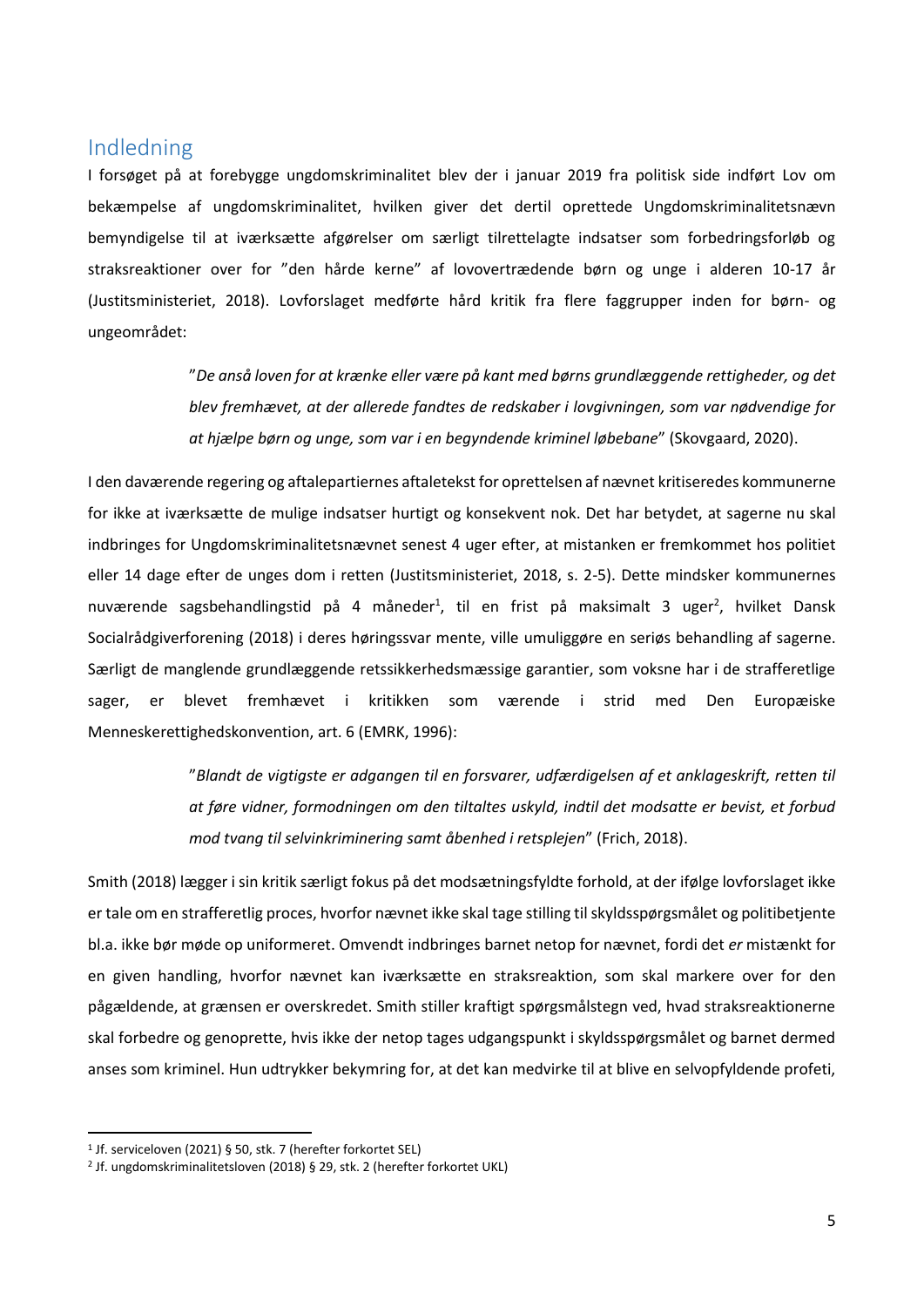at barnet med denne stempling vil blive kriminel på sigt. Ifølge regeringen og aftalepartierne er der ikke tale om *straf* i forbindelse med afgørelser i nævnet, men *forebyggende* indsatser "*for barnets eller den unges bedste*" (Ungdomskriminalitetsloven, 2018, § 1). De påpeger, at der ikke er tale om frihedsberøvende straffe i form af fængsel, men nævnet har bemyndigelse til at træffe afgørelse om anbringelse uden samtykke fra barnet/den unge og forældremyndighedsindehavere på bl.a. delvist lukkede institutioner, sikrede institutioner samt særligt sikrede afdelinger<sup>3</sup>.

Lidt over et år efter oprettelsen af Ungdomskriminalitetsnævnet er det særligt nævnets afgørelser, som har været i kritikernes søgelys, eksempelvis antallet af fundne fejl i de indbragte klagesager, som på daværende tidspunkt svarede til 22 % af de indbragte klagesager. Formanden for Dansk Socialrådgiverforening, Mads Bilstrup, fandt dette uacceptabelt samt et udtryk for manglende socialfaglig ekspertise i Ungdomskriminalitetsnævnene: "*Han påpeger, at der i klagesager om tvangsanbringelser truffet af kommunerne var en omgørelsesprocent på to procent i 2018"* (Wang, 2020). De to tal anses dog ifølge artiklen ikke for værende direkte sammenlignelige. Det fremgår videre, at der i kritikken af lovforslaget blandt andet blev:

> "*advaret om, at nævnet kunne blive tilbøjelige til at træffe afgørelser om anbringelser som straf i stedet for at vurdere, om det var det bedste for barnet*" (ibid.).

Nævnsmedlem, Jeanette Fabrin, mener, at der kan være flere afgørelser om anbringelser uden samtykke, som er truffet på det forkerte grundlag af nævnene, da "*der altid vil være forældre i disse sager, som ikke klager til Ankestyrelsen, fordi de i forvejen mangler overskud i hverdagen*" (ibid.). Skovgaard (2020) er bekymret for, at det netop er i forvejen socialt udsatte børn, som vil blive ramt af det indførte Ungdomskriminalitetsnævn.

I april 2021 har Justitsministeriets Forskningskontor udgivet den første af forventeligt seks delevalueringer af Ungdomskriminalitetsnævnet. Denne fokuserer på erfaringer med nævnet, og om de tiltænkte formål imødekommes (Fuglsang & Hansen, 2021a, s. 8-9). I den forbindelse er der afholdt 37 interviews med 46 nævnsmedlemmer og fagpersoner tilknyttet Ungdomskriminalitetsnævnet. Derudover er der interviewet 8 børn og unge, som har fået en afgørelse om forbedringsforløb af Ungdomskriminalitetsnævnet. 26 adspurgte børn og unge har takket nej til at lade sig interviewe med begrundelsen "*at de ikke har haft lyst til at rippe op i deres sag, eller at de ikke har haft lyst til at bruge tid på endnu et møde*" (ibid. s. 10-13). Jeg finder det vigtigt, at målgruppen, som problematikken omhandler, selv høres, således det ikke kun bliver en diskussion blandt fagpersoner og politikere. Der er endvidere et socialfagligt krav om, at barnets synspunkter altid skal

<sup>3</sup> Jf. UKL §§ 15-17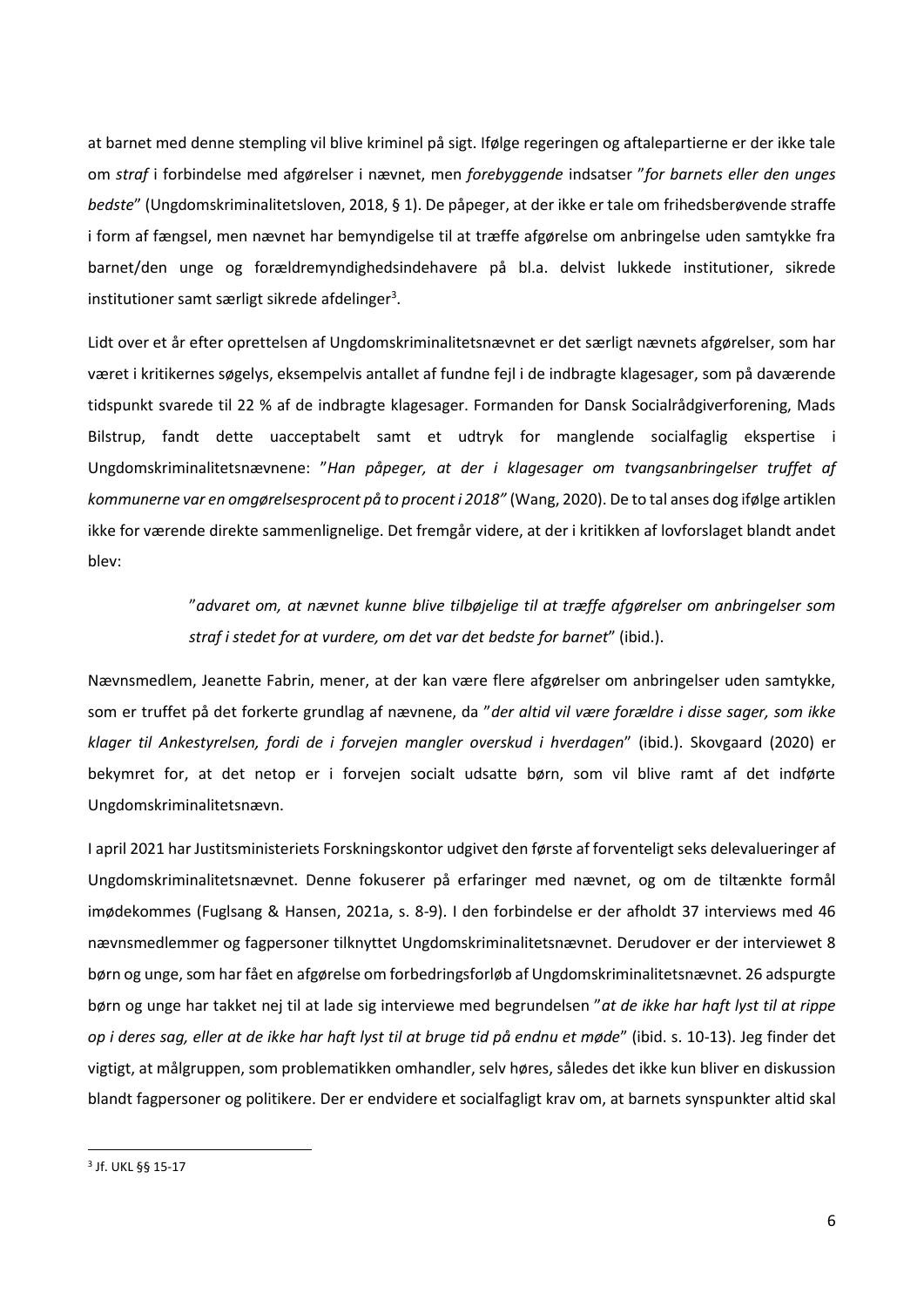inddrages "*med passende vægt i overensstemmelse med alder og modenhed*" 4 , når et støttebehov skal vurderes og en foranstaltning iværksættes. Denne holdning deler jeg med Rasmussen, Warming og Kampmann (2017), som mener, at børns ret til at blive hørt "*i alle forhold*", jf. børnekonventionen (1992) artikel 12, gælder i hverdagslivet "*i bred forstand såvel som de politiske beslutninger og offentlige debatter, der er med til at sætte rammerne for hverdagslivet*" (Rasmussen, Warming, & Kampmann, 2017, s. 8). Når børn inddrages i forskning, "*sender det et signal om, at børn har relevant og vigtig viden, og at vi interesserer os for den*" (ibid. s. 9-10). Jeg mener, at der i Justitsministeriets delevaluering af nævnsmødet er mere fokus på fagpersonernes oplevelser af nævnsmødet og deres skøn af børnene og de unges oplevelser af mødet, end der reelt er på børnene og de unges egne oplevelser<sup>5</sup>. Jeg mener derfor, at der er et videnshul i forhold til at høre de berørte børn og unge, som er relevant at belyse nærmere. Jeg har således opstillet følgende problemformulering:

#### *Hvordan oplever unge over 15 år at få en sag behandlet i Ungdomskriminalitetsnævnet?*

Jeg har valgt at operationalisere problemformuleringen ned til tre forskellige perioder i de unges liv: tiden før, under og efter nævnsmødet, for at skabe en nuanceret forståelse af de unges oplevelser med at få en sag behandlet i Ungdomskriminalitetsnævnet. Jeg har således opstillet følgende underspørgsmål:

- *Hvad karakteriserer de unge, og hvilke erfaringer har de med systemet*<sup>6</sup> *forud for nævnsmødet?*
- *Hvordan oplever de unge rammerne og sagens behandling på nævnsmødet ud fra deres forudgående erfaringer med systemet?*
- *Hvilken virkning mener de unge retrospektivt, at oprettelsen af Ungdomskriminalitetsnævnet har haft for dem?*

Jeg har fundet operationaliseringen relevant med udgangspunkt i Bourdieus begreb *habitus*, dvs. den kulturelle og sociale læringsproces, herunder erfaringer og færdigheder, som mennesker tilegner sig, forstår og handler i verden ud fra. Da socialiseringsprocessen allerede starter ubevidst i barndommen, lagres disse erfaringer og forståelser mentalt, og ikke mindst kropsligt i personen, og påvirker måden hvorpå vedkommende handler, ud fra sin viden og erfaringer (Wilken, 2006, s. 41-45). Ifølge Hayes (2018) påvirkes individets oplevelse af straf af de forudgående personlige erfaringer og sociale kontekst (ibid. s. 237). Det er

<sup>4</sup> Jf. SEL § 46, stk. 3 samt UKL § 1

<sup>5</sup> Umiddelbart inden aflevering af projektet har Justitsministeriet udgivet yderligere to delevalueringer. Delevalueringen omhandlende screening og henvisning til nævnet indeholder ingen interviews med børn og unge (Fuglsang & Hansen, 2021b), mens delevalueringen omhandlende ungefaglige undersøgelser og indstillinger bygger på data fra delevalueringen af nævnsmødet, da det ikke har været muligt at få adgang til flere børn og unge informanter (Fuglsang & Hansen, 2021c, s. 12).

<sup>6</sup> Jeg benytter "systemet" som betegnelse for organisationer i den offentlige sektor, som er politisk styrede og har til formål og myndighed til at udføre de politiske beslutninger og kollektive serviceydelser i praksis (Berg-Sørensen, Grøn, & Hansen, 2011, s. 22- 30). I relation til dette projekt omfatter det domstolene, kommunale forvaltninger, politiet og døgninstitutioner.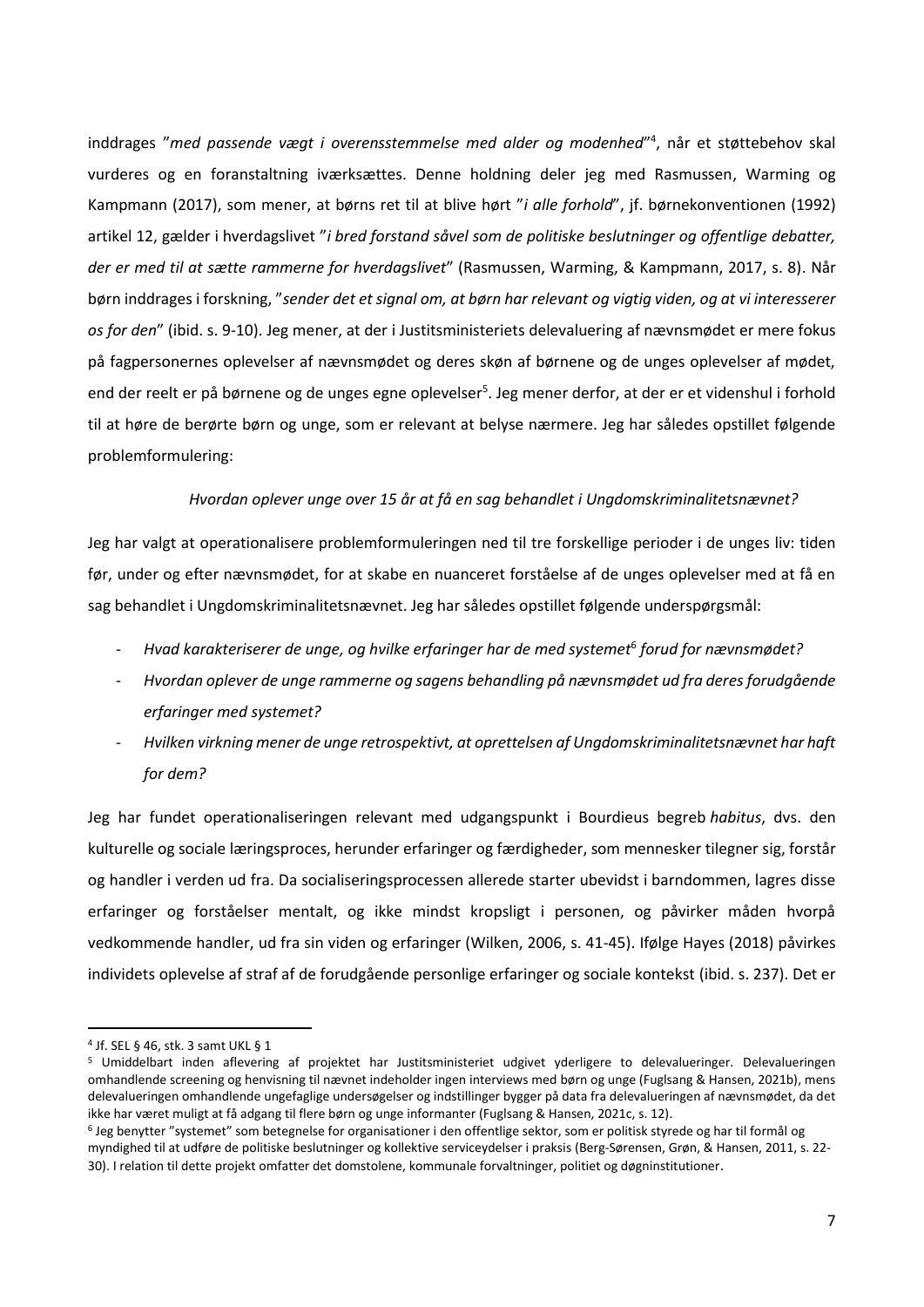således relevant at opnå en indsigt i de unges forudgående erfaringer med de sociale myndigheder, politiet og retten, for at få en forståelse for, hvordan og hvorfor de unge oplever og agerer i rammerne for nævnsmødet, som de gør. Forandring af lagrede erfaringer og forståelser af verden kræver ifølge Bourdieu, at individet accepterer en social forankring i et nyt miljø, men samtidig skal det nye miljø også acceptere individet (Wilken, 2006, s. 41-45). Da Ungdomskriminalitetsnævnet skal søge at ændre de unges adfærd og tankegang, er det således relevant at belyse, om der retrospektivt er sket en ændring i de unges oplevelser af nævnsmødet og dets virkning. Jeg har endvidere valgt at interviewe to socialrådgivere med erfaring på området samt formanden for Dansk Socialrådgiverforening, med henblik på at understøtte de unges udtalelser. Dette uddybes nærmere i metodeafsnittet.

Jeg finder det endvidere relevant at belyse baggrunden for den politiske beslutning om at oprette et sådant nævn, herunder hvem målgruppen er, og hvad nævnet kan træffe afgørelse om.

# <span id="page-8-0"></span>Baggrunden for oprettelsen af Ungdomskriminalitetsnævnet

Definitionen af kriminalitet samt holdningen til hvem der kan straffes, og ikke mindst hvad en passende straf for en lovovertrædelse er, har ændret sig over tid, hvilket afspejler sig i de lovgivningsmæssige ændringer, som sker i takt med at vores normer og forståelser ændrer sig, og samfundet udvikles. Definitionen af kriminalitet er således samfundsmæssigt, kulturelt og historisk betinget (Christie, 2004). Ungdomskriminalitet anses for at være et samfundsproblem, som politikerne ønsker at mindske, bl.a. ved at nedbringe antallet af unge som både begynder og ikke mindst fortsætter den kriminelle løbebane videre ind i voksenlivet. Dette skyldes til dels, at det koster samfundet dyrt i skattekroner på den lange bane i sagsomkostninger i forbindelse med anholdelse og retssager, foruden målgruppen også kan være uarbejdsdygtige i en periode grundet inkapacitering. Men det "koster" potentielt også på den oplevede tryghed og retfærdighedsfølelsen blandt ofrene og befolkningen generelt (Tranæs, 2008, s. 17-18). Grænsen for den kriminelle lavalder og hvordan samfundet skal straffe eller sætte ind over for lovovertrædende børn og unge er et emne, som løbende har været oppe til politisk diskussion i Danmark. Siden år 1930, hvor den nuværende straffelov blev vedtaget, har den kriminelle lavalder været sat til 15 år<sup>7</sup>, mens der i perioden har været indført forskellige sanktionsformer som eksempelvis ungdomskontraktordninger og ungdomssanktioner for at forebygge ungdomskriminalitet (Jappe, 2006, s. 11-13).

<sup>7</sup> Jf. straffeloven (2021) § 15 (herefter forkortet STRFL). Dog undtaget af perioden 1. juli 2010 – 28. februar 2012, hvor den blev sænket til 14 år (Elholm, 2013, s. 64-65).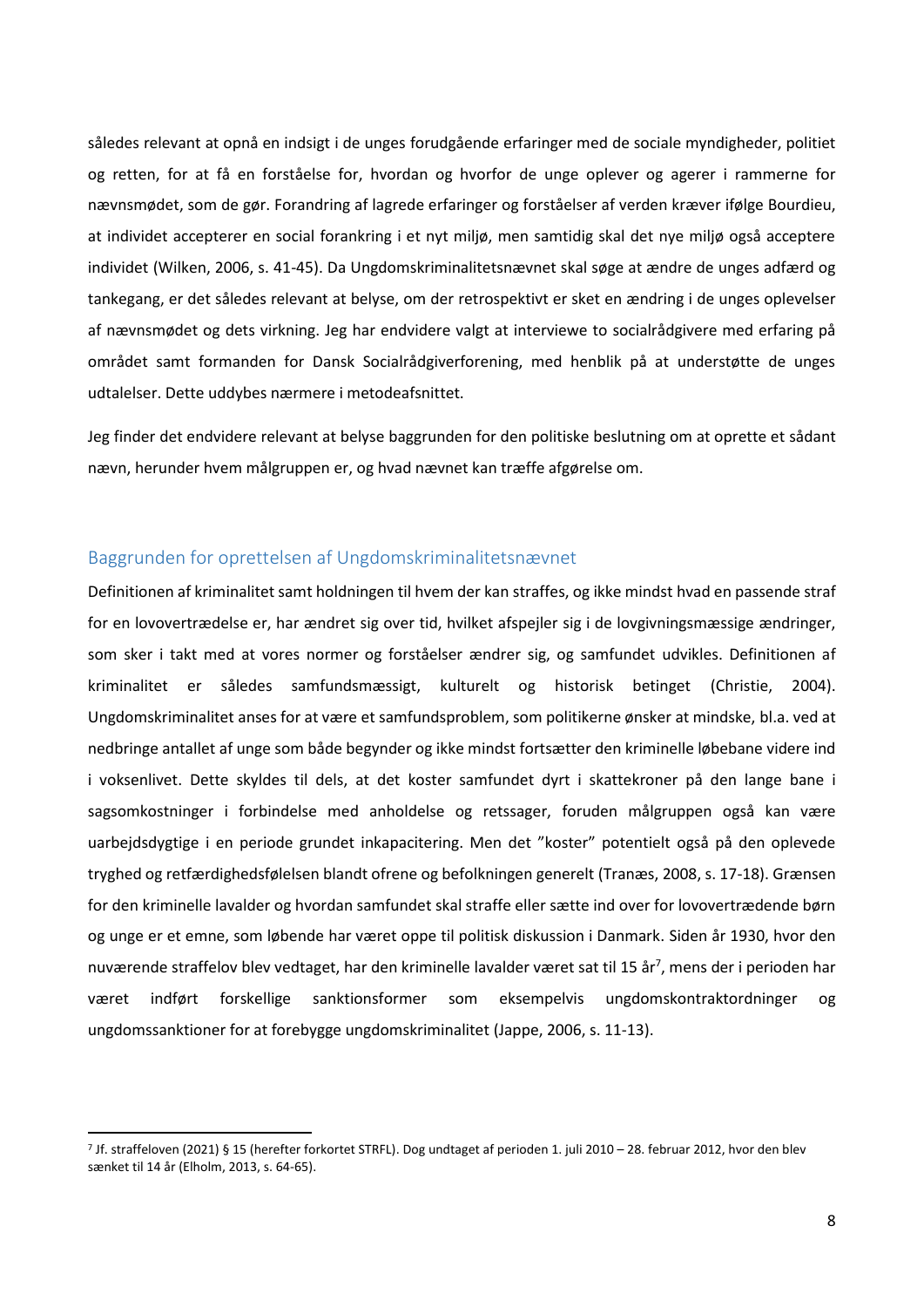Pedersen og Jørgensen (2017) har udgivet en rapport om ungdomskriminalitet, hvori de har opdelt børn og unge fra ungdomsårgangen fra år 1996 i alderen 10-17 år i fire kategorier: de lovlydige, småkriminelle, alvorligt kriminelle samt mest kriminelle, hvortil fordelingen fremgår af tabel 1.

| Tabel 1 Fordeling af unge fra årgang 1996 fordelt efter kriminalitetskategori                                         |                |           |                                                      |  |  |  |
|-----------------------------------------------------------------------------------------------------------------------|----------------|-----------|------------------------------------------------------|--|--|--|
| Kategori                                                                                                              | Antal personer | Andel i % | Andel blandt unge<br>registreret for<br>kriminalitet |  |  |  |
| De lovlydige                                                                                                          | 60.051         | 85%       |                                                      |  |  |  |
| De småkriminelle                                                                                                      | 7.776          | 11%       | 76%                                                  |  |  |  |
| De alvorligt kriminelle                                                                                               | 1.725          | 2%        | 17%                                                  |  |  |  |
| De mest kriminelle                                                                                                    | 726            | 1%        | 7%                                                   |  |  |  |
| I alt                                                                                                                 | 70.2785        | 100%      | 100%                                                 |  |  |  |
| Tabellen viser det samlede folketal for årgang 1996 d. 1. januar 2013 og den samlede fordeling af hele årgangen efter |                |           |                                                      |  |  |  |

kriminalitetskategori i hele tal samt procent. Andelen i procent summerer ikke 100 grundet decimaltal. Derudover ses fordelingen af kriminalitet blandt de unge, som er registreret for kriminalitet. Tabellen er kopieret fra rapportens tabel 3.1 (Pedersen & Jørgensen, 2017, s. 6).

Rapporten viser, at det var den ene procent tilhørende de mest kriminelle, som stod for 44 % af den samlede kriminalitet i løbet af perioden 2001-2015 (ibid. s. 4-8). Heraf havde 60 % været mistænkt for kriminalitet inden de nåede den kriminelle lavalder (ibid. s. 77). Der ses således at være nogle få unge, som fylder mest i kriminalregistrene.

Denne udvikling ønskede den daværende regering (Venstre, Liberal Alliance og Det Konservative Folkeparti), sammen med Dansk Folkeparti og Socialdemokratiet at ændre på, og indførte derfor Ungdomskriminalitetsnævnet med virkning fra d. 01.01.19. Formålet er at sætte hurtigt og konsekvent ind med et forebyggende og opdragende sigte over for den såkaldte "hårde kerne" af børn og unge i alderen 10- 17 år, som begår alvorlig kriminalitet. Dette for at begrænse bandernes rekruttering af nye unge medlemmer og signalere til de unge, at deres handlinger har konsekvenser. Ligeledes til forældrene – og i en vis grad kommunerne – at de har et stort ansvar i at få deres børn/unge på rette vej (Justitsministeriet, 2018, s. 1; Fuglsang & Hansen, 2021a, s. 8). Aftalepartierne ville med nævnet således forebygge – eller bekæmpe om man vil<sup>8</sup> – ungdomskriminaliteten allerede inden de unge når den kriminelle lavalder og rettede samtidig en kritik mod det sociale system:

> "*Når børn og unge begår kriminalitet tidligt i livet, kan det være starten på en kriminel løbebane, som kan ende med omfattende og alvorlig kriminalitet. Der skal derfor sættes mere*

<sup>8</sup> Bjørgo (2016) ser forebyggelse og bekæmpelse som én side af samme sag, hvorfor begrebet forebyggelse benyttes i mere bred forstand til at dække over en reducering af fremtidige kriminelle handlinger samt skadevirkninger af begået kriminalitet (ibid. s. 1).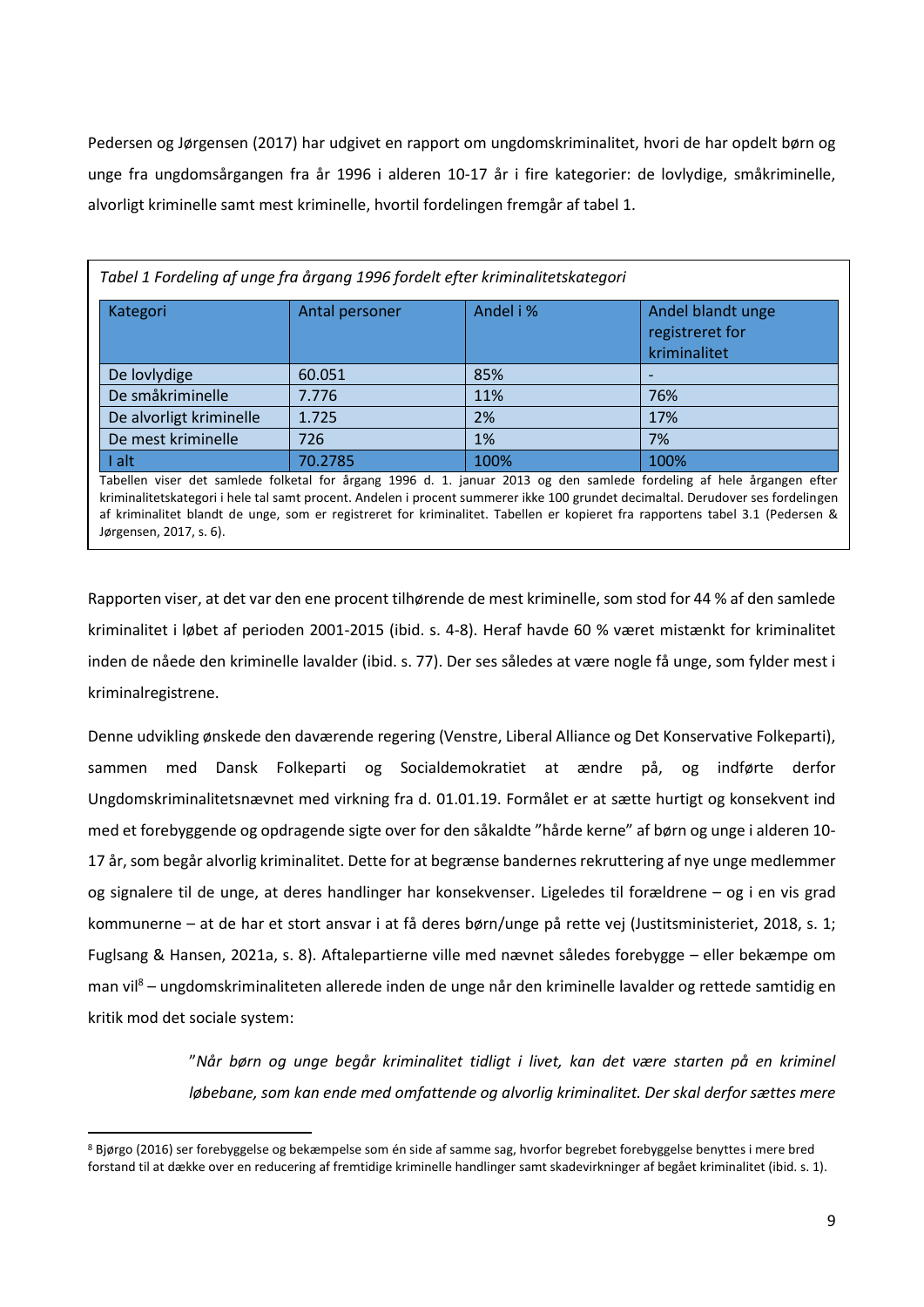*konsekvent og tidligere ind over for ungdomskriminalitet. Der skal være en mærkbar reaktion, når børn og unge begår kriminalitet, så de forstår, at alle handlinger har konsekvenser. I den nuværende indsats mod ungdomskriminalitet mangler der fælles retning og konsekvens. Hverken det sociale system eller retssystemet evner at gribe tidligt nok ind og hjælpe børnene eller de unge, inden de havner på samfundets skyggeside. Børn og unge oplever ikke i tilstrækkelig grad at blive stillet til ansvar for deres kriminelle handlinger*" (Justitsministeriet, 2018, s. 1).

Der har således været et politisk ønske om en større ensretning i håndteringen af de kriminalitetstruede børn og unge på tværs af landets kommuner. Afgørelser i nævnet skal baseres på barnets/den unges ressourcer samt familiens forhold<sup>9</sup>. Disse afgørelser kan eksempelvis bestå i straksreaktioner<sup>10</sup>, hvor børnene/de unge pålægges genoprettende aktiviteter for de forårsagede skader. Det kan også være forbedringsforløb<sup>11</sup> med vilkår om, at barnet/den unge eksempelvis pålægges deltagelse i ungdomsklub eller uddannelse. Det mest indgribende forbedringsforløb er anbringelse uden for hjemmet uden samtykke på åbne institutioner og ikke mindst særligt sikrede institutioner (ibid. s. 2-4). De 15-17-årige kan indstilles til nævnet, hvis de af retten er:

> "*idømt fængselsstraf for personfarlig kriminalitet eller (…) anden alvorlig kriminalitet ved overtrædelse af straffeloven, lov om euforiserende stoffer, våbenloven eller knivloven, og som samtidig vurderes at være i særlig risiko for at begå yderligere kriminalitet"* (Ungdomskriminalitetsloven, 2018, § 2, stk. 1).

De samme kriterier gælder for de 10-14-årige. Da de ikke kan dømmes, grundet den kriminelle lavalder, skal de blot være *mistænkt* for samme forhold som de 15-17-årige<sup>12</sup>. Det betyder, at politiet skal finde det tilstrækkeligt bevist, at rette gerningsmand er identificeret (Fuglsang & Hansen, 2021a, s. 17). Børn og unge kan også bringes for Ungdomskriminalitetsnævnet, hvis de mistænkes for en mindre alvorlig kriminel handling og samtidig anses for at være kategoriseret som *socialt udsat* og er omgivet af:

> "*risikofaktorer, der gør dem særligt udsatte for at ende i den hårde kerne af unge kriminelle, f.eks. kriminalitet i en tidlig alder, opvækst i et kriminelt miljø eller misbrugsproblemer*" (Justitsministeriet, 2018, s. 3).

<sup>9</sup> Jf. UKL § 1

<sup>10</sup> Jf. UKL § 12

<sup>11</sup> Jf. UKL §§ 13-19

<sup>12</sup> Jf. UKL § 2, stk. 2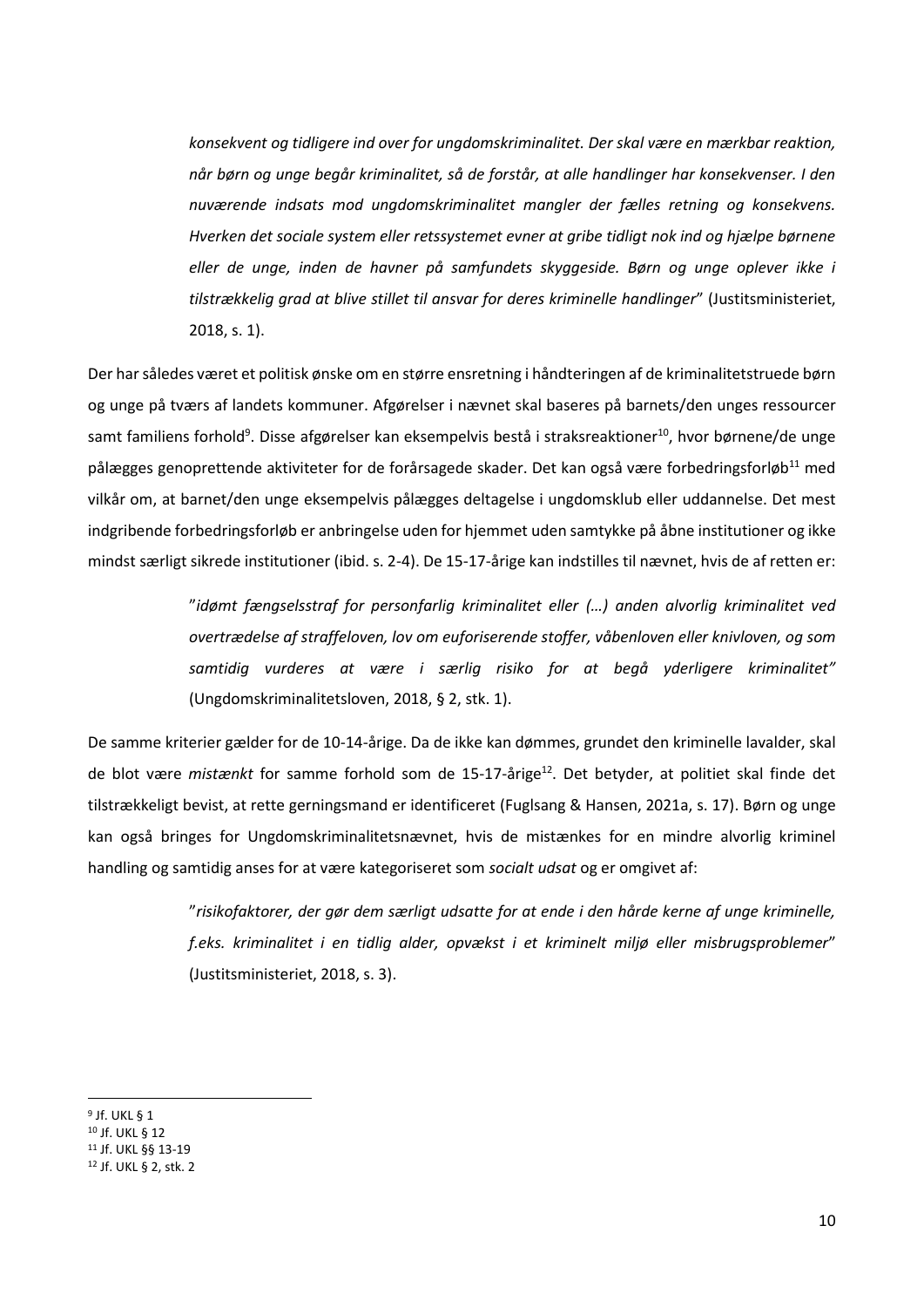I forbindelse med oprettelsen af Ungdomskriminalitetsnævnet, blev det anslået at ville omfatte omkring 40 børn i alderen 10-11 år og omkring 700 unge i alderen 12-17 år på årsbasis (Justitsministeriet, 2018, s. 3). Ifølge den første delevaluering vedrørende selve nævnsmødet har 1.025 børn og unge haft en sag behandlet i løbet af de første 20 måneder, dvs. i perioden 1. januar 2019 til 31. august 2020. Heraf ses 84 % at være drenge og størstedelen har dansk oprindelse. 52 % har været under den kriminelle lavalder på tidspunktet for mødets afvikling, hvortil den største gruppe findes blandt de 14-årige jf. tabel 2 (Fuglsang & Hansen, 2021a, s. 19-22).

*Tabel 2 Fordeling af børn og unge som har haft en sag behandlet i Ungdomskriminalitetsnævnet fordelt på alderen på tidspunktet for handlingen, der har givet anledning til at sagen sendes i nævnet*

| Alder                     | Andel i % |
|---------------------------|-----------|
| 10 <sub>ar</sub>          | 1%        |
| $11$ år                   | 3%        |
| $12$ år                   | 6%        |
| $13$ år                   | 14%       |
| 14 år                     | 28%       |
| Samlet fordeling under    | 52%       |
| den kriminelle lavalder   |           |
| $15$ år                   | 17%       |
| 16 år                     | 22%       |
| 17 år                     | 9%        |
| Samlet fordeling over den | 48%       |
| kriminelle lavalder       |           |
| I alt                     | 100%      |

Tabellen viser den aldersmæssige fordeling af de 1.025 børn og unge, som har haft en sag behandlet i Ungdomskriminalitetsnævnet i perioden 1. januar 2019 til 31. august 2020. Tabellen er udarbejdet ud fra delevalueringens figur 1, hvoraf andelen i procent er angivet, men ikke andelen i fulde tal (Fuglsang & Hansen, 2021a, s. 19-20).

Langt størstedelen er henvist på baggrund af personfarlig kriminalitet, hvilket gælder for 92 % af de 10-14 årige og 88 % af de 15-17-årige (ibid. s. 25-27). Som det fremgår af tabel 3, er der truffet afgørelse om flere forbedringsforløb end straksreaktioner, hvilket er sket samlet set i 752 ud af 1.035<sup>13</sup> sager i undersøgelsesperioden.

<sup>13</sup> Af delevalueringen fremgår det, at 1.025 børn og unge har fået en sag behandlet, heraf har ni fået behandlet en sag 2-3 gange, men disse regnes ikke for at være genindbringelsessager, hvorfor der tages udgangspunkt i 1.035 sager (Fuglsang & Hansen, 2021a, s. 19). Her er de 24 sager, som er blevet afvist af nævnet ikke medtaget (ibid. s. 63).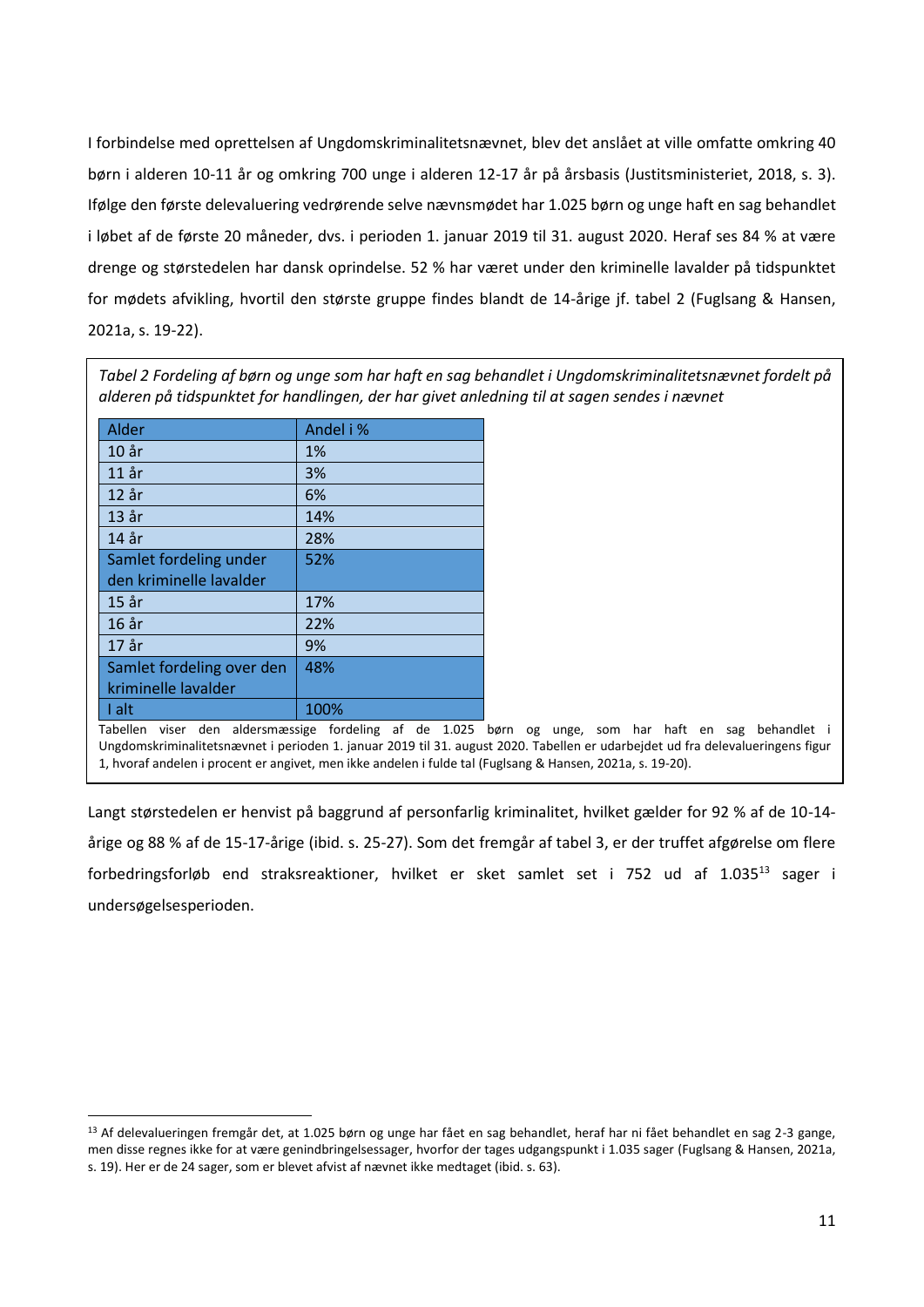| Tabel 3 Fordeling af afgørelser i Ungdomskriminalitetsnævnet fordelt på afgørelsestype |       |       |  |  |  |
|----------------------------------------------------------------------------------------|-------|-------|--|--|--|
| Afgørelsestype                                                                         | Antal | Andel |  |  |  |
| Forbedringsforløb                                                                      | 736   | 71%   |  |  |  |
| Straksreaktion                                                                         |       | 1%    |  |  |  |
| Straksreaktion og forbedringsforløb                                                    | 16    | 2%    |  |  |  |
| Hverken forbedringsforløb eller straksreaktion                                         | 278   | 27%   |  |  |  |
| I alt                                                                                  | 1.035 | 101%  |  |  |  |

Tabellen viser fordelingen af afgørelsestypen i de 1.035 sager, som har været behandlet i Ungdomskriminalitetsnævnet i perioden 1. januar 2019 til 31. august 2020. Tabellen er næsten direkte kopieret fra delevalueringens tabel 6, dog har jeg tilføjet rækken "i alt". Når jeg lægger deres tal i andelen sammen, får jeg 101% og ikke 100%, hvorfor dette fremgår upræcist (Fuglsang & Hansen, 2021a, s. 64).

Af de 752 afgørelser indeholdt 249 afgørelse om anbringelse svarende til 33 % af de sager, hvori der er truffet afgørelse om et forbedringsforløb. Af de 249 var 78 % allerede anbragt forud for afgørelsen, mens dette har gjort sig gældende for 23 % af alle berørte børn og unge, som havde en sag behandlet i samme periode (ibid. s. 23, 64-65). I forbindelse med udarbejdelsen af delevalueringen, har forskerne foretaget en manuel gennemgang af et udtræk på 100 sager, heraf fandt de, at 56 børn og unge i forvejen havde mindst én eller flere igangværende foranstaltninger i kommunalt regi på tidspunktet for nævnsmødet, mens nogle af de resterende 44 ligeledes har haft en iværksat foranstaltning, som dog var ophørt på mødetidspunktet. Der påpeges at være en vis usikkerhed omkring de 44 børn og unge, da oplysningerne omkring afsluttede forløb ikke er registreret konsekvent og ensartet i kommunerne (ibid. s. 23).

Følgende afsnit har til formål at give et overordnet indblik i eksisterende forskning om kriminalitetsudviklingen blandt unge i Danmark såvel som internationalt, samt hvilke tilgange der benyttes for at forebygge ungdomskriminalitet.

# <span id="page-12-0"></span>**Litteraturreview**

For at få et mere indgående indblik i erfaringer med det forholdsvis nye Ungdomskriminalitetsnævn, forebyggelse af og udviklingen i ungdomskriminaliteten i Danmark har jeg søgt på (ungdomskriminalitet OR ungdomskriminalitetsnævn\*) via Bibliotek.dk og (ungdomskriminalitet AND Danmark) via Google Scholar. For at få et indblik i eksisterende forskning om udviklingen i ungdomskriminalitet internationalt samt erfaringer med ungdomsdomstole har jeg søgt på (Juvenile Justice OR Juvenile Courts AND experience) via søgedatabasen Sociological Abstracts og (Youth Crime Europe) via Google Scholar. I selektionsprocessen har jeg valgt at undtage litteratur, som specifikt fokuserer på køn, etnicitet og bandekriminalitet. Jeg har primært haft fokus på europæisk litteratur fra perioden 2000-2021.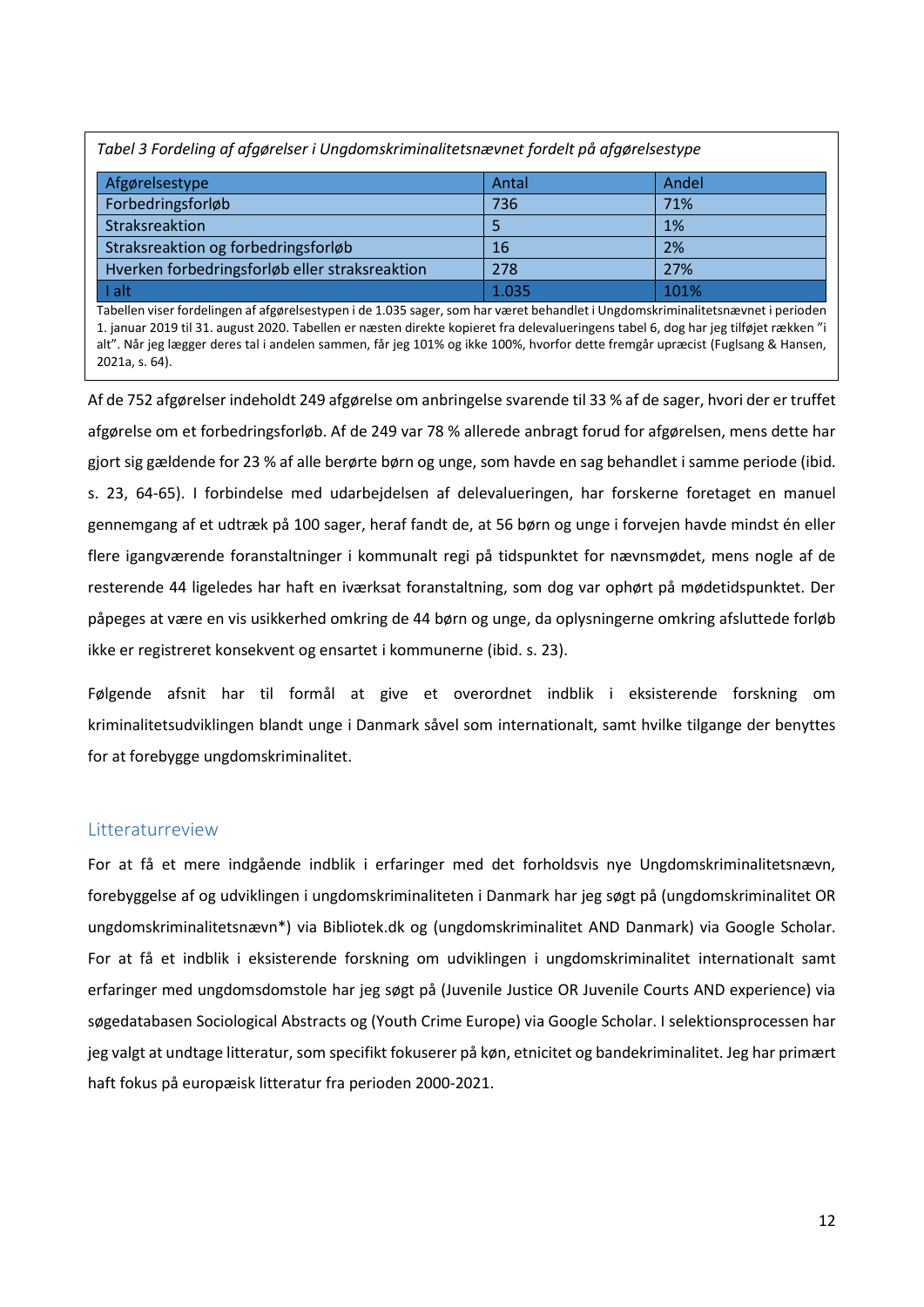#### <span id="page-13-0"></span>Ungdomskriminaliteten falder

I starten af 1990'erne ses et begyndende fald i Ungdomskriminaliteten i USA – en tendens der spredte sig til Europa og andre vestlige lande, hvorfor færre unge kommer i berøring med retssystemet og fængsles (McAra & McVie, 2018, s. 74; Kyvsgaard, 2020, s. 1-2, 25-26). McAra & McVie (2018) henviser til tabel 23 fra Eurostat i maj 2016 og skriver, at der i løbet af det sidste årti er sket et gennemsnitligt fald i fængslede unge på 42 % fordelt på 30 europæiske medlemslande. De stiller spørgsmålstegn ved, hvorvidt faldet i Europa generelt skyldes en reel ændring i de unges adfærd eller effekten af landenes tiltag. De påpeger, at indhentede data fra de enkelte lande ikke altid er direkte sammenlignelige, da opbygningen af retssystemerne, registreringen og den kriminelle lavalder varierer på tværs af landene. Derudover tages der oftest udgangspunkt i officielle registre og ikke løbende selvrapporteringsundersøgelser fra de enkelte lande, hvilket kan påvirke kriminalitetsbilledet og give et mørketal. Deres data bygger derfor primært på data fra Skotland, England og Wales (ibid. s. 74-78). Ifølge Kyvsgaard (2020) er der sket et fald i antallet af mistanker/sigtelser blandt 10- 17-årige på 46 % i Danmark i perioden 2006-2019. Heraf ses faldet for de 10-14-årige at være 62 % og 45 % for de 15-17-årige. Der er sket en samlet halvering i perioden 2006-2015, hvorefter der er sket en stigning på 7 % i perioden 2016-2019, hvoraf de 10-14-årige står for 35 %. Kyvsgaard mener, at det samlede fald kan skyldes en ændring i de *kriminogene settings.* De unge mødes mindre fysisk og mere online, hvorfor stigningen i 2018 særligt kan skyldes den såkaldte "Umbrella sag" – deling af børneporno online. Derudover ses en samlet stigning på 25 % vedrørende vold og trusler, hvoraf de 10-14-årige står for 86 %, hvilket hun mener, kan have sammenhæng til de senere års vækst i de unges alkoholforbrug. (ibid. s. 9-17, 27-29). Balvig (2011) mener, at der er sket en polarisering mellem grupperne af ikke-kriminelle ("de lovlydige" og "flertallet") og de kriminelle ("de erfarne" og "gengangerne") i perioden 1989-2010, dvs. at flere er blevet lovlydige og færre kategoriseres som tilhørende flertallet, de erfarne og gengangerne (ibid. s. 11-22). Den mindre gruppe der begår relativ alvorlig kriminalitet, står ligeledes for en større andel af kriminaliteten (Balvig, 2011, s. 16-22; Kyvsgaard, 2020, s. 8-14; Pedersen & Jørgensen, 2017, s. 77). McAra & McVie (2018) mener, at denne polarisering kan skyldes en *displacement effect*, dvs. kriminaliteten formentlig ikke er faldet så markant som antaget. Den har snarere forskudt sig fra gadebilledet, i takt med at de unge i langt højere grad færdes i den virtuelle verden. Samtidig ses cyberkriminaliteten at være stærkt stigende, hvorfor de ungdomskriminaliteten muligvis er rykket til den virtuelle verden (ibid. 76, 84-90). Denne forskydning skaber ifølge McAra & McVie en *cultural dissonans effect* og en *concentration effekt,* da politiets patruljering og retshåndhævelse fortsat primært foregår i den virkelige verden og dermed ikke har tilpasset sig de unges ændrede færden i tilstrækkelig grad. Politiet søger således mere ud til de særligt udsatte områder, hvor de i langt højere grad møder og stopper de samme unge i gadebilledet, som oftest kommer fra de mest udsatte og marginaliserede grupper i samfundet og endvidere har ekstremt komplekse udfordringer og en negativ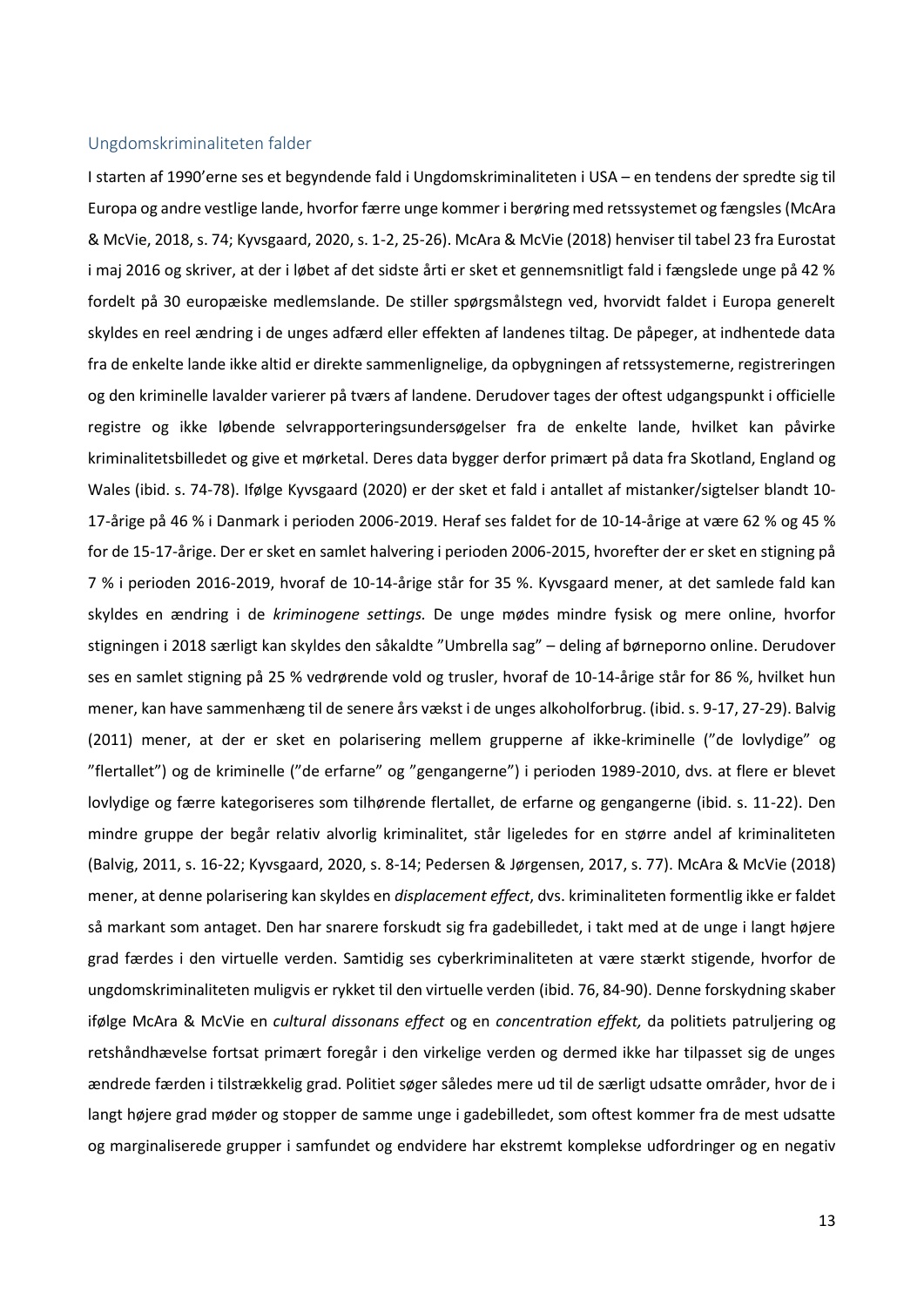omsorgshistorik. Der ses en forhøjet risiko hos disse unge for at blive sigtet, hvis de tidligere har været identificeret som mistænkt eller har fået en advarsel eller været sigtet for en lovovertrædelse. En kategorisering som er svær at slippe af med igen, når først de er registreret i politiets database (ibid. s. 76, 90-93). McAra & McVie ser ligeledes en sammenhæng mellem ungdomskriminaliteten og landenes tilgang til håndteringen af denne, hvilken de kalder *the whole-system effect*. De lande, som har en mere straffende tilgang, lader til at være mindre succesfulde i at reducere recidivrisikoen end de lande, som i højere grad søger at benytte alternative foranstaltninger som eksempelvis *restorative justice,* eksempelvis konfliktmægling mellem offer og gerningsmand (ibid. s. 76, 93-97).

## <span id="page-14-0"></span>Strafforståelsen er under forandring

Der er en generel forståelse blandt de europæiske lande af, at frihedsberøvelse bør være sidste udvej og der skal være proportionalitet mellem de statslige indgreb og lovovertrædelsen, herunder at de benyttede foranstaltninger skal være mindst muligt indgribende, hvorfor alternative foranstaltninger som eksempelvis konfliktmægling og familiesamråd er blevet implementeret, særligt i lande som Belgien, Tyskland og Nordirland. Samtidig ses en stigende neo-liberalistisk tilgang i de europæiske lande, formentlig inspireret af USA, hvor fokus er på gengældelse og afskrækkelse gennem straf. Det kommer bl.a. til udtryk gennem en intensivering af ungdomsretlige interventioner, herunder øget brug af ungdomsfængsel og sikrede institutioner. Det gør sig især gældende i lande som England, Wales, Frankrig og Holland, hvor særligt konceptet om at ansvarliggøre unge for deres lovovertrædelser, men også forældrene for deres børns adfærd, har vundet indpas (Duenkel, 2014, s. 31-37). Grænsen for den kriminelle lavalder varierer på tværs af de europæiske lande. I lande som England, Wales, Nordirland og Schweiz kan børn ned til 10 år dømmes, mens den kriminelle lavalder er 18 år i Belgien. I gennemsnit ligger den kriminelle lavalder på 14 år. Flere vestlige lande har gennem tiden indført separate retssystemer til at behandle sager vedrørende børn og unge over den kriminelle lavalder (Duenkel, 2014, s. 43-46, 51-61; Doek, 2002, s. 505-516; Folketingets beslutningsforslag, 2000). Ungdomsdomstole ses første gang i Chicago, Illinois i 1889 og udsprang af to modsætningsfyldte opfattelser: "*a fear for children"* og "*a fear of children*" (Grossberg, 2002, s. 3). For det første må staten handle over for børn og unge for deres egen sikkerhedsskyld i forhold til at opnå gode borgere på sigt, da børnene og de unge er den vigtigste fremtidige ressource for nationen. For det andet må staten beskytte sig selv fra truslen af mængden af børn og unge som vokser op i omsorgssvigt og uden disciplin eller respekt for andre (ibid.). Børn blev således i stigende omfang set som nogle, der skulle reddes, hvorfor ungdomsdomstolene ikke kun behandlede sager vedrørende kriminelle børn, men også sager vedrørende børn som ansås for at lide under manglende eller utilstrækkelige omsorgsgivere eller udviste selvdestruktiv adfærd (Rosenheim, 2002, s. 341-342). Staten fik hjemmel og myndighed til at handle i "*the*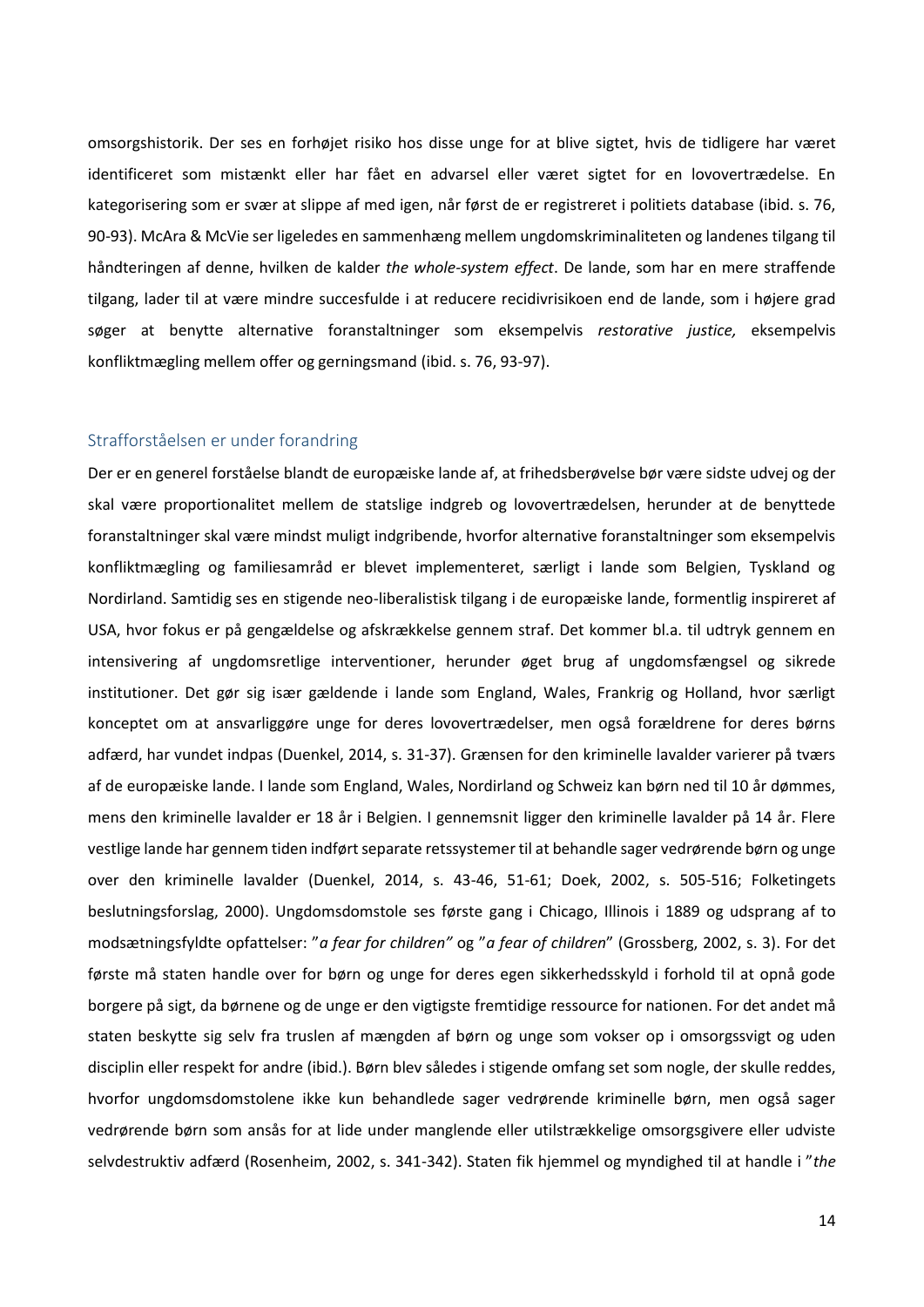*best interests of the child"* gennem ungdomsdomstolene, herunder at iværksætte foranstaltninger som eksempelvis anbringelse, opsyn med familierne og yde økonomisk støtte (Grossberg, 2002, s. 21-38). Ungdomsdomstolene er sidenhen blevet implementeret i stort set alle amerikanske stater. Systemet har mødt en del kritik gennem tiden. Rammerne for mødet, som oprindeligt var tiltænkt at skulle være af mere uformel karakter, kritiseres i stigende grad for at minde om strafferetten. En anden kritik fokuserer på straffrihed som middel til at reformere eller beskytte børn, eksempelvis i ungdomsfængsel eller på sikrede institutioner. Kritikere mener, at straffrihed overbruges uretmæssigt straffende og kontrollerende. Denne udfordring bliver særligt udtalt, når ungdomsdomstolene skal favne alle børn, der udviser kriminel adfærd og udsættes for omsorgssvigt, herunder når ikke-kriminelle eller småkriminelle blandes med hårde kriminelle og dermed lærer at blive kriminelle – hvilket var formålet med at adskille børnene fra de voksne til at starte med. Omvendt lægges der stort pres på, fra politisk side, for at gøre det mere strafcentreret. De tilknyttede medarbejdere ønsker generelt at beholde systemet, da de fortsat ser et behov for at beskytte børn og unge (Rosenheim, 2002, s. 352-357). Ungdomsdomstolene i de europæiske lande behandler sager vedrørende kriminelle børn og unge under 18 år. Nogle lande, eksempelvis Holland, forlænger dog ind imellem aldersspændet til det 21. år, for på den måde at kunne give en passende straf, til de unge voksne som vurderes for umodne til strafferetten for voksne. En omvendt tendens er også, at nogle børn og unge, eksempelvis i England, overføres til strafferetten for voksne, hvis de har begået særlig alvorlig kriminalitet (Duenkel, 2014, s. 46-51). Generelt ses det, at de lande som i særlig grad har bevæget sig i en mere neoliberal retning, fortsat har en holdning om at håndtere de kriminelle børn og unge forskelligt fra de kriminelle voksne. De reformer, der sigter mod strengere straffe, retter sig derfor primært mod de særligt voldelige lovovertrædere. Det ses altså overordnet, at de enkelte europæiske lande har implementeret elementer af både alternative foranstaltninger og formel straf. I de nordiske lande eksisterer der ikke et særskilt ungdomsretssystem, hvorfor unge over den kriminelle lavalder dømmes af de almindelige domstole eller henvises til foranstaltninger hos de sociale myndigheder (Duenkel, 2014, s. 43-46, 51-61; Doek, 2002, s. 505- 516; Storgaard, 2017; Folketingets beslutningsforslag, 2000). Med det forholdsvis nye Ungdomskriminalitetsnævn, lader det dog til, at Danmark er på vej i retning af særskilte ungdomsretssystemer. I forlængelse heraf er det for nylig kommet ud, at Politikontoret under Justitsministeriet tilsyneladende overvejer at genindføre muligheden for fodlænke til de 10-17-årige som "et pædagogisk værktøj" til at sikre, at nævnets afgørelser efterleves (Dahlin, 2022).

#### <span id="page-15-0"></span>Ungdomskriminalitetsnævnet

Grundet Ungdomskriminalitetsnævnets korte eksistens er det endnu sparsomt med faglitteratur på området, hvorfor indledningen primært er baseret på fagpersoners udtalelser i artikler. Foruden fundene i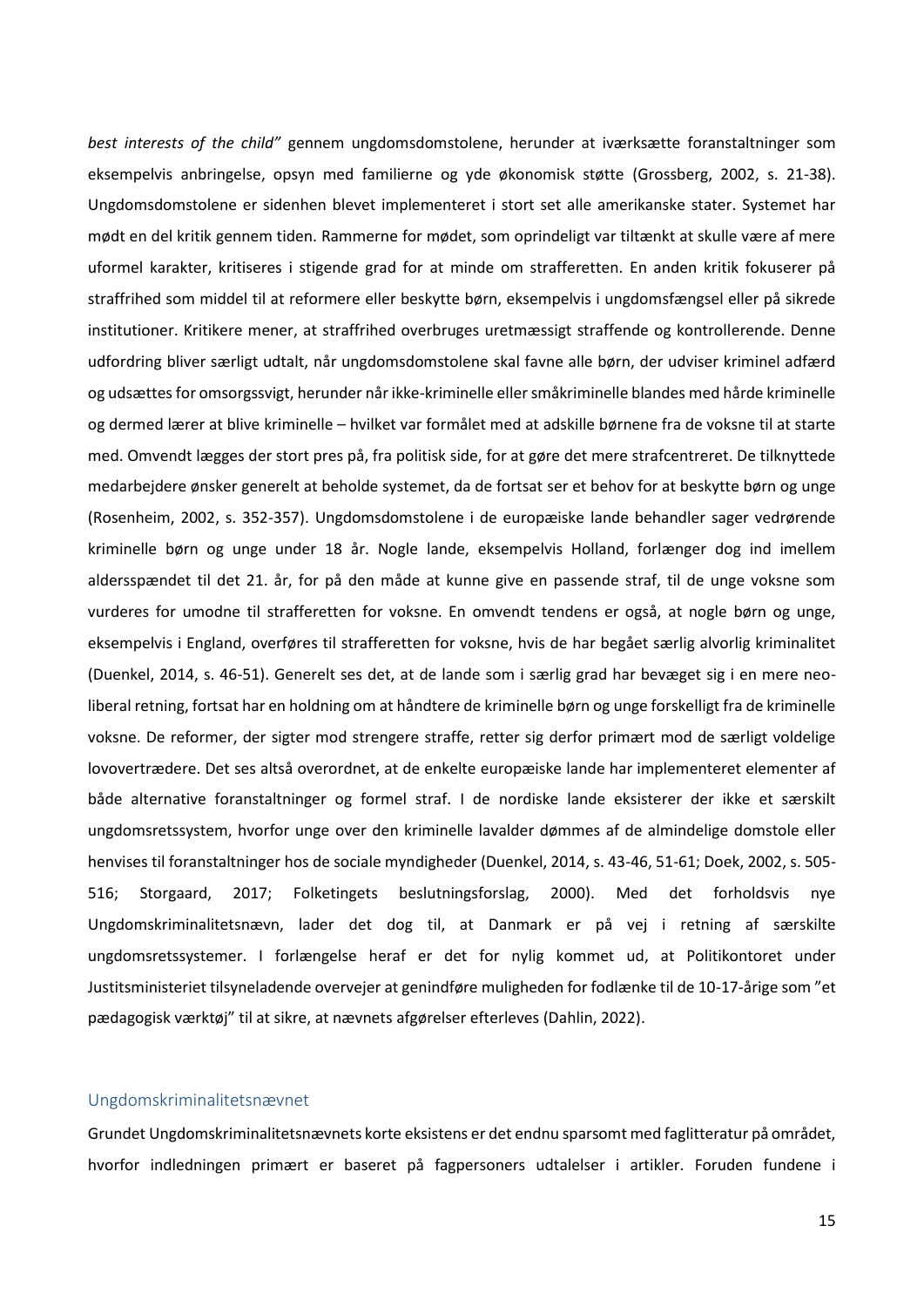Justitsministeriets første delevaluering af nævnsmødet jf. baggrunden for oprettelsen af Ungdomskriminalitetsnævnet, fremgår det, at de fleste af de 8 interviewede børn og unge<sup>14</sup> har oplevet det som værende "fint nok" at få behandlet en sag i Ungdomskriminalitetsnævnet, og mødet ikke har været så ubehageligt, som forventet (Fuglsang & Hansen, 2021a, s. 53). De fleste af de interviewede fagpersoner finder en berettigelse for nævnet med begrundelse i: at det giver anledning til en mere helhedsorienteret tilgang, sikrer at nødvendige foranstaltninger iværksættes i kommunalt regi og forpligter de pågældende børn og unge samt forældremyndighedsindehavere til at samarbejde om at forebygge kriminel adfærd. Nogle af de 46 interviewede fagpersoner<sup>15</sup> ser ikke det store behov for et Ungdomskriminalitetsnævn grundet de nuværende kommunale foranstaltningsmuligheder, som findes i serviceloven. En stor del af nævnsmedlemmerne angiver, at de mangler viden eller kompetencer, bl.a. til at føre dialog med børn og unge – særligt dem med psykiatriske diagnoser – samt større kendskab til de kommunale muligheder og ungdomskriminalitetsloven (ibid. s. 83-87). Tidsfristen er ikke overholdt i størstedelen af sagerne, hvilket primært skyldes COVID-19 restriktioner (ibid. s. 32-34).

# <span id="page-16-0"></span>Sammenfatning

<span id="page-16-1"></span>Ungdomskriminaliteten har generelt været faldende i Danmark og de vestlige lande over de sidste 20-30 år. Alligevel ses en stigende tendens til at politisere det sociale arbejde med den såkaldte "hårde kerne" af børn og unge, som forbryder sig mod loven. Der sættes i stigende grad ind med tvangsmæssige foranstaltninger i forsøget på at forebygge recidiv og få børn og unge til at "rette ind". Selvom Danmark ikke har en decideret ungdomsdomstol, så lader vi umiddelbart til at være på vej i den retning med indførelsen af Ungdomskriminalitetsnævnet.

<sup>14</sup> I delevalueringen udpensles antallet af børn og unge ikke, som oplever nævnsmødet som værende "fint nok", hvorfor det fremstår upræcist her i teksten (Fuglsang & Hansen, 2021a, s. 53).

<sup>15</sup> Antallet af interviewede fagpersoner, som ikke umiddelbart ser det store behov for nævnet, udpensles ikke i delevalueringen og fremstår derfor upræcist her i teksten (Fuglsang & Hansen, 2021a, s. 10).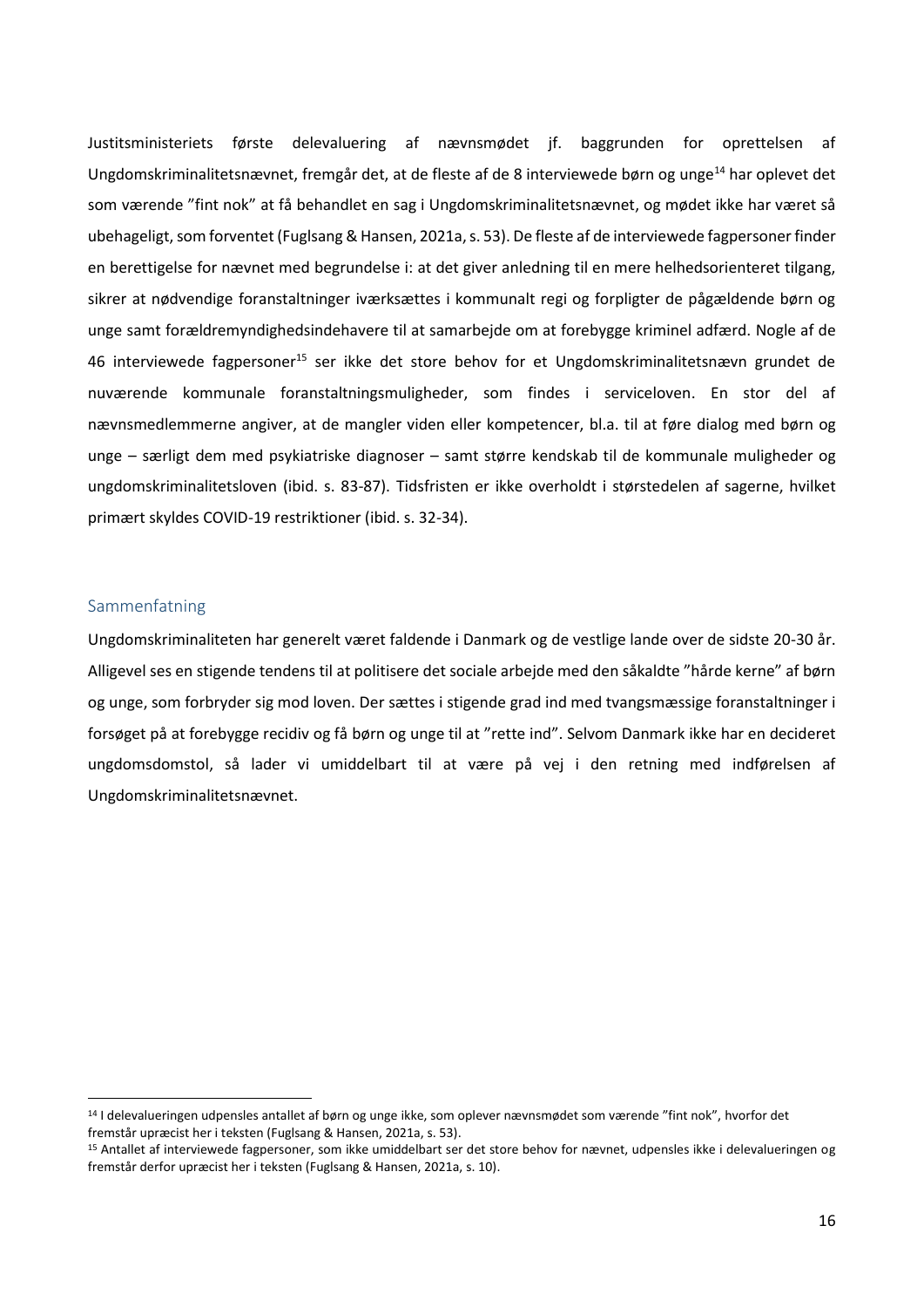# Teori

Dette afsnit har til formål at præsentere en bricolage af teorier, som har haft indflydelse på udformningen af temaerne i de benyttede semistrukturerede interviewguides og den videre analyse af den indhentede empiri. Teoretisk bricolage har til formål at opnå en mere nuanceret forståelse af et komplekst område, hvor et ensidet perspektiv anses for at begrænse forståelsen i væsentlig grad, hvorfor en samling af teorier med forskellige sociologiske forståelser har til formål at supplere hinanden (Kincheloe, 2011). I dette projekt ses divergerende forståelser blandt politikere og fagpersoner i forhold til, hvordan ungdomskriminalitet bør forebygges, og hvilken virkning oprettelsen af et ungdomskriminalitetsnævn har på de berørte børn og unge. Teorierne er således udvalgt på baggrund af den forudgående viden om emnet, hvilket fremgår af indledningen og litteraturreviewet. Dette vurderes relevant at belyse, for at kunne nuancere de unges oplevelse af at få en sag behandlet i Ungdomskriminalitetsnævnet.

Jeg har valgt Stafford og Warrs *Reconceptualizing Deterrence Theory* med udgangspunkt i aftaleteksten, hvoraf det fremgår, at børn og unges fremtidige kriminalitet skal forebygges ved at lade dem mærke, at alle handlinger har konsekvenser gennem en hurtig og mærkbar reaktion på allerede udvist kriminel og bekymrende adfærd (Justitsministeriet, 2018, s. 1).

Fokus på Kvellos *Børn i risiko*, herunder risiko- og beskyttelsesfaktorer samt Hirschis *Social Bond Theory* er valgt for at få et nuanceret blik på det beskrevne formål med oprettelsen af nævnet, herunder at fokusere på den såkaldte "hårde kerne", samt børn og unge, som vurderes at være socialt udsatte og i forhøjet risiko for at ende i kategorien "den hårde kerne" (ibid. s. 3). Her er børnene og de unge således stemplet med udgangspunkt i deres handlinger og sociale forhold.

Beckers *Labelling Theory* og Goffmans *Stigma* er valgt med udgangspunkt i kritikken fremkommet fra blandt andre Smith (2018), som i sin artikel udtrykker bekymring for, at en stempling af børn og unge som kriminelle i så tidlig en alder, ved at indbringe dem for et ungdomskriminalitetsnævn på baggrund af en *mistanke*, vil risikere at skabe en negativ og selvopfyldende profeti på længere sigt, og fastholdes i den kriminelle løbebane.

Derudover har jeg valgt at medtage Hayes' alternative forståelse af straf, idet regeringen og aftalepartierne understreger, at den kriminelle lavalder fortsat er 15 år, og børn ikke skal sættes i fængsel (Justitsministeriet, 2018, s. 1). Der er tale om afgørelser om foranstaltninger med henblik på at støtte barnet og den unge ud af kriminalitet, og ikke straf i juridisk forstand (Ungdomskriminalitetsnævnet, u.d.). Af Dansk Socialrådgiverforenings (2018) høringssvar til lovforslaget fremgår det, at de omvendt mener, at den kriminelle lavalder reelt sænkes til 10 år, da de sikrede institutioner, som børn ned til 10 år nu kan anbringes på, i stigende grad minder om fængsler. Derudover kan der træffes afgørelse om en varighed på op til 4 år i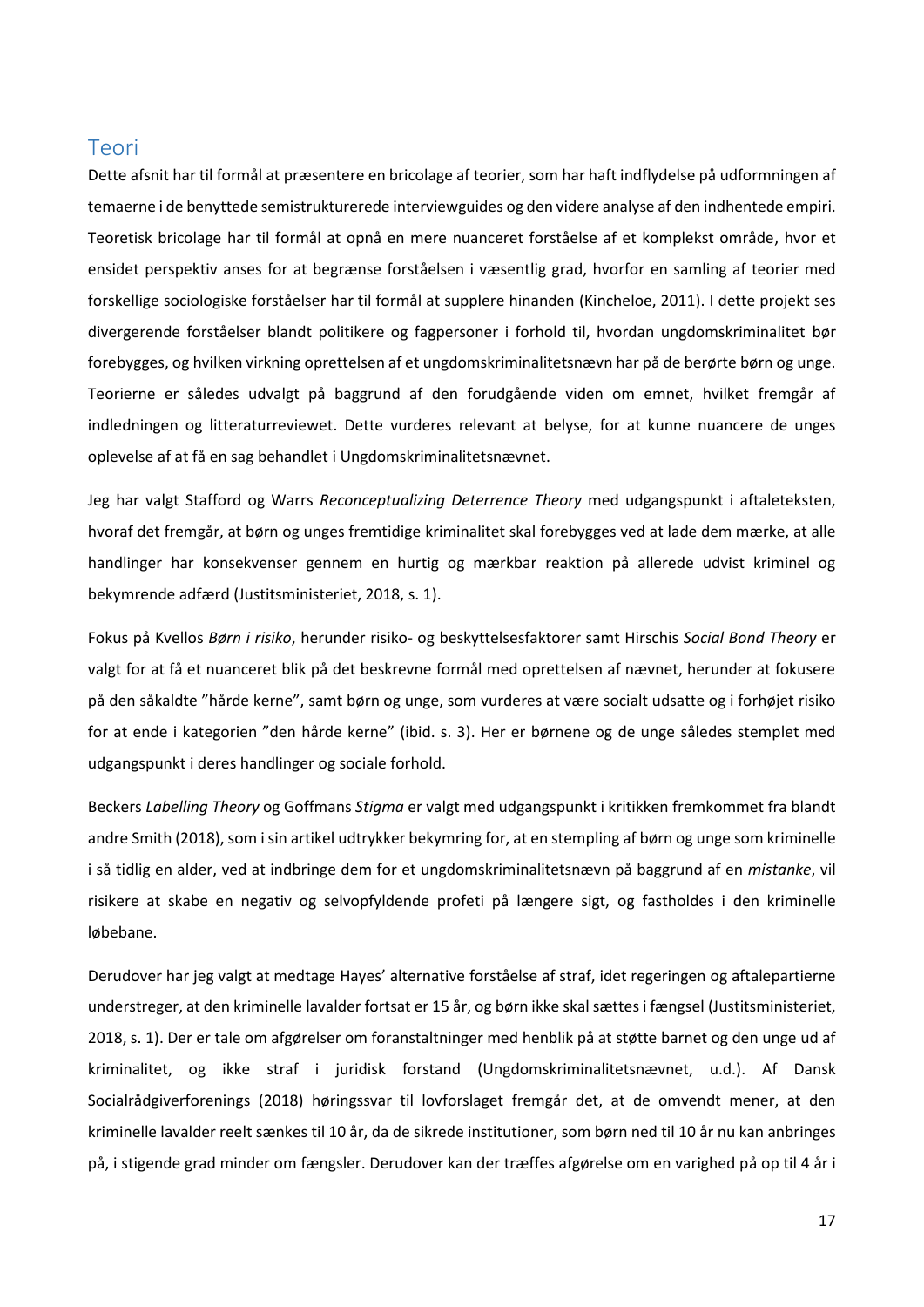særlige tilfælde. De påpeger, at der således er en risiko for, at børn og unge vil *opleve* afgørelserne som straf. Her ses således at være en forskel på formel og uformel straf.

## <span id="page-18-0"></span>Afskrækkelsesteori

Stafford og Warr (1993/2011) mener ikke, at der bør skelnes så skarpt mellem specifik og generel afskrækkelse, hvilket ellers er udbredt blandt afskrækkelsesteoretikere, idet de mener, at de samme personer ofte oplever begge dele. Den specifikke afskrækkelse refererer til afskrækkelse på individniveau, hvor individet opdages og straffes og dermed afskrækkes gennem egne direkte erfaringer med retssystemet. Ved den generelle afskrækkelse opstår frygten for at kunne blive straffet indirekte gennem kendskab til andre, som er blevet opdaget og straffet for deres handlinger. Når det kommer til Ungdomskriminalitetsnævnet, er det den specifikke afskrækkelse, som gør sig gældende, eftersom nævnet har til formål at sætte ind over for "den hårde kerne" af kriminelle børn og unge, hvorfor målgruppen for dette projekt har fået direkte erfaringer med systemet. Stafford og Warr mener, at der også bør fokuseres på direkte og indirekte erfaringer med *undgåelse* af straf, idet der kan være risiko for, at direkte erfaringer eller kendskab til andres erfaringer med undgåelse af straf for en kriminel handling kan øge risikoen for yderligere begået kriminalitet, eksempelvis hvis opdagelsesrisikoen eller straffen vurderes at være lav (ibid. s. 394-399). Det er værd at nævne, at individet, ud fra et afskrækkelsesteoretisk perspektiv, anses for at være rationelt tænkende, der vil søge at forfølge egne interesser og samtidig undgå straf. Afskrækkelse har derfor den bedste effekt, når den er hurtig, sikker og passende hård (Cullen & Agnew, 2011, s. 381-389). Ifølge Cornish og Clarkes (1986/2011) *Rational Choice Theory* er alle mennesker i stand til at begå kriminalitet, men om vedkommende gør det, afhænger af den enkeltes motivation samt evne til rationelt at afveje mulige fordele og konsekvenser ved en given handling. Evnen til rationel tænkning kan påvirkes af individets psykologiske-, opvækstmæssige-, samt sociale og demografiske baggrundsfaktorer (ibid. s. 400-405).

### <span id="page-18-1"></span>Børn i risiko

Kvello (2013) har samlet international forskning om risiko- og beskyttelsesfaktorer i børns opvækst og betydningen for deres udvikling. Han finder, at jo flere risikofaktorer et barn vurderes at være omgivet af, jo større risiko synes der generelt at være for, at barnet udvikler problemer på sigt. "Problemer på sigt" kan bl.a. indebære et fremtidigt liv på kant med loven. Han skelner mellem, om risiko- og beskyttelsesfaktorerne primært er knyttet til: *barnet:* eksempelvis medfødte træk eller miljøpåvirkning, *kernefamilien*: eksempelvis forældres samliv og opdragelsesstil eller *øvrige opvækstmiljøer*: skole, daginstitutioner, øvrige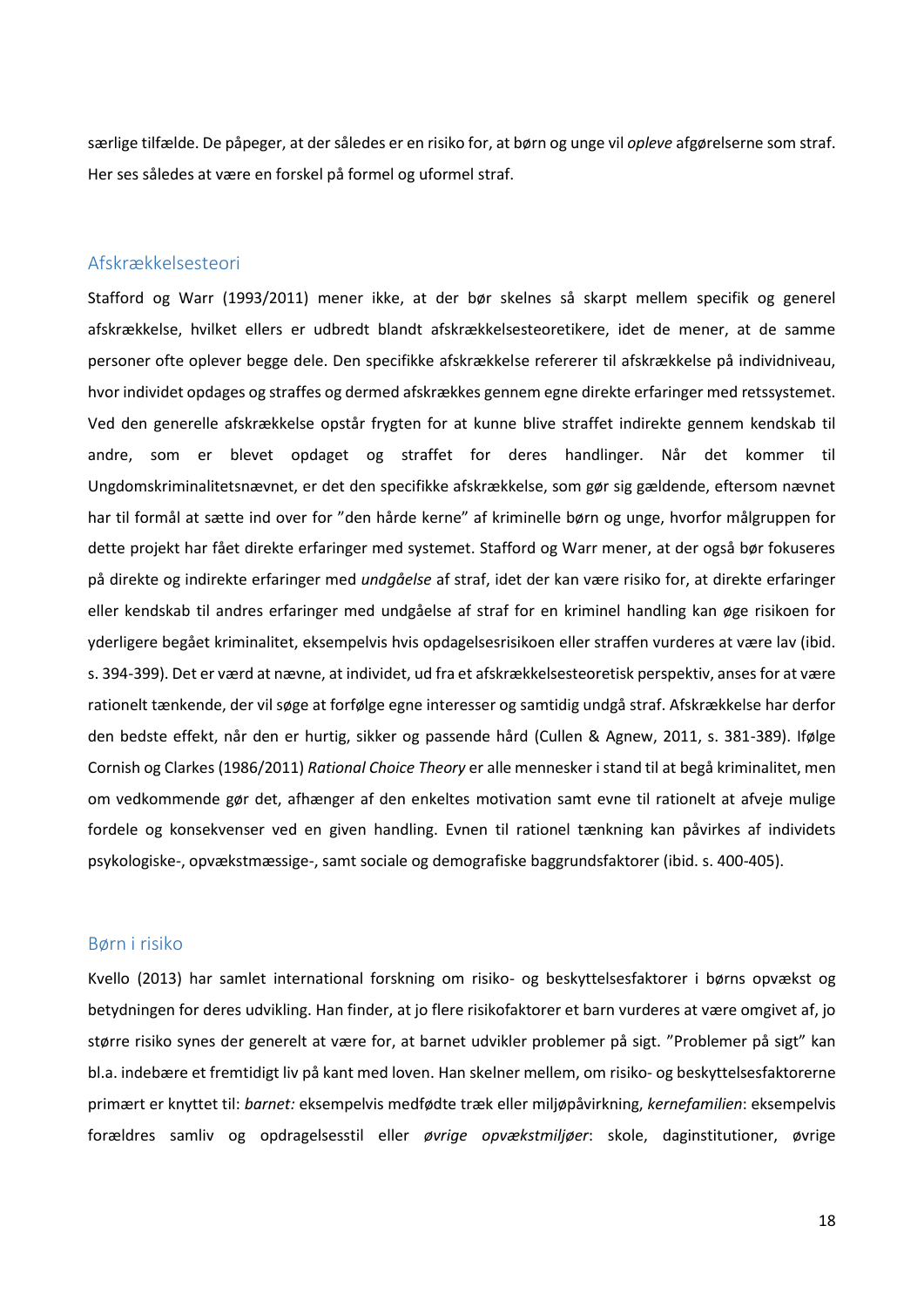familiemedlemmer mv. Han giver som eksempel på risikofaktorer, at en god indikator på fremtidige samspilsproblemer kan være en uønsket graviditet med negative forventninger til det kommende barn samt brug af vold i opdragelsen eller et generelt højt og alvorligt konfliktniveau i hjemmet, både forældrene imellem eller i relationen forælder-barn. Dette kan øge barnets aggressionsniveau eller skabe adfærdsproblemer. Han understreger dog, at de omgivende risikofaktorer blot kan være en indikation og ikke nødvendigvis en sikker forudsigelse, da barnet ligeledes kan være omgivet af nogle stærke beskyttelsesfaktorer, som skaber en resiliens hos det pågældende barn. Søskende med samme opvækstbetingelser udvikler sig derfor ikke nødvendigvis ens, da de kan have forskellige forudsætninger for modstandsdygtighed. Kvello angiver således, at årsags-virkningsforholdet mellem risiko- og beskyttelsesfaktorer samt udvikling af problemer på sigt, ikke er sikker, da alle børn må vurderes individuelt. Derudover afhænger det af alvorsgraden og varigheden i risikofaktorerne (ibid. 223-233, 335-351). Netop barnets eller den unges opvækstbetingelser og ressourcer skal belyses, og danne grundlag for den iværksatte indsats af Ungdomskriminalitetsnævnet<sup>16</sup>. Kvello identificerer de tre vigtigste beskyttelsesfaktorer hos børn som værende:

> "*1. forældre har fra god til meget god omsorgsudøvelse, 2. veludviklet social kompetence hos barnet og 3. barnet tilpasser sig godt i daginstitution eller skole*" (Kvello, 2013, s. 233).

Der er således tale om beskyttelsesfaktorer, som primært har et relationelt element. Dette leder mig videre til de sociale bånds indflydelse på individet.

## <span id="page-19-0"></span>Sociale bånd

Ifølge Hirschi (1969/2011) har en persons sociale bånd til nære relationer såvel som samfundet på et mere generelt plan en indflydelse på, hvorvidt personen vælger at begå eller afholde sig fra at begå kriminelle handlinger. Han mener endvidere, at det er styrken eller svagheden i disse bånd, som influerer på vedkommendes kriminelle adfærd og henviser til, at det netop er i forbindelse med socialisering med andre, at samfundets værdier og regler læres og følges. De sociale bånd påvirkes af elementerne: tilknytning, engagement, involvering og overbevisning (ibid. s. 215-221).

Elementet *tilknytning* refererer til den emotionelle tilknytning til de nære relationer og omsorgspersoner samt personer i samfundet og dets institutioner, eksempelvis lærere eller andre voksne med tilknytning til fritidslivet, eller hvor vedkommende bliver bevidstgjort omkring andres syn på personen og dennes

<sup>16</sup> Jf. UKL § 1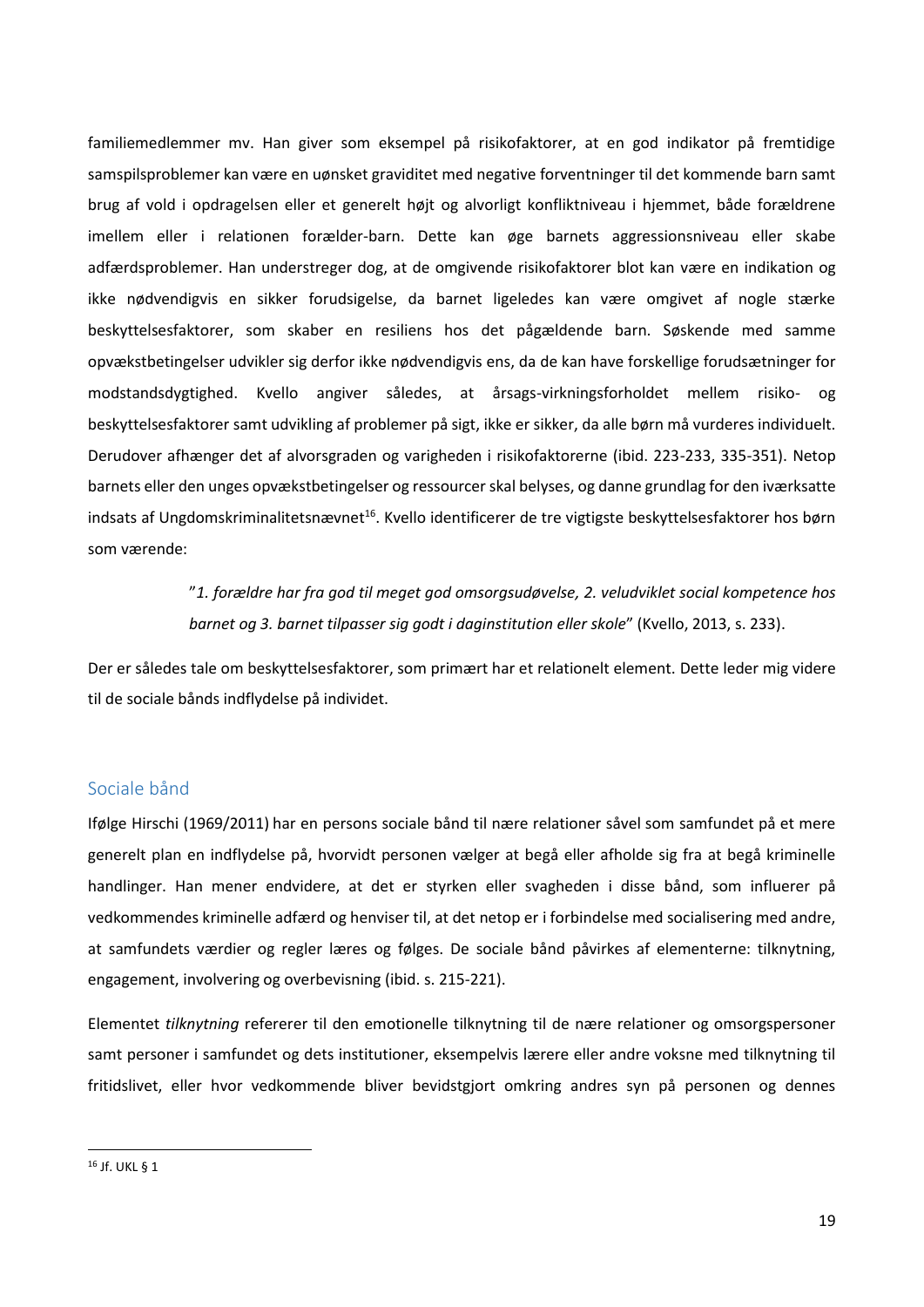handlinger. Det er således frygten for relationernes reaktioner på en given handling og adfærd – i værste tilfælde et reelt brud med relationerne – som kan afskrække individet fra at begå kriminalitet (ibid. s. 217- 218).

*Engagement* henviser til antagelsen om, at mennesker generelt har investeret sig selv i fremtidig uddannelse med udgangspunkt i målsætninger og drømme for livet, som de kan risikere at forhindres i at opnå, eksempelvis grundet en plet på straffeattesten, hvis de opdages i en kriminel handling (ibid. s. 218-219).

*Involvering* omhandler individets struktur på hverdagen, herunder deltagelse i interesser som sport, fritidsjob, fritidsklub eller andet, som ikke efterlader megen tid eller energi for personen til at kunne begå kriminelle handlinger (ibid. s. 219-220).

*Overbevisning* refererer til individets morale, værdier og troen på, at samfundets love, regler og normer er til for at blive overholdt. Morale og værdier skabes ligeledes gennem socialisering, herunder opdragelse i hjemmet, undervisning i uddannelsesregi, deltagelse i fritidsaktiviteter og på arbejdsmarkedet mv. (ibid. s. 220-221). Hirschi henviser i den forbindelse til Sykes og Matza (1957/2011), som mener, at moralen og troen på samfundets regler i nogle tilfælde kan tilsidesættes ved brug af 5 neutraliseringsteknikker, som hjælper vedkommende til at overbevise og retfærdiggøre over for sig selv, at der ikke er tale om reel lovovertrædelse i netop dette tilfælde (ibid. s. 207-211).

## <span id="page-20-0"></span>Stemplingsteori

Når børn og unge ikke deler troen på samfundets love, regler og normer, og derimod udviser en uønsket adfærd, risikerer de at blive stemplet som afvigere. Ifølge Becker (1963/2020) anses afvigelse for at være samfundsskabt gennem sociale regler (ibid. s. 21). Han mener, at stemplingen af en person som afviger afhænger af, hvordan og i hvilken grad omgivelserne reagerer på vedkommendes handling(er) og ageren. Disse reaktioner kan bl.a. påvirkes af samtiden, herunder om der er et særligt fokus på eksempelvis ungdomskriminalitet eller en bestemt form for adfærd og handlinger fra sociale grupper i samfundet, som majoriteten af befolkningen finder krænkende eller regelbrydende ud fra regler, som sidstnævnte gruppe har påtvunget den stemplede sociale gruppe. Becker er mere optaget af processen for stemplingen, end den stemplede afvigers personlige karaktertræk og vedkommendes reaktioner herpå (ibid. s. 27-36). Således er:

> "… *afvigelse ikke en egenskab ved den handling, personen begår, men snarere en konsekvens af andres anvendelse af regler og sanktioner i forhold til en "regelbryder". Afvigeren er en person, som denne etiket er blevet hæftet på med succes; afvigende adfærd er adfærd, som mennesker betegner som afvigende*" (ibid. s. 27-28).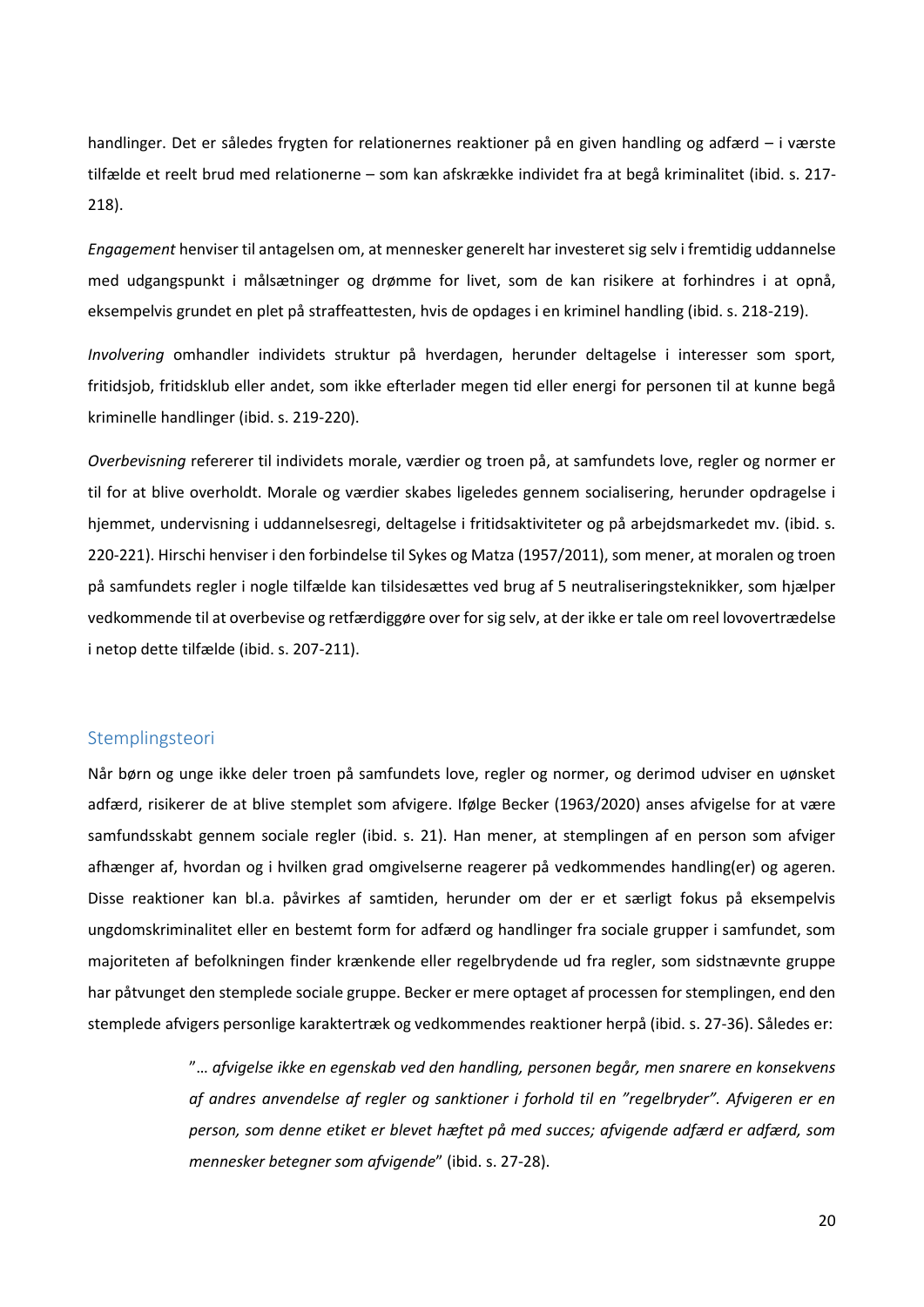Becker mener samtidig, at stempling af en person kan ske, selvom vedkommende ikke selv har begået en afvigende handling, men blot omgås og dermed identificeres med personer, som anses for afvigende (ibid. s. 39).

Goffman (1963/2010) mener, at alle samfund benytter kategoriseringer af mennesker til at opstille en forudsigelse for, hvilke karaktertræk og adfærd der kan forventes, at personerne i den givne gruppe udviser. Dette benyttes eksempelvis i vores forståelser og forventninger til hinanden, når vi møder nye mennesker. Han benytter begrebet "stigmatisering", om den proces der sker, når en person eller social gruppe kategoriseres og stemples som værende afvigende. Dette kan ifølge Goffman bl.a. ske ud fra tre forskellige typer af stigma: *kropslige –* som henviser til synlige fysiske afvigelser, *karaktermæssige fejl* – egenskaber som regnes for værende i modstrid med forventet adfærd, samt *tribale* – som knytter sig til slægtsbetingede forhold såsom race, religion mv. og dermed kan være svære at ændre på (ibid. s. 43-47).

For de børn og unge der får en afgørelse i Ungdomskriminalitetsnævnet, gælder det, at de indstilles til nævnet med udgangspunkt i en mistanke eller dom fra retten ud fra deres vurderede afvigende adfærd og handlinger, hvorfor de stemples som "regelbrydere". For de 15-17-årige gælder det endvidere, at de foruden en afgørelse om forbedringsforløb og/eller straksreaktioner i Ungdomskriminalitetsnævnet kan risikere at have fået en plet på straffeattesten i forbindelse med en dom af retten forud for nævnsmødet. Selvom de 10-14-årige ikke har fået en plet på straffeattesten, grundet deres alder, er de stadig vurderet i screeningsprocessen ud fra en mistanke at tilhøre kategorien "den hårde kerne" eller være "udsat" og "i risikogruppen" for at ende i førstnævnte kategori, og derigennem kan modtage en afgørelse om forbedringsforløb og/eller straksreaktioner. I de afgørelser hvor udfaldet bliver anbringelse uden for hjemmet, får børnene og de unge nu en ny etikette på sig: "Anbragt". Der kan således være tale om flere og mere flydende kategoriseringer, men de kan få en indflydelse på, hvordan børnene og de unge opfatter sig selv.

# <span id="page-21-0"></span>Alternative strafforståelser

Ifølge Christie (2004) påføres lidelse gennem straffende foranstaltninger intentionelt som reaktion på individets uønskede adfærd og ønsket om at mindske kriminalitet i samfundet (ibid. s. 302-303). Juridisk set kan straf kun pålægges, hvis der er lovhjemmel<sup>17</sup>, som i Danmark almindeligvis består af fængsel og bøde<sup>18</sup>. Ifølge Zedner (2016) iværksætter flere stater tvangsmæssige foranstaltninger overfor deres borgere uden om retssystemet og uden at anerkende dem som straffe, hvilket forsvares med, at foranstaltningerne pålægges

<sup>17</sup> Jf. STRFL § 1

<sup>18</sup> Jf. STRFL § 31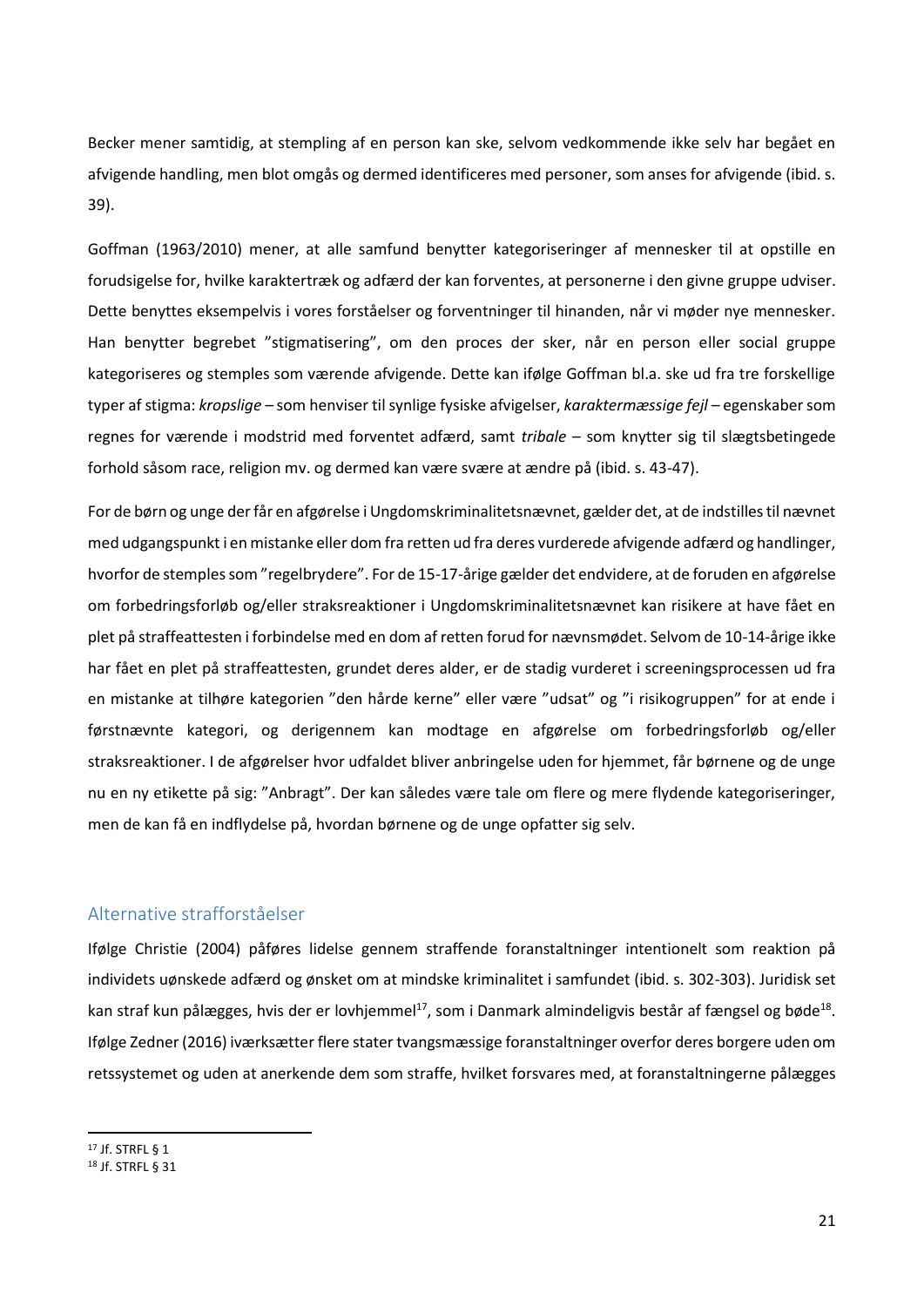i forebyggelsesøjemed (ibid. s. 3-5). Det må eksempelvis gøre sig gældende for de børn og unge, som får en sag behandlet i Ungdomskriminalitetsnævnet, idet der med udgangspunkt i en mistanke om kriminalitet og vurdering af den enkeltes sociale forhold bl.a. kan træffes afgørelse om straksreaktioner og forbedringsforløb<sup>19</sup> ud fra målet: "Børn og unge skal bringes ud af kriminalitet og tilbage i fællesskabet" (Justitsministeriet, 2018, s. 1). Det er således væsentligt at skelne mellem *formel* og *uformel* straf. Ifølge Hayes (2018) er oplevelsen af straf og smerte subjektiv og personafhængig. Han mener, at udfordringen med en ren objektiv forståelse af straf er, at den formelle straf, pålagt af det strafferetlige system, ikke tager højde for individuelle forskelle mellem lovovertrædere, som påvirkes forskelligt af straf ud fra deres forventninger, tidligere erfaringer samt sociale kontekst. Udfordringen med en ren subjektiv forståelse af straf er omvendt, at kompleksiteten i liv og uforudsigelige faktorer gør det umuligt at gøre perfekte forudsigelser for, hvordan straf vil påvirke den enkelte. Dommere er dermed efterladt med et vidt skøn i forhold til at kunne pålægge en, for individet, passende straf, og risikoen for forankring af social ulighed kan derved fastholdes gennem strafferetlige indgreb. Derfor bør de to forståelser af straf kobles sammen (ibid. s. 235-240, 246-248). Hayes inddeler den oplevede smerte i fire typer, efter i hvilken grad de er intenderet af retssystemet i forbindelse med den pålagte straf, herunder: *direkte-, indirekte-, kontekstuel- og urelateret smerte*<sup>20</sup>. I forhold til børn og unge med en sag behandlet i Ungdomskriminalitetsnævnet, relaterer den direkte smerte sig til afgørelsen fra nævnet, eksempelvis afsavn af frihed og familie ved anbringelse på opholdssted. Den indirekte smerte er ikke tiltænkt som en del af afgørelsen og relaterer sig i udgangspunktet mere til de unge over den kriminelle lavalder, som forinden har fået en plet på straffeattesten af retten og deraf kan have udfordringer med at finde et fritidsjob eller praktikplads. Den kontekstuelle smerte er mere uforudsigelig og relaterer sig til reaktioner og handlinger fra familie, venner, skole og offentlige myndigheder, men også barnet/den unge selv (ibid. s. 240-246). Selvom der ikke formelt er tale om en straf, kan de berørte børn og unge godt have oplevelsen af at blive straffet af Ungdomskriminalitetsnævnet.

<sup>19</sup> Jf. UKL § 12-14

<sup>20</sup> Oversættelsen af typerne i Hayes' (2018) cirkelmodel er hentet fra Jørgensen & Olesen (2021, s. 254).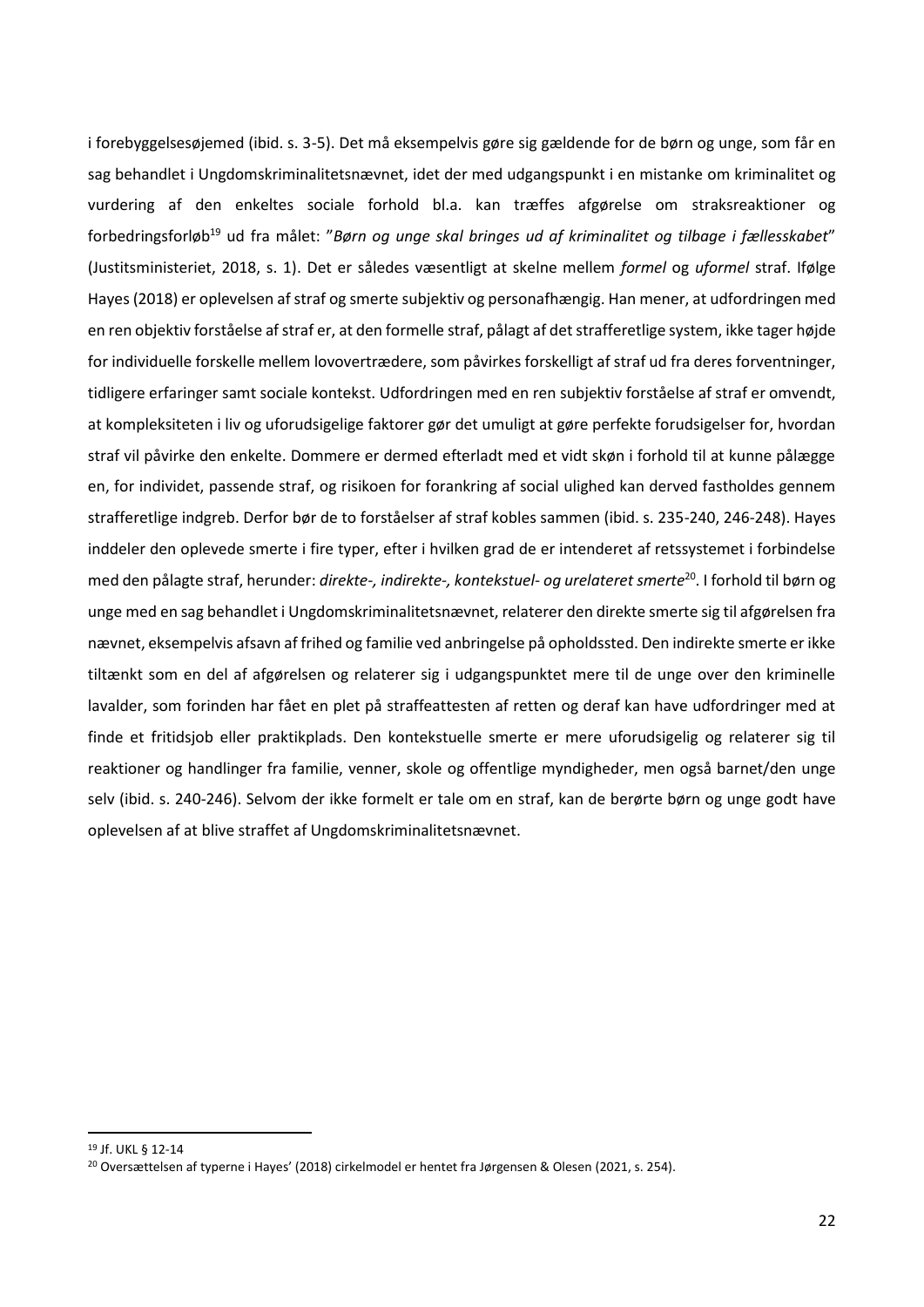# <span id="page-23-0"></span>Metode

Dette kapitel har til formål at belyse de metodiske overvejelser, jeg har gjort i forbindelse med at designe og udføre projektet for at kunne besvare problemformuleringen. Derudover har det til formål at belyse, hvem informantgrupperne er, hvordan jeg har fået adgang til dem og hvilke etiske problemstillinger jeg identificerer i forbindelse med projektets udførsel samt forskningskriterierne.

## <span id="page-23-1"></span>Forskningsdesign og -strategi

Problemformuleringen søges besvaret gennem kvalitative semistrukturerede interviews med fire unge i alderen 15-20 år. Den indsamlede empiri vil sammen med eksisterende teori og forskning danne rammen for analyse og diskussion. Forskningsdesignet- og strategien for projektet er inspireret af den adaptive tilgang, som søger at kombinere den induktive og den deduktive tilgang. Ifølge Layder (1998) er samspillet mellem teori og empiri med til at styrke et studie, idet han mener, at forskning aldrig er teorineutral eller fri for forforståelser og antagelser. Men eksisterende teori kan gøres mere robust ved rutinemæssigt at blive holdt oppe imod empiriske fund, samtidig med at analyse af den indhentede empiri kan styrkes af tidligere teoretiske hypoteser og begreber (ibid. s. 4-7, 51). Den deduktive tilgang kommer til udtryk i mine interviewguides, hvor interviewspørgsmålene er udarbejdet med udgangspunkt i eksisterende forskning og teorier som fremgår af indledningen, litteraturreviewet og teoriafsnittet. Jeg kan derved søge at nuancere eksisterende viden på området (Kvale & Brinkmann, 2015, s. 258-260). Den induktive tilgang kommer særligt i spil ved brugen af det semistrukturerede interview, hvor interviewguiden ikke er mere fastlagt, end der kan ændres på rækkefølgen af spørgsmål eller helt kan afviges fra den, såfremt informanterne kommer med udsagn, som jeg finder relevant at følge. Derudover går jeg ind i interviewene med åbenhed for at undersøge, om der er nogle forskelle og ligheder i de unges individuelle oplevelser, og hvad de lægger vægt på i deres oplevelser og forståelse af egen situation, som potentielt kan være med til at skabe ny viden på området eller grundlag for nye undersøgelser (ibid. s. 258-260, 177-178).

Mine forforståelser af emnet er bl.a. præget af forskellige faggruppers kritik og bekymringer, som fremgår i indledningen. Derudover kan jeg ikke sige mig fri fra at være påvirket af min egen erhvervsmæssige erfaring som socialrådgiver i en familieafdeling, hvor børnene, som jeg oftest kommer i kontakt med, vurderes at være omgivet af flere risikofaktorer i deres opvækstmiljø. Mine forforståelser og erfaringer kan endvidere ikke undgå at have en indflydelse, på de spørgsmål jeg stiller og den måde, hvorpå jeg efterfølgende foretager analysen af den indhentede empiri. Ifølge Taylor, Bogdan og DeVault (2016) kan forskning udføres inden for eget professionsområde, idet studier aldrig er værdifrie – og total neutralitet er heller ikke nødvendigvis at foretrække – men det kræver samtidig, at jeg har en særlig opmærksomhed på at forholde mig kritisk og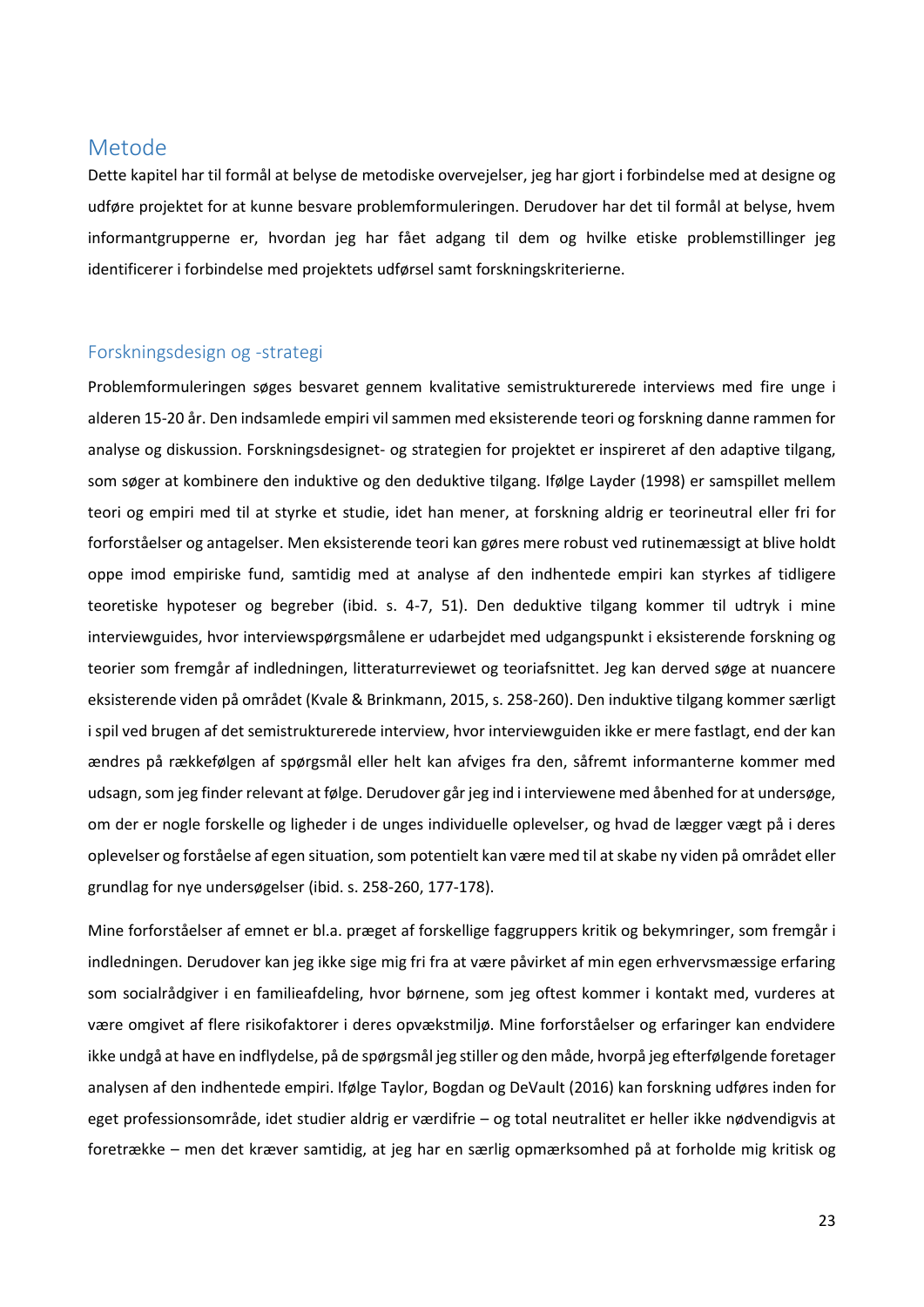reflekterende over, hvordan mine forforståelser og praktiske erfaring kan influere på undersøgelsesfeltet. Jeg er i den forbindelse meget bevidst om, at forsøge ikke at pålægge informanterne mine forforståelser og antagelser (ibid. s. 33-34).

## <span id="page-24-0"></span>Afgrænsning af målgruppen

Målgruppen for projektet er børn og unge i alderen 10-20 år $^{21}$ , som har fået en sag behandlet i Ungdomskriminalitetsnævnet. Det har ikke haft en betydning for udvælgelsen af informanter, hvorfor de har fået en sag behandlet eller hvilken afgørelse de har fået. Jeg har udvidet min informantgruppe for at nuancere og kvalificere mit kendskab til og forforståelser af området og dermed min interviewguide til de unge. Jeg valgte derfor at interviewe to socialrådgivere fra en familieafdeling, som jeg har en relation til. Qua deres erfaring med Ungdomskriminalitetsnævnet og målgruppen har de både kendskab til sagsgangen før, under og efter en behandling i Ungdomskriminalitetsnævnet, idet de bl.a. skal udarbejde indstillinger til nævnet, deltage på nævnsmøder og efterfølgende iværksætte nævnets afgørelser. De har et kendskab til praksis fra før oprettelsen af Ungdomskriminalitetsnævnet. De har derfor et sammenligningsgrundlag og dermed mulighed for at kunne identificere, hvilken virkning de potentielt mener, at oprettelsen af nævnet har haft i arbejdet med udsatte børn og unge baseret på deres konkrete erfaringer. Jeg valgte ligeledes at interviewe formanden for Dansk Socialrådgiverforening, Mads Bilstrup, idet han qua sin funktion forventeligt har et bredt indblik i det politiske beslutningsapparat samt et mere overordnet blik på virkningen af oprettelsen af Ungdomskriminalitetsnævnet baseret på tilbagemeldinger fra medlemmerne med erfaringer fra praksis både før og efter oprettelsen af Ungdomskriminalitetsnævnet. Dansk Socialrådgiverforening (2018) indgav endvidere et høringssvar i forbindelse med lovforslaget om oprettelsen af nævnet.

#### <span id="page-24-1"></span>Adgang til feltet

Børn og unge tilhører den informantgruppe, Abrams (2010) betegner som værende "svært tilgængelige", da de bl.a. kan være svære at få etableret kontakt til, og der er krav om samtykke fra forældremyndighedsindehavere, når barnet/den unge er under 15 år<sup>22</sup> – hvilket besværliggøres i de tilfælde, hvor barnet/den unge er anbragt og kontakten til forældrene er sparsom. Forskere må derfor ofte benytte de personer, som det er muligt at få adgang til, hvilket også kommer til at påvirke tilgangen til, hvordan der

<sup>&</sup>lt;sup>21</sup> Aldersspændet for informanterne er sat til 10-20 år, idet børn og unge skal være mellem 10-17 år, for at få en sag behandlet i Ungdomskriminalitetsnævnet. Da nævnet er iværksat d. 01.01.19, kan de ældste unge, som har haft en sag behandlet i nævnet, således i dag potentielt være 20 år.

<sup>22</sup> Jeg har sat grænsen for samtykke fra den unge selv ved det 15. år med udgangspunkt i Datatilsynets vejledning om samtykke (Datatilsynet, 2019, s. 16).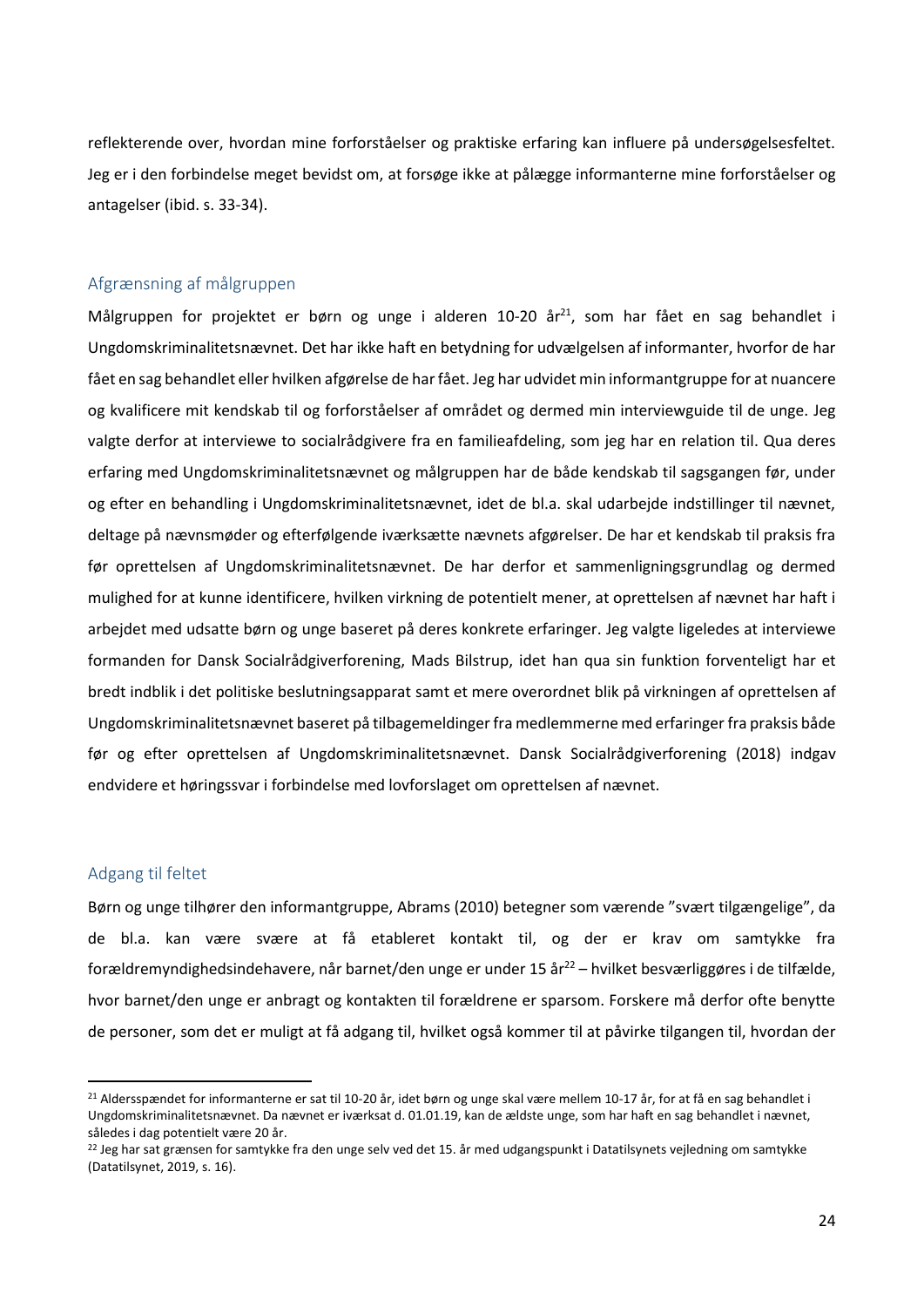etableres kontakt til den ønskede målgruppe. Ifølge Abrams kan det derfor være en fordel at benytte offentlige forvaltninger og organisationer til at kontakte svært tilgængelige målgrupper, da de kan have adgang til en bredere gruppe af potentielle informanter (ibid. s. 541-545). For at få adgang til børn og unge med en sag behandlet i Ungdomskriminalitetsnævnet har jeg derfor rettet skriftlig kontakt til teamlederen for de to udvalgte socialrådgivere, med henblik på at få accept til at måtte benytte dem, og evt. flere medarbejdere som gatekeepers, idet de qua deres arbejde har en særlig adgang til feltet og skal arbejde videre med børnene og de unge efter afgørelsen i nævnet (O'Reilly, 2009a, s. 132-133). Dette var for at sikre, at ledelsen var indforstået med, at deres medarbejdere blev benyttet i denne proces, idet der forventeligt vil være tale om socialt udsatte og sårbare børn og unge. En fordel ved at benytte gatekeepers som jeg kender på forhånd er, at de måske vil være mere tilbøjelige til at tage sig tid til at hjælpe med at skaffe informanter trods en travl hverdag (ibid. s. 134). Med socialrådgivernes hjælp har jeg fået adgang til fire unge i alderen 15-20 år. Det er dog ikke ensbetydende med, at socialrådgiverne har en tilknytning til de pågældende. Under planlægningen af interviewene erfarede jeg, hvorfor unge anses for at være en "svært tilgængelig" målgruppe. Jeg lykkedes eksempelvis bedst med at etablere kontakt til de unge ved først at sende dem en sms, for derefter, med deres accept, at ringe dem op og aftale tid og sted for interviewet. Selvom jeg skrev en påmindelse dagen før, havde én helt glemt det, en anden meldte fra grundet sygdom og en tredje kunne ikke huske tidspunktet, hvorfor dette måtte rykkes til senere på dagen.

Ved afholdelse af interviews med unge, som er anbragt på døgninstitution, har jeg forsøgt at benytte sneboldeffekten til at få flere informanter inden for målgruppen – dog uden held (Taylor, Bogdan, & DeVault, 2016, s. 47-48). Jeg har ligeledes rettet skriftlig kontakt til Nordjyllands politi, men de slipper som udgangspunkt de børn og unge, som de screener til at få en sag behandlet i Ungdomskriminalitetsnævnet, efter sagen har været behandlet, hvorfor de i stedet har henvist mig til at kontakte enhedschefen for Ungekriminalforsorgen i Aalborg og Aarhus. Jeg har endvidere kontaktet en sikret institution og en døgninstitution, idet jeg formodede, at de har nogle unge anbragt af Ungdomskriminalitetsnævnet. Her har jeg ikke hørt mere fra. Den manglende tilbagemelding fra Ungekriminalforsorgen og opholdsstederne kan muligvis skyldes, at børnene og de unge, i kraft af deres anbringelse, søges skånet for "forstyrrelser", som eksempelvis deltagelse i forskningsprojekter, i et ofte udsat liv (Hammen, 2017, s. 34), hvilket netop underbygger beskrivelsen af målgruppen som værende "svært tilgængelige". Et sådant hensyn har jeg stor respekt for, men omvendt kan det begrænse de anbragtes mulighed for at blive hørt.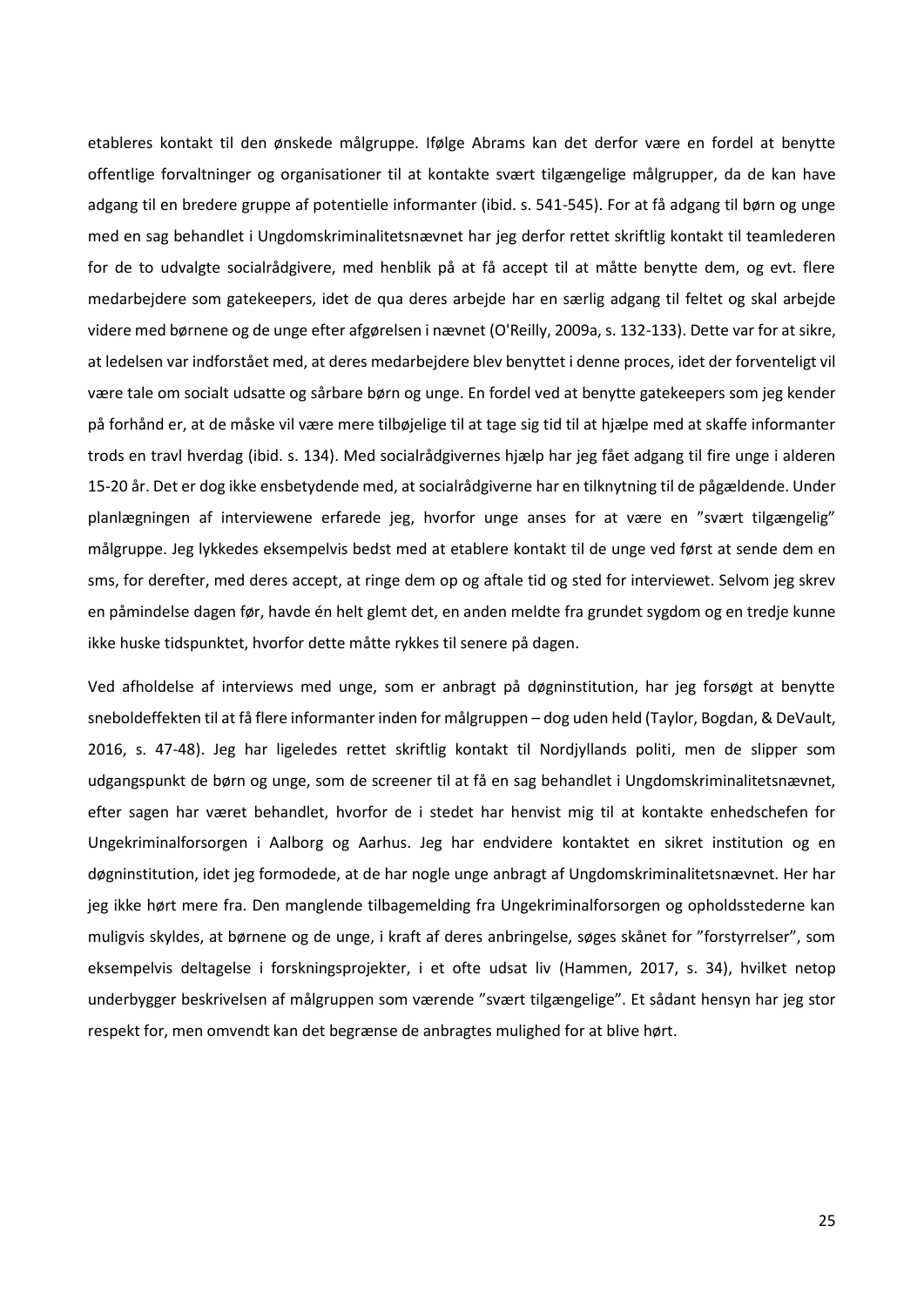#### <span id="page-26-0"></span>Præsentation af informanterne

I analysen refererer jeg til de unge ved pseudonymerne Kim, Luca, René og Toni, mens jeg refererer til de to socialrådgivere ved deres professioner og formanden for Dansk Socialrådgiverforening, Mads Bilstrup, refereres ved navn. På undersøgelsestidspunktet er tre af de unge i alderen 15-17 år og den fjerde er i alderen 18-20 år. Alle har været over den kriminelle lavalder på afgørelsestidspunktet. To unge er aktuelt anbragt på en åben institution, mens de to øvrige for nylig er flyttet i egne lejligheder med kommunal støtte. Én er under uddannelse, en anden er i arbejde, og de to sidste afventer opstart af henholdsvis praktik og arbejde. En samlet karakterisering af de unge vil fremgå af analysen.

#### <span id="page-26-1"></span>Kvalitative interviews

Da problemformuleringen lægger op til en kvalitativ tilgang, har jeg som tidligere nævnt valgt at indsamle empirien ved at gennemføre kvalitative semistrukturerede interviews. Et semistruktureret interview kan medvirke til at minimere evt. misforståelser, herunder ved at informanterne har mulighed for at spørge ind til et begreb eller en sætning, som jeg benytter, som de måske ikke forstår betydningen af. Jeg har ligeledes mulighed for at følge op på udsagn, som jeg muligvis har misforstået eller finder relevante at få uddybet (Tanggaard & Brinkmann, 2020, s. 33-42). Det er ret væsentligt, eftersom det kan få betydning for min efterfølgende analyse. Derudover kan en interviewguide medvirke til at sikre, at jeg kommer rundt om de temaer, som jeg finder relevante at få belyst i forhold til problemformuleringen – særligt hvis jeg finder det nødvendigt at skulle forfølge et udsagn og efterfølgende komme tilbage til et tema (Kvale & Brinkmann, 2015, s. 185-189). Jeg ser endvidere fleksibiliteten ved et semistruktureret interview som en styrke, idet min erhvervserfaring i samtaler med børn, som i forvejen kan være udfordret på flere parametre i deres liv, kan have behov for at tænke lidt over et stillet spørgsmål eller slet ikke har lyst til at svare på det. Her bliver det ret væsentligt at forsøge at aflæse de verbale såvel som kropslige signaler, som informanterne udsender, således jeg ikke bevidst får overtrådt deres grænser og samtidig får skabt en tryg kontakt til informanten (Kvale & Brinkmann, 2015, s. 183-185). For at kunne aflæse de unges kropssprog har jeg valgt at afholde interviews ansigt-til-ansigt med de unges accept. For at kunne skabe en så tryg kontakt som muligt, har jeg ladet dem vælge tid og sted samt vores fysiske placering under interviewet. Dette med udgangspunkt i, at "*rum og steder aldrig er neutrale og magtfri, men på forskellige måder forbindes med privilegier og rettigheder, magt og afmagt*" (Rasmussen, Warming, & Kampmann, 2017, s. 13). Alle interviews er afholdt på deres bopæl efter eget ønske. Det har dog betydet, at der ved ét interview har været forstyrrelser i form af en pædagog, som kom og låste op til et tilstødende værelse. Ved et andet interview havde den unge en besøgende, hvilket ikke lod til at påvirke den unge.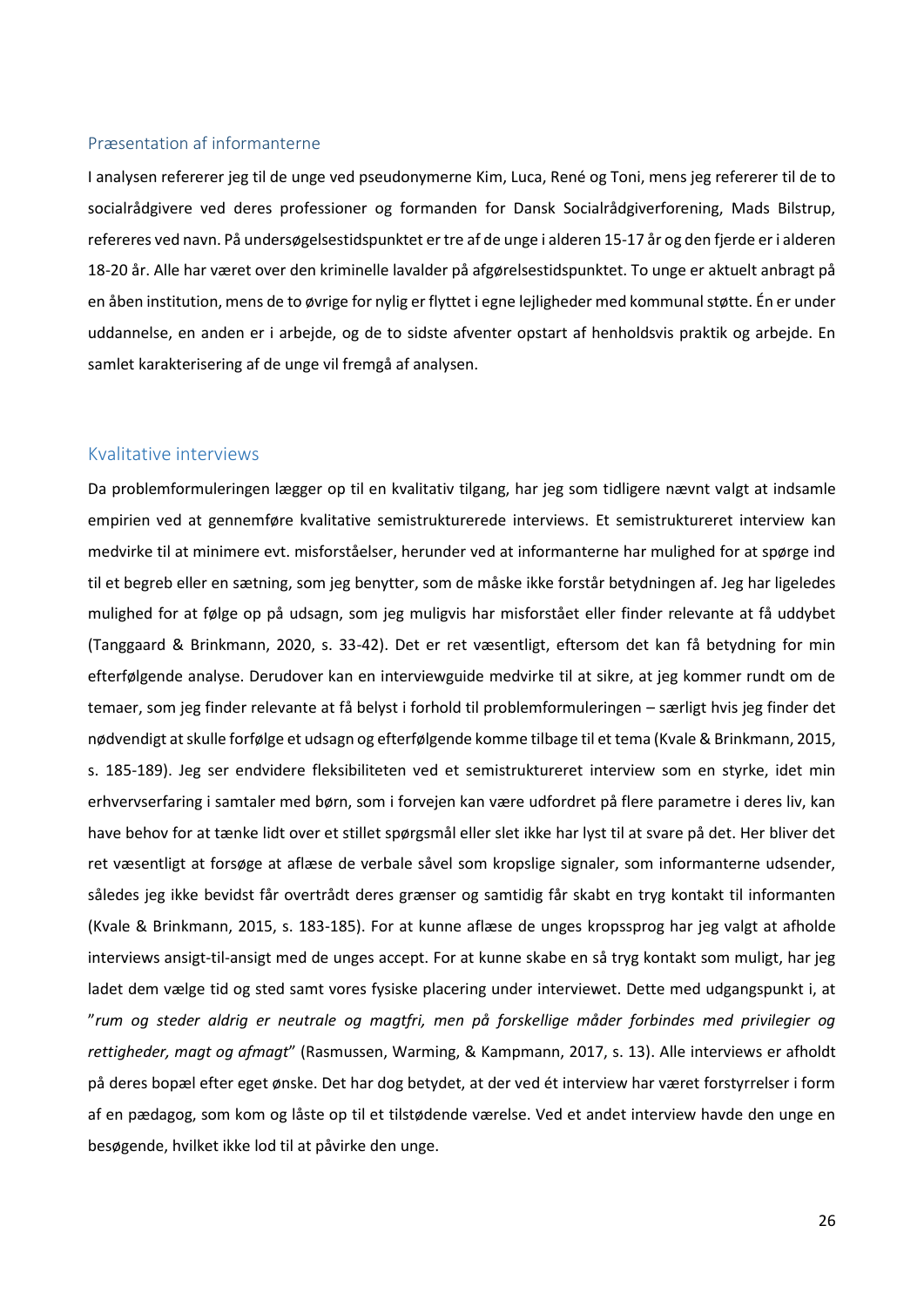Da børn og unge har ret til at medbringe en bisidder til møder i kommunalt regi<sup>23</sup>, har jeg også ladet dette være en mulighed for at kunne øge oplevelsen af tryghed for de unge. Derudover kunne det muligvis medvirke til at hindre den unge i at inkriminere sig selv samt gøre opmærksom på, såfremt jeg var ved at overskride en grænse hos pågældende – selvom det primære ansvar i den henseende fortsat vil ligge hos mig. Ved at åbne op for muligheden for at medbringe en bisidder, åbnede jeg samtidig op for muligheden for at få tilvejebragt andre perspektiver og oplevelser af situationen, som den unge ikke selv har reflekteret over eller husker. Risikoen ved at medbringe en bisidder kan dog omvendt være, at den unges svar påvirkes af den andens deltagelse og udsagn (Kvale & Brinkmann, 2015, s. 205-206). Jeg har vægtet informantens oplevede tryghed og dermed eget valg til at medbringe en tryghedsperson højere. Kun én af informanterne har ønsket at medbringe en bisidder i form af en pædagog på opholdsstedet. Ifølge Cederborg (2002) spiller børns alder og kognitive udviklingsniveau ind på deres evne til at huske og fortælle om deres oplevelser i detaljer. Hun anbefaler således, at interviewet afholdes så tæt på den omhandlende hændelse som muligt (ibid. s. 57-59). Det har dog ikke været muligt, hvilket også har afspejlet sig i, hvor godt de unge husker og reflekterer over deres oplevelser af nævnsmødet og afgørelsen, og hvor godt de kan adskille møder med forskellige offentlige myndigheder. De unges ADHD-diagnoser har formentlig også haft en betydning for deres hukommelse og refleksionsniveau samt evnen til at fastholde koncentrationen (Hansen, 1999, s. 267), hvilket har influeret på interviewenes detaljegrad og længde. Disse forhold uddybes nærmere i analysen.

Jeg har udarbejdet en særskilt interviewguide til hver målgruppe<sup>24</sup> med inspiration fra litteraturen fremkommet i indledningen, litteraturreviewet samt teoriafsnittet. Dette med udgangspunkt i, at interviewene skal noget forskelligt i projektet jf. afsnittet om afgræsning af målgruppen. Det styrende for interviewguiden til de unge har været operationaliseringen af problemformuleringen, herunder at belyse hvordan deres forudgående erfaringer med systemet har påvirket deres oplevelse af rammerne for nævnsmødet, men også om afgørelsen har fået en betydning for deres syn på fremtiden. Det styrende for interviewguiden til socialrådgiverne har været at opnå et større kendskab til området samt belyse deres oplevelser af, hvilken virkning oprettelsen af Ungdomskriminalitetsnævnet evt. har haft på deres socialfaglige arbejde med de indstillede børn og unge (og deres familier) før, under og efter nævnsmødet. Det styrende for interviewguiden til Mads Bilstrup har været et socialfagligt perspektiv på et mere politisk niveau med udgangspunkt i kritikken fra Dansk Socialrådgiverforenings høringssvar til lovforslaget, herunder om kritikken og bekymringerne fortsat er gældende.

<sup>23</sup> Jf. SEL § 48 a

<sup>24</sup> De forskellige interviewguides fremgår af Bilag 1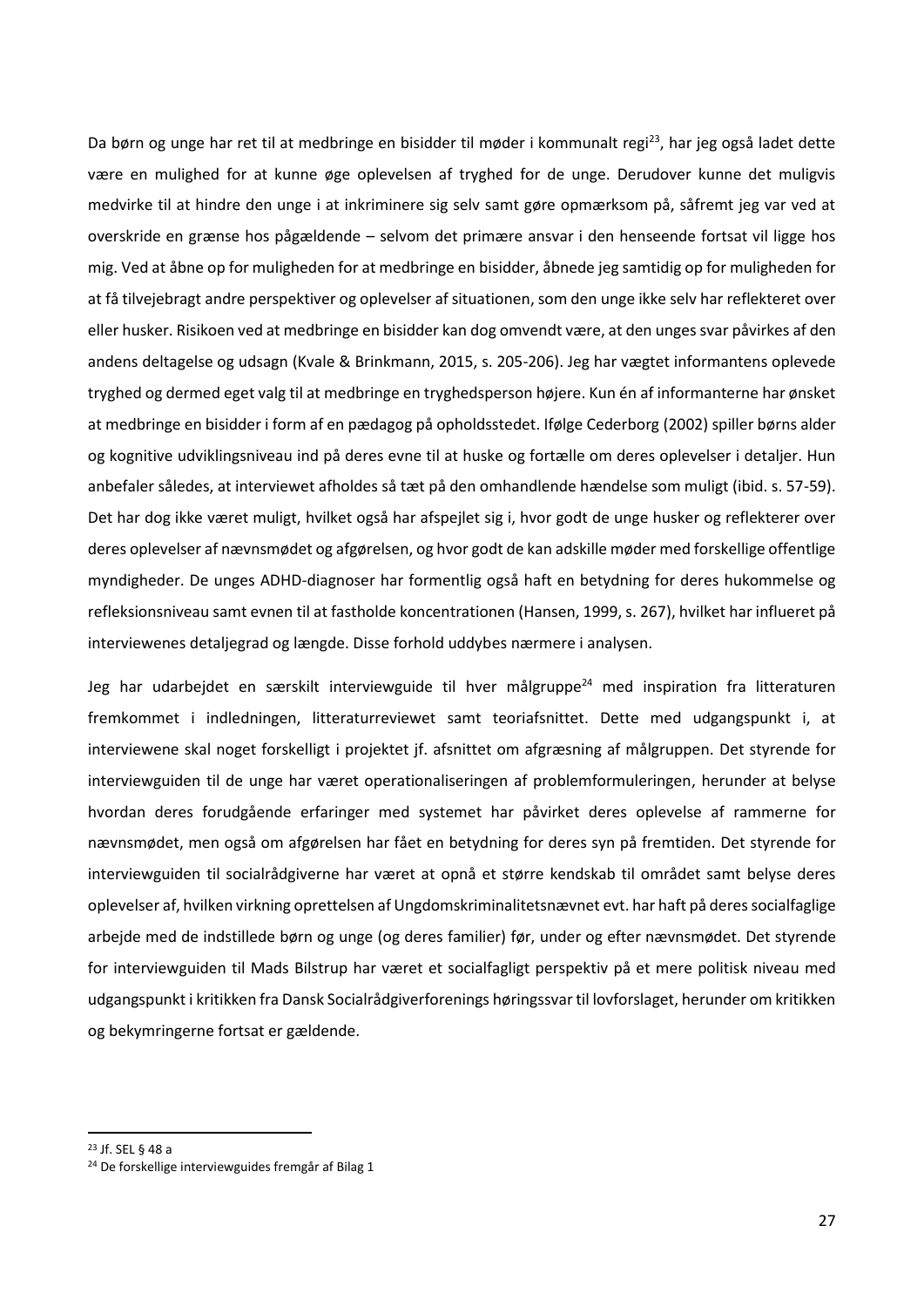### <span id="page-28-0"></span>Fokusgruppeinterview

Jeg har valgt at interviewe de to socialrådgivere samlet med udgangspunkt i muligheden for at få flere synspunkter frem og derved gøre interviewet mere dialogbaseret om deres erfaringer med arbejdet med børn og unge før og efter oprettelsen af Ungdomskriminalitetsnævnet, som et fokusgruppeinterview åbner op for. Det stiller dog større krav til mig som moderator i forhold til at kunne facilitere interviewet og sikre, at jeg kommer rundt om de emner, som jeg ønsker at få belyst (Kvale & Brinkmann, 2015, s. 205-206). Interviewet har dog også båret præg af, at de pågældende socialrådgivere er meget engagerede i emnet og her har fleksibiliteten ved et semistruktureret interview gjort sig særligt gældende. Jeg vurderede, at fokusgruppeinterview var en god måde at søge at forholde mig så professionelt til de to socialrådgivere som muligt, idet min relation til informanterne kunne risikere at gøre interviewet mere kunstigt, hvis der blot skulle være tale om en mere traditionel interviewsituation. Dette med tanke på, at de er bekendte med min uddannelsesmæssige baggrund og erfaring med en yngre målgruppe, hvilket ville kunne risikere at nogle elementer i interviewet, herunder den lovgivningsmæssige ramme i arbejdet med børn og unge i kommunalt regi generelt, i højere grad ville kunne blive indforstået, end det (forhåbentligt) har været tilfældet. Jeg har i størst muligt omfang ladet dem føre en dialog, men det har været udfordrende at holde mig helt ude af interviewet, eksempelvis da jeg ville høre til en sammenligning af Ungdomskriminalitetsnævnet og Børn- og Ungeudvalget, hvortil jeg har erfaring med sidstnævnte, hvilket informanterne ved og i den henseende inddrog mig.

#### <span id="page-28-1"></span>Online interview

Interviewet med Mads Bilstrup er afholdt online via platformen Teams. Det er gjort med udgangspunkt i, at han qua sin arbejdsmæssige funktion har en meget fyldt kalender og det online interview åbnede således op for en større fleksibilitet i forhold til tid og sted. Jeg valgte at afholde det online frem for telefonisk, så jeg fortsat havde mulighed for at kunne aflæse den nonverbale kommunikation. En udfordring ved interview via videoforbindelser er dog, at der kan opstå udfordringer med lyd, billede eller selve internetforbindelsen før og under interviewet (Seitz, 2015).

#### <span id="page-28-2"></span>Transskribering og kodning

Jeg har med mundtligt såvel som skriftligt samtykke fra alle informanter lydoptaget interviewene med henblik på at kunne give dem min fulde opmærksomhed samt transskribere efterfølgende. Brug af lydoptagelse gør det muligt at kunne citere informanterne så ordret som muligt. Samtidig kan der skabes en mere flydende og læsevenlig tekst for læseren i analysen, ved bl.a. at udelade fyldord som "øhm", da det kan medvirke til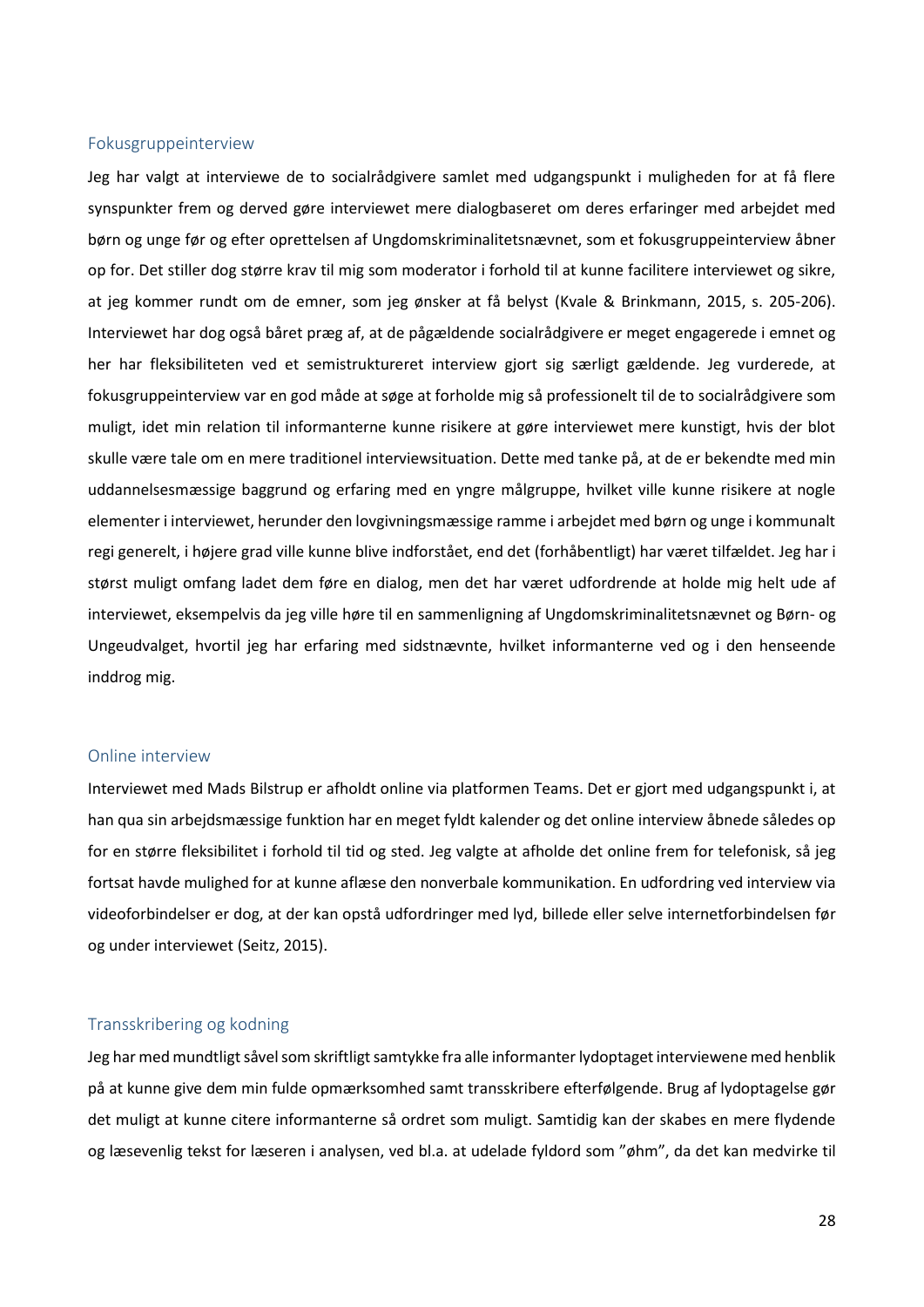at eventuelle citater bliver for afbrudt og kan forstyrre meningen med indholdet. Dog fremgår fyldord, grin og længere tænkepauser af transskriptionerne, for at kunne give læseren et indblik i min oplevede stemning af interviewet og generelt danne sig et billede af informanternes reaktioner og attitude, hvilket kan være svært at omsætte til skriftsprog (Kvale & Brinkmann, 2015, s. 237-240). I forbindelse med bearbejdningen af den indhentede empiri har jeg ved første gennemlæsning af transskriptionerne anvendt en før-kodning med inspiration fra Layder (1998), hvortil jeg markerede særligt interessante citater med små stjerner (ibid. s. 53- 54). Herefter valgte jeg at anvende en tematisk styret kodning med temaer baseret på teoriafsnittet. Det har bl.a. været temaer som "stempling", "straf" og "afskrækkelse", som er blevet påført udvalgte afsnit (ibid. s. 56). Kodningen har medvirket til at skabe et overblik over ligheder og forskelle i informanternes udsagn (Kvale & Brinkmann, 2015, s. 261-270).

# <span id="page-29-0"></span>Etiske refleksioner

Da jeg har valgt at benytte informanter primært under 18 år, giver dette anledning til flere etiske dilemmaer, som der bør tages hensyn til i forbindelse med et sådant projekt. Som nævnt i indledningen har fagpersoner og faglige organisationer udtrykt en bekymring for, at børn og unge kan opleve sig stemplet som kriminelle af systemet, såfremt de indstilles til Ungdomskriminalitetsnævnet. Det paradoksale ved at benytte samme målgruppe som informanter i dette projekt er derfor, at jeg risikerer at fastholde deres oplevelse af stempling, da jeg netop har udvalgt dem på baggrund af, at de har været i Ungdomskriminalitetsnævnet (Becker, 1963/2020, s. 39). Dette har jeg forsøgt at råde bod på, ved at udvise en oprigtig nysgerrighed, åbenhed og lyst til at forstå deres oplevelser og ikke virke dømmende (Kvale & Brinkmann, 2015, s. 120-122). Jeg har bl.a. ikke ladet årsagen til, at informanterne har fået en sag behandlet i nævnet være en del af interviewguiden, da dét ikke er relevant for projektet. Jeg har også været særligt opmærksom på, hvordan jeg fremstår i mødet med informanterne. Jeg har bl.a. tænkt over min fysiske fremtræden, hvor jeg har været opmærksom på at have et åbent kropssprog og tænkt over at benytte en passende ansigtsmimik til deres udtagelser. Jeg har forsøgt at anerkende deres følelser og oplevelser, ved ikke at stille spørgsmålstegn ved, om forløbet reelt har været som beskrevet eller ytret min holdning om deres ageren i den pågældende situation (Petersen, 2017, s. 28-29). Mit tøjvalg har også været velovervejet, herunder er jeg dukket op i sneakers og t-shirts frem for pæne sko og skjorte, der evt. kunne signalere "systemrepræsentant" (ibid. s. 18).

Ifølge Kvale og Brinkmann (2015) skal interviewer være opmærksom på, at der er en asymmetrisk magtrelation mellem interviewer og informant (ibid. s. 55-57, 199-201). Magtrelationen kan blive særligt tydelig i interviews med børn, hvor de kan opleve det svært at sige fra over for den voksne interviewer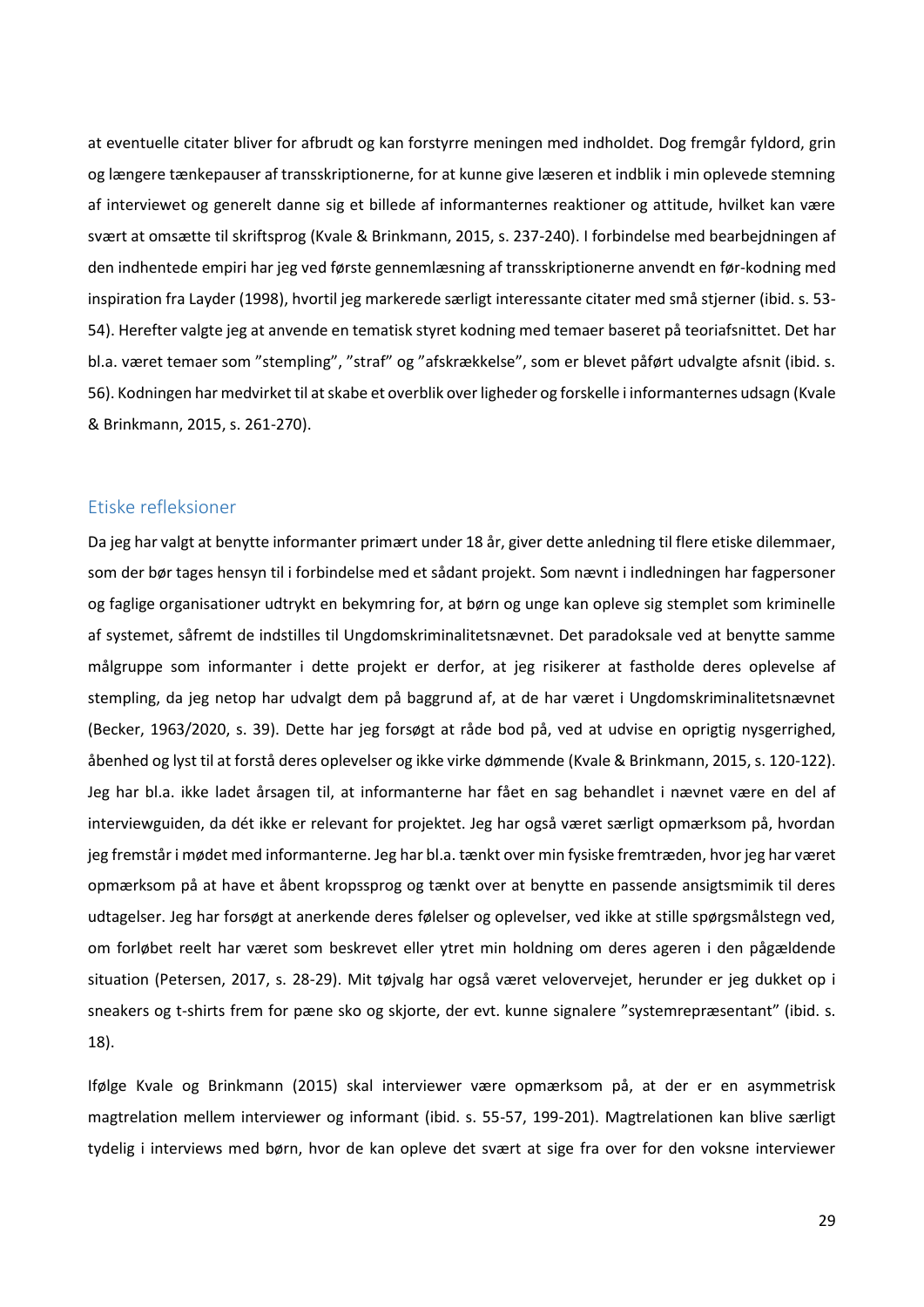(Rasmussen, Warming, & Kampmann, 2017, s. 10-11). Af samme årsag har jeg ved begyndelsen af interviewene lagt vægt på, at det er okay, hvis der er noget de ikke ønsker at svare på. Ifølge Kvale og Brinkmann (2015) bør interviewer opnå et informeret samtykke (ibid. s. 116-117). Jeg har gentagne gange forsøgt at sikre mig, at de unge forstår, at det er frivilligt og anonymt at deltage. I forbindelse med indhentning af skriftligt samtykke til at foretage samt lydoptage interviewet, gennemgik jeg samtykkeerklæringen med de unge. For at mindske magtrelationen har jeg som tidligere nævnt ladet de unge selv vælge tid og sted for interviewet samt tilbød at de kunne medbringe en bisidder. Jeg har ligeledes gjort mig overvejelser om, hvorvidt de unge skulle vide, at jeg er uddannet socialrådgiver, idet jeg kunne risikere at få sværere ved at skabe tillid hos informanterne, hvis de med den viden så mig som værende en del af "systemet", hvilket ikke er min rolle i dette tilfælde, og således ikke ville være ærlige i deres udsagn (O'Reilly, 2009b, s. 5-9; Taylor, Bogdan, & Devault, 2016, s. 51-53). Jeg valgte dog at være åben om min uddannelse, så jeg fremstod ærlig i mødet med de unge, hvorfor informanterne på forhånd er gjort opmærksom herpå i kontakten med gatekeepers. Jeg har haft oplevelsen af, at de unge har været ærlige omkring deres situation og oplevelser af mødet med både de sociale myndigheder og Ungdomskriminalitetsnævnet.

Da Ungdomskriminalitetsnævnet kun har været iværksat de sidste 3 år, er der et begrænset antal børn og unge, som har fået en sag behandlet. Bengtsson og Mølholt (2020) henviser til en skelnen mellem anonymisering og pseudonymisering:

> "*Anonymisering er, når informanter slet ikke kan genkendes eller spores, heller ikke af forskeren. Pseudonymisering er, når informanter ikke kan genkendes i analyser og afrapporteringer, men er kendt af forskeren*" (ibid. s. 195).

En fuldkommen anonymisering vil i dette tilfælde ikke være muligt, idet både jeg og gatekeepers er bekendte med de unge informanters identitet, og jeg kan ikke afvise, at de unge vil kunne genkende sig selv ved en læsning af projektet. Anonymiseringsprocessen er allerede påbegyndt i transskriptionsfasen, hvor jeg har benyttet nonbinære pseudonymer for de unge til brug i analysen samt udeladt lokationer. Jeg har ligeledes valgt at anonymisere de to socialrådgivere, således de unge ikke kan knyttes til en bestemt kommune. Videre i analyse- og rapporteringsfaserne har jeg valgt at benytte et bredere aldersspænd og i de tilfælde hvor det vurderes hensigtsmæssigt, for læsevenlighedens skyld, refererer jeg til hankøn med udgangspunkt i delevalueringen af nævnsmødet, hvoraf det fremgår, at 84 % af målgruppen var drenge (Fuglsang & Hansen, 2021a, s. 21). I rapporteringsfasen har jeg endvidere valgt at blande navne på børn og unge samt oplysninger om dem fremkommet under interviewet med socialrådgiverne, idet flere af de nævnte børn og unge ikke er deltagere i projektet og derfor ikke har givet samtykke (Bengtsson & Mølholt, Anonymisering i kvalitative undersøgelser, 2020, s. 195-207).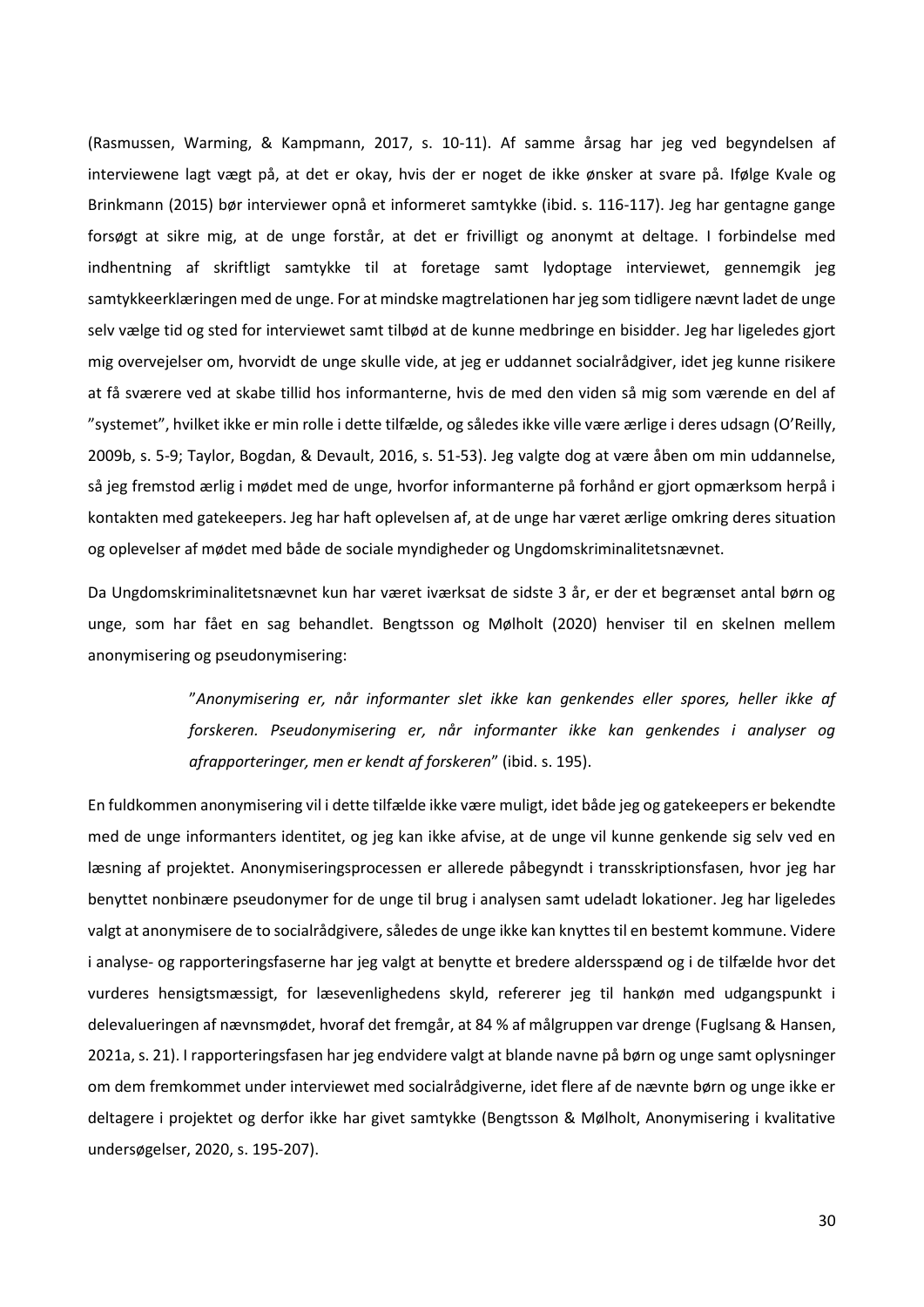Min oprigtige nysgerrighed er bl.a. kommet til udtryk ved, at jeg har startet interviewguiden med at bede de unge om at fortælle om dem selv, herunder hvor de bor, hvad de får hverdagen til at gå med og hvad der interesserer dem mv., frem for at gå lige til sagens kerne, selvom det har været indtrykket, at de selv er gået ret hurtigt frem. Jeg har også ladet en enkelt tale, for at følge vedkommende frem for kun at have fokus på interviewguiden, idet fortællingerne virkede vigtige for personens beskrivelse af sig selv. Derudover har jeg spurgt ind til deres tanker for fremtiden, og til slut i interviewet har jeg spurgt alle informanter, om der var noget, som de fandt relevant, som jeg ikke havde spurgt ind til, hvilket i de fleste tilfælde forlængede interviewet.

# <span id="page-31-0"></span>Forskningskriterier

Forskningskriteriet *reliabilitet* sigter mod at vurdere, hvorvidt et projekt er pålideligt, herunder om det vil være muligt for andre at reproducere og vurdere samt kritisere projektet ud fra tilgængelige informationer om problemformulering, fremgangsmåde, opbygning og strategi for projektet mv. En udfordring med reliabilitet i kvalitative undersøgelser generelt, og derfor også i dette projekt, er, at der ingen garanti er for, at andre forskere vil opnå de samme resultater, da der er tale om informanternes subjektive oplevelser af nævnsmødet (Kvale & Brinkmann, 2015, s. 318). For at øge reliabiliteten har jeg beskrevet mine forforståelser af problemfeltet, og hvad disse er påvirket af samt mine teoretiske og metodiske overvejelser. Reliabiliteten kunne være højnet yderligere, såfremt jeg havde foretaget interviews med de unge kort tid efter sagens behandling i Ungdomskriminalitetsnævnet af hensyn til de unges hukommelse og detaljegrad jf. metodeafsnittet "kvalitative interviews". Grundet opdelingen af de unges oplevelser i tre tidsfaser, kunne det have været hensigtsmæssigt, såfremt jeg havde foretaget opfølgende interviews over tid, med henblik på at afdække de forskellige tidsfaser mere indgående. Det har dog ikke været muligt i dette projekt, men det kunne være et interessant projekt at forfølge.

Forskningskriteriet *intern validitet* sigter mod at vurdere, om projektet undersøger dét, som det oprindeligt var tiltænkt at undersøge (de Vaus, 2001, s. 27-28). For at øge den interne validitet har jeg foretaget kvalitative semistrukturerede interviews med udgangspunkt i interviewguides til alle tre interviewede målgrupper, således jeg har kunnet sikre mig at komme rundt om relevante spørgsmål og teoretiske temaer i forhold til projektets formål og problemformulering. *Ekstern validitet* sigter mod at vurdere, om projektet er gyldigt, ved at vurdere om resultaterne kan generaliseres ud til den øvrige population og lignende kontekster (Kvale & Brinkmann, 2015, s. 332-337; de Vaus, 2001, s. 28-29). Også her anses det for en udfordring, at kvalitative undersøgelser tager udgangspunkt i subjektive holdninger og derfor kan være svære at vurdere som værende "gyldige", hvorfor der snarere bør vurderes ud fra en analytisk generaliserbarhed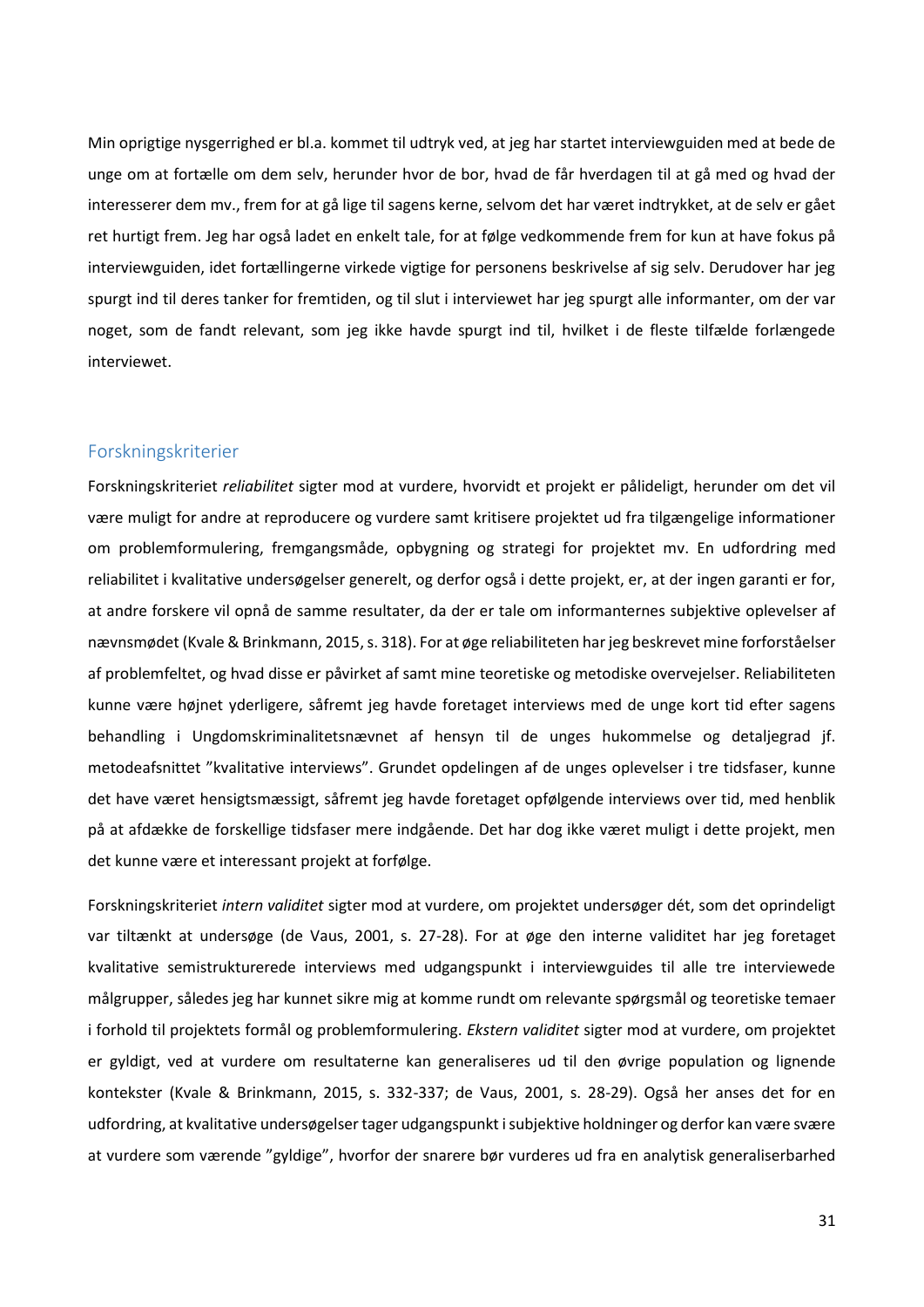(Kvale & Brinkmann, 2015, s. 318-319). Af Justitsministeriets delevaluering af nævnsmødet fremgår det, at de 8 interviewede børn og unge ikke bør ses som et repræsentativt udsnit af målgruppen, idet informanterne kan adskille sig fra de adspurgte børn og unge, som har takket nej til at deltage (Fuglsang & Hansen, 2021a, s. 12-13). Da de unges karakteristika i dette projekt er sammenlignelige med de unges karakteristika i Justitsministeriets delevaluering (ibid. s. 19-24), øger dette den eksterne validitet. Den eksterne validitet højnes endvidere, idet jeg benytter den adaptive tilgang til at sammenholde den indhentede empiri med eksisterende teori og forskning (Kvale & Brinkmann, 2015, s. 334).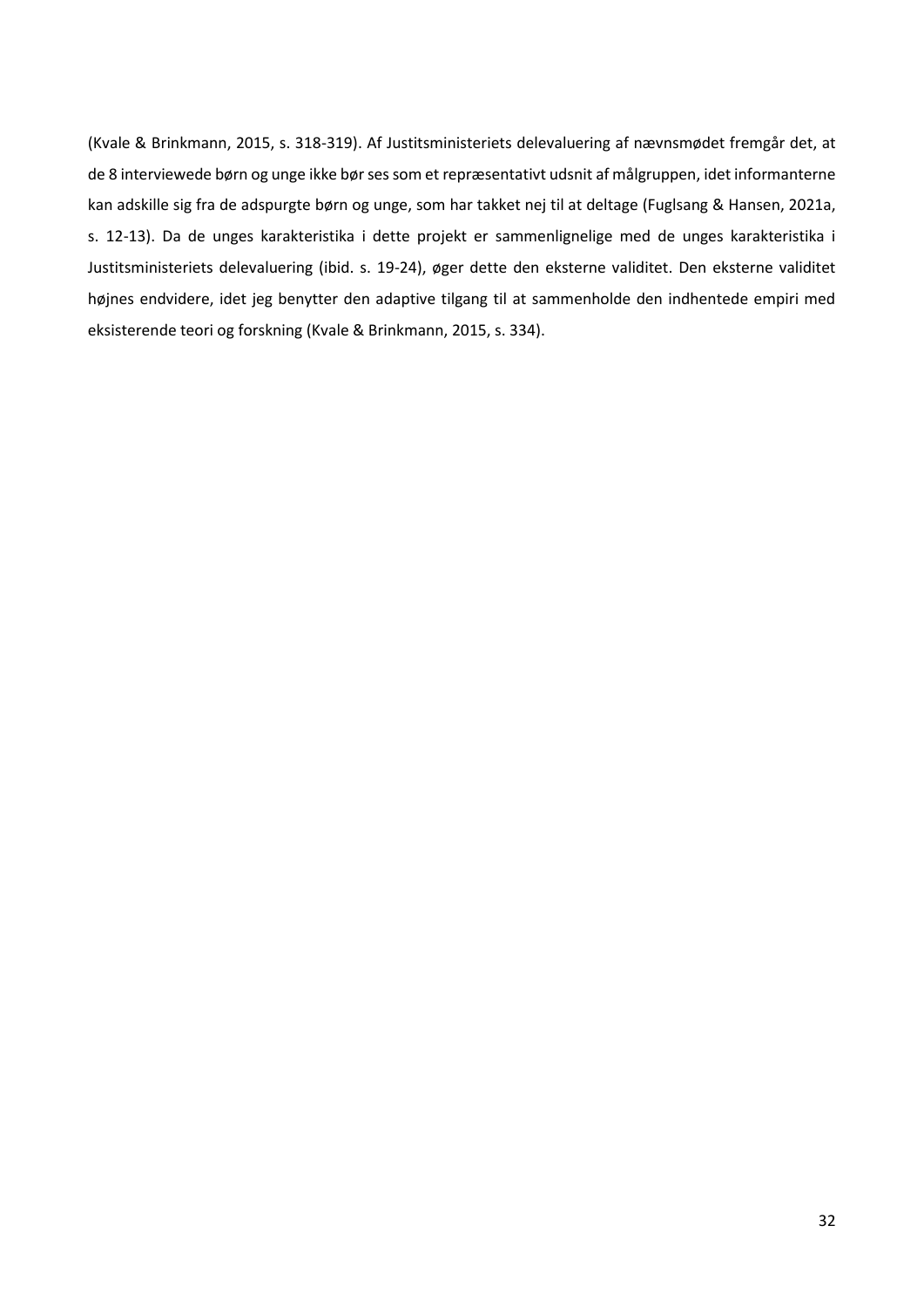# <span id="page-33-0"></span>Analyse

Analysen tager afsæt i den indhentede empiri og understøttes af den teoretiske bricolage. Analysen er inddelt i tre overordnede temaer, som danner en tidsmæssig kronologisk rækkefølge, med udgangspunkt i operationaliseringen af problemformuleringen og interviewguiden til de unge (se Bilag 1). Første del har derfor til formål at give et overordnet indblik i, hvem de unge er, og hvilke erfaringer de har med systemet forud for nævnsmødet. Anden del har til formål at belyse, hvordan disse erfaringer har påvirket de unges oplevelse af rammerne for selve nævnsmødet, mens tredje del har til formål at belyse, hvilken virkning de unge oplever at afgørelsen og sagsbehandlingen i Ungdomskriminalitetsnævnet har haft retrospektivt.

# <span id="page-33-1"></span>Hvad karakteriserer de unge, og hvilke erfaringer har de med systemet forud for

#### nævnsmødet?

Socialrådgiverne beskriver, ud fra deres erfaringer, at målgruppen der indstilles til nævnet, i overvejende grad er drenge over 15 år. Etniciteten er blandet og hovedparten er umiddelbart indstillet som følge af vold og stoffer. Det er ligeledes blandet, hvorvidt den udslagsgivende handling er foretaget alene eller i forening med andre, herunder om det var planlagt eller sket som følge af impulsstyring. Meget få af de indstillede børn og unge har ikke haft en foranstaltning forud for afgørelsen i nævnet (Bilag 2 s. 16-19). Socialrådgiverne identificerer følgende kendetegnende risikofaktorer:

> "*dårligt skoleforløb, manglende fremmøde i skolen, ustabil skole, mange skoleskift, ingen udredning, manglende opfølgning fra forældre med henblik på skolesituationen – og dårlig forældrekompetence. Og forældrene har typisk selv levet på kanten af samfundets normer, de modtager offentlig ydelse og psykisk syge*" (ibid. s. 19).

Dette stemmer overens med identificerede karakteristika for målgruppen, som fremgår af den første delevaluering af Ungdomskriminalitetsnævnet (Fuglsang & Hansen, 2021a, s. 19-24). I lighed med Hirschis (1969/2011) teori om betydningen af de sociale bånd ser Mads Bilstrup en årsagssammenhæng mellem målgruppens overbevisning om at skulle overholde samfundets normer, love og regler, og tilknytningen til forældrene samt deres begrænsede omsorgskompetencer og en manglende struktur i hjemmet. Han mener derfor, at det er vigtigt, at forældrene får støtte i forældrerollen med henblik på at kunne "*varetage barnet og barnets opdragelse*" (Bilag 2 s. 41-42). Som det fremgår af teoriafsnittet, vedrører de tre vigtigste beskyttelsesfaktorer; forældrenes omsorgsudøvelse, barnets prosociale evner og en god tilknytning til skolen (Kvello, 2013, s. 233). Med udgangspunkt i ovenstående ses målgruppen altså generelt at være særligt udfordret på beskyttelsesfaktorerne og omfattet af flere risikofaktorer i deres liv, som både knytter sig til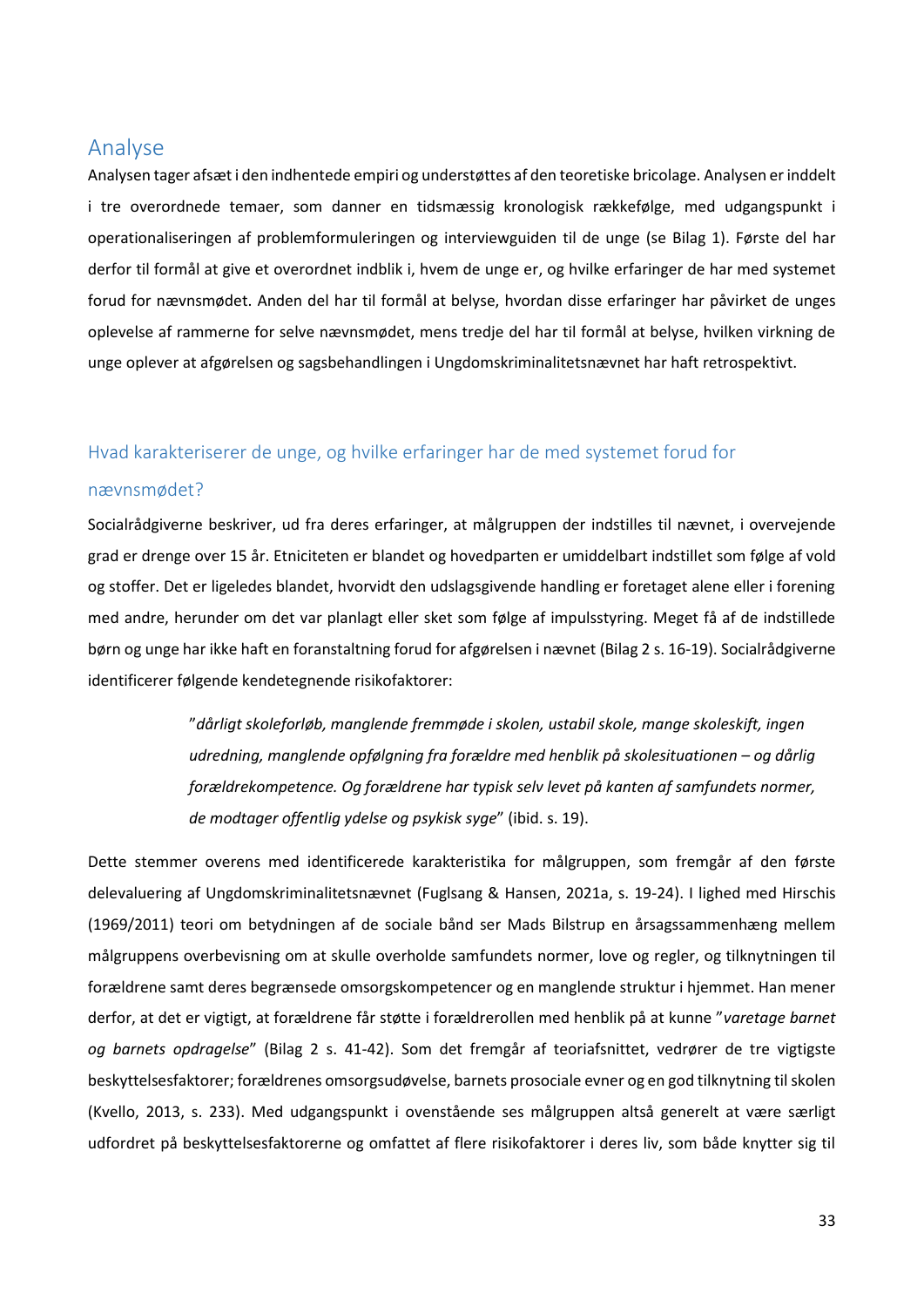barnet, kernefamilien og det øvrige opvækstmiljø (ibid. s. 230-231). Dette gør sig også gældende for de interviewede unge, hvilket uddybes nærmere i nedenstående afsnit.

#### <span id="page-34-0"></span>Unge i risiko

Alle fire unge har været tilknyttet familieafdelingen i et ukendt antal år forud for mødet i Ungdomskriminalitetsnævnet som følge af massive udfordringer i deres liv, hvilket har resulteret i, at der har været iværksat støtteforanstaltninger<sup>25</sup>. De har generelt svært ved at huske forløbet i familieafdelingen og dermed vurdere, om de forudgående foranstaltninger har haft en effekt på forholdene omkring de unge. Dette kan hænge sammen med det ukendte bagudrettede tidsperspektiv, og der formentlig har været iværksat flere forskellige foranstaltninger, hvilket forventeligt ikke gør forløbet mindre forvirrende. Effekten af foranstaltningerne må dog antages at have været begrænset, eftersom alle fire beskriver det som værende positivt, at de sidenhen blev anbragt, enten af familieafdelingen eller retten forud for nævnsmødet. Kim udtaler eksempelvis:

> "*Altså, hvis jeg havde boet hjemme endnu, så havde jeg fandeme været død eller et eller andet, enten pga. af enten selvskade eller stoffer eller et eller andet… det er helt 100!"* (Bilag 2 s. 72).

To fortæller, at de er blevet anbragt på opholdssted, fordi forældrene aktivt havde ringet til kommunen og fremsat ønske om en anbringelse. Den ene har været anbragt på ni forskellige institutioner, både åbne, delvis sikrede og sikrede institutioner siden 13-årsalderen, mens den anden har været anbragt på fire tilsvarende institutioner siden 15-årsalderen. For hvert skifte i opholdssted er der tilsvarende sket et skifte i relationer til personale såvel som øvrige beboere, som har krævet en ny tilpasning i de unges liv. Det har forventeligt også betydet et skifte i uddannelsesinstitutioner, som relaterer sig til risikofaktorer i opvækstmiljøet (Kvello, 2013, s. 230).

For alle fire unge forbindes skoletiden med noget negativt og beskrives bl.a. som "*røvsygt*" og "*kedeligt*". Skoletiden har derfor været præget af et ustabilt fremmøde. De har alle haft svært ved at sidde stille og koncentrere sig, og de har alle haft det svært med autoriteter, hvorfor det var svært at leve op til de institutionelle rammer som gennemsyrer skolesystemet. To unge italesætter, at de er diagnosticeret med svær ADHD, hvoraf den ene også er diagnosticeret med borderline personlighedsforstyrrelse. De to øvrige nævner ingen diagnoser, men med udgangspunkt i deres springende fortællinger og rastløshed under interviewet, kan de dog muligvis også have symptomerne på ADHD. ADHD kommer bl.a. til udtryk ved en

<sup>25</sup> Jf. SEL § 52, stk. 3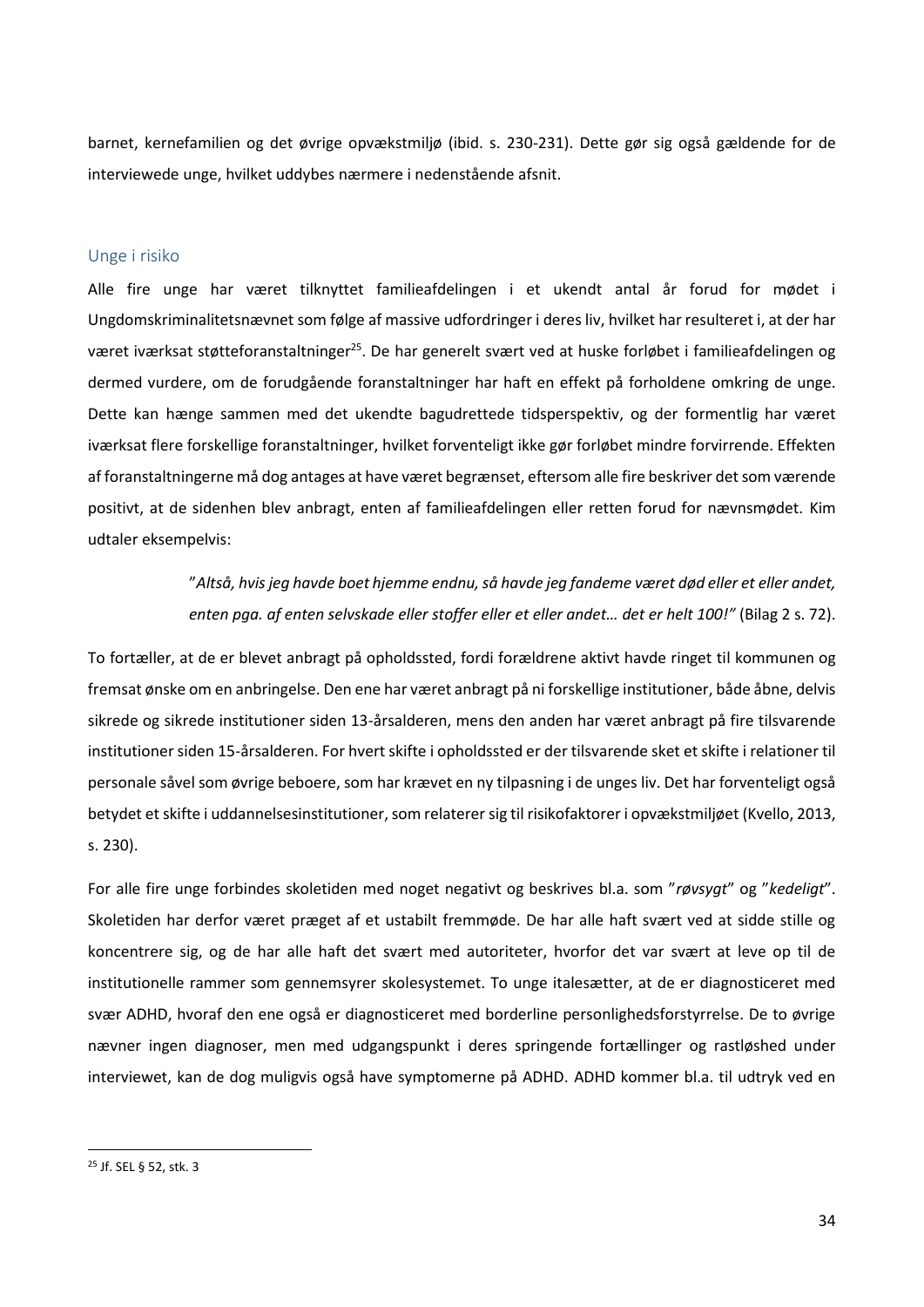urolig, letafledelig, impulsiv og desorganiseret adfærd, der kan forstyrre barnets opmærksomhed og dermed påvirke evnen til at kunne indtage læring og begå sig socialt (Hansen, 1999, s. 267).

En femte risikofaktor er misbrug af rusmidler (Kvello, 2013, s. 231), hvilket bl.a. kan kobles sammen med social indlæring, hvor misbruget læres i, hvad der anses som værende afvigende sociale relationer (Becker, 1963/2020, s. 56-71; Jessen-Petersen, 1999, s. 327-328). Alle fire unge har benyttet euforiserende stoffer i tiden forud for nævnsmødet, hvilket ligeledes var tilfældet for flere i deres nærmeste omgangskreds. Alt efter hvilke rusmidler der benyttes, kan virkningen bl.a. være sløvhed og øget sorgløshed (ibid. s. 328). Med udgangspunkt i de unges beskrevne opvækstbetingelser og diagnoser, kan brugen af rusmidler evt. skyldes en form for selvmedicinering, så livet kan synes mere tåleligt. To fortæller, at de nu er stoffri.

De unge har qua deres risikofaktorer og mangeårige kontakt til familieafdelingen samt udførende instanser som eksempelvis familiecentre (som bl.a. tilbyder ambulante støttetilbud<sup>26</sup>), kontaktpersoner og døgninstitutioner opnået en stor berøringsflade af professionelle, som de har skullet forholde sig til. Det er derfor forståeligt, at de unge i begrænset omfang husker forløbet eller foranstaltningerne forud for anbringelsen eller nævnsmødet – eller har svært ved at skelne møderne med det offentlige fra hinanden. Som det fremgår af afsnittet "kvalitative interviews", kan de unges alder og modenhed samt tiden mellem nævnsmødet og interviewet spille ind på deres hukommelse og refleksionsniveau. Luca og Toni har eksempelvis fået en sag behandlet i løbet af 2021 og husker derfor mødet i Ungdomskriminalitetsnævnet rigtig godt, mens Kim og René har fået en sag behandlet for mere end halvandet år siden. René husker i begrænset omfang nævnsmødet, og Kim husker det slet ikke, men blander mødet sammen med møder i retten og Børn- og Ungeudvalget (Bilag 2 s. 68-69, 73-75). Eftersom alle fire unge var over 15 år, har de været i retten forud for nævnsmødet, hvorefter dommeren har indstillet dem til nævnet (Ungdomskriminalitetsnævnet, u.d.). De unge har derfor både retsmøder og møder med politiet og familieafdelingen som sammenligningsgrundlag.

### <span id="page-35-0"></span>Mødet med systemet

Som det fremgår af den første delevaluering af nævnet, er eller har de indstillede børn og unge, ligesom de interviewede unge, ofte allerede været i kontakt med familieafdelingen forud for en indkaldelse til Ungdomskriminalitetsnævnet (Fuglsang & Hansen, 2021a, s. 23). Jeg finder det relevant at give et visuelt indblik i, hvilke sagsforløb og møder med systemet, som de unge typisk har været igennem forud for afholdelsen af nævnsmødet. Figur 1 viser et typisk sagsforløb i familieafdelingen i forenklet form.

<sup>26</sup> Jf. SEL §§ 50, 52 og 71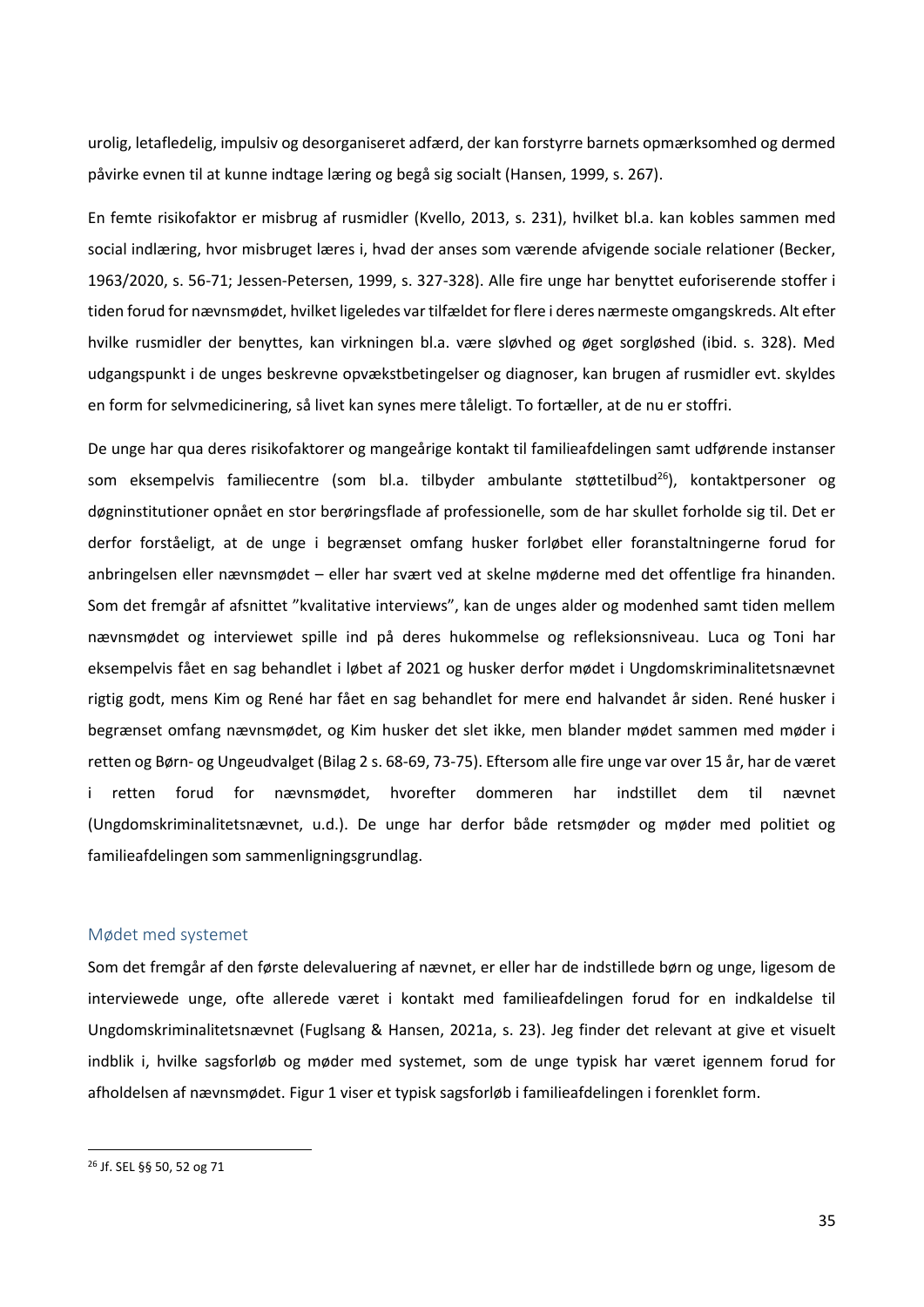#### *Figur 1 Et forenklet typisk sagsforløb i en familieafdeling*

#### Modtagelsen

En sag aktiveres typisk hos en familieafdeling på baggrund af en henvendelse om muligt støttebehov fra forældrene (i få tilfælde barnet/den unge selv) eller som følge af en underretning jf. SEL §§ 152-154. Herefter foretager modtagelsesteamet en indledende vurdering og på den baggrund; lukker sagen, iværksætter en mindre indgribende støtteforanstaltning jf. SEL § 11, stk. 3 eller visiterer sagen til ét af de øvrige teams på baggrund af barnets alder eller handicap med henblik på at udarbejde en børnefaglig/ungefaglig undersøgelse

#### Handicapteamet

Børn og unge med udprægede fysisk og/eller psykiske handicap, hvor der umiddelbart ikke vurderes at være sociale forhold i relation til forældrene

Børneteamet Fra før de bliver født til de fylder 13 år, herefter overgår de til Ungeteamet

#### Ungeteamet

Fra 13 til 18 år (kontakten kan forlænges til det 22. år med samtykke fra den unge med henblik på at understøtte "*en god overgang til en selvstændig tilværelse*" jf. SEL § 76. Dette gælder især i de tilfælde, hvor den unge har været anbragt)

Børnefaglig/ungefaglig undersøgelse med samtykke En børnefaglig/ungefaglig undersøgelse udarbejdes inden for en frist på 4 måneder jf. SEL § 50 med samtykke fra forældre og unge over 15 år, med henblik på at vurdere støttebehovet. Såfremt det ikke er muligt at få samtykke, men det vurderes at være nødvendigt, fordi barnet/den unge er i risiko for at lide alvorlig skade i sin sundhed eller udvikling, indstilles sagen til Børn- og Ungeudvalget jf. SEL § 51

Undersøgelse uden samtykke Børn- og Ungeudvalget træffer afgørelse om undersøgelse uden samtykke jf. SEL § 51

Sagen lukkes Såfremt undersøgelsen ikke finder et støttebehov, eller finder et behov som kan afhjælpes jf. SEL § 11, stk. 3, iværksættes dette og sagen lukkes snarest muligt

Foranstaltninger med samtykke Såfremt undersøgelsen finder et væsentligt støttebehov iværksættes der en foranstaltning og handleplan jf. SEL §§ 52, stk. 3 og 140 med samtykke fra forældre og unge over 15 år. Såfremt samtykke ikke er muligt, indstilles sagen til Børn- og Ungeudvalget

Foranstaltninger uden samtykke Børn- og Ungeudvalget består af 1 dommer, 2 medlemmer af kommunalbestyrelsen samt 2 pædagogisk-psykologisk sagkyndige, og træffer primært afgørelse om foranstaltninger uden samtykke, herunder anbringelse jf. SEL § 58 og fastsættelse eller afbrydelse af samvær jf. § 71

#### Opfølgning på foranstaltning

Opfølgning skal ske første gang efter 3 måneder og dernæst minimum hver 6. måned jf. SEL § 70 indtil foranstaltningen ophører, fordi formålet er nået eller den unge er fyldt 18 år jf. § 68 (eller 22 år jf. § 76)

Figur 1 er udarbejdet med udgangspunkt i interviews med socialrådgiverne, egen erhvervserfaring, Ankestyrelsen (2020) samt et internt dokument. De refererede paragraffer tager udgangspunkt i serviceloven (2021).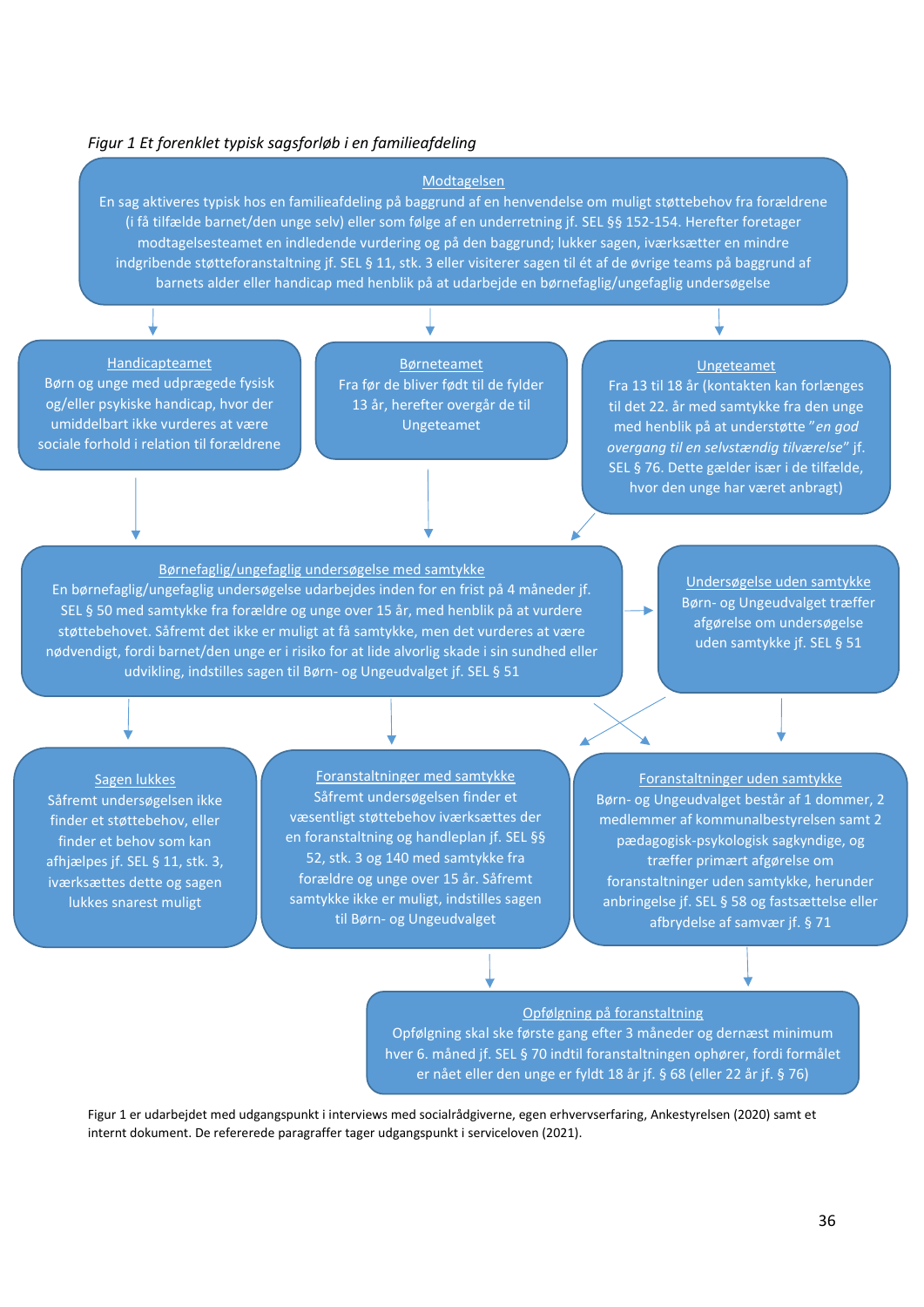Barnet/den unge inddrages løbende i ovenstående proces, idet barnets/den unges synspunkter bl.a. skal fremgå af den børnefaglige-/ungefaglige undersøgelse (hvilken unge over 15 år skal give samtykke til, ligesom de skal give samtykke til en evt. anbringelse<sup>27</sup>). Herefter vil barnet/den unge blive inddraget i forbindelse med de lovpligtige opfølgninger på den iværksatte indsats<sup>28</sup>. Unge under 18 år, som er mistænkt for at have begået alvorlig kriminalitet, skal endvidere indkaldes til et netværkssamråd<sup>29</sup>, med henblik på at drøfte relevante foranstaltninger. Alt efter hvilken form for møde der er tale om, kan mødet afholdes alene mellem barnet/den unge og socialrådgiveren, eller med deltagelse af forældre, bisidder, repræsentant fra den forebyggende foranstaltning, repræsentant fra skolen og andre fagpersoner. Socialrådgiverne ser det som en fordel, når det er såkaldte "aktive sager", som indstilles til Ungdomskriminalitetsnævnet, da der allerede er skabt en kontakt til familien og rådgiveren har et forudgående kendskab til familiens historik og udfordringer. Derudover har socialrådgiverne ofte været med de unge over 15 år, som har været i retten forud for indkaldelsen til nævnsmødet, som repræsentant for de sociale myndigheder, hvorfor det gør det nemmere, når de skal i gang med at udarbejde den kommende ungefaglige undersøgelse og indstilling til nævnet (Bilag 2 s. 2-6). Det vurderes således relevant at belyse et forenklet forløb i retten, hvilket fremgår af figur 2.

<sup>27</sup> Jf. SEL § 50 og § 52, stk. 3, nr. 7 <sup>28</sup> Jf. SEL § 70

<sup>29</sup> Jf. SEL § 57 c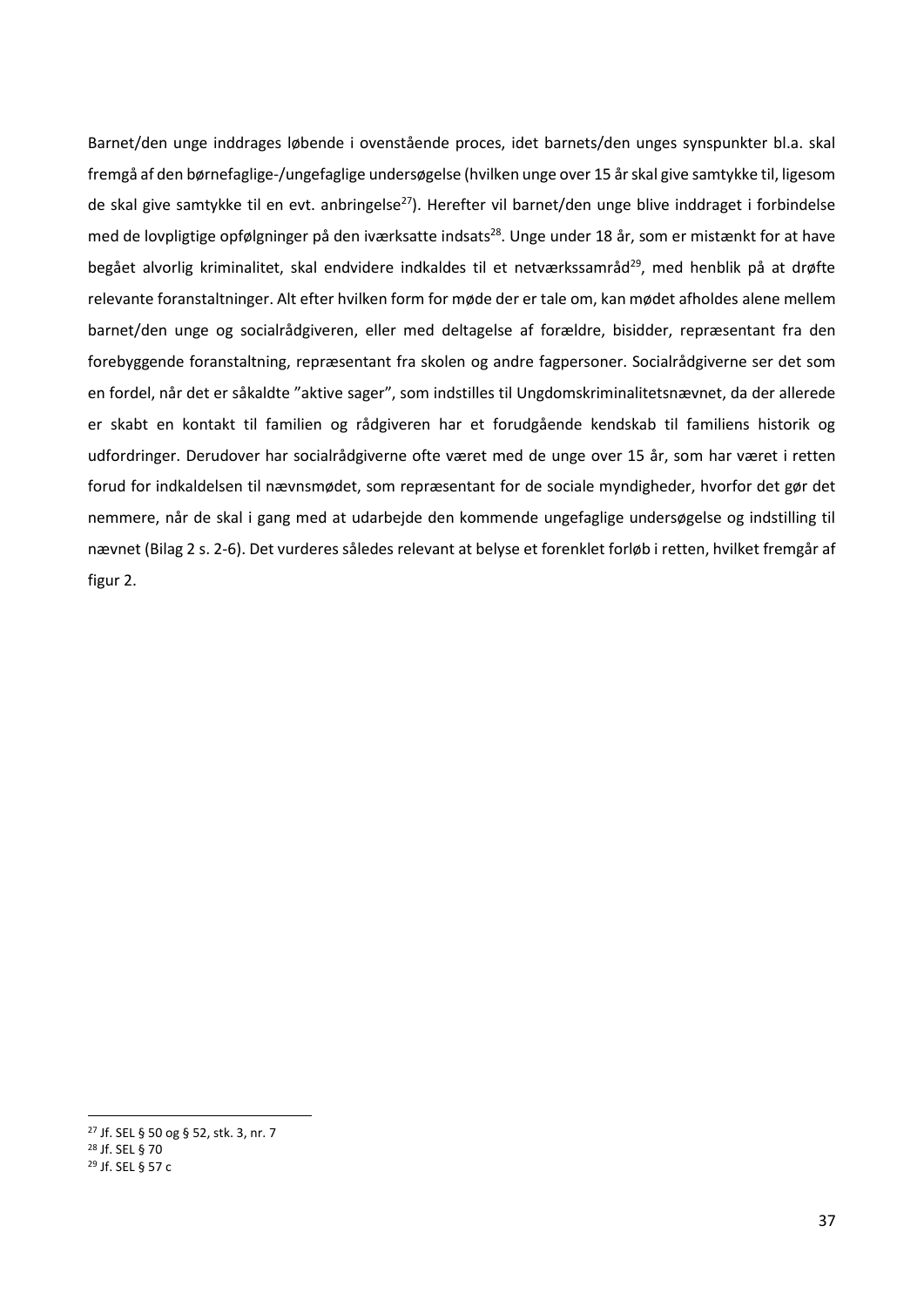#### *Figur 2 Et forenklet retsforløb for unge over den kriminelle lavalder*

#### Politiet

Politiet modtager en anmeldelse om et strafbart forhold jf. RPL § 742. Såfremt der er tale om en mindre førstegangslovovertrædelse begået af børn og unge under 18 år, kan politiet dele oplysninger med andre myndigheder og vælge at afholde en bekymringssamtale med deltagelse af barnet/den unge, forældremyndighedsindehavere og en repræsentant fra kommunen jf. RPL § 115, jf. POKL §§ 1-2. Dette kan resultere i, at familieafdelingen i forebyggelsesøjemed iværksætter støtteforanstaltninger med samtykke fra forældremyndighedsindehavere og den unge over 15 år jf. SEL § 52, stk. 3.

Såfremt der er tale om en mere alvorlig lovovertrædelse begået af unge over den kriminelle lavalder, påbegyndes en efterforskning af sagen, som "*har til formål at klarlægge, om betingelserne for at pålægge strafansvar eller anden strafferetlig retsfølge er til stede, og at tilvejebringe oplysninger til brug for sagens afgørelse samt forberede sagens behandling ved retten*" jf. RPL § 743. Dette indebærer som udgangspunkt afhøringer af sagens parter jf. RPL § 750.

Anklagemyndigheden

Såfremt politiet, på baggrund af efterforskningen, finder det tilstrækkeligt bevist, at rette gerningsmand er fundet, rejser anklagemyndigheden tiltale jf. RPL § 834 og sagen sendes til retten jf. RPL § 835.

#### Personundersøgelser

Til brug for sagens behandling i retten udarbejder kriminalforsorgen en personundersøgelse jf. RPL § 808, som har til formål at belyse tiltales personlige forhold, som kan få indflydelse på dommens udfald.

#### Retten

Sagen behandles ved hovedforhandling i byretten. Ved tilståelsessager og mindre straffesager deltager som udgangspunkt én dommer, med mindre andet bestemmes, jf. RPL § 12, stk. 1. I domsmandssager deltager én dommer og to domsmænd jf. RPL § 12, stk. 6. I nævningesager deltager 3 dommere og 6 nævninge jf. RPL § 12, stk. 5. Antallet af dommere afhænger af sagens alvor og anklagemyndighedens fremsatte strafkrav. Ved retsmødet deltager endvidere en repræsentant fra anklagemyndigheden jf. RPL § 96, og tiltalte har ret til at lade sig bistå af en forsvarer jf. RPL §§ 279 a og 730-731. Tiltalte har ret til komme med bemærkninger til proceduren jf. RPL § 891.

#### Dom

"*Hovedforhandlingen afsluttes ved rettens dom i sagen. Sagen betragtes dog som verserende ved retten, indtil dommens fuldbyrdelse kan begynde, eller i tilfælde af anke indtil anklagemyndigheden har indbragt sagen for landsretten*" jf. RPL § 882. Dommen kan resultere i straffe jf. STRFL kap. 6-9 og fastsættes under hensyntagen til STRFL kap. 10. Dommen kan ankes til landsretten jf. RPL § 901. Dommen kan også resultere i, at sagen sendes videre til behandling i Ungdomskriminalitetsnævnet jf. UKL § 10.

#### Kriminalforsorgen

Kriminalforsorgen varetager den efterfølgende straffuldbyrdelse af dommen jf. STRFL §§ 1-2, som skal iværksættes hurtigst muligt jf. STRFL § 8.

Figuren er udarbejdet på baggrund af hjemmesider fra Anklagemyndigheden (u.d.), og Det Kriminalpræventive Råd (u.d.) samt følgende love; serviceloven (2021), straffeloven (2021), retsplejeloven (2021), straffuldbyrdelsesloven (2019), ungdomskriminalitetsloven (2018). Figuren tager udgangspunkt i de fire interviewede unges forløb, hvorfor forløb som tilståelsessager og forløb hvor sagen afsluttes uden retssag, herunder tiltalefrafald, er udeladt.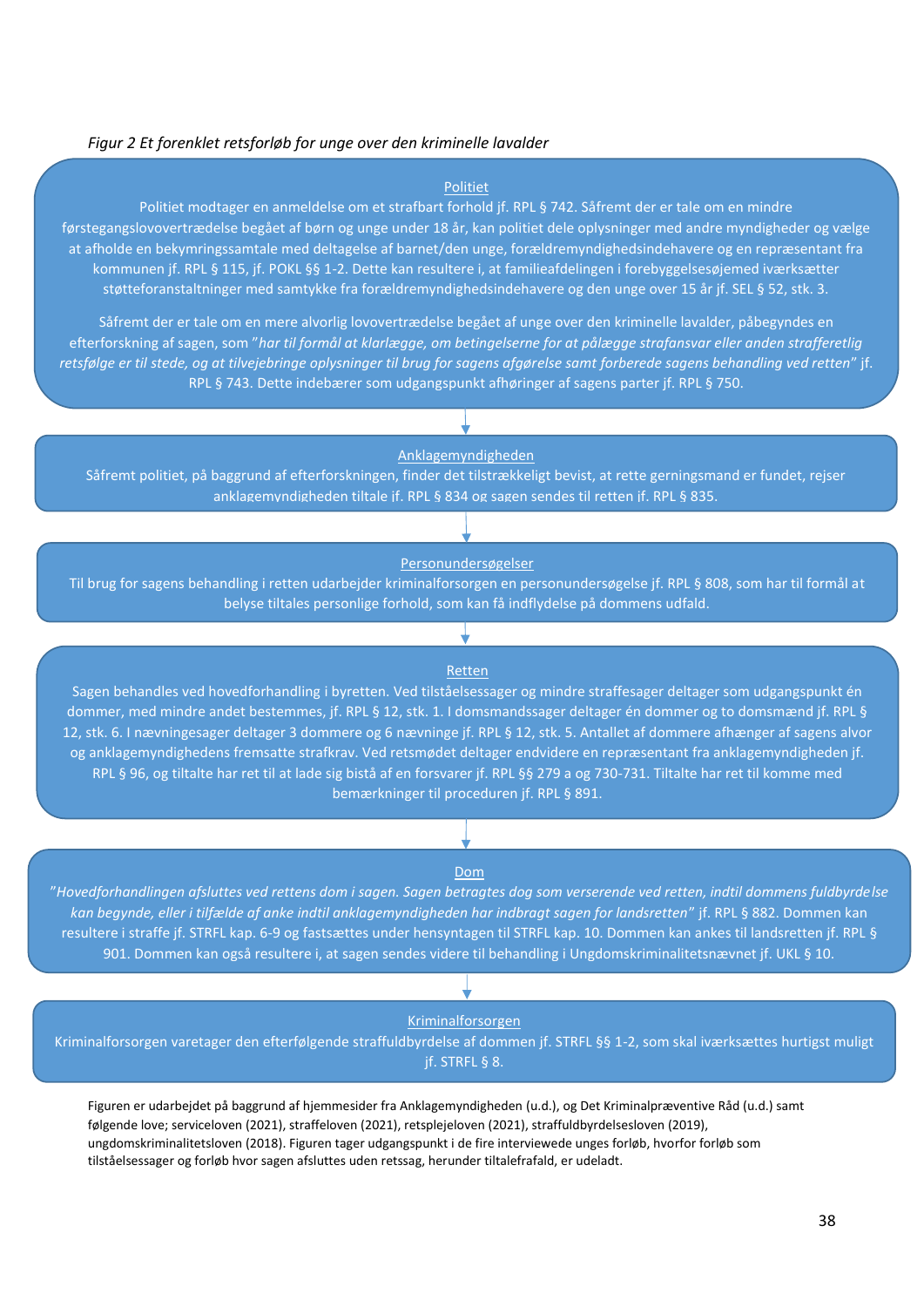Socialrådgiverne og Mads Bilstrup identificerer den indstillende part, som værende én af de store forskelle mellem Ungdomskriminalitetsnævnet og Børn- og Ungeudvalget. Når en sag eksempelvis skal behandles i Ungdomskriminalitetsnævnet, foretages indstillingen enten af anklagemyndigheden eller politiet, hvorefter familieafdelingen inddrages i den videre proces jf. figur 2. Når en sag skal behandles i Børn- og Ungeudvalget, er det familieafdelingen, som indstiller med udgangspunkt i en socialfaglig vurdering af, at forholdene i hjemmet ikke er tilstrækkelige og barnet/den unge er i åbenbar risiko for at lide alvorlig skade, hvis det fortsat bor hjemme<sup>30</sup> jf. figur 1. To væsentlige forskelle er dermed udgangspunktet for indstillingen og forældrenes samarbejde, da forældrene ofte er vrede og modsætter sig familieafdelingens vurdering og udvalgets afgørelse, hvis dette omhandler en anbringelse uden samtykke, fordi de ikke er enige heri (Bilag 2 s. 9-11, 20- 23, 42). Figur 3 belyser et forenklet sagsforløb i Ungdomskriminalitetsnævnet.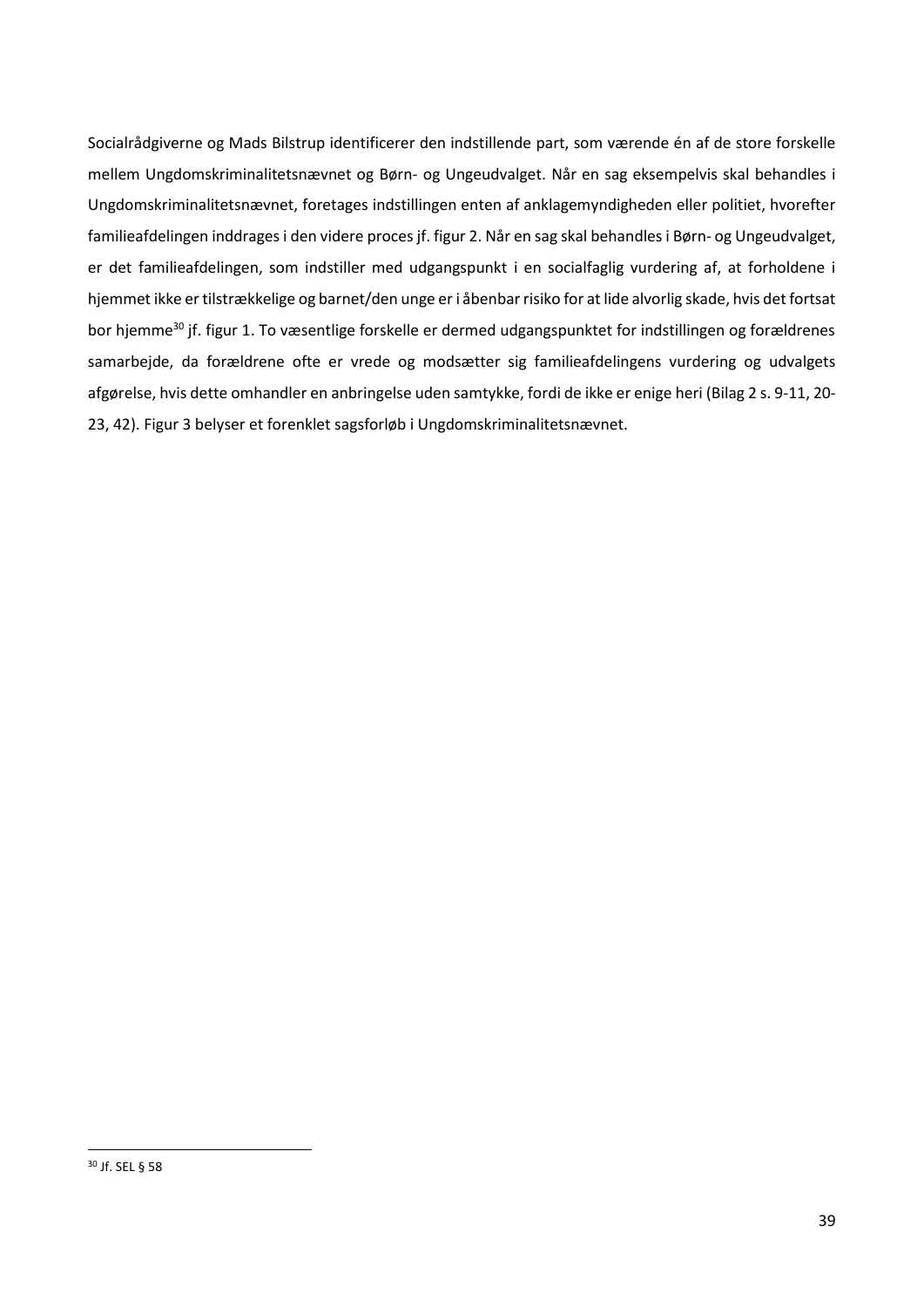#### *Figur 3 Et forenklet sagsforløb i Ungdomskriminalitetsnævnet*

#### Politiet

Politiet kommer i kontakt med et barn/ung, som er mistænkt for personfarlig kriminalitet, brug af euforiserende stoffer, overtrædelse af våbenloven eller knivloven og vurderes at være i risiko for at begå yderligere kriminalitet jf. UKL § 2. Herefter bliver barnets alder afgørende for den videre sagsbehandling

#### 10-14-årige

Såfremt politiet ville have sigtet barnet, hvis barnet havde været over den kriminelle lavalder, henviser politiet sagen til Ungdomskriminalitetsnævnet jf. UKL § 11, jf. § 2, stk. 2

#### 15-17-årige

Politiet videresender sagen til anklagemyndigheden, som bringer sagen for retten. Her kan dommeren træffe afgørelse om, at sagen også skal bringes for Ungdomskriminalitetsnævnet jf. UKL § 10, jf. § 2, stk. 1

#### Familieafdelingen

Når en sag er henvist til Ungdomskriminalitetsnævnet, skal kommunen forelægge sagen for nævnet jf. UKL § 27, og kan til brug herfor udarbejde en ungefaglig undersøgelse jf. §§ 29-30. Den ungefaglige undersøgelse skal indeholde en begrundet indstilling jf. §§ 33-34, med en beskrivelse af, hvilke(n) foranstaltning(er) der foreslås iværksat jf. §§ 12- 14. Sagsakterne sendes til nævnet, barnet/den unge, forældremyndighedsindehavere og partsrepræsentanter senest en uge før mødet jf. § 35. Familieafdelingen forbereder endvidere barnet/den unge samt forældre på mødet

#### Nævnsmødet

Barnet/den unge samt forældre SKAL være til stede under hele nævnsmødet jf. UKL § 37. I tilfælde af udeblivelse kan de hentes jf. § 38, stk. 4. Derudover deltager tre nævnsmedlemmer (en dommer, en betjent og en kommunal ansat) og en repræsentant fra kommunen. Såfremt barnet/den unge er 10-14 år, deltager der også en børnesagkyndig. Derudover har barnet/den unge ret til en bisidder og i nogle tilfælde gratis advokatbistand jf. § 46. Kommunen forelægger sagen, som drøftes med de øvrige deltagere jf. § 41 og nævnet træffer afgørelse jf. § 44

Sagen afvises Nævnet afviser sagen, såfremt betingelserne ikke er opfyldt jf. UKL § 41 jf. § 2, stk. 2

Straksreaktion Nævnet træffer afgørelse om straksreaktion jf. UKL § 12

Forbedringsforløb Nævnet træffer afgørelse om forbedringsforløb jf. UKL §§ 13-14

#### Fuldbyrdelse og tilsyn

Kommunen skal sikre at nævnets afgørelse fuldbyrdes og føre tilsyn hermed jf. UKL § 53. Ungekriminalforsorgen fører tilsvarende tilsyn jf. § 47. Såfremt barnet/den unge unddrager sig eller ikke efterlever afgørelsen, skal ungekriminalforsorgen træffe foranstaltninger og indberette sagen til Ungdomskriminalitetsnævnet jf. §§ 50-51

Figuren er udarbejdet med udgangspunkt i Ungdomskriminalitetsnævnets hjemmeside (u.d.) og ungdomskriminalitetsloven (2018).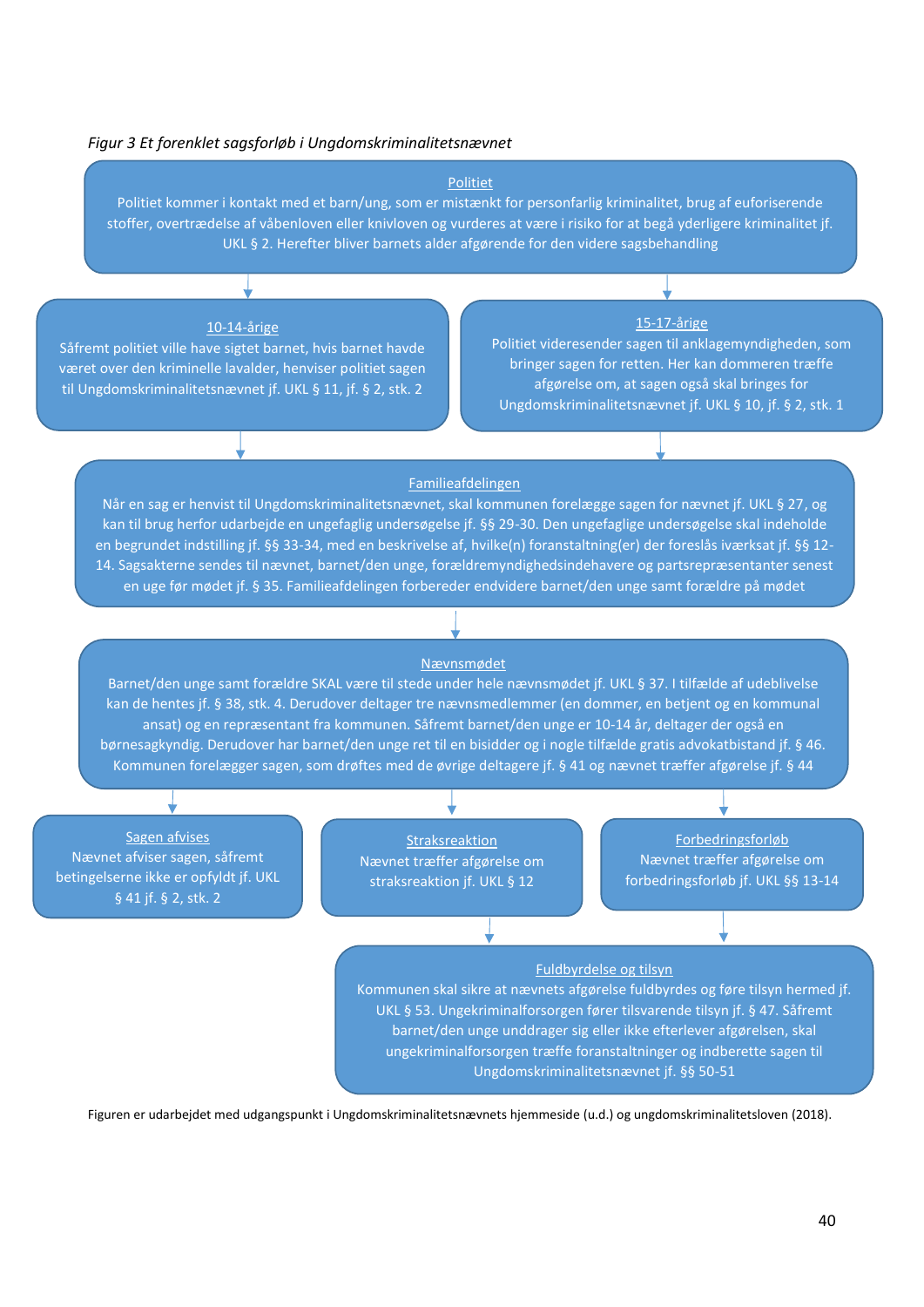Ifølge figur 3 er det socialrådgiverne fra familieafdelingen, som i udgangspunktet forbereder barnet/den unge og forældrene på nævnsmødet. Her lægger socialrådgiverne vægt på, at den unge har: mulighed for en advokat, har ret til at have en bisidder/tryghedsperson med, at forældrene deltager og skal ytre sig, og hvad de som socialrådgivere vil indstille til og hvad de forventer, at afgørelsen kan ende ud i. Hertil kan de bl.a. bruge redskaber fra Ungdomskriminalitetsnævnets hjemmeside eller gøre forløbet visuelt for den unge, ved at tegne mulige scenarier, særligt i de tilfælde hvor barnet/den unge forventeligt skal anbringes eller fortsat skal være anbragt. De lægger endvidere vægt på at opfordre de unge til selv at sætte ord på, hvorfor de vil eller ikke vil anbringes, og hvad de selv ser som en god løsning (Bilag 2 s. 3-5). Socialrådgiverne oplever, at der er et mere positivt samarbejde og relationen til barnet/den unge, og ikke mindst forældrene, bevares, når afgørelsen træffes af Ungdomskriminalitetsnævnet, idet forældrene oftest gerne vil have hjælp til at få deres barn ud af kriminalitet og derfor i større omfang indvilliger i at samarbejde – også ved en vurdering om anbringelse. Socialrådgiverne oplever at få en anden kasket på, når baggrunden for beslutningsprocesserne er en anden. De kan derved fremstå mindre dømmende og mere opbakkende over for familien, selvom de fortsat skal udarbejde en indstilling til nævnet og bakke op om og effektuere nævnets afgørelse efterfølgende. Derudover forpligtes barnet/den unge og forældrene på en anden måde, idet de kan udeblive fra et møde i Børn- og Ungeudvalget. Hvis de udebliver fra et møde i Ungdomskriminalitetsnævnet, kan de blive hentet af politiet jf. figur 3 (ibid. s. 10, 21-23).

# <span id="page-41-0"></span>Hvordan oplever de unge rammerne og sagens behandling på nævnsmødet ud fra deres forudgående erfaringer med systemet?

Som nævnt i ovenstående afsnit, har de unges forudgående erfaringer med møder i familieafdelingen og retten præget deres oplevelse af nævnsmødet. Det er i særlig grad den retlige bevidsthed afstedkommet af erfaringer fra forudgående deltagelse på retsmøder, som har dannet sammenligningsgrundlag for de unge. Dette kommer bl.a. til udtryk i deres refleksioner over: at føle sig alene, blive forhørt, antallet af deltagere og deres funktioner, den fysiske indretning af lokalet, nævnsmedlemmernes tilgang til og kommunikation med de unge, retten til en advokat samt klageadgang. Refleksioner som de færreste unge uden forudgående erfaring med retsmøder forventeligt vil gøre sig. Men selvom de unge har været igennem sagsforløb i kommunalt regi og dét at sidde tiltalt over for en dommer som sammenligningsgrundlag jf. figur 1 og 2, har ingen af de interviewede unge følt sig tilstrækkeligt forberedt til nævnsmødet. Toni har eksempelvis fået en sag behandlet mere end én gang og beskriver, at han kun vidste omkring en tiendedel og tilføjer, at det første møde blev afholdt inden for det første år efter oprettelsen, hvorfor både dommeren i retten, socialrådgiveren og advokaten havde et begrænset kendskab til nævnet og dets rammer. Retrospektivt ville Toni gerne have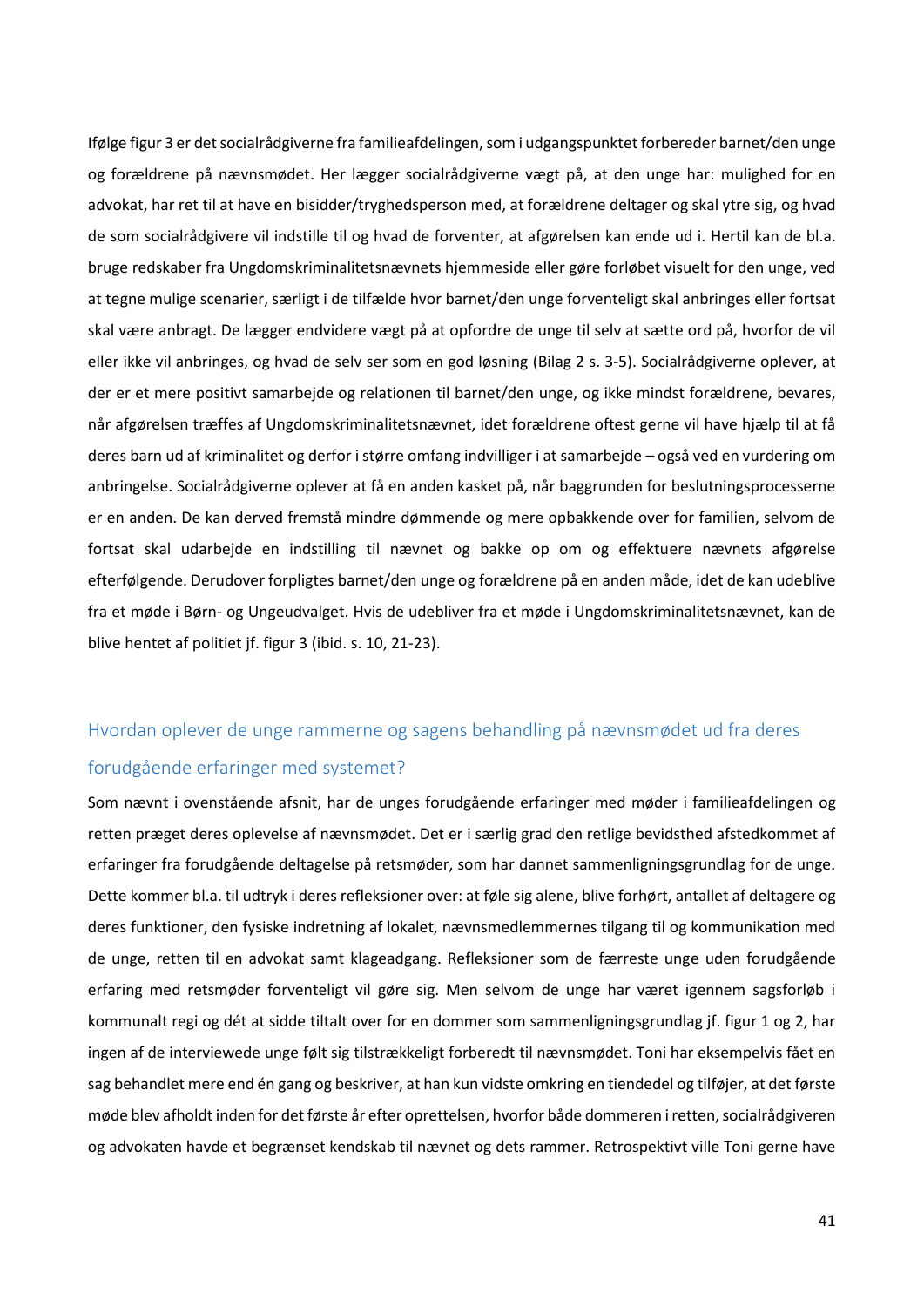været forberedt på antallet af deltagere, da han generelt ikke har det godt med mange mennesker. Derudover ville han gerne have kendt deltagernes funktion samt formålet med og mulige konsekvenser af mødet, herunder hvad nævnet kan beslutte og den efterfølgende tilknytning til Ungekriminalforsorgen med tilhørende risiko for indberetninger til nævnet:

> "*Jeg følte, at jeg blev bare kastet for løverne, fordi det var så nyt (griner). Jeg følte mig bare som sådan en forsøgsdukke, hvor du ikke får noget som helst at vide. Så jeg gik jo derind sådan open minded, men vidste ikke hvad jeg gik ind til*" (Bilag 2 s. 86).

Ifølge socialrådgiverne har opstartsfasen været præget af, at oprettelsen af Ungdomskriminalitetsnævnet er gået lidt stærkt. Rammerne var ikke helt på plads og kommunerne var ikke tilstrækkeligt forberedte på, hvad oprettelsen ville indebære, fagligt såvel som økonomisk, og havde derfor ikke fået klædt medarbejderne ordentligt på. Det ser de bl.a. komme til udtryk, når der er tale om en ny sag i modtagelsesteamet, hvor det kan give lidt udfordringer, hvis den pågældende socialrådgiver ikke har et kendskab til Ungdomskriminalitetsnævnet og sagsgangen eller rammerne i denne proces (ibid. s. 3-6).

## <span id="page-42-0"></span>Alle mod én

De unges oplevelser af rammerne for selve nævnsmødet står i kontrast til socialrådgivernes oplevelser. Når socialrådgiverne sammenligner den fysiske indretning af mødelokalet med møder i retten, hvor mødets deltagere fysisk sidder placeret spredt i lokalet efter deres rolle på mødet, så oplever de, at de fysiske rammer for mødet i Ungdomskriminalitetsnævnet er mindre stringent og mere i øjenhøjde med de unge. Idet mødet afholdes omkring et bord, lægges der mere op til dialog mellem deltagerne. De oplever således, at der er en bedre stemning på nævnsmødet end i retten – hvilket er blevet bedre siden opstartsfasen (Bilag 2 s. 25-26). Derudover oplever de, at nævnet er lydhøre over for både den unge, forældremyndighedsindehavere samt socialrådgivere (ibid.s. 6). Til sammenligning lægger møder i Børn- og Ungeudvalget ikke op til dialog mellem parterne. På disse møder må socialrådgiverne eksempelvis ikke udtale sig – medmindre vedkommende bliver direkte spurgt af dommeren. Her skal indstillingen og den børne-/ungefaglige undersøgelse i udgangspunktet kunne tale for sig selv, idet der ofte vil være tale om behandling af sager vedrørende tvangsmæssig anbringelse, som forældrene ikke er enige i og udviser modstand mod (ibid. s. 9-10). Derfor skal advokaten for forældrene (og unge over 12 år) forholde sig kritisk til kommunens fremsendte dokumenter, stille forældre (og unge over 12 år) uddybende spørgsmål, som kan belyse deres holdning til sagen samt nedlægge påstand om hjemgivelse, subsidiært nedsat genbehandlingsfrist. For de unge har det ikke gjort en forskel, at mødet er afholdt omkring et bord. De havde generelt forventet, at nævnsmødet ville foregå mere som en dialog end i retten. Men selvom de har fået mulighed for at komme med forslag til, hvad de så som værende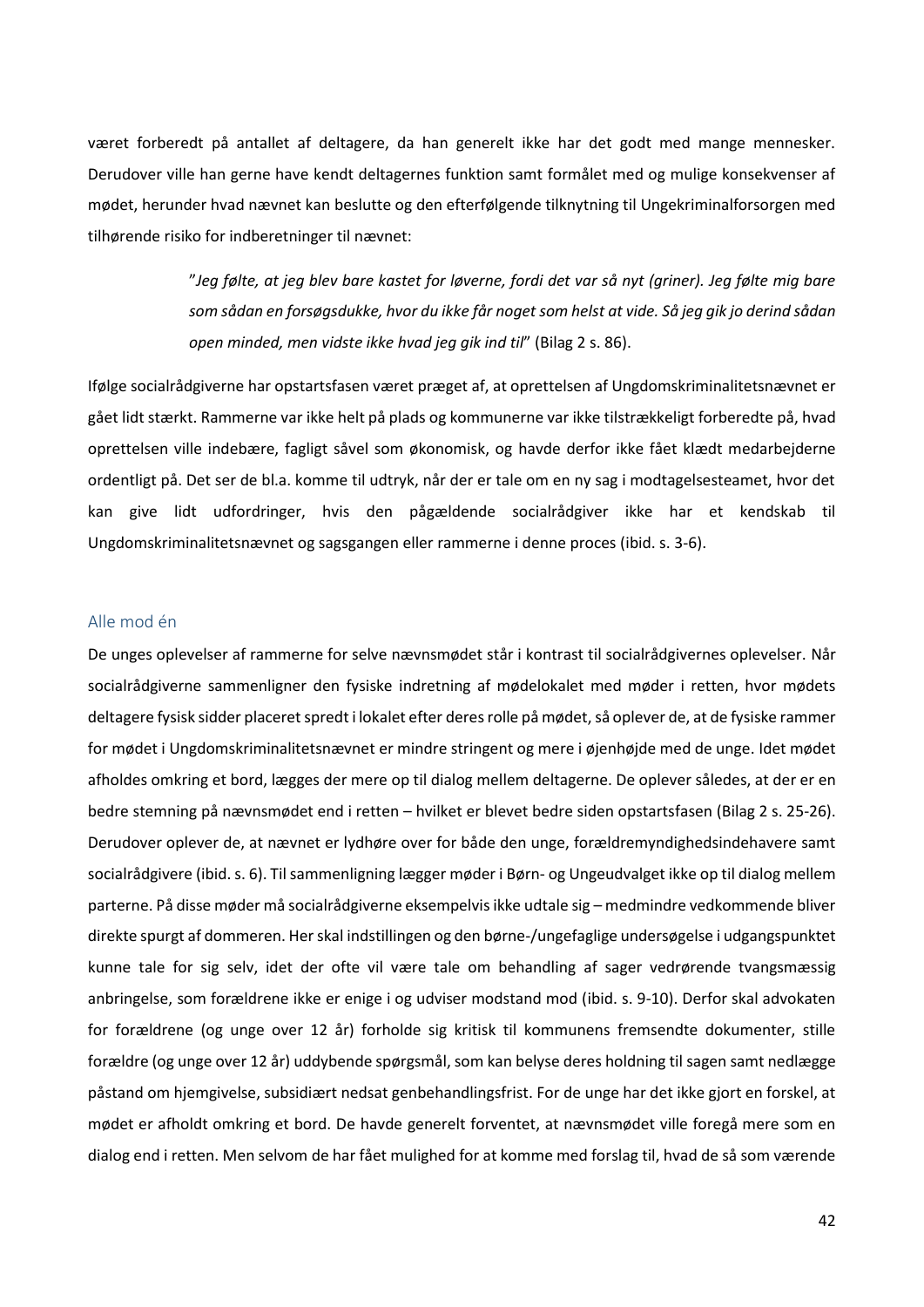et godt tiltag for dem, har ingen af de unge reelt følt sig hørt eller lyttet til på mødet. Det kan måske skyldes, at nævnet ikke har fulgt deres forslag. De unge har tværtimod følt sig *for*hørt, ligesom til et retsmøde, hvor de oplevede at få stillet de samme standardspørgsmål, som de formoder er stillet i samme rækkefølge til andre unge. Luca sammenligner fremgangsmåden med sit arbejde på fabrik, hvor arbejdet er meget struktureret og medarbejderne udfører det samme stykke arbejde igen og igen (ibid. s. 64-65). Toni følte sig overrumplet af antallet af deltagere og oplevede, at nævnsmedlemmerne nærmest stillede de samme spørgsmål, men på forskellige måder, fordi de søgte et bestemt svar og derfor blev ved at spørge:

> "*"Hvorfor har du gjort det?" "Det ved jeg ikke" (griner)(…) F.eks. lige dét der spørgsmål, kunne jeg ikke svare på, for jeg vidste ikke, hvorfor jeg havde gjort det udover… jo, jeg passede på min veninde, men det svar, kunne de ikke bruge til noget (…) På det tidspunkt følte jeg, at de fiskede efter et svar, jeg ikke kunne give dem, og det var sådan lidt, uanset hvad jeg gjorde, så var det ikke godt nok, fordi jeg skulle give dem dét svar, de sad og tænkte på (…) Så de bliver ved med at ryk i det samme, og så blev jeg jo bare sur og sagde: "Det ved jeg ikke", men det svar kunne de heller ikke bruge til noget… de VILLE have et svar* " (ibid. s. 88-89).

Ifølge Tonis oplevelse, forventer nævnsmedlemmerne, at de unge kan give en rationel forklaring og skabe en lineær årsagssammenhæng, hvilket kendetegner forventningen til lovovertrædere i straffesager – at de forstår og kan forklare forløbet og årsagen til deres handling. I lighed med Cornish og Clarkes *Rational Choice Theory,* som fremgår af teoriafsnittet "afskrækkelsesteori", skyldes lovovertrædelser ifølge Gottfredson og Hirschi (1990/2011), at mennesker generelt søger at øge deres nydelse og samtidig mangler selvkontrol. Selvkontrol læres igennem opdragelsen i barndommen, hvorfor selvkontrol relaterer sig til de sociale bånd, herunder tilknytningen til forældrene (ibid. s. 225-227) – en tilknytning, som de fire interviewede unge alle er udfordrede på jf. karakteriseringen af de unge. I modsætning til Cornish og Clarke mener Gottfredson og Hirschi, at lovovertrædernes behov opstår i her-og-nu situationer, hvorfor lovbrud sjældent anses for at være planlagte, men sker som følge af manglende selvkontrol og høj impulsstyring. Gottfredson og Hirschi beskriver personer med manglende selvkontrol som havende en tendens til at fremstå impulsive, ufølsomme, fysiske i deres ageren, risikovillige og søger kortsigtede belønninger. De formår således ikke at afveje fordele og ulemper ved en given handling ud fra et langsigtet perspektiv (ibid. s. 228-229). Dette stemmer overens med en overordnet karakterisering af personer med ADHD (Hansen, 1999, s. 267) jf. afsnittet "unge i risiko" samt en generel karakterisering af unge (Scott et al., 2015, s. 3-4; Larsen, 2018, s. 7). De interviewede unge efterlader et indtryk af, at deres handlinger primært er sket impulsivt. De vil altså ikke kunne leve op til nævnets forventninger om at kunne give en rationel forklaring.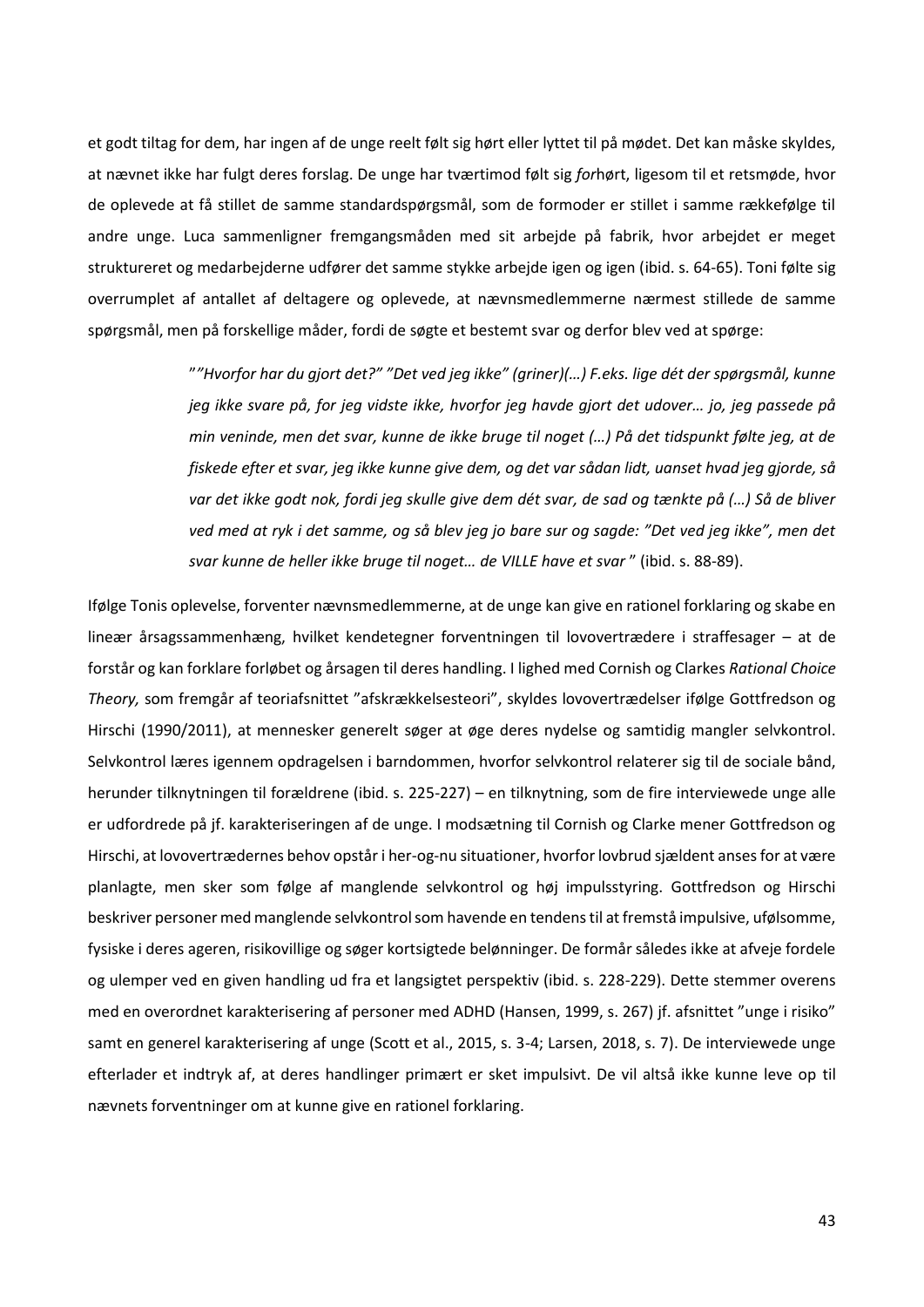De unge giver endvidere udtryk for at føle sig dømt på forhånd, med udgangspunkt i de papirer nævnsmedlemmerne har modtaget forud for mødet, herunder indstillingen og den ungefaglige undersøgelse fra familieafdelingen, hvori deres personlige forhold, herunder beskyttelses- og risikofaktorer, er beskrevet, analyseret og vurderet. De oplever sig således dømt og stigmatiseret som kriminelle og særligt udsatte på baggrund af deres person, snarere end på deres handlinger jf. teoriafsnittet "stemplingsteori". I forhold til de forudgående retsmøder var de unge forberedt på, at der er en anklager, som fremlægger konkrete beviser og vil forhøre dem om deres begåede handlinger. Ved nævnsmødet har de i stedet følt sig analyseret og vurderet på deres udsagn. Toni fremhæver særligt deltagelsen af en børnesagkyndig – en psykolog – som værende en stor medvirkende faktor til oplevelsen af at føle sig analyseret. Jævnfør ungdomskriminalitetsloven skal en børnesagkyndig deltage på nævnsmøder vedrørende 10-14-årige. Dette gælder også i særlige tilfælde vedrørende 15-17-årige, herunder når der skal træffes afgørelse om foranstaltninger, som Børn- og Ungeudvalget ellers ville have truffet afgørelse om i kommunalt regi, eksempelvis anbringelse eller fastsættelse af samvær og kontakt<sup>31</sup>. Deltagelsen af en børnesagkyndig har til formål at bistå nævnet med faglig indsigt i børn og unge (Fuglsang & Hansen, 2021a, s. 41). Der er således ikke noget at sige til, at Toni eksempelvis oplever sig analyseret og vurderet, når der er en børnesagkyndig til stede. Både Toni og Kim har erfaring med at blive analyseret og vurderet fra udredningsforløb, hvor de bl.a. er diagnosticeret med ADHD (Bilag 2 s. 67, 82). Alle fire unge er endvidere blevet analyseret og vurderet i forbindelse med udarbejdelsen af en børne-/ungefaglig undersøgelse i kommunalt regi jf. figur 1<sup>32</sup>. De har muligvis også fået udarbejdet en personundersøgelse forud for sagens behandling i retten<sup>33</sup> jf. figur 2 til brug for en evt. straffastsættelse.

Særligt antallet af deltagere, deres mange spørgsmål og oplevelsen af at føle sig dømt på forhånd har virket meget overrumplende og efterladt de unge med en følelse af at stå alene. Det er en følelse de kender fra deres anbringelser og møder med familieafdelingen, hvor der kan sidde mange voksne mennesker, bl.a. ved opfølgningsmøder, netværksmøder og møder i Børn- og Ungeudvalget jf. figur 1, som de unge oplever, vil bestemme over dem. Toni beskriver, at samarbejdet med socialrådgiveren fra familieafdelingen var fint forud for og i starten af nævnsmødet, indtil socialrådgiveren også begyndte at sætte fokus på de ting, der fortsat skulle arbejdes med: "*Men sådan har jeg jo altid følt det, lige så snart der kommer et "MEN", så er hele verden bare imod mig*" (ibid. s. 86). Toni har bl.a. denne erfaring med sig fra tidligere ophold på sikrede og delvis sikrede institutioner, hvor rammerne er meget faste og begrænsende. Dette uddybes nærmere i afsnittet om nævnets virkning. Når hele verden lader til at være imod de unge, reagerer de med modstand. Det har

<sup>31</sup> Jf. UKL § 6, stk. 1 og 2

<sup>32</sup> Jf. SEL § 50

<sup>33</sup> Jf. Retsplejeloven (2021) § 808 (herefter forkortet RPL)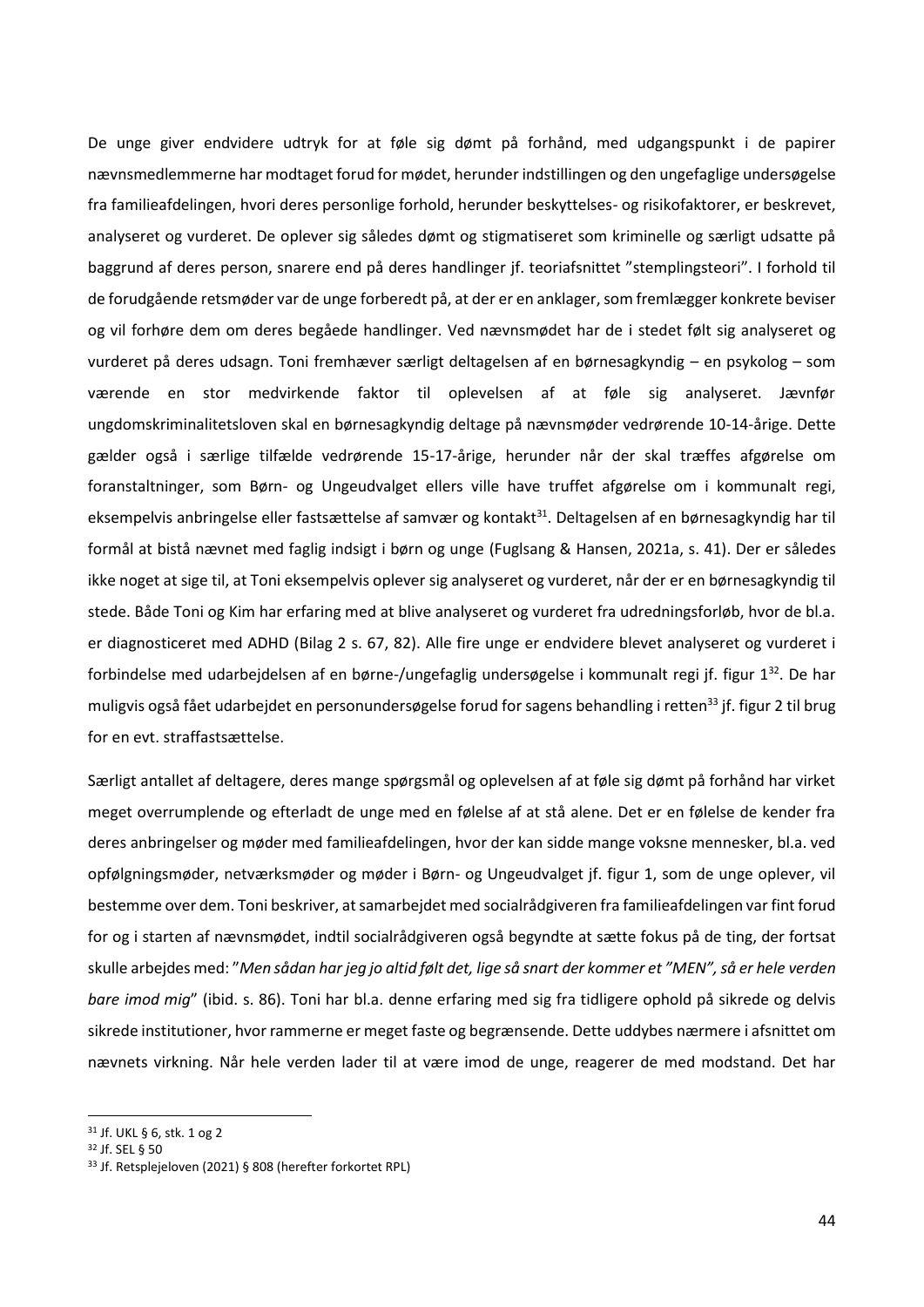eksempelvis vist sig ved, at Luca er udeblevet fra opfølgningsmøder med familieafdelingen, fordi han på baggrund af forudgående møder også her mente at vide, hvad de ville sige på forhånd og så det som spild af tid (ibid.s. 53-57). Samme opfattelse har han af nævnsmødet. Netop fordi han oplevede sig dømt på forhånd, mener han, at nævnet lige så godt kunne have givet ham afgørelsen pr. telefon, så både han og advokaten havde sparet køretiden (ibid. s. 57, 65). Hverken Luca eller Toni mener, at deltagelsen af deres advokater gjorde en forskel for mødets udfald, fordi de følte, at de var dømt på forhånd. Luca beskriver, at denne følelse var baseret på de "vibes", som nævnsmedlemmerne udsendte. Adspurgt har han svært ved at forklare, hvordan disse vibes kom til udtryk, men han angiver bl.a., at det beror på en situationsfornemmelse og oplevelse af stemningen, herunder at medlemmerne afbrød ham og ikke lød oprigtigt interesserede i, hvad Luca havde at sige (ibid. s. 64-65). Luca nævner flere gange, at han følte, at afgørelsen var truffet ud fra et kig på statistikker over, hvad nævnte mener burde hjælpe i den pågældende situation (ibid. s. 57-61). Dette vidner om en ny måde at tænke forebyggelse på, også kaldet *new penology*. Denne tænkning ses bl.a. i Bjørgos (2016) risikovurderingsmodel, med inspiration fra forsikringsverdenen, hvor en forebyggende indsats iværksættes med henblik på at reducere trusler om og skader af en uønsket handling. Dette sker på baggrund af en vurderet sandsynlighed for, at en uønsket handling vil ske med udgangspunkt i individets intention og evne til at kunne udføre handlingen samt sårbarhed, herunder en manglende evne til at modstå virkningerne af den uønskede handling (ibid. s. 13-14). Feely og Simon (1998) kalder denne forsikringstilgang for aktuar retfærdighed og placerer den inden for ny penologi, hvor fokus er på forebyggelse af hændelser i fremtiden og sigter mod grupper. I modsætning hertil sætter den gamle penologi fokus på fortiden og den pågældende lovovertrædelse, hvortil der skal placeres et ansvar på individniveau for at opnå retfærdighed (Feely & Simon, 1998; Shearing, 2001), hvilket nærmere relaterer sig til rettens afgørelser. I Lucas tilfælde har nævnsmedlemmerne, jf. ny penologi, formentlig søgt at reducere mulige personlige skader ved brug af euforiserende stoffer, men også at forebygge andre skader af kriminelle handlinger, som Luca evt. ville begå for at skaffe sig adgang til rusmidlerne, ved at anbringe ham på et opholdssted med fokus på misbrugsbehandling. Den standardiserede tilgang bevirkede dog, at Luca i stedet følte sig som et stykke papir og ikke set som et individ (Bilag 2 s. 56-59).

#### <span id="page-45-0"></span>Børn i voksne rammer

Både de unge, socialrådgiverne og Dansk Socialrådgiverforening mener, at alderen for indstillede børn og unge har en stor betydning for oplevelsen af at få en sag behandlet i nævnet. Toni finder det eksempelvis ret voldsomt, at børn ned til 10 år kan bringes for nævnet, da han mener, at de ikke er gamle nok til at forstå forløbet, herunder de stillede spørgsmål og afgørelserne. Han udtaler: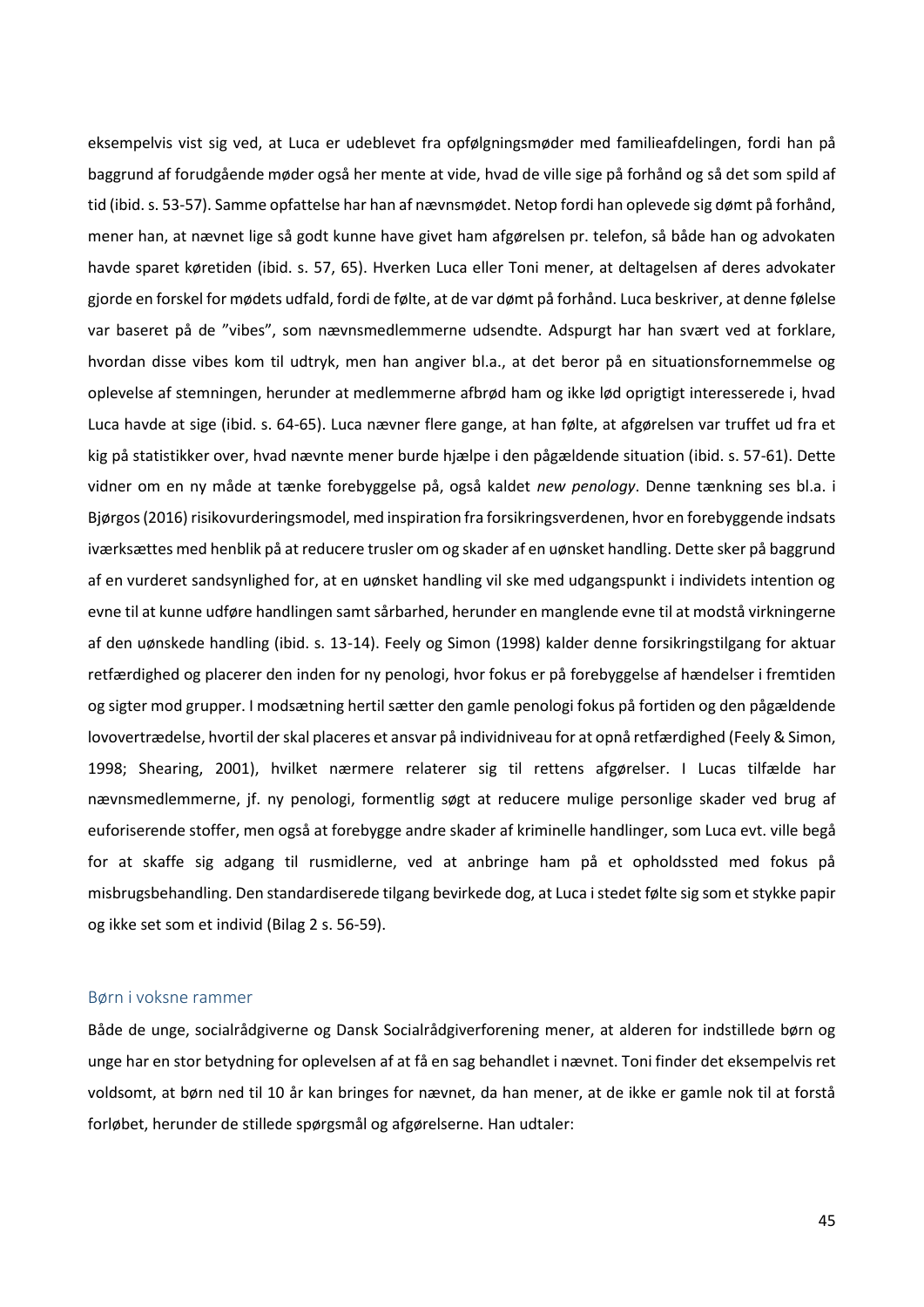"*Jeg følte at de behandlede mig som en voksen, og det var jeg jo ikke, så jeg vidste ikke, hvad jeg skulle gøre fra og til jo (…) jeg følte, jeg blev snakket til, som om jeg var 18-20 år gammel: "Det her kan du godt svare på"… Det kan jeg faktisk ikke*" (ibid. s. 89).

Toni oplevede således, at Ungdomskriminalitetsnævnet stillede nogle høje krav til ham og hans refleksionsog forståelsesniveau, som han ikke kunne leve op til, hvilket er en bitter erfaring, alle fire unge også har med sig allerede fra skoletiden jf. karakteriseringen af de unge. Toni oplevede altså ikke, at nævnet i deres tilgang og kommunikation har taget højde for hans alder og modenhed<sup>34</sup>, men der er i stedet talt hen over hovedet på ham og forventet, at han ville kunne reflektere på samme måde, som hvis han havde været en voksen i retten. Det er især kommet til udtryk ved selve afgørelsen, hvor Toni oplevede, at paragraffens ordlyd blev læst ordret op uden dommerens oversættelse og forklaring af afgørelsens indhold og konsekvenser, i et sprog som Toni forstår. Da Toni fik lejlighed til at stille spørgsmål til afgørelsen, blev den blot læst op én gang til, og han fik at vide, at den efterfølgende ville blive tilsendt i E-Boks, hvorfor Toni opgav at stille flere spørgsmål (ibid. s. 87-90). Den manglende oversættelse af det juridiske sprog, kan, foruden opfattelsen af de fysiske rammer, være én af faktorerne, der adskiller de unges negative oplevelse af nævnsmødet fra de to socialrådgivere, som generelt er ret positive. Forskellen er, at nævnsmedlemmerne og socialrådgiverne er uddannede til forstå det juridiske sprog, hvilket de indstillede børn og unge (og i de fleste tilfælde deres forældre) ikke er. Ifølge Bourdieu er sproget i sig selv ikke magtfuldt. Men brugt af særlige grupper eller institutioner på en bestemt måde kan det medvirke til at udøve symbolsk vold – en usynlig magt – mod dem, som ikke kender det talte sprog i en bestemt social kontekst. Sprogets symbolske vold kan eksempelvis opstå og legitimeres i sociale rum som uddannelsesinstitutioner, sociale forvaltninger, retten mv., det vil sige i institutioner, hvor den statslige kapital fylder og har magten til at kategorisere mennesker i grupper. Det kan medføre, at personen eller bestemte grupper oplever sig undertrykt, ekskluderet og umyndiggjort, fordi de ikke føler sig hørt eller bemærket, når deres stemme ikke tillægges samme vægt som de statslige agenter (Wilken, 2006, s. 80-94). Der opstår således en magtrelation mellem dem som bringes for retten, i dette tilfælde Ungdomskriminalitetsnævnet, og de retskyndige, hvortil det kræver beherskelse af juridiske kompetencer for at kunne deltage på lige fod. Ifølge Bourdieu overlader klienterne derfor ofte sagen til rettens repræsentanter, advokaterne, som må hjælpe deres klienter med bl.a. at oversætte det juridiske sprog til hverdagssprog – og omvendt (Olesen & Hammerslev, 2020, s. 10). Dette er en erfaring, som de unge allerede har fra retten. René udtaler eksempelvis: "*Jeg vidste, at hun [advokaten] var der for at hjælpe mig – eller sørge for at jeg ikke sagde de forkerte ting osv*." (Bilag 2 s. 34). Toni ved ligeledes, at han skal betale for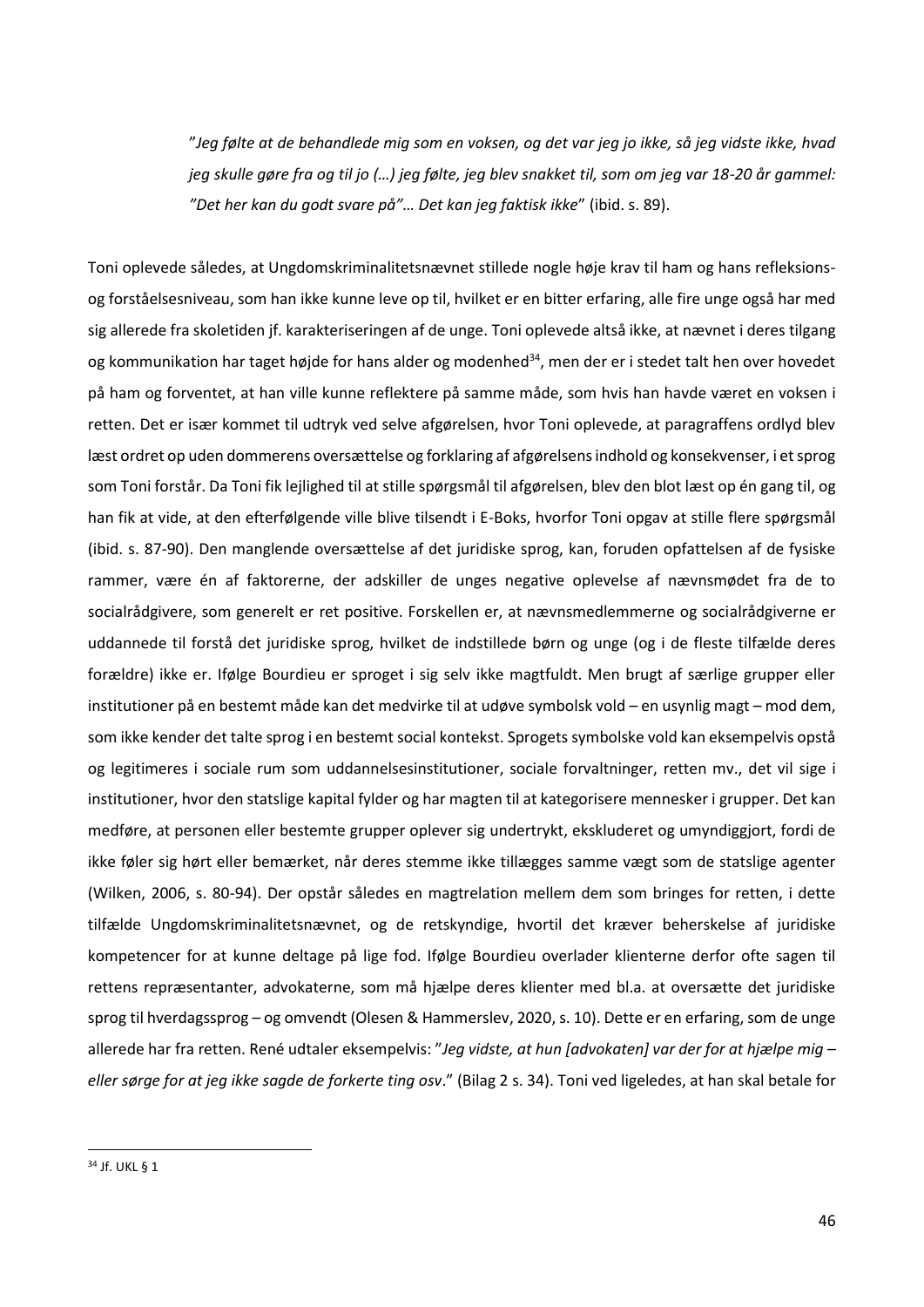den ekstra tid, som advokaten skal være til rådighed for at oversætte afgørelsens ordlyd efterfølgende, hvilket han finder uretfærdigt, når dommeren kunne have forklaret det på selve mødet (ibid. s. 90).

Toni finder endvidere det potentielle udfald af afgørelsen voldsom for de yngste, eksempelvis anbringelse på en sikret institution med domsanbragte unge op til 18 år (ibid. s. 87-90). Det er ligeledes disse rammer der gør, at Dansk Socialrådgiverforening (2018) mente, med udgangspunkt i lovforslaget, at den kriminelle lavalder reelt blev sænket til 10 år – hvilket de stadig mener, er gældende (Bilag 2 s. 46). Dansk Socialrådgiverforening frygter, at mødet vil have en stigmatiserende effekt på nogle børn og unge, som vil få styrket deres identitet som kriminel, mens andre vil opleve mødet som skræmmende og måske endda traumatiserende (ibid. s. 41). Hertil påpeger Mads Bilstrup ligeledes alderens betydning for oplevelsen af nævnet som et domstolslignende nævn med henvisning til nævnets sammensætning, herunder antallet af deltagere, som kan virke meget voldsomt for et barn eller en ung, som har oplevet et stort svigt fra sine forældre og måske ikke forstår, hvorfor vedkommende er blevet indkaldt. Bilstrup ønsker derfor, at nævnsmødet bliver mere "barnets møde", således barnet/den unge bliver mødt i øjenhøjde af få fagpersoner og evt. undtages fra at deltage, når afgørelsen gives (ibid. s. 49). Dansk Socialrådgiverforening er særligt bekymrede for de udsatte børn og unge som: har diagnoser, er psykisk sårbare eller tidligt skadede og har særlige behov mv. og derfor allerede er omfattet af foranstaltninger i kommunalt regi. De mener således, at disse børn alders- og modenhedsmæssigt ikke bør være i Ungdomskriminalitetsnævnet, fordi de simpelthen ikke forstår processerne eller konsekvenserne. Bilstrup giver et eksempel med et udadreagerende barn med ADHD, som kommer til at slå en pædagog i affekt og derefter skal for et stort nævn, for så at få en afgørelse om, at barnet skal anbringes samme sted. Her er ingen ændring i indsatsen, men der er en oplevelse, som barnet kunne have været foruden (ibid. s.44-45, 48-49). Et barns eksekutive funktioner (dvs. kognitive, adfærdsmæssige og sociale evner, der benyttes til at: få en idé, planlægge, organisere, fastholde, udføre, vurdere og justere ideen) forventes først fuldt udviklet i løbet af ungdomsårene hos "almindelige" børn og unge (Fleischer, 1999, s. 176). Socialrådgiverne understreger, at de ingen eller meget begrænset erfaring har med de yngste børn eller børn med handicap, men de er enige med Dansk Socialrådgiverforening i, at børn med diagnoser bør undtages fra at få en sag behandlet i Ungdomskriminalitetsnævnet (Bilag 2 s. 15). De mener ligeledes, at aldersgrænsen er sat lavt, og foreslår, ligesom Bilstrup, at en 10-årig muligvis ikke skal være med til hele mødet, men evt. dele af det (ibid. s. 25-26).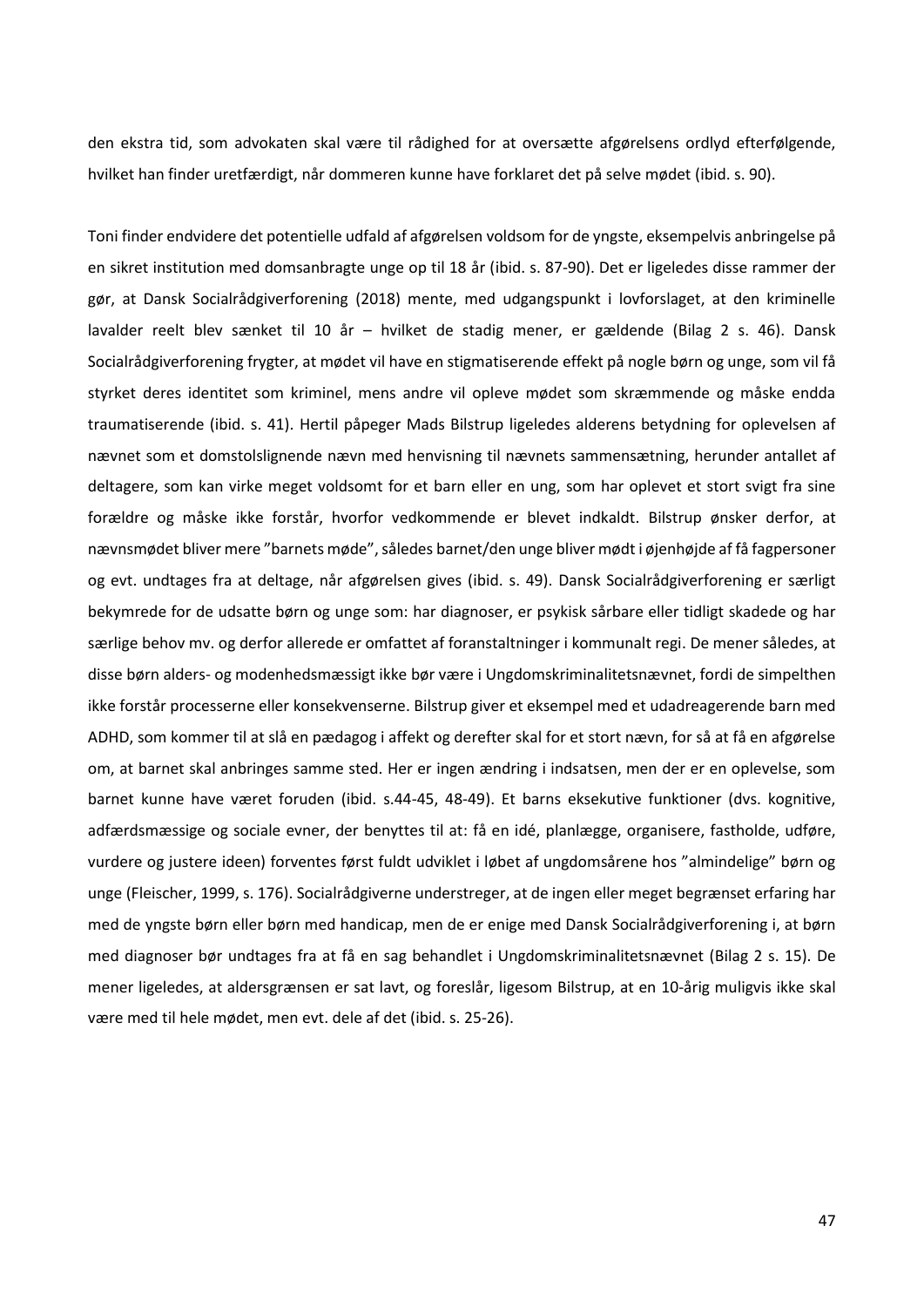# <span id="page-48-0"></span>Hvilken virkning mener de unge retrospektivt, at oprettelsen af

## Ungdomskriminalitetsnævnet har haft for dem?

Fælles for de interviewede unge er, at de, i hvert fald i starten, har oplevet nævnets afgørelse som en straf og refererer flere gange til afgørelsen som en dom, men det er forskelligt, hvor hårdt de har oplevet straffen. Nu da afgørelserne er ved at udløbe for de interviewede unge, ser de retrospektivt, at afgørelsen har haft en positiv virkning for dem. Dette skyldes dog ikke selve nævnsmødet, som var en ubehagelig oplevelse, men i stedet de efterfølgende socialpædagogiske rammer på opholdsstederne.

### <span id="page-48-1"></span>Oplevelse af straf

De interviewede unge oplever afgørelsen fra nævnet som en straf, fordi den er truffet af en dommer og har resulteret i forbedringsforløb i form af anbringelse og vilkår, som de har fundet uretfærdige og oplevet frihedsbegrænsende (Bilag 2 s. 36, 62, 84-88). Aftalepartierne understreger i aftaleteksten for Ungdomskriminalitetsnævnet, at børn under 15 år ikke skal i fængsel, men det skal *forebygges*, at de bevæger sig yderligere ind på den kriminelle løbebane og de skal mærke, at deres handlinger har konsekvenser (Justitsministeriet, 2018, s. 1), hvorfor de kan anbringes på henholdsvis åbne-, delvis lukkede-, sikrede- og særligt sikrede døgninstitutioner. Zedner (2016) mener, at det er en udfordring, når lande laver en opdeling i *custiodial* og *non-custodial penalties –* på dansk frihedsberøvende og ikke-frihedsberøvende foranstaltninger – hvortil sidstnævnte henviser til, hvad det ikke er. Hun mener, at der med brugen af forebyggelsesmæssige foranstaltninger, som ikke formelt anerkendes som straffe, sker en undergravning af den kriminelle proces og beskyttelse af menneskerettigheder, herunder formodningen om uskyld, hvor bevisbyrden ligger hos anklagemyndigheden og skal være bevist ud over enhver rimelig tvivl samt retten til juridisk forsvar og en retfærdig rettergang, når det gælder forebyggende foranstaltninger (ibid. 4). I tilfældet med Ungdomskriminalitetsnævnet forsvinder retsgarantien vedrørende juridisk forsvar eksempelvis helt for de 10-11-årige, da det kun er børn og unge der er fyldt 12 år, som skal tilbydes gratis advokatbistand – når det gælder sager, som primært vedrører anbringelse, tilbageholdelse eller samvær<sup>35</sup>. Zedner mener endvidere, at der lægges op til, at der ikke skal klages over de ikke-frihedsberøvende foranstaltninger, fordi frihedsstraffe er værre. Det er således primært foranstaltninger, som indebærer frihedsberøvelse i form af fængsel, der anerkendes som straf. De foranstaltninger, som ikke indebærer frihedsberøvelse, retfærdiggøres med begrundelsen om at tage samfundsmæssige forholdsregler ved at forebygge og fareafværge en formodet fremtidig uønsket risikoadfærd (ibid. s. 4-9), hvilket hører til den nye penologiske tænkning, som har vundet indpas i den vestlige verden jf. afsnittet "Alle mod én". Også i Danmark er der sket

<sup>35</sup> Jf. UKL § 46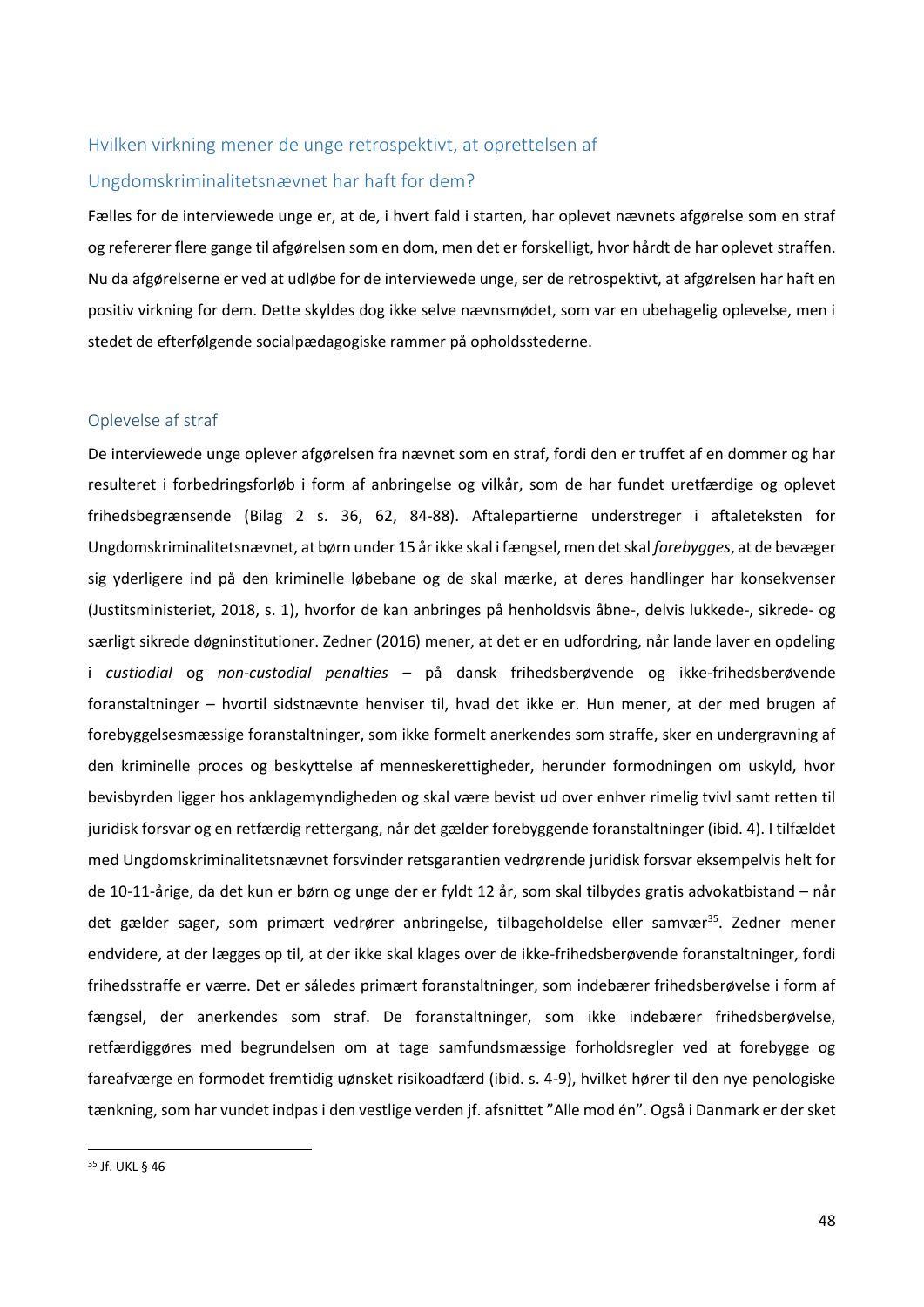en opdeling af strafferetlige foranstaltninger i den gældende straffelov fra 1930, således de bagudrettede foranstaltninger findes under kapitlet "Straffene"<sup>36</sup> og de fremadskuende og fareafværgende findes under kapitlet "Andre restfølger af den strafbare handling<sup>37</sup> (Greve, 2004, s. 273-279). Af "andre retsfølger" findes bl.a. foranstaltninger for unge under 18 år, herunder en henvisning til afgørelser om tillægsforanstaltninger til en ubetinget fængselsstraf truffet af Ungdomskriminalitetsnævnet<sup>38</sup>. Da afgørelser fra Ungdomskriminalitetsnævnet træffes med et forebyggelsesmæssigt- og fremadskuende sigte med udgangspunkt i barnets/den unges bedste<sup>39</sup>, anses de derfor ikke for at være straffende i formel forstand. Men de interviewede unge oplever rammerne på sikrede og delvis sikrede institutioner som straffende og fængselslignende med udgangspunkt i de frihedsbegrænsninger de beskriver (Bilag 2 s. 39, 71, 82). Zedner (2016) mener, at begreber som: smerte, tvang, undertrykkelse, afsavn og udelukkelse er fælles kendetegn for oplevelser af straf, men ikke synonymer hermed, idet disse oplevelser også kan fremkomme ved brug af foranstaltninger, som ikke anerkendes officielt som straffe (ibid. 6). Hun henviser i den forbindelse til Duff, som definerer sanktioner<sup>40</sup> som:

> "*something intended to be burdensome or painful, imposed on a (supposed) offender for a (supposed) offence by someone who (supposedly) has authority to do so"* (Duff, 2003, s. xiv-xv; citeret i Zedner, 2016, s. 7).

Det er altså ikke så underligt, at de unge oplever nævnets afgørelser som straf, når de føler en smerte ved foranstaltningen og vilkårene. Selvom Kim ikke husker nævnsmødet eller hvilken afgørelse, der er kommet ud af det, så har han en holdning om, at han alligevel hellere vil anbringes på en sikret institution frem for en delvis sikret institution. Ud fra Hayes' (2018) alternative strafforståelse, jf. teoriafsnittet, oplever Kim en direkte smerte i forbindelse med sine anbringelser. Smerten kan også relateres til Sexton (2015), som skelner mellem konkret- og symbolsk straf, hvor den konkrete straf vedrører de fysiske foranstaltningsmæssige rammer og de dertilhørende materielle begrænsninger. Den symbolske straf beskrives som oplevelsen af "en straf ovenpå straffen", hvor eksempelvis oplevelsen af tab af individets autonomi og selvbestemmelse gør sig gældende (ibid. s. 121-123). For Kim gælder den konkrete straf, når han fortæller om de hårdere restriktioner og begrænsninger, der er på den sikrede institution, herunder at man: er lukket inde, ikke må have telefon, har pligt til at deltage i daglige aktiviteter, kun må ryge 10 cigaretter dagligt, har faste spise-, ryge- og ringetider. Hvis disse regler ikke overholdes, får det konsekvenser. I modsætning hertil kan man på en delvis sikret institution bevæge sig ud om dagen, men ikke om natten, hvor dørene låses, og der ikke er

<sup>39</sup> Jf. UKL § 1

<sup>36</sup> Jf. STRFL kap. 6

<sup>37</sup> Jf. STRLF kap. 9

<sup>38</sup> Jf. STRFL § 74 b

<sup>40</sup> Jeg benytter ordene *foranstaltning* og *sanktion* synonymt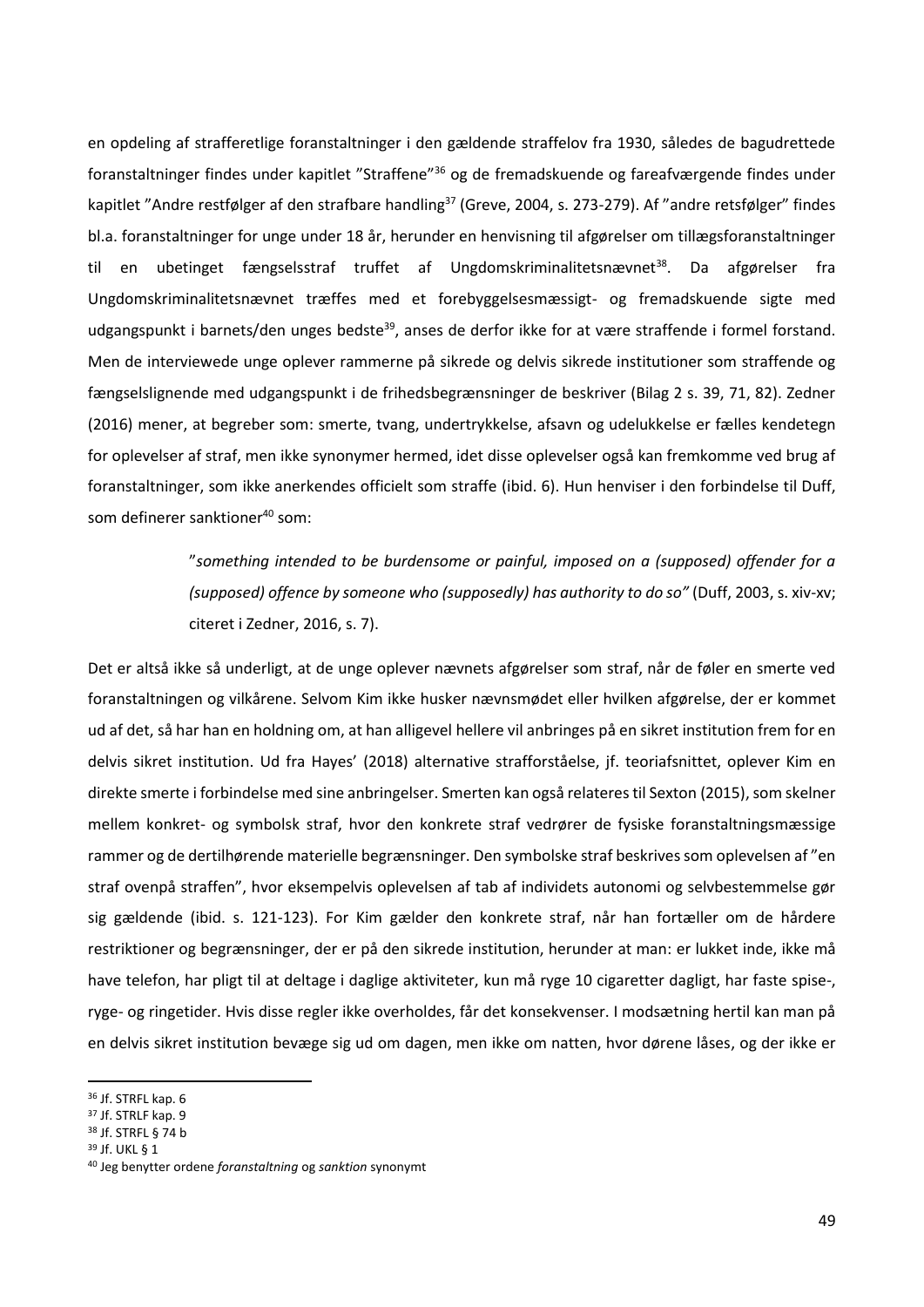mulighed for at stikke af, hvilket Kim finder dybt uretfærdigt. Adspurgt hvorfor Kim hellere vil være anbragt på en sikret frem for en delvis sikret, med udgangspunkt i de rammer, som han har beskrevet, lægger han mere vægt på oplevelsen af den symbolske straf:

> "*Fordi det er ikke fedt, du ved… at have friheden lige udenfor dig, men du må ikke… Altså det er det samme som at give et barn slik, og så tage det ud af hånden på dem igen… Altså det er jo ikke fedt… Så vil jeg hellere væk fra det hele, tage afstand, lukke helt ned, starte helt forfra*" (Bilag 2 s. 71).

Ifølge Kims oplevelse hører anbringelse på opholdssteder også under frihedsberøvende foranstaltninger. René oplevede vilkårene fra afgørelsen som værre i starten af forløbet, men bruger nu sit kendskab til andre unges afgørelser som sammenligningsgrundlag til at vurdere hårdheden af sin egen oplevede straf. Han mener retrospektivt, at han er sluppet billigt i forhold til andre, fordi han hverken er blevet tvangsfjernet eller anbragt på lukkede fængselslignende afdelinger, idet han allerede var blevet frivilligt anbragt på åbent opholdssted inden rettens og nævnets afgørelser (ibid. s. 35).

De unge har generelt svært ved at forstå, hvorfor de både skulle i retten og efterfølgende i Ungdomskriminalitetsnævnet, hvorfor de føler sig dobbelt straffet. Også socialrådgiverne og Mads Bilstrup ser det som en dobbelt proces og -foranstaltning, både for de unge over den kriminelle lavalder, men også de børn og unge, som allerede er anbragt i kommunalt regi (ibid. s. 6, 27, 44-45). Luca udtaler eksempelvis: "*altså det var som om, jeg bare ikke har fået nok*" (ibid. s. 62). Luca henviser her til, at han i første omgang fik en ubetinget dom på 30 dage af retten, som han kunne vælge at afsone i fængsel eller ved misbrugsbehandling. Han valgte den sidste mulighed, ikke fordi han havde lyst, men fordi det så bedre ud. Halvvejs i afsoningen af rettens dom blev han indkaldt til møde i Ungdomskriminalitetsnævnet, som forlængede rettens afgørelse til 3,5 måned, hvilket Luca fandt meget uretfærdigt (ibid. s. 55-57). Forlængelsen af rettens afgørelse kan muligvis skyldes, at Luca ikke har været motiveret for at indgå i misbrugsbehandling, hvorfor det har haft en begrænset effekt, hvilket formentlig er fremgået af en statusudtalelse fra anbringelsesstedet til brug for den ungefaglige undersøgelse og socialfaglige indstilling til nævnet. For at mindske den vurderede recidivrisiko, jf. ny penologi, blev muligheden for at forlænge foranstaltningen til det 18. år benyttet. Luca har endvidere haft en lang ventetid på ca. 2 år fra første dom ud af to i retten til selve afsoningen, ligesom han ventede et års tid fra indkaldelsen til afviklingen af nævnsmødet grundet COVID-19, hvorfor han længe gik og ikke vidste, hvorvidt han skulle gå i gang med noget arbejde eller andet. Nævnsmødet blev først afholdt, da han var midt i sit behandlingsforløb, hvilket han mener, var "det dårligste tidspunkt" for ham, fordi han kun havde to uger tilbage (ibid. s. 59-62). Ifølge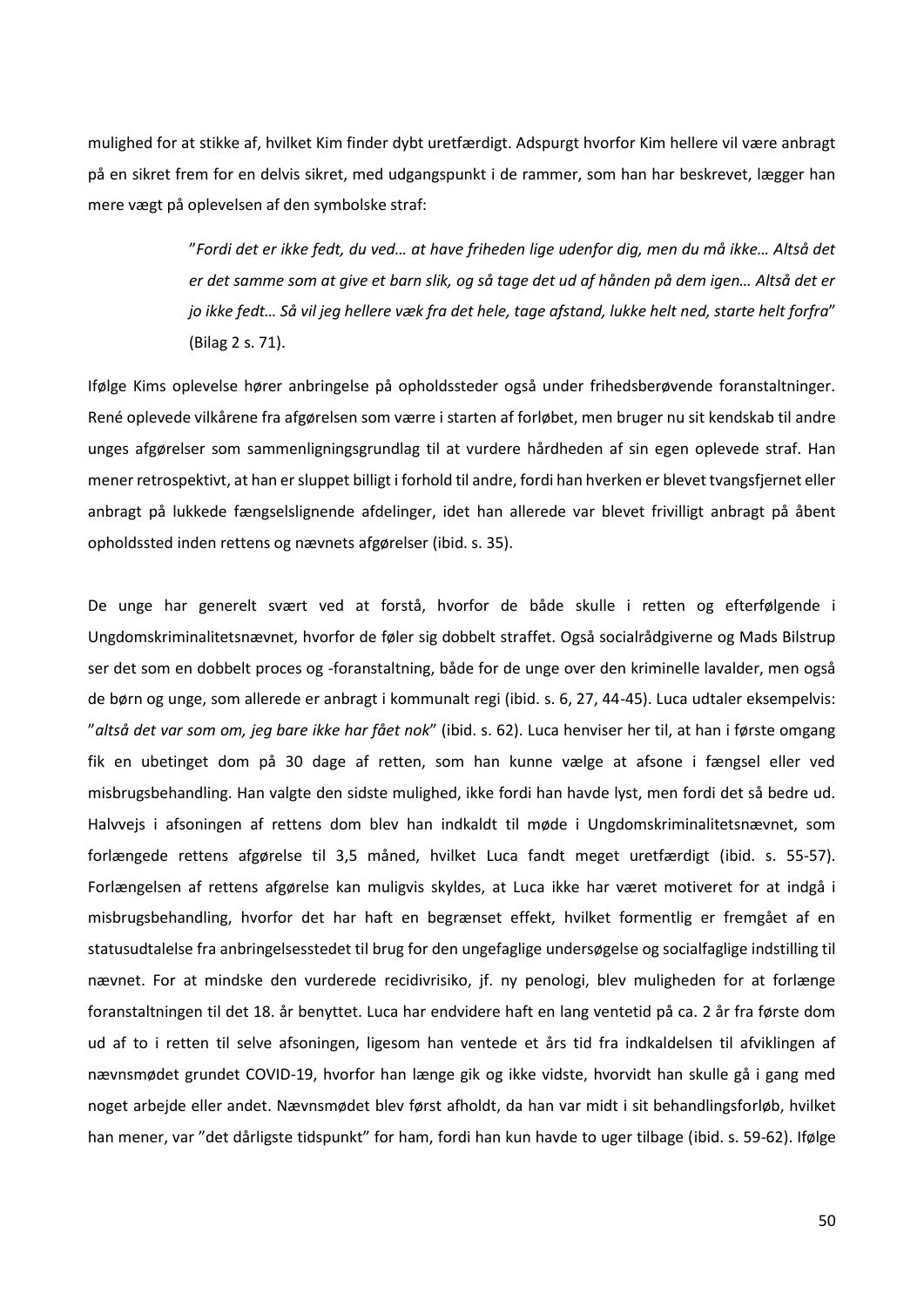Jørgensen og Olesen (2021) kan ventetiden fra anmeldelse til dom betegnes som en symbolsk pinebænk, fordi ventetiden kan medføre usikkerhed og påvirke de sigtedes privatliv i flere henseender, eksempelvis når det gælder familieliv, arbejde og kontakt med offentlige myndigheder. Jørgensen og Olesen ser derfor ventetiden som en uformel straf, idet konsekvenserne af den lange ventetid ikke er tilsigtet og dermed relaterer sig til Hayes' (2018) kontekstuelle smerte (Jørgensen & Olesen, 2021, s. 251-254). Hvis Luca i stedet skulle have set selve afgørelsen som en støtte, så skulle der været indgået et kompromis mellem ham og Ungdomskriminalitetsnævnet, hvor han var kommet i ambulant misbrugsbehandling og derved stadig kunne være hjemme (Bilag 2 s. 59-62).

Ligesom Luca oplevede Toni at få en sag behandlet i retten, men også i Børn- og Ungeudvalget, samtidig med første møde i Ungdomskriminalitetsnævnet. Han mener, at de forskellige instanser ikke har været gode til at tale sammen i opstartsfasen af Ungdomskriminalitetsnævnet og de sideløbende processer har haft en negativ effekt i form af et forlænget ophold på sikret institution på yderligere 4-5 mdr. (ibid. s. 3). Greve (2004) henviser til Den Europæiske Menneskerettighedskonvention, protokol 7, artikel 4 (ibid. s. 275), hvoraf det fremgår, at en person ikke skal: "*kunne stilles for en domstol eller dømmes for en lovovertrædelse, for hvilken han allerede er blevet endeligt frikendt eller domfældt*" (EMRK tillægsprotokol, 1984). Der kan således stilles spørgsmål ved, om oprettelsen af Ungdomskriminalitetsnævnet strider imod denne regel, når det gælder unge lovovertrædere over den kriminelle lavalder, som både kan få en dom i retten og efterfølgende en afgørelse i Ungdomskriminalitetsnævnet<sup>41</sup>. Greve (2004) påpeger endvidere, at tvangsmæssige foranstaltninger kan stride mod det forvaltningsretlige krav om proportionalitet mellem handling og indgreb<sup>42</sup>, hvilket dog omgås, når foranstaltningerne fremgår af straffeloven under "Andre retsfølger". Hertil bruger han bl.a. ungdomssanktionen<sup>43</sup> som eksempel, hvor unge over den kriminelle lavalder kan idømmes 2 års socialpædagogisk behandling på institution i sager, hvor der ellers kunne idømmes "*en ubetinget fængselsstraf i intervallet fra 30 dage op til ca. 1 år*" (Justitsministeriet, 2001, s. 6493; citeret i Greve, 2004, s. 279). Der må derfor også stilles spørgsmålstegn ved proportionaliteten, når Luca eksempelvis som tidligere nævnt først fik en ubetinget dom på 30 dage af retten og under afsoningen får en forlængelse på 3,5 måned af Ungdomskriminalitetsnævnet. Derudover påpeger Greve den lovgivningsmæssige udfordring med proportionalitetskravet, der opstår, når der sker en lovændring i straffeloven, hvor der i forvejen er hjemmel til et nogenlunde tilsvarende indgreb i en anden lov (ibid. s. 279). Som det fremgår af indledningen, har nogle kritikere af Ungdomskriminalitetsnævnet påpeget, at redskaberne til at forebygge kriminalitet samt foranstaltningerne i ungdomskriminalitetsloven allerede eksisterer i serviceloven (Skovgaard, 2020).

<sup>41</sup> Jf. UKL § 74 b

<sup>42</sup> Jf. Retssikkerhedsloven (2019) § 2

<sup>43</sup> Jf. STRFL § 74 a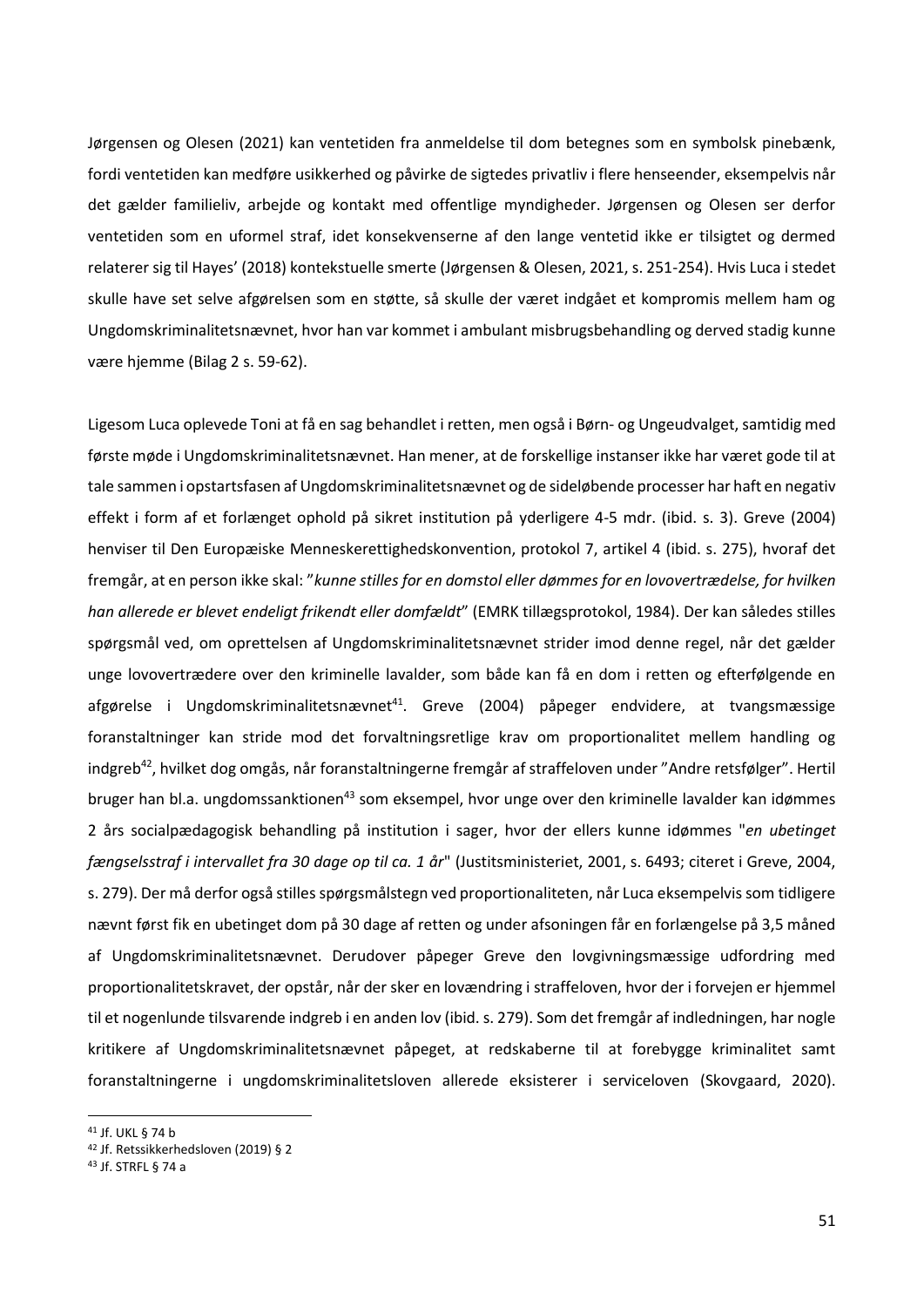Formålet med at iværksætte støttende og forebyggende foranstaltninger for børn og unge med særlige behov i kommunalt regi er: "*at sikre, at disse børn og unge kan opnå de samme muligheder for personlig udvikling, sundhed og et selvstændigt voksenliv som deres jævnaldrende*" (Serviceloven, 2021, § 46). Målet med oprettelsen af Ungdomskriminalitetsnævnet har, foruden at bringe børn og unge ud af kriminalitet, været at bringe dem tilbage i fællesskabet (Justitsministeriet, 2018, s. 1). Et fællesskab som de fire interviewede unge, med udgangspunkt i deres tidligere fremhævede karakteristika og mange skift i livet, formentlig aldrig har følt sig som en del af. Afgørelser og vilkår fra nævnet har derfor formentlig haft til hensigt at skabe trygge, faste og stabile rammer til at lære de unge sociale kompetencer, at gå i skole, støtte til afrusning af euforiserende stoffer samt forberede dem på et selvstændigt voksenliv<sup>44</sup>. Da de unge eksempelvis har haft dårlige erfaringer med skolesystemet livet igennem, kan vilkår om deltagelse i uddannelse for dem opleves, som om de bliver dømt til at gå i skole jf. Hayes' (2018) subjektive strafforståelse – selvom undervisningspligten reelt gælder for alle børn mellem 6-17 år i Danmark<sup>45</sup>. Derudover kan de føle sig straffet socialt, når de oplever, at nævnet vil bestemme, hvem de ikke må ses med. Toni tog eksempelvis nævnets udtalelser herom meget bogstaveligt og følte, at han ikke måtte have nogle venner, fordi han skulle afholde sig fra dem som tog stoffer – hvilket var de fleste i omgangskredsen (Bilag 2 s. 89).

Da de unge oplevede afgørelsen som en straf, reagerede de i første omgang med modstand. Da Luca eksempelvis fik sin misbrugsbehandling forlænget, overvejede han at stikke af (ibid. s. 58). For Toni var det særligt følelsen af en stærk social kontrol, herunder antallet af chancer og hvad Ungekriminalforsorgen reagerede på, så han skulle for nævnet igen, der føltes uretfærdigt. Når Toni oplevede at blive indberettet til nævnet for at komme for sent hjem til anbringelsesstedet eller i skole, fordi bussen var forsinket, så mener han, at han lige så godt kunne blive væk. Han blev således ikke motiveret af at have tre chancer – snarere tværtimod (ibid. s. 84). Toni føler, at: "*voksne mennesker får givet en magt, der egentlig ikke er deres magt*" (ibid. s. 82). Her henviser han til, at personalet på opholdsstederne kan vælge at indberette de unge til Ungekriminalforsorgen, hvis de ikke efterlever reglerne. Han mener, at det afhænger af personalet på opholdsstedet og hos Ungekriminalforsorgen, hvornår og hvorfor de vælger at indberette (ibid. s. 82-84, 91- 93).

Socialrådgiverne oplever generelt, at de unge (og forældrene) retter mere ind og der er en anden respekt for afgørelser og vilkår truffet af Ungdomskriminalitetsnævnet, end hvis afgørelsen var truffet af familieafdelingen (ibid. s. 7). Foranstaltningerne fra nævnet beskrives mere firkantede og domslignende, hvilket muligvis er med til at gøre alvoren mere tydelig for de unge. Det kommer bl.a. til udtryk ved en kort

<sup>44</sup> Jf. UKL § 13-14 og SEL § 46

<sup>45</sup> Jf. Folkeskoleloven (2021) § 34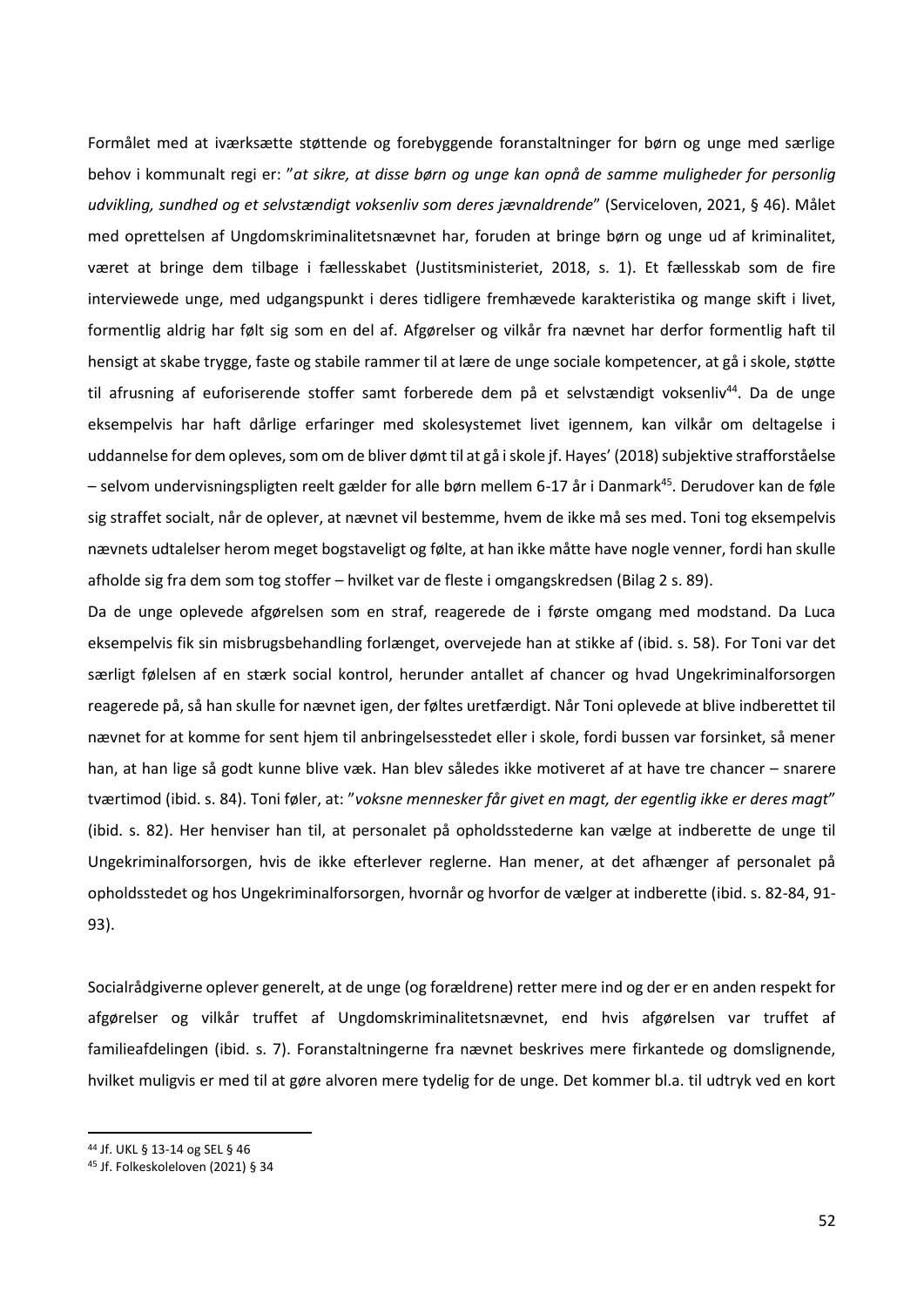reaktionstid fra nævnets side, herunder at der gives to indskærpelser og ved tredje overtrædelse af fastsatte vilkår skal barnet/den unge for nævnet igen: "*Det er betaling ved kasse 1!*" (ibid. s. 24). Formålet med indskærpelserne og genindbringelsen for nævnet er, at fastsætte "*nye og skærpede reaktioner med fokus på at få barnet eller den unge til at ændre holdning og adfærd*" (Justitsministeriet, 2018, s. 5). De unge har med den løbende opfølgning fra Ungekriminalforsorgen og familieafdelingen således en, hvad Stafford og Warr (1993/2011) betegner som en specifik, afskrækkelse hængende over hovedet konstant (ibid. s. 349-399). Toni ser eksempelvis afgørelsen fra nævnet som en mildere smagsprøve på, hvad der kan ske, og hvilken straf der pålægges, hvis han begår en lovovertrædelse igen, når han er fyldt 18 år (Bilag 2 s. 87). For Luca relaterer afskrækkelsen sig primært til forholdet til kæresten, hvilket, ud fra Hayes' (2018) strafforståelse, både har været en direkte og en kontekstuel smerte (ibid. s. 240-246). Luca traf eksempelvis beslutningen om forandring under det tvangsmæssige behandlingsforløb, da parret fandt ud af, at hun var gravid:

> "*Jeg tænker, altså… Okay jeg var så dum, at lige så snart min kæreste havde brug for mig allermest, sådan set, i sit liv, så er jeg der ikke på grund af, at jeg havde dummet mig…. og så gjorde det faktisk sådan, at jeg tog en beslutning om, at: "Okay. Jeg skal aldrig væk mere… altså… jeg vil være dér, hvor jeg vil… altså når jeg vil, uden at være tvunget til at være andre steder"* " (Bilag 2 s. 63).

Afskrækkelsen er yderligere forstærket, af den følgevirkning han risikerer ved endnu en dom i retten for lignende kriminalitet. Luca har ved sidste retsmøde fået at vide, at han risikerer 5 års udvisning, idet han har andet statsborgerskab end dansk (ibid. s. 59-60). Socialrådgiverne oplever også, at de unges indirekte erfaringer med Ungdomskriminalitetsnævnet kan have en afskrækkende effekt (Stafford & Warr, 1993/2011, s. 349-399). Den ene socialrådgiver giver et eksempel på en ung mand, som begik kriminalitet og var i misbrug, hvilket hun ikke kunne afholde ham fra med "trusler" om anbringelse jf. serviceloven, idet han nærmede sig myndighedsalderen og dermed vidste, at en afgørelse om anbringelse fra Børn- og Ungeudvalget var meget lidt sandsynlig. Han valgte at stoppe med stoffer, fordi han fik en indkaldelse til Ungdomskriminalitetsnævnet. Han var bekymret for konsekvenserne af afgørelsen på baggrund af kendskab til andre unge, som havde fået en sag behandlet i nævnet. Han havde således indirekte erfaringer med afgørelser i nævnet. Da der gik noget tid, før sagen kunne behandles, gik han med til at samarbejde om familieafdelingens foreløbige tiltag, herunder misbrugsbehandling og inddragelse af netværket, hvilket fik en positiv effekt på den unge (Bilag 2 s. 16-17).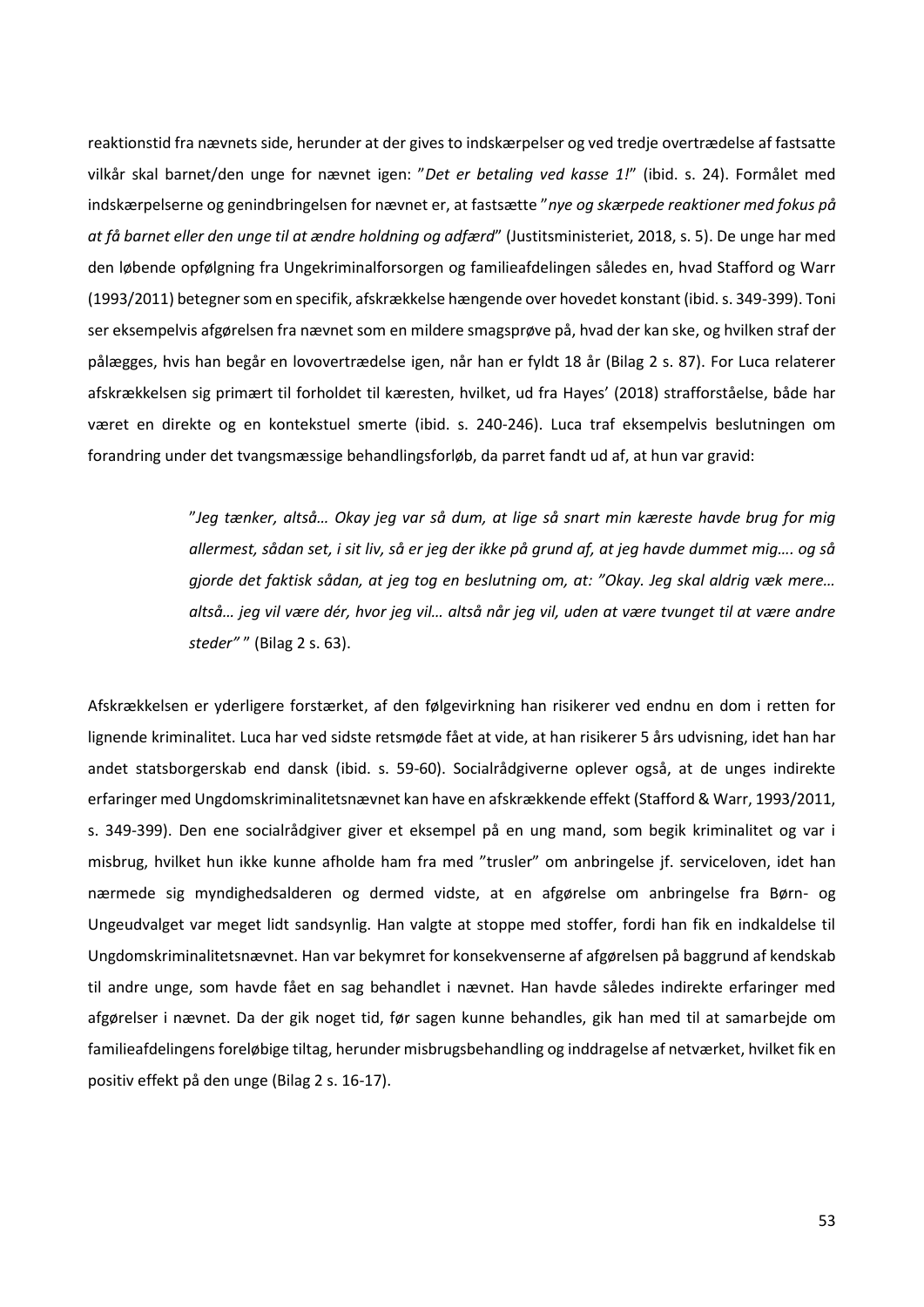Selvom de unge har haft modstand mod nævnets afgørelser, har ingen af dem valgt at anke sagen. Afgørelser truffet af familieafdelingen eller Børn- og Ungeudvalget kan indbringes for Ankestyrelsen inden for 4 uger<sup>46</sup>. Afgørelser truffet af Ungdomskriminalitetsnævnet kan som udgangspunkt ikke indbringes for Ankestyrelsen – medmindre der er tale om afgørelser primært relateret til anbringelse<sup>47</sup>, så gælder der en klagefrist på 4 uger. Retsgarantien vedrørende klageadgang i straffesager<sup>48</sup> bortfalder således for de børn og unge i Ungdomskriminalitetsnævnet, som ikke hører under undtagelserne. Da i hvert fald tre af de unge har fået en afgørelse om anbringelse (det er uklart, hvilken afgørelse Kim har fået, da han ikke husker forløbet, mødet eller afgørelsen), har de haft ret til at anke afgørelsen. En rettighed som ingen af dem har valgt at benytte, på baggrund af deres forudgående erfaringer med afgørelser fra retten og Børn- og Ungeudvalget. De har bl.a. erfaringer med, at en klage vil resultere i, at de bliver sendt tilbage til opholdsstedet, mens klagen behandles (ibid. s. 66). De ved også, at en klage samtidig vil betyde, at de skal igennem processen én gang til (ibid. s. 81). Alle tre valgte således at "give op" på deres modstand og i stedet acceptere afgørelsen og samarbejde med personalet på opholdsstedet. René udtaler: "*Man skal bare igennem det. Når man er færdig, så er det dét*" (ibid. s. 38). Da Luca mente, at han alligevel ikke havde noget bedre at give sig til, valgte han at gå "*all in*" i terapiforløbet. Retrospektivt mener han, at misbrugsbehandlingen har givet noget positivt, men at han ikke helt fik det ud af forløbet, som han kunne have fået, hvis han havde været frivilligt i behandling, idet han fokuserede mere på oplevelsen af at være domsanbragt end på sig selv i starten (ibid. s. 58). Ifølge Toni har den hurtige reaktionstid fra nævnet en betydning på både godt og ondt. På den ene side mener han, at nævnet har overreagereret på bagateller som eksempelvis at komme for sent i skole eller hjem, men samtidig har nævnet været hurtige til at sætte ind med individuelle indsatser baseret på den socialfaglige vurdering i de indstillede papirer, som han og pædagogerne kunne arbejde videre med. Retrospektivt er Toni glad for, at afgørelsen har indeholdt vilkår om skolegang, så han nu har gennemført 9. klasse og kan uddanne sig på sigt. I takt med at foranstaltningerne snart ophører, ser han det mindre som en straf og mener nu, at nævnet ikke er urimelige med deres afgørelser (ibid. s. 82-84, 89-94). Dansk Socialrådgiverforening mener grundlæggende, at børn hverken skal straffes, dømmes eller sanktioneres, men at de i stedet skal lære gennem relationsarbejde og støtte fra professionelle voksne, enten direkte til barnet eller via forældrene (ibid. s. 40-41).

<sup>46</sup> Jf. SEL §§ 166-168

<sup>47</sup> Jf. UKL § 55, stk. 1-2

<sup>48</sup> Jf. RPL § 901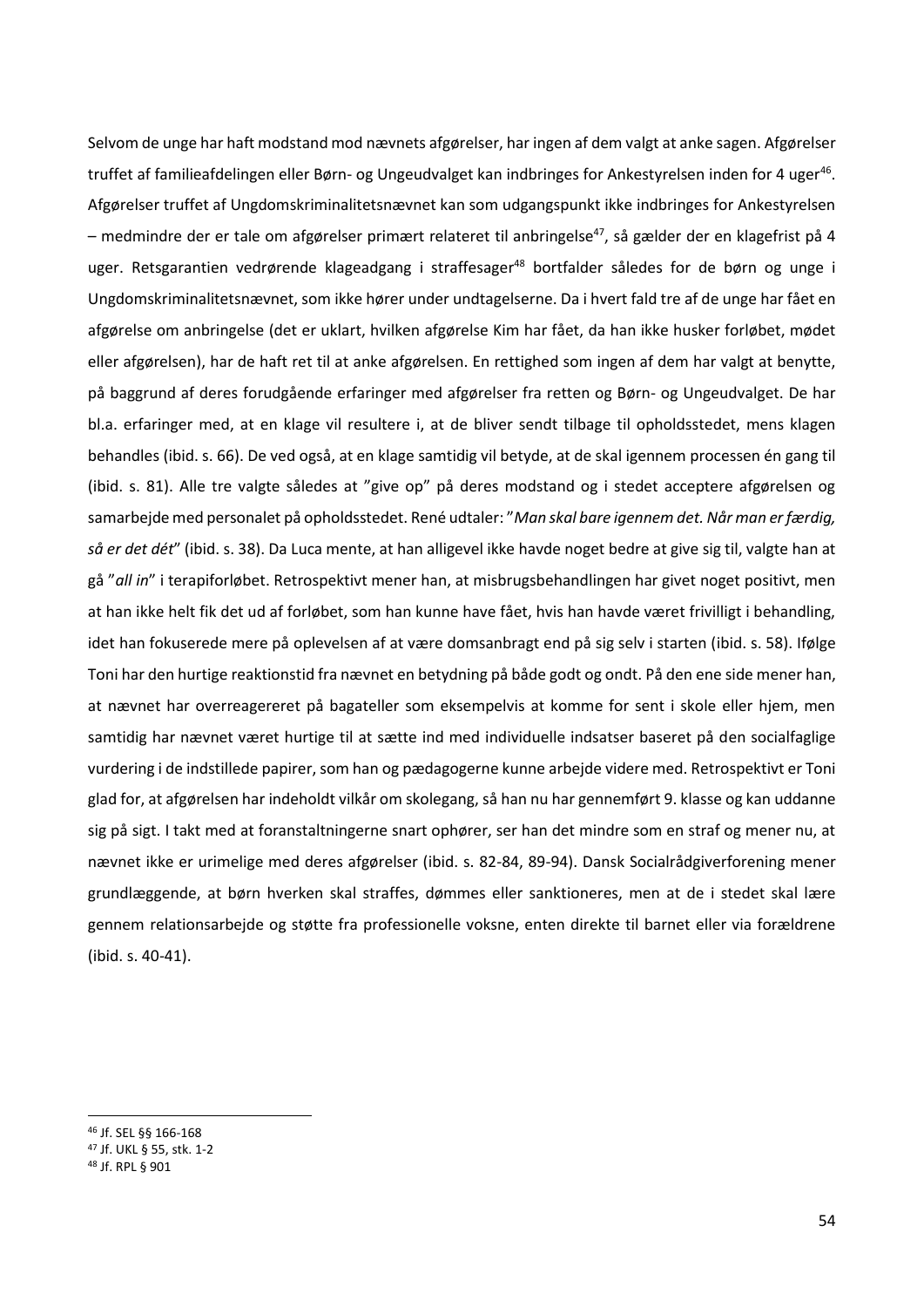### <span id="page-55-0"></span>Relationernes betydning

Selvom de unge oplevede selve afgørelsen fra nævnet som en straf, ser de nu retrospektivt, at afgørelsen har haft en positiv effekt, ikke på grund af selve mødet, da det var en ubehagelig oplevelse, men fordi de efterfølgende har oplevet sig støttet af personalet på deres seneste opholdssteder (Bilag 2 s. 36-37, 55, 71- 73, 84-87). Toni udtaler eksempelvis:

> "*Den [afgørelsen] har helt sikkert givet mig en guidelinje til, hvor jeg skal gå, fordi de [Ungdomskriminalitetsnævnet] gør det jo så punktligt (…) hvis du gider at åbne øjnene op for den, så laver de faktisk allerede vejen for dig uden omkring kriminalitet. Så jeg føler det ligesom en guide (…) det kan godt være, at det er træls, men du bliver ligesom skubbet ind hver gang du falder ud (…) jeg fik at vide i kriminalforsorgen, det var aldrig for sent at tænke fremad. Ja det er for sent at tænke tilbage, men så tænk fremad i stedet for, for hvis du bliver ved med at tænke tilbage, så bliver du ved med at falde ud… så for mit vedkommende har det faktisk været en god støtte. Jeg har bare sådan været en muggen ung dreng, der bare har tænkt: "De ødelægger bare mit liv, og… jamen så til helvede med jer, I giver mig ikke lov til det, jeg gerne vil!" (…) men jeg fandt jo ud af, hvor meget de egentlig støttede mig, i realiteten efter at jeg kom ud for mig selv, for jeg var ikke nået ud til mig selv NU, hvis ikke de havde været der til at støtte mig dengang, så havde jeg stadig sat på et opholdssted*" (ibid. s. 91).

Lipsky (1980/2010) refererer til medarbejdere i den offentlige sektor, herunder pædagoger, socialrådgivere, politibetjente mv., som *street-level bureaucrats*, dvs. medarbejdere som står i frontlinjen i mødet med borgerne og skal omsætte og udføre de socialpolitiske beslutninger i praksis (ibid. s. 3-5). Ifølge Brodkin (2015) kan street-level bureaucrats også være medarbejdere i private organisationer (ibid. s. 25). De står således i et konstant krydspres mellem borgernes behov på den ene side, og de politiske beslutninger og tilgængelige ressourcer på den anden. De er derfor nødt til at foretage faglige skøn i fordelingen af ressourcer med udgangspunkt i den enkeltes behov og forpligtelsen til at handle i samfundets interesse. Jo mere udsat en borger synes at være, jo større indflydelse synes street-level bureaucrats at have på vedkommende. Da medarbejderne må kræve en vis form for adfærd fra de borgere, som modtager sociale velfærdsydelser og støtteforanstaltninger og samtidig skal forsøge at nedbringe afhængigheden af og udgifterne til de sociale ydelser, indebærer kontakten til velfærdsområdet social kontrol. Borgerne kan reagere voldsomt og med modstand på bureaukratiske processer og beslutninger, som kan opleves uretfærdige, hvorfor medarbejderne må lære at agere hensigtsmæssigt i dette (Lipsky, 1980/2010, s. 3-12). De interviewede unge har igennem mange år af deres liv været i kontakt med street-level bureaucrats i form af betjente, socialrådgivere, pædagoger og tilsynsførende hos ungekriminalforsorgen. Disse medarbejdere har alle skullet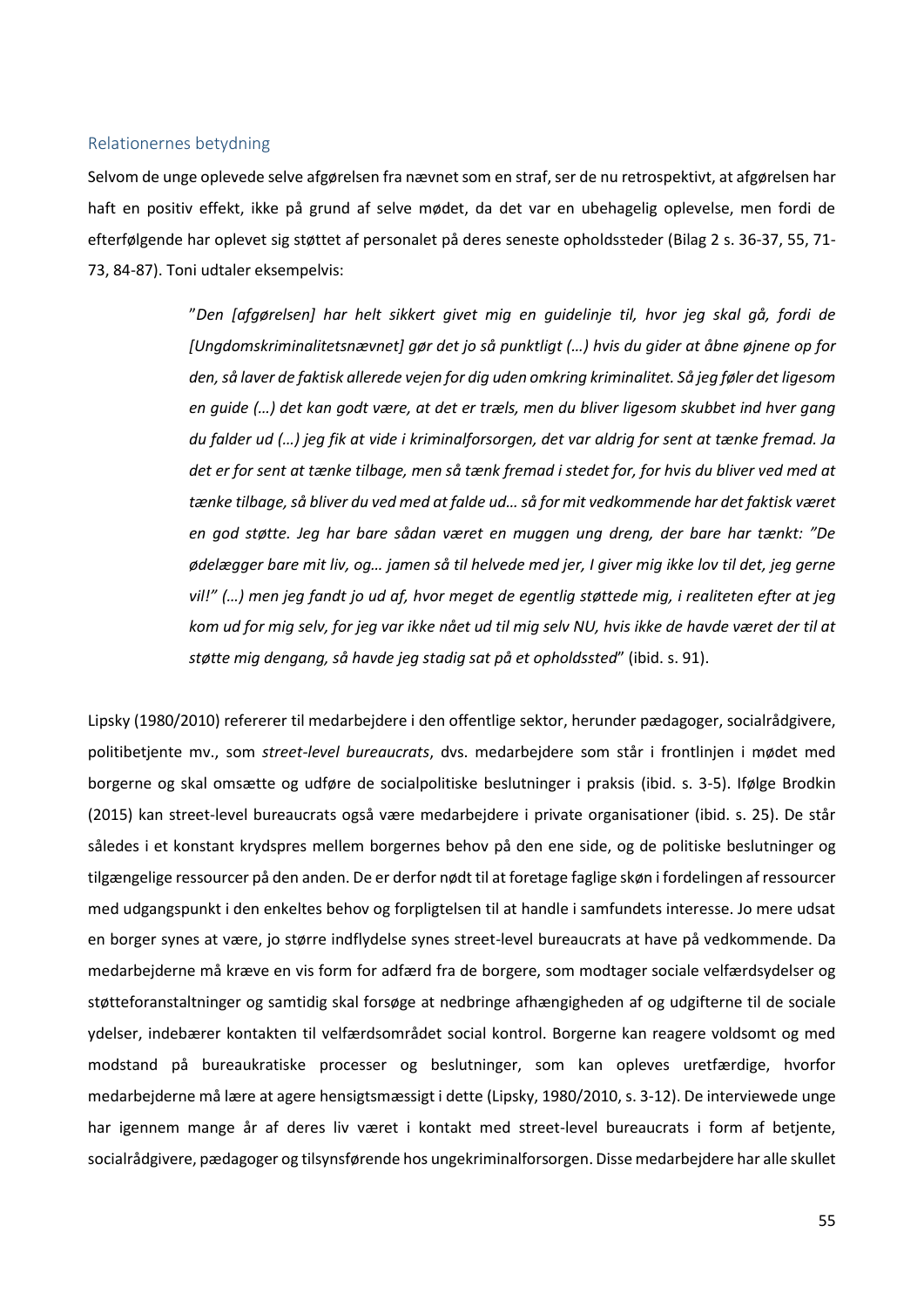foretage faglige skøn af, hvad de umiddelbart mener, var til de unges bedste og samtidig forsøge at inddrage de unge. Socialrådgiverne har bl.a. skullet foretage en socialfaglig vurdering af, hvilken foranstaltning der forventeligt vurderes at kunne hjælpe de unge på rette vej på sigt. Grundet deres anbringelser og afgørelser fra nævnet, er alle fire unge fortsat i kontakt med familieafdelingen – også den unge over 18 år, hvis afgørelse fra Ungdomskriminalitetsnævnet er udløbet. De interviewede unge giver generelt udtryk for, at de har et godt samarbejde med deres nuværende socialrådgivere fra familieafdelingen, idet disse har hjulpet dem til at komme på de sidste opholdssteder, hvor de har været anbragt og har oplevet støtte. De street-level bureaucrats som har haft den største indflydelse på en positiv ændring i de unges liv og adfærd, har således været pædagogerne på opholdsstederne, som dagligt står i et modsætningsfyldt dilemma, når de både skal udvise omsorg og kontrol over for de anbragte unge.

Ifølge Kim og Toni afhænger den oplevede støtte på opholdsstederne af personalets adfærd og tilgang over for de unge. De sammenligner begge sikrede institutioner med delvis sikrede og åbne institutioner, hvor medarbejderne beskrives mere strikse, begrænsende og dømmende på de sikrede og delvis sikrede institutioner, og mere lydhøre og støttende på de åbne institutioner (Bilag 2 s. 71-73, 82-87). Ifølge Egelund og Frydensbjerg (2011) kræver det sociale arbejde med udsatte unge, at de unge inkluderes og integreres i en så "normal" hverdag som muligt (ibid. s. 225). Men dette umuliggøres på sikrede institutioner, som Bengtson (2013)sammenligner med Goffmans *totale institutioner,* hvor alle den unges behov "*skal varetages inden for institutionens rammer"* (ibid. s. 280). Inklusionen lader sig altså bedre gøre på åbne institutioner, hvor dele af den unges liv kan føres uden for opholdsstedets områder. Ifølge Christensen og Warming (2013) har tilliden mellem de unge og de ansatte (både på opholdssteder og i familieafdelingen) en stor betydning for det sociale arbejde. Det er de professionelle, som bærer ansvaret for, at tilliden dannes gennem relationsarbejde over tid. Det besværliggøres dog af stigende krav om dokumentation, skift i personale, skift i anbringelsessted mv. (ibid. s. 152-153). Relationsarbejdet kræver økonomiske ressourcer, herunder at der personalemæssigt er tid til, at den enkelte unge og personalet endvidere besidder socialpædagogiske evner og kompetencer til mentalisering, herunder at kunne " *"læse" og forstå børns indre verden og deres mentale og følelsesmæssige tilstande"* (Kvello, 2013, s. 87). De positive erfaringer fra de åbne opholdssteder har medvirket til, at både Kim og Toni nu overvejer at uddanne sig til pædagog og arbejde med mennesker på sigt (Bilag 2 s. 75, 92). Toni har eksempelvis fundet inspiration i nogle af pædagogerne og ønsker at hjælpe andre unge med lignende udfordringer:

> "*de pædagoger der har været bedst til at håndtere mig, det er faktisk dem, der selv har boet på opholdssted eller har været ude og lave noget lort i deres fortid, men stadigvæk har fået lov til at rette op på sine fejl fremadrettet*" (Bilag 2 s. 92).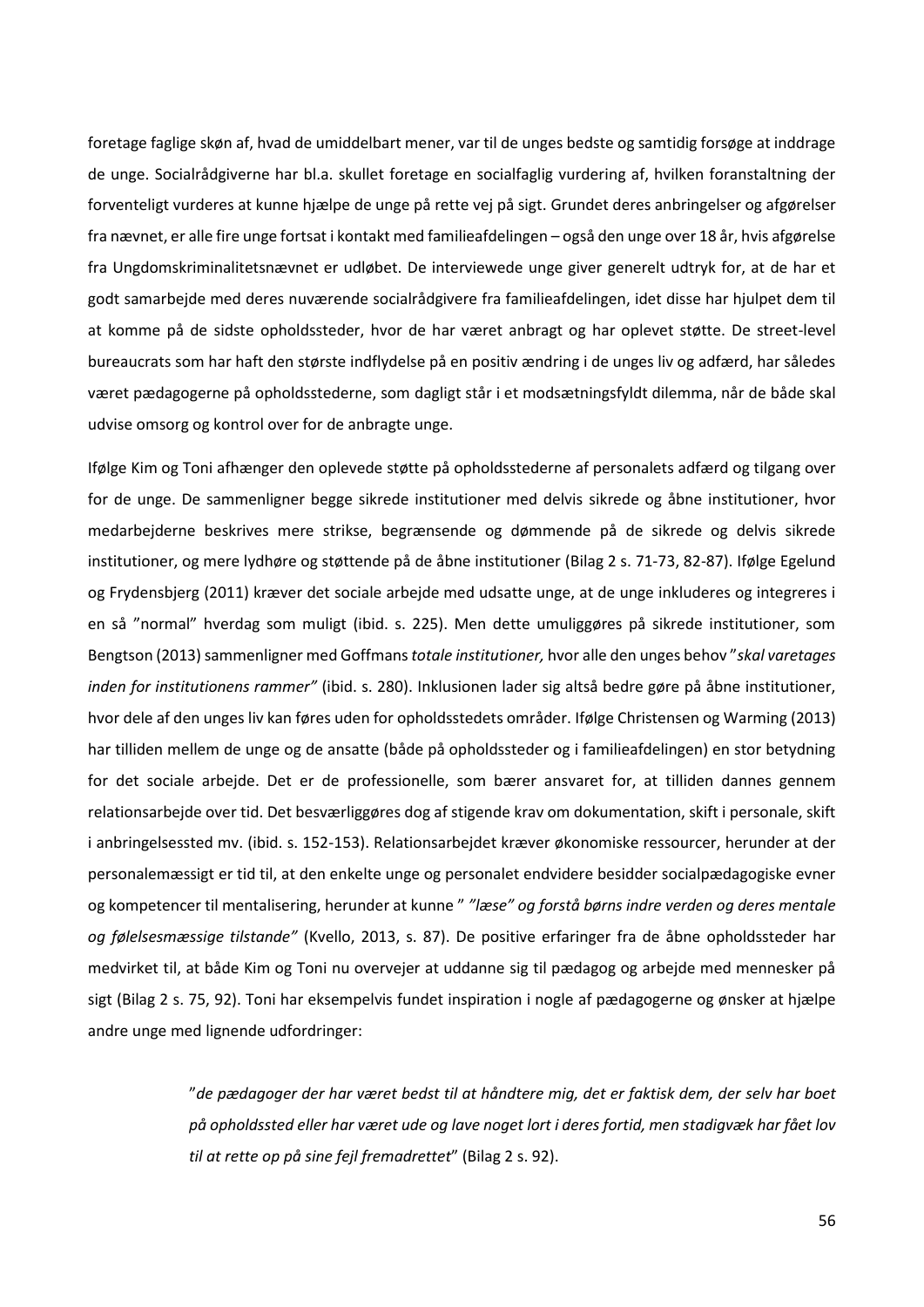Både René og Luca angiver, at de allerede inden afgørelsen fra Ungdomskriminalitetsnævnet havde besluttet at ville ændre deres liv og nu er på rette vej mod et "normalt liv" – hvilket Luca definerer som værende et liv uden kriminalitet og stoffer (ibid. s. 36-38, 62-63). Ifølge Hirschi og Gottfredson (1983) har alderen en effekt på kriminalitet, uafhængigt af variabler som køn, etnicitet, social klasse mv. De ser en tendens til, at kriminalitet allerede starter helt ned i 10-års alderen og topper i slutningen af teenageårene/starten af 20'erne, hvorefter kurven falder over tid, hvilket de betegner som *The Criminal Age Curve* (ibid. s. 552-560)*.* Kurven er ikke afhængig af særlige begivenheder i løbet af livet, men alderen korrelerer med begivenheder som bl.a. endt uddannelse, ansættelse, ægteskab mv., hvorfor det kan synes naturligt at koble disse sammen. Ifølge Hirschi og Gottfredson sker forandringen og modningsprocessen naturligt med alderen, ligesom livsstilen og de sociale relationer ændres og udvikles (ibid. s. 580-582). I de begyndende teenageår begynder forældrenes indflydelse eksempelvis at fylde mindre end vennernes meninger og adfærd. I slutningen af teenageårene og starten på voksenlivet begynder familielivet og forpligtelser igen at fylde mere i form af parforhold og børn. Ud fra Hirschi og Gottfredsons perspektiv ville den positive udvikling formentlig ske under alle omstændigheder, men de rette socialpædagogiske rammer og støttende relationer til de professionelle har tilsyneladende medvirket til, at de unge er blevet motiveret (yderligere) til forandring. Det kræver som tidligere nævnt, at de økonomiske ressourcer følger med.

Fælles for de unge er, at de retrospektivt påtager sig en stor del af ansvaret for, at familien har været i kontakt med familieafdelingen og den efterfølgende anbringelse. De omtaler bl.a. sig selv som værende "*strid*", "*hysterisk*", "*et meget specielt barn*" og "*problembarn*", med henvisning til at de bl.a. har haft svært ved at høre efter og efterleve reglerne derhjemme, er stukket af, har påført selvskade, har haft svært ved at styre temperamentet og kommunikationen med forældrene generelt har været negativ samt præget af skænderier. En enkelt benytter ordet "*omsorgssvigt*" om forholdene i hjemmet. Deres selvbillede og ordvalg vidner om, at de har været i kontakt med og tilpasset sig systemet igennem mange år – at de er blevet såkaldte "systembørn" (Bilag 2 s. 32, 53, 70, 73, 86).

# <span id="page-57-0"></span>Konklusion

Fælles for de interviewede unge er, at de har haft en kaotisk opvækst med komplekse udfordringer, hvorfor de og deres familier har været i kontakt med offentlige myndigheder, herunder familieafdelingen, politiet og retten, forud for nævnsmødet. Den forudgående kontakt med og opfattelse af "systemet" har dannet referenceramme for deres oplevelse af selve nævnsmødet og afgørelsen. De giver generelt udtryk for ikke at have følt sig tilstrækkeligt forberedt på mødet, herunder på antallet af deltagere, og deres fagligheder og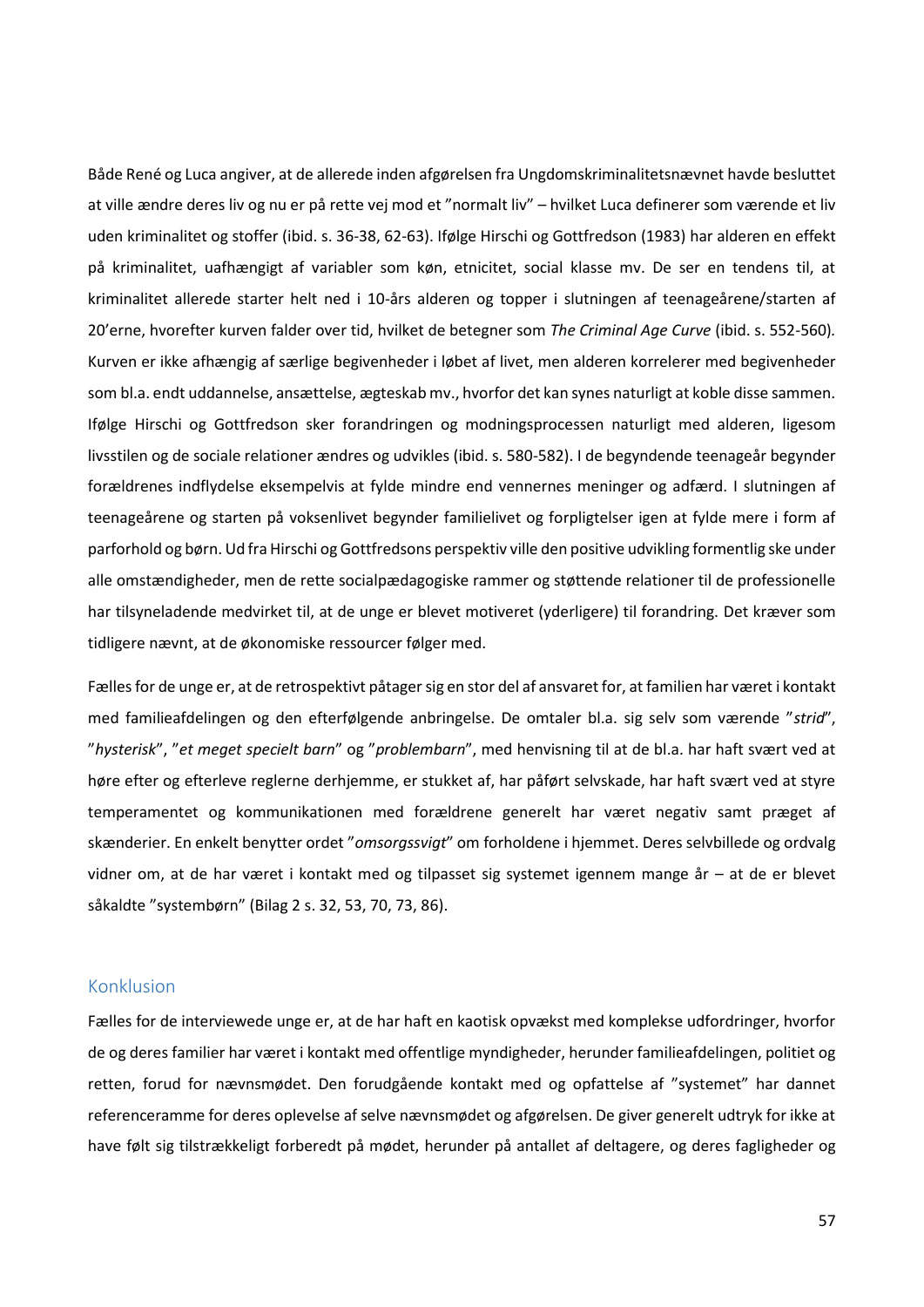funktioner. Det har haft en betydning, fordi de unge har erfaringer med udredningsforløb i psykiatrien og deltagelse i ungefaglige undersøgelser, hvor de har følt sig analyseret og vurderet. De har således følt sig stemplet af systemet på forhånd, men mere på deres person end deres handling, med udgangspunkt i indstillingen fra familieafdelingen, som beror på en vurdering af deres personlige forhold. De har endvidere følt sig alene, talt henover og forhørt, herunder at nævnet har forventet, at de unge har kunnet give en rationel forklaring på deres impulsstyrede handlinger, hvilket også er en erfaring fra møder med politiet og i retten. Disse oplevelser står i stor kontrast til de to interviewede socialrådgivere, som oplever nævnsmødet som værende dialogbaseret og i øjenhøjde med de unge. Årsagen til diskrepansen mellem de to interviewede målgrupper kan bl.a. være, at socialrådgiverne sammenligner nævnsmødet med rammerne for møder i Børnog Ungeudvalget, som ikke lægger op til megen dialog. Socialrådgiverne har som udgangspunkt også inddraget den unges holdning i den ungefaglige undersøgelse, som er en del af grundlaget for den socialfaglige vurdering. Derudover kan de unge muligvis føle, at deres stemmer ikke har haft en reel betydning, fordi nævnet har valgt ikke at gå med de unges forslag til indsats. Oplevelsen af at føle sig talt henover kan endvidere skyldes, at det juridiske sprog ikke er blevet oversat til et sprog, som de unge taler og forstår, men som nævnsmedlemmerne og socialrådgiverne er uddannede til at forstå. For de unge er det således vigtigt, at nævnsmedlemmerne lytter til dem, accepterer at de unge ikke nødvendigvis har handlet rationelt og ikke mindst at nævnsmedlemmer taler i et sprog, som de unge forstår.

Selve afgørelsen opfatter de unge som en straf, fordi den er pålagt af en dommer. De unge har svært ved at forstå, hvorfor de både skal for retten og Ungdomskriminalitetsnævnet. Luca og Toni har oplevet, at varigheden og dermed hårdheden af rettens afgørelse er blevet forlænget af Ungdomskriminalitetsnævnet. Der er derfor ikke noget underligt i, at de unge ser det som en dobbelt proces og foranstaltning. De unge har i første omgang reageret med modstand mod afgørelsen, men da de ikke kom nogen vegne, valgte de at "give op" på deres modstand og i stedet arbejde *med* personalet på opholdsstederne. Restrospektivt mener de unge alligevel, at afgørelsen har været en støtte, fordi det har betydet, at de er blevet anbragt på nogle opholdssteder, hvor personalet har formået at skabe de rette pædagogiske rammer, som har kunnet støtte de unge i en positiv udvikling. Det bliver i sidste ende op til pædagogerne (og til dels socialrådgiverne) at vurdere, hvorvidt afgørelsen fra nævnet har haft den ønskede effekt eller ej, da de skal udføre nævnets afgørelse.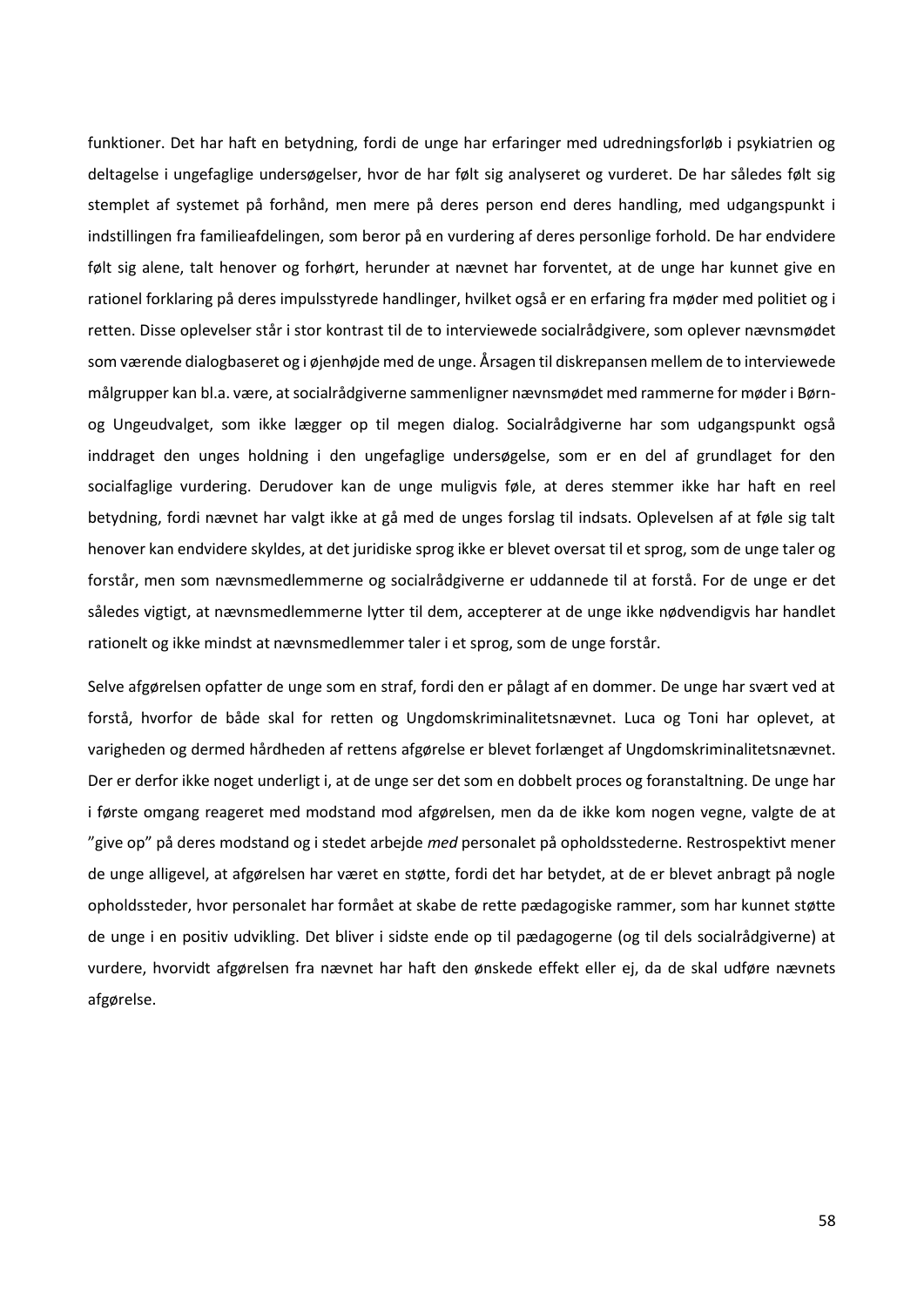# <span id="page-59-0"></span>**Diskussion**

Dette afsnit har til formål at belyse, hvilke socialfaglige muligheder oprettelsen af Ungdomskriminalitetsnævnet har åbnet for i det sociale arbejde med "den hårde kerne" af børn og unge, men også hvilke socialfaglige konsekvenser det har medført for øvrige socialt udsatte børn og unge i kommunalt regi. Socialrådgiverne og Mads Bilstrup påpeger, at arbejdet i familieafdelingerne i udgangspunktet er det samme, uanset hvem der har truffet afgørelsen – afgørelsen skal effektueres (Bilag 2 s. 2-5, 11-12, 44). De ser det som værende positivt, at ventetiden på sagsbehandlingen i nævnet er kort og det indstillede barn/unge og familien hurtigt får hjælp efter afgørelsen. Omvendt påpeger Bilstrup, at den kortere tidsfrist for udarbejdelse af en ungefaglig undersøgelse og kravet om at afvikle mødet med den fornødne hurtighed<sup>49</sup>, har medført nogle udfordringer på myndighedsområdet, herunder at de indstillede børn og unge skal opprioriteres, hvilket betyder, at øvrige udsatte børn og unge, som er i kontakt med de sociale myndigheder, men ikke er indstillet til Ungdomskriminalitetsnævnet, bliver:

> "*"anden prioritetssager" eller kommer bagerst i køen, ikke? Og det har jo så nogle konsekvenser for de børn og de forældre. Så man kan sige, dét vi hører fra medlemmerne, det er sådan blandede tilbagemeldinger: "Godt", fordi vi får fat i nogle forældre her, der ikke vil samarbejde, fordi der ligger en afgørelse, og andre siger: "Det er helt skørt – fordi vi skal handle på de her, og det betyder så, nogle af de mange andre sager/underretninger der ligger, de må så vente, indtil vi er kommet i mål med afgørelsessagerne"* " (ibid. s. 42-43)

Socialrådgiverne oplever, at nævnet ofte følger deres socialfaglige vurderinger og oprettelsen af Ungdomskriminalitetsnævnet har åbnet op for et større socialfagligt råderum for den enkelte socialrådgiver, som de indimellem oplever kan blive begrænset af de økonomiske midler, som er til rådighed i kommunalt regi, hvorfor beslutninger kræver ledelsesmæssig kompetence og prioritering. Det kan resultere i, at der nogle gange vælges en billigere indsats, end hvad der socialfagligt vurderes behov for, eksempelvis iværksættelse af massiv støtte i hjemmet frem for en anbringelse. Med indførelsen af nævnet er der således åbnet op for, at den enkelte socialrådgiver gives en kompetence til at finde den rette indsats eller anbringelsessted, uden at skulle tage højde for de økonomiske midler til rådighed, som ellers ville kræve godkendelse hos ledelsen. Det er netop det større socialfaglige råderum, der stiller et fagligt krav til socialrådgiverne og dermed gør Ungdomskriminalitetsnævnet særligt spændende for dem (ibid. s. 6-7, 11- 14). Organiseringen af offentlige organisationer, som eksempelvis familieafdelingerne, medfører, at der er

<sup>49</sup> Jf. UKL kap. 5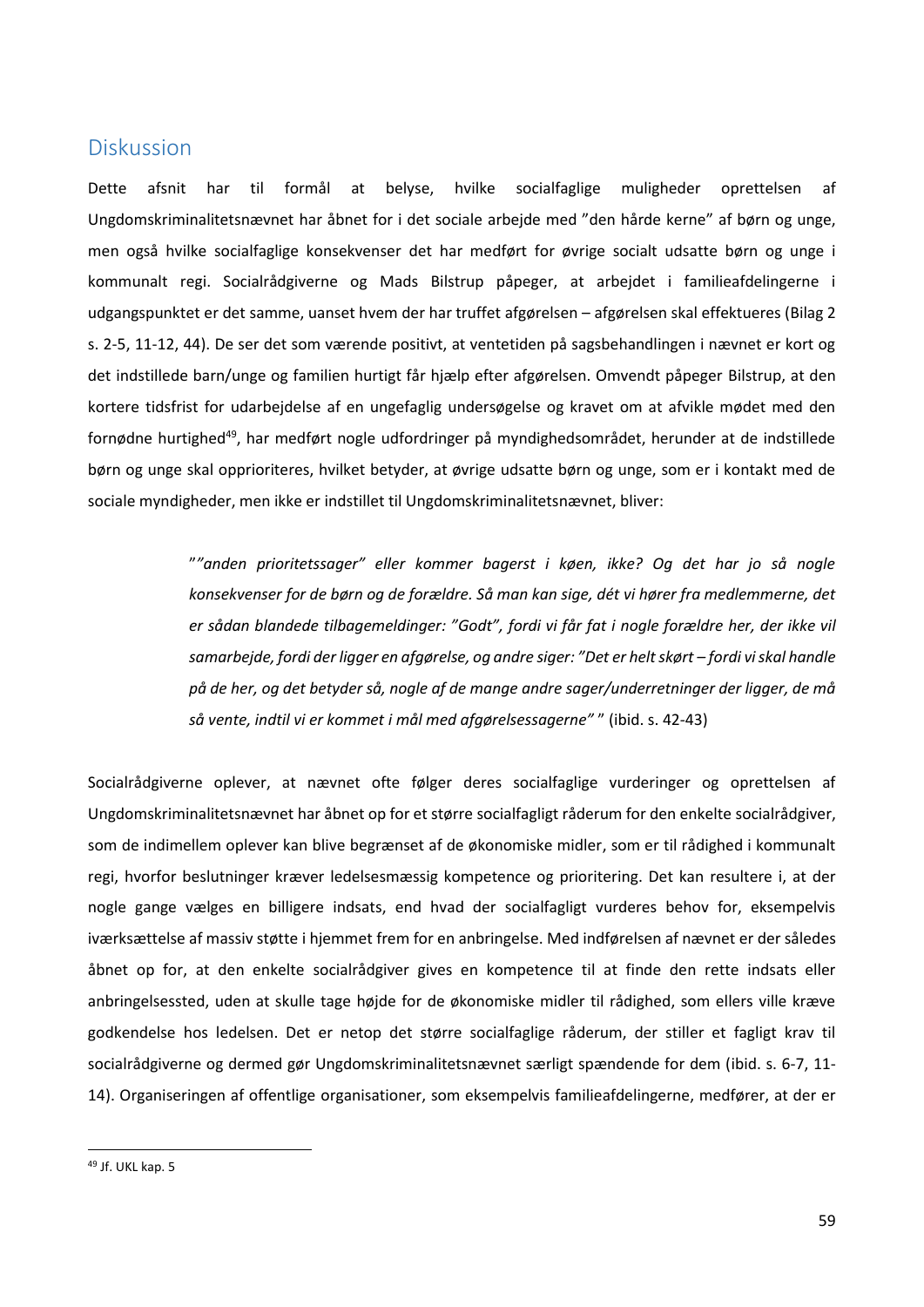mange modsatrettede hensyn at tage højde for. De er politisk styrede med afsæt i lovgivningsmæssige rammer og et bredt spektrum af mål og krav, herunder krav om åbenhed og ligebehandling af borgerne, da ydelserne finansieres af skattekronerne. Det betyder, at de er genstand for en særlig offentlig og politisk opmærksomhed, da de på den ene side skal levere de rette indsatser og dække et behov bedst muligt hos flest muligt inden for den økonomiske ramme (Berg-Sørensen, Grøn, & Hansen, 2011, s. 22-30). Bilstrup problematiserer, at oprettelsen af Ungdomskriminalitetsnævnet har medført en stor økonomisk byrde og dermed en socialfaglig konsekvens for landets kommuner, idet barnets/den unges bopælskommune er forpligtet til at effektuere og finansiere nævnets afgørelse. De økonomiske ressourcer er dog ikke fulgt med oprettelsen af nævnet, hvorfor afgørelserne har påvirket nogle af kommunernes foranstaltningsbudgetter i en sådan grad, at der ikke er penge til, at børn og unge, som ikke har en sag i Ungdomskriminalitetsnævnet, kan få den rette indsats på det rette tidspunkt. Nævnets afgørelser påvirker derfor ikke blot de børn og unge, som kommer i nævnet, men det påvirker også de udsatte børn og unge, som ikke får en sag behandlet, da de nødvendigvis må nedprioriteres, når de økonomiske midler mindskes. Bilstrup påpeger det farlige i, at økonomien således kommer til at ligge over det socialfaglig skøn (Bilag 2 s. 46-47). Men ud fra interviews med de unge, socialrådgiverne og Mads Bilstrup lader der til at være en positiv effekt af, at de økonomiske midler følger den politiske dagsorden og spørgsmålet om økonomiske midler tilsidesættes, når en foranstaltning iværksættes for at forebygge at den såkaldte "hårde kerne" af børn og unge begår yderligere kriminalitet, hvilket ellers kun gør sig gældende, når det gælder straffesager. Det bærer således præg af, at straf i dette tilfælde er forklædt som forebyggelse – det er i hvert fald det indtryk, som de unges oplevelser efterlader. Sammenholdt med Greves (2004) holdning til den dobbelte lovgivning og informanternes oplevelse af den dobbelt proces og foranstaltninger jf. afsnittet "oplevelse af straf", virker det for mig som om, at de økonomiske ressourcer bruges unødigt flere gange på samme sag, eksempelvis når et barn/ung allerede er anbragt af kommunen og efterfølgende får anbringelsen stadfæstet af nævnet. Det samme gælder, når unge over den kriminelle lavalder endvidere har fået en sag behandlet i retten forud for nævnsmødet. Såfremt man undlod en dobbelt behandling af sagerne, kunne sagsomkostningerne i stedet være brugt på tidlige indsatser til at forebygge, at børn og unge bliver kriminalitetstruede. Som Bilstrup påpeger, var det måske givet bedre ud, at de økonomiske ressourcer blev brugt på et lavere sagstal, så socialrådgiverne kan fokusere på relationsarbejde og forebyggelse ved at have et større økonomisk råderum at sætte tidligt ind med i udsatte familier (Bilag 2 s. 46). Ifølge Bilstrup er Ungdomskriminalitetsnævnets succeskriterie, at de indstillede børn og unge kommer tilbage på rette spor:

> "*Men det forudsætter jo også, at de her børn, der har andre udfordringer, er psykisk sårbare, at de bliver taget ud. De hører ikke hjemme. Min overbevisning er, at det skader dem mere end*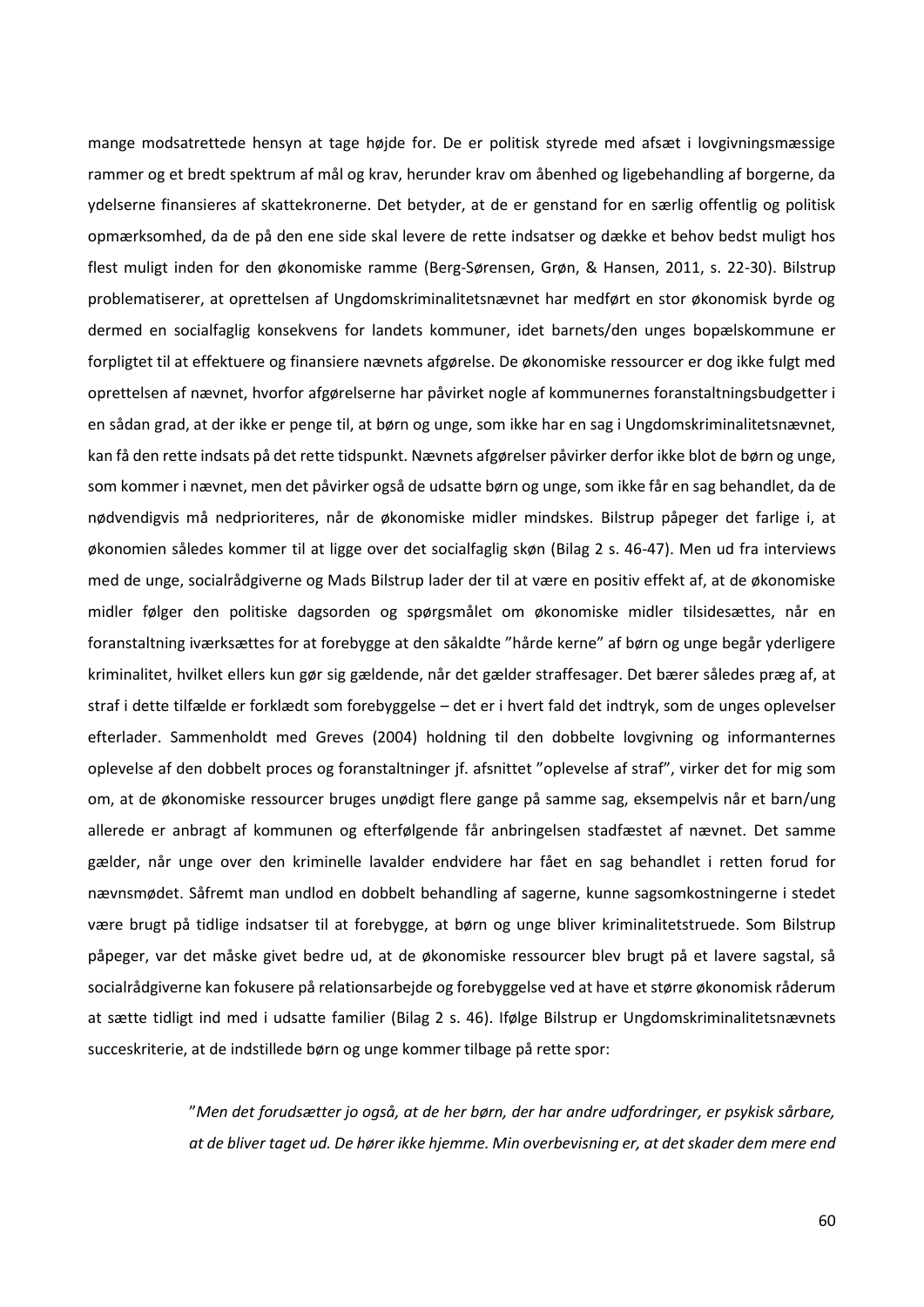*det hjælper dem, at de kommer for nævnet. Så de skal ud af nævnet. Men så tror jeg også, at man ville kunne se en succesrate, når der engang skal evalueres på det*" (ibid. s. 48).

Med udgangspunkt i ovenstående, vil succesraten i forhold til forebyggelse af sociale udfordringer, med det politiske fokus på kriminalitetstruede børn og unge, altså primært ses hos de socialt udsatte børn og unge, som har været i nævnet. Samtidig kan der være en risiko for, at flere børn og unge ender i nævnet, fordi de ikke har fået en rettidig støtte som følge af få ressourcer inden de bliver kriminalitetstruede. Den ene socialrådgiver mener, at nogle af de unge, som hun arbejder med, er omfattet af så massive udfordringer i deres liv, at de burde få deres sag behandlet i nævnet, for at få nogle vilkår som kan støtte dem på rette vej i livet, selvom de ikke er taget for noget kriminelt. Her fremhæves særligt de unge piger, hvor der er en bekymring for, at de sælger sig selv (ibid. s. 16-17). Det vil således bære mere præg af formålet med de amerikanske ungdomsdomstole, hvor socialt udsatte og omsorgssvigtede børn og unge skal "reddes", som det fremgår af litteraturreviewet.

Oprettelsen af Ungdomskriminalitetsnævnet er altså ikke entydigt positivt eller negativt, men må snarere ses i et nuanceret perspektiv. Som det umiddelbart kan se ud på nuværende tidspunkt, så kan oprettelsen af Ungdomskriminalitetsnævnet medføre en ulighed i behandlingen af socialt udsatte børn og unge, fordi de økonomiske midler følger det politiske interessefelt, som aktuelt er at forebygge ungdomskriminalitet blandt "den hårde kerne".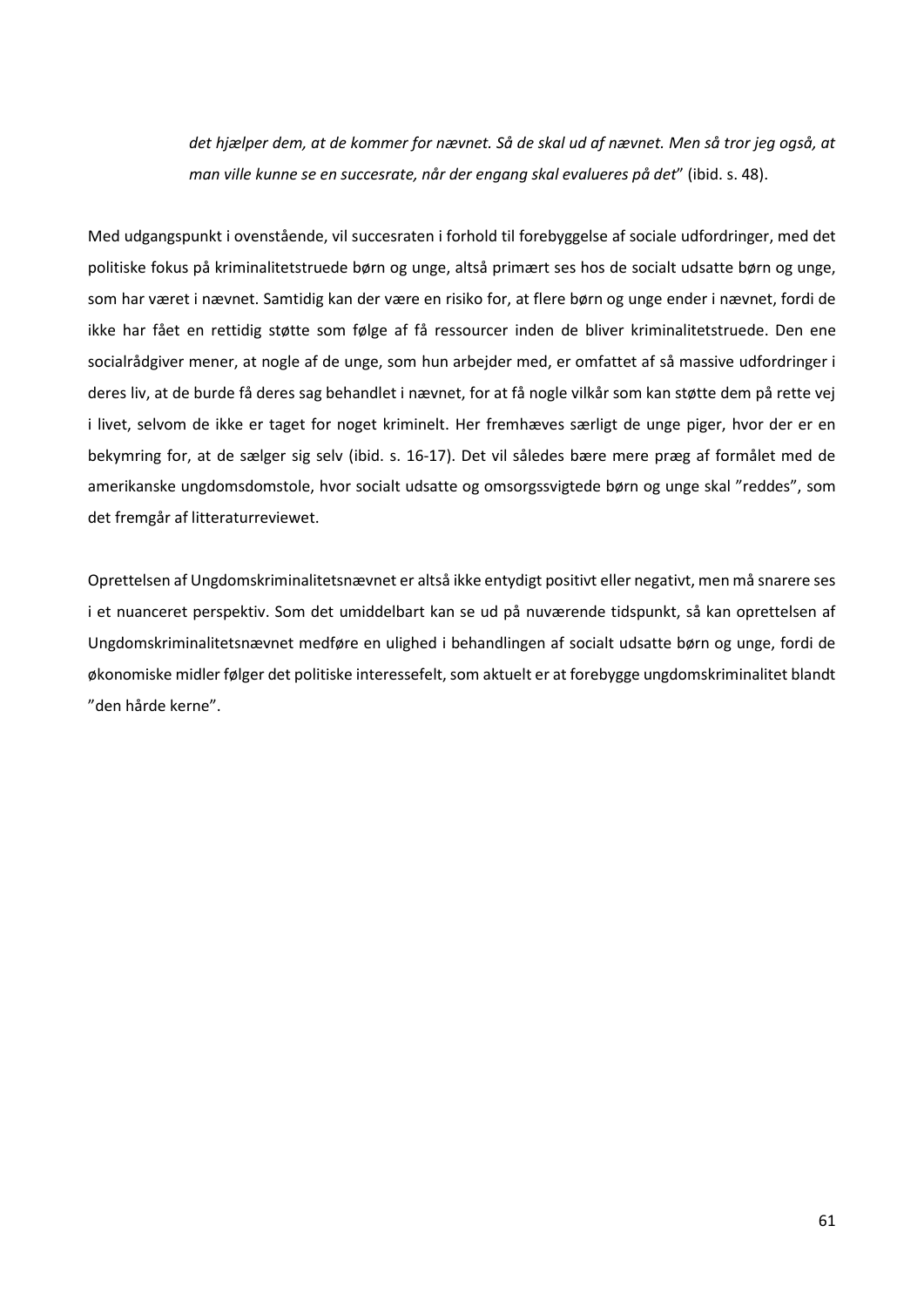# <span id="page-62-0"></span>Referencer

- Abrams, L. S. (2010, juni 30). Sampling 'Hard to Reach' Populations in Qualitative Research The Case of Incarcerated Youth. *Qualitative Social Work*, pp. 536–550. doi:10.1177/1473325010367821
- Ankestyrelsen. (2020, 11 17). *Sagens behandling i børn- og ungeudvalget: Ankestyrelsen*. Retrieved from Ankestyrelsen.dk: https://ast.dk/born-familie/hvad-handler-din-klage-om/sager-om-born-ogunge/anbringelse-uden-samtykke/sagens-behandling-i-born-og-ungeudvalget
- Anklagemyndigheden. (n.d.). *Straffesagens forløb - for dig, der er sigtet: Anklagemyndigheden*. Retrieved from Anklagemyndigheden.dk: https://anklagemyndigheden.dk/da/straffesagens-forloeb
- Balvig, F. (2011). *Lovlydig ungdom.* Det Kriminalpræventive Råd. Retrieved from https://dkr.dk/media/8196/lovlydig-ungdom.pdf
- Becker, H. S. (1963/2020). *Outsidere - Studier i afvigelsessociologi* (2. ed.). (S. Søgaard, & M. Visby, Trans.) København: Hans Reitzels Forlag.
- Bengtsson, T. T. (2013). Omsorg og kontrol socialt arbejde med unge på sikrede institutioner. In B. Lihme (Ed.), *Socialt arbejde med udsatte unge* (1. ed., pp. 274-293). København K: Akademisk Forlag.
- Bengtsson, T. T., & Mølholt, A.-K. (2020). Anonymisering i kvalitative undersøgelser. In K. E. Petersen, & L. Ladefoged (Eds.), *Forskning med børn og unge - Etik og etiske dilemmaer* (1. ed., pp. 193-209). København: Hans Reitzels Forlag.
- Berg-Sørensen, A., Grøn, C. H., & Hansen, H. F. (2011). Offentlig organisation. In A. Berg-Sørensen, C. H. Grøn, & H. F. Hansen (Eds.), *Organiseringen af den offentlige sektor - Grundbog i offentlig forvaltning* (1. ed., pp. 11-43). Latvia: Hans Reitzels Forlag.
- Bjørgo, T. (2016). Introduction: A Comprehensive Model for Preventing Crime. In T. Bjørgo, *Preventing Crime: A Holistic Approach* (pp. 1-35). London: Palgrave Macmillan UK. Retrieved from https://linkspringer-com.zorac.aub.aau.dk/content/pdf/10.1057%2F9781137560483\_1.pdf
- Brinkmann, S. (2020). Etik i en kvalitativ verden. In S. Brinkmann, & L. Tanggaard (Eds.), *Kvalitative metoder - en grundbog* (3. ed., pp. 581-600). Hans Reitzels Forlag.
- Brodkin, E. Z. (2015). The inside story: street-level research in the US and beyond. In P. Hupe, M. Hill, & A. Buffat (Eds.), *Understanding street-level bureaucracy* (pp. 25-42). Bristol University Press; Policy Press. Retrieved from https://www.jstor.org/stable/j.ctt1t89bw0.6
- Børnekonventionen. (1992, januar 16). *BKI nr 6 af 16/01/1992 - gældende: Bekendtgørelse af FNkonvention af 20. november 1989 om Barnets Rettigheder (\* 1).* Retrieved from Retsinformation.dk: https://www.retsinformation.dk/eli/ltc/1992/6
- Cederborg, A.-C. (2002). *Interview med børn - En guide til undersøgelse og efterforskning* (1. ed.). (C. Pietsch, Trans.) København: Psykologisk Forlag.
- Christensen, M., & Warming, H. (2013). Tillid i socialt arbejde med unge i udsatte positioner. In B. Lihme (Ed.), *Socialt arbejde med udsatte unge* (1. ed., pp. 134-155). København: Akademisk Forlag.
- Christie, N. (2004, oktober 29). Straffen som problem. *Nordisk Tidsskrift for Kriminalvidenskab, 91*(4), pp. 302-310. doi:10.7146/ntfk.v91i4.71602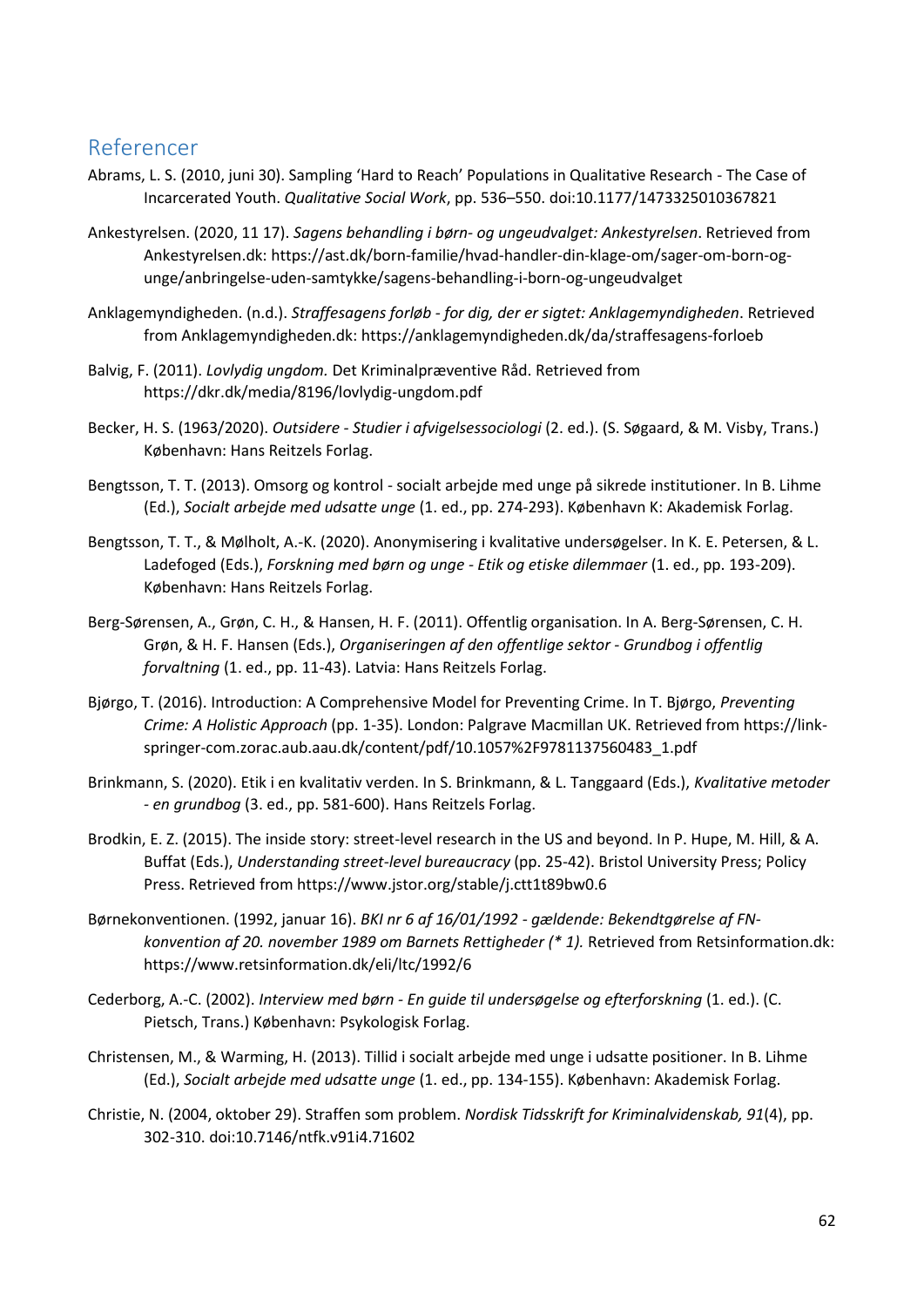- Cornish, D. B., & Clarke, R. V. (1986/2011). Crime as a Rational Choice. In F. T. Cullen, & R. Agnew, *Criminological Theory: Past to Present* (4. ed., pp. 400-405). New York: Oxford University Press.
- Cullen, F. T., & Agnew, R. (2011). In F. T. Cullen, & R. Agnew, *Criminological Theory: Past to Present* (4. ed., pp. 381-393). Oxford: Oxford University Press.
- Dahlin, U. (2022, januar 3). Regeringen overvejer fodlænker til børn ned til ti år. *Information*. Retrieved from https://www.information.dk/indland/2021/12/regeringen-overvejer-fodlaenker-boern-ti-aar
- Dansk Socialrådgiverforening. (2018, september 28). *Høringssvar til lovforslag om bekæmpelse af ungdomskriminalitet.* Retrieved from Socialraadgiverne.dk: https://socialraadgiverne.dk/hoeringssvar/hoeringssvar-til-lovforslag-om-bekaempelse-afungdomskriminalitet/
- Datatilsynet. (2019, september). *Vejledning: Samtykke.* Retrieved from Datatilsynet.dk: https://www.datatilsynet.dk/media/6562/samtykke.pdf
- de Vaus, D. A. (2001). *Research Design in Social Research* (2. ed.). London: Sage Publication.
- Det Kriminalpræventive Råd. (n.d.). *Bekymringssamtaler: DKR*. Retrieved from DKR.dk: https://dkr.dk/ungdomskriminalitet/voksenstoette/bekymringssamtaler/
- Doek, J. E. (2002). Modern Juvenile Justice in Europe. In M. K. Rosenheim, F. E. Zimring, D. S. Tanenhaus, & D. Bernardine, *A Century of Juvenile Justice* (pp. 505-527). Chicago: The University of Chicago Press.
- Duenkel, F. (2014, januar). Juvenile Justice Systems in Europe Reform developments between justice, welfare and 'new punitiveness'. *Kriminologijos Studijos*(1), pp. 31-76. doi:DOI: 10.15388/CrimLithuan.2014.0.3676
- Duff, A. (2003). Introduction. In A. Duff, *Punishment, Communication and Community* (pp. xi-xx). Oxford: Oxford University Press. Retrieved from https://ebookcentral.proquest.com/lib/aalborgunivebooks/reader.action?docID=430801&ppg=12
- Egelund, T., & Frydensbjerg, G. T. (2011). At give drengene en god tid. In T. Egelund, & T. B. Jakobsen (Eds.), *Døgninstitutionen – Modsætninger og strategier når børn og unge anbringes* (pp. 205-238). København: Hans Reitzels Forlag.
- Elholm, T. (2013). Straffesystemet og strafferetten. In M. H. Jacobsen, & A.-S. Sørensen (Eds.), *Kriminologi en introduktion* (1. ed., pp. 61-84). Latvia: Hans Reitzels Forlag.
- EMRK. (1996, maj 20). *BEK nr 423 af 20/05/1996: Bekendtgørelse om ændring af bilag 1 til lov om Den Europæiske Menneskerettighedskonvention.* Retrieved from Retsinformation.dk: https://www.retsinformation.dk/eli/lta/1996/423
- EMRK tillægsprotokol. (1984, november 22). *BKI nr 41 af 07/04/1989: Bekendtgørelse af tillægsprotokol nr. 7 af 22. november 1984 til Den Europæiske Konvention til Beskyttelse af Menneskerettigheder og Grundlæggende Frihedsrettigheder.* Retrieved from Retsinformation.dk: https://www.retsinformation.dk/eli/ltc/1989/41
- Feely, M., & Simon, J. (1998). Actuarial Justice: the Emerging New Criminal Law. In P. O'Malley (Ed.), *Crime and the Risk Society* (pp. 375-403). Dartmouth: Ashgate. Retrieved from https://www.moodle.aau.dk/pluginfile.php/1682021/mod\_resource/content/1/63.%2C%20Feeley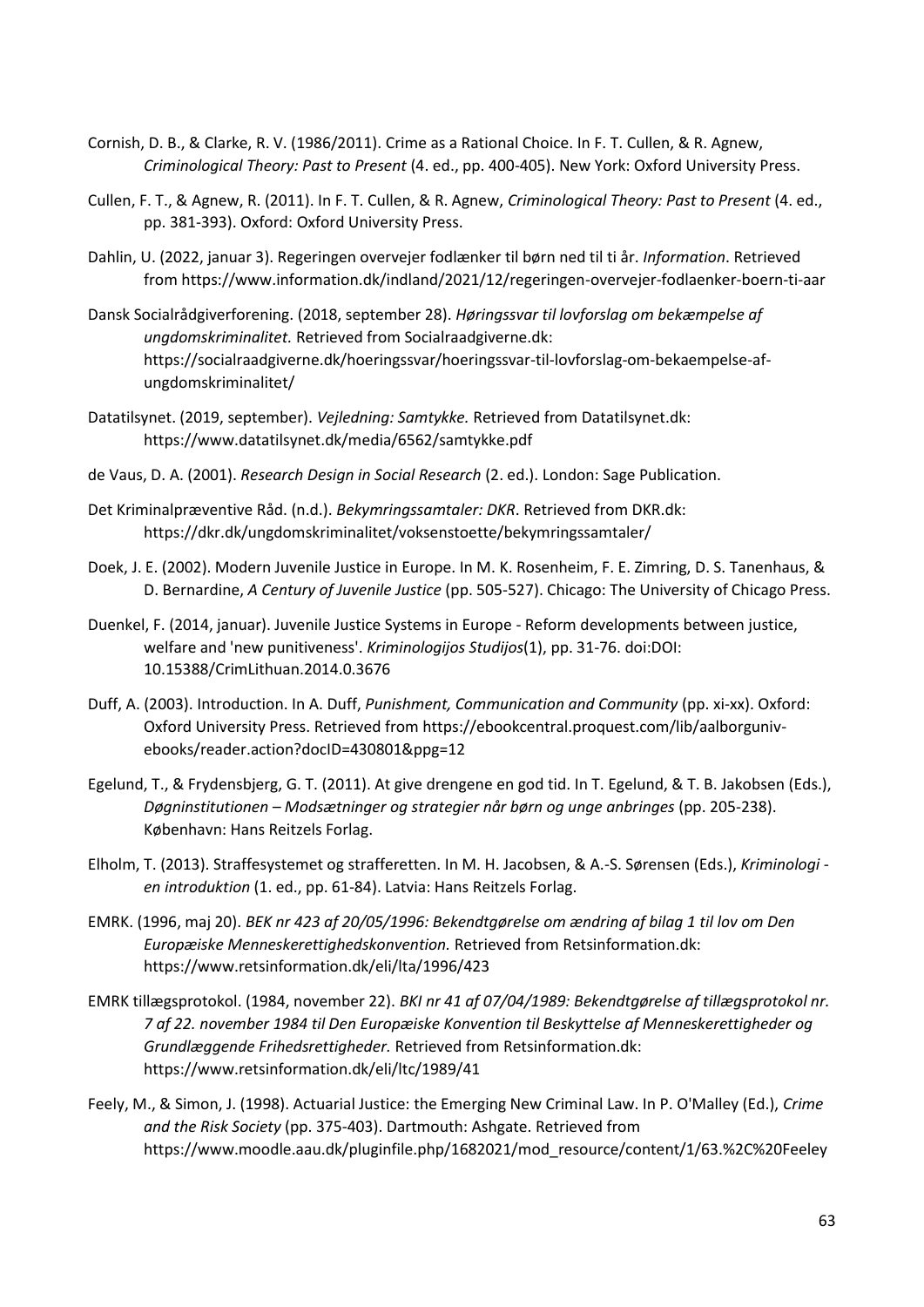%2C%20M.%20%20Simon%2C%20J.%2C%20Actuatial%20Justice%20- %20The%20Emerging%20New%20Criminal%20Law.pdf

- Fleischer, A. V. (1999). Neuropsykologisk undersøgelse. In L. Lier, T. Isager, O. S. Jørgensen, F. W. Larsen, & T. Aarkrog (Eds.), *Børne- og ungdomspsykiatri* (1. ed., pp. 175-185). Viborg: Hans Reitzels Forlag.
- Folkeskoleloven. (2021, oktober 1). *LBK nr 1887 af 01/10/2021: Bekendtgørelse af lov om folkeskolen.* Retrieved from Retsinformation.dk: https://www.retsinformation.dk/eli/lta/2021/1887
- Folketingets beslutningsforslag. (2000, 11 9). *2000/1 BSF 37: Forslag til folketingsbeslutning om indførelse af kriminalretspleje og ungdomsdomstole for unge i alderen 12 til 18 år.* Retrieved from Retsinformation.dk: https://www.retsinformation.dk/eli/ft/20001BB00037
- Frich, M. (2018, januar 25). Ungdomskriminalitetsnævn kan krænke 12-åriges menneskerettigheder. *Information*, 4-5. Retrieved from https://www.information.dk/indland/2018/01/ungdomskriminalitetsnaevn-kan-kraenke-12 aariges-menneskerettigheder
- Fuglsang, T., & Hansen, S. B. (2021a). *Nævnsmødet - En delevaluering af Ungdomskriminalitetsnævnet.* København K: Justitsministeriet. Retrieved from https://www.justitsministeriet.dk/wpcontent/uploads/2021/05/Naevnsmoedet-En-delevaluering-af-Ungdomskriminalitetsnaevnet..pdf
- Fuglsang, T., & Hansen, S. B. (2021b). *Screening og henvisning - En delevaluering af Ungdomskriminalitetsnævnet.* København K: Justitsministeriets Forskningskontor. Retrieved from https://www.justitsministeriet.dk/wp-content/uploads/2021/12/Delevaluering-om-screening-oghenvisning.pdf
- Fuglsang, T., & Hansen, S. B. (2021c). *Ungefaglige undersøgelser og indstillinger - En delevaluering af Ungdomskriminalitetsnævnet.* København K: Justitsministeriets Forskningskontor. Retrieved from https://www.justitsministeriet.dk/wp-content/uploads/2021/12/Delevaluering-om-ungefagligeundersoegelser-og-indstillinger.pdf
- Goffman, E. (1963/2010). *Stigma - Om afvigerens sociale identitet* (2. ed.). (B. Gooseman, Trans.) Frederiksberg C: Samfundslitteratur.

Gottfredson, M. R., & Hirschi, T. (1990/2011). A General Theory of Crime. In F. T. Cullen, & R. Agnew, *Criminological Theory: Past to Present* (4. ed., pp. 224-236). Oxford: Oxford University Press.

- Greve, V. (2004, oktober 29). Fra indgrebsret til strafferet? Udviklingen af de strafferetlige sanktioner i Danmark. *Nordisk Tidsskrift for Kriminalvidenskab*, pp. 273-301. doi:https://doi.org/10.7146/ntfk.v91i4.71601
- Grossberg, M. (2002). Changing Conceptions of Child Welfare in the United States, 1820-1935. In M. K. Rosenheim, F. E. Zimring, D. S. Tanenhaus, & B. Dohrn, *A Century of Juvenile Justice* (pp. 3-41). Chicago: The University of Chicago Press.
- Hammen, I. (2017). Det diktafonbaserede interview. In J. Kampmann, K. Rasmussen, & H. Warming (Eds.), *Interview med børn* (1. ed., pp. 33-50). Latvia: Hans Reitzels Forlag.
- Hansen, N. (1999). Hyperkinetiske forstyrrelser. In L. Lier, T. Isager, O. S. Jørgensen, F. W. Larsen, & T. Aarkrog (Eds.), *Børne og ungdomspsykiatri* (1. ed., pp. 263-271). Viborg: Hans Reitzels Forlag.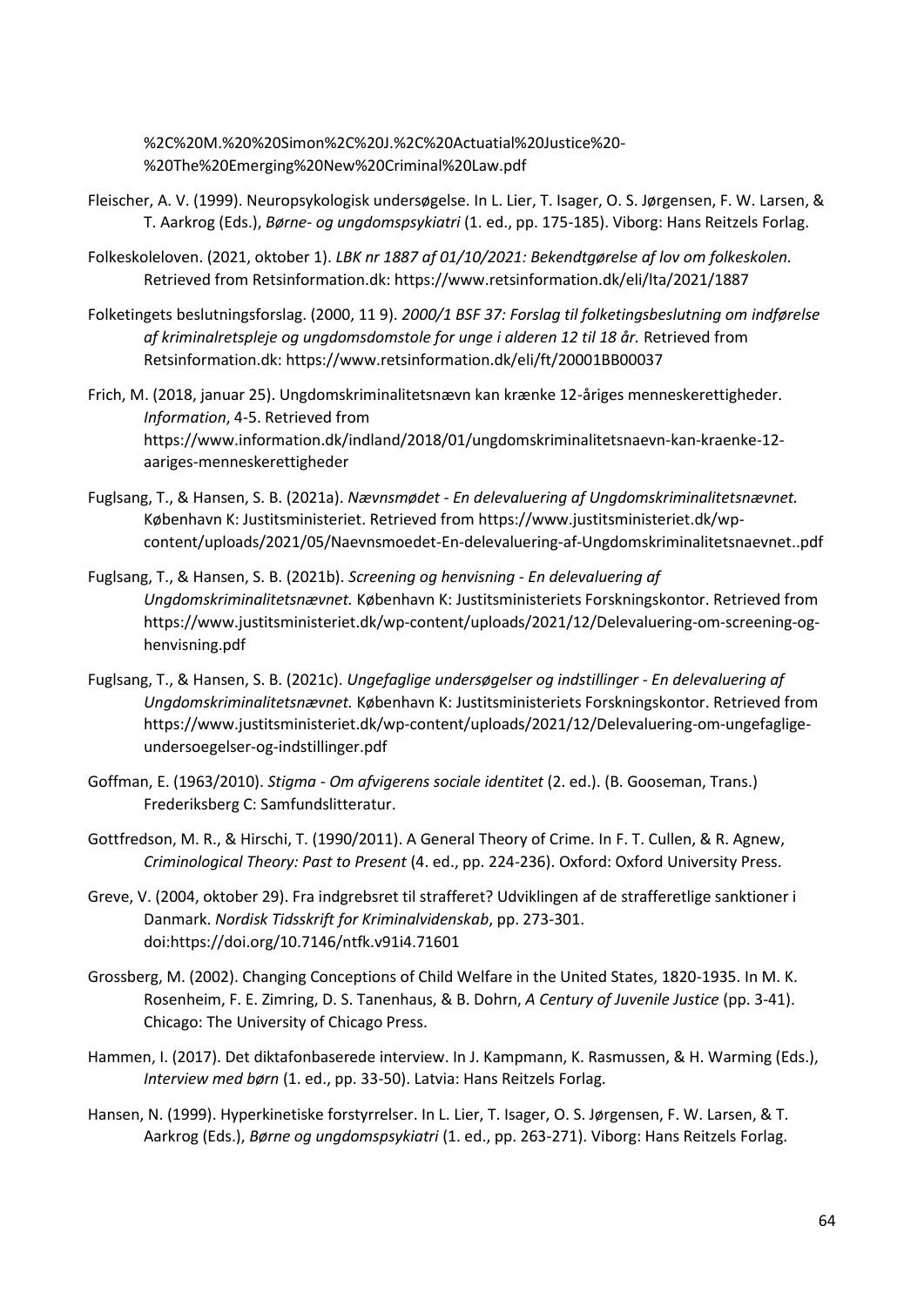- Hayes, D. (2018). Proximity, pain and State punishment. *Punishment & Society*(2), pp. 235–254. doi: 10.1177/1462474517701303
- Hirschi, T. (1969/2011). Social Bond Theory. In F. T. Cullen, & R. Agnew, *Criminological Theory: Past to Present* (pp. 215-223). New York: Oxford University Press.
- Hirschi, T., & Gottfredson, M. (1983, november). Age and the Explanation of Crime. *American Journal of Sociology*(3), pp. 552-584. Retrieved from https://www.jstor.org/stable/2779005
- Jappe, E. (2006). *Børne- og ungdomskriminalitet* (4. ed.). København K: Frydenlund.
- Jessen-Petersen, B. (1999). Misbrug og misbrugsinducerede sindslidelser hos unge. In L. Lier, T. Isager, O. S. Jørgensen, F. W. Larsen, & T. Aarkrog (Eds.), *Børne- og ungdomspsykiatri* (1. ed., pp. 325-332). Viborg: Hans Reitzels Forlag.
- Justitsministeriet. (2001, marts 28). *L 210 Forslag til lov om ændring af straffeloven og lov om social service (Ungdomskriminalitet).* Retrieved from Folketingstidende.dk: https://www.folketingstidende.dk/samling/20001/lovforslag/L210/20001\_L210\_som\_fremsat.pdf
- Justitsministeriet. (2018, juni 29). Aftale om en reform af indsatsen mod ungdomskriminalitet Alle handlinger har konsekevnser. København. Retrieved from https://www.regeringen.dk/media/5475/aftaletekst-29-juni-2018.pdf
- Jørgensen, K., & Olesen, A. (2021). Unødig lang sagsbehandlingstid i danske straffesager: Uformel straf før dom. *Nordisk Tidsskrift for Kriminalvidenskab*(1), pp. 251-266. doi:https://doi.org/10.7146/ntfk.v108i1.125575
- Kincheloe, J. L. (2011). Describing the Bricolage: Conceptualizing a New Rigor in Qualitative Research. In J. L. Kincheloe, K. Hayes, S. R. Steinberg, & K. Tobin (Eds.), *Key Works in Critical Pedagogy. Bold Visions in Educational Research* (pp. 177-189). Rotterdam: Sense Publishers. doi:https://doiorg.zorac.aub.aau.dk/10.1007/978-94-6091-397-6\_15
- Kvale, S., & Brinkmann, S. (2015). *Interview - Det kvalitative forskningsinterview som håndværk.* København: Hans Reitzels Forlag.
- Kvello, Ø. (2013). *Børn i Risiko* (1. ed.). (C. Pietsch, Trans.) Frederiksberg C: Samfundslitteratur.
- Kyvsgaard, B. (2020). *Udvikling i børne- og ungdomskriminalitet 2006-2019 - Med separate opgørelser for kommuner og politikredse.* København K: Justitsministeriets Forskningskontor. Retrieved from https://www.justitsministeriet.dk/wp-content/uploads/2020/02/udvikling\_i\_boerne- \_og\_ungdomskriminalitet\_2006-2019\_0.pdf
- Larsen, B. Ø. (2018, December 1). Forebyggelse af børne- og ungdomskriminalitet: Hvad lærte vi af at sænke den kriminelle lavalder og indføre fodlænke til unge? *Samfundsøkonomen*(4), pp. 5-10. Retrieved from https://www.djoefforlag.dk/openaccess/samf/samfdocs/2018/2018\_4/samf\_2018\_4\_2.pdf
- Layder, D. (1998). *Sociological Practice - Linking Theory and Social Research.* London: SAGE Publications Ltd. doi:https://dx.doi.org/10.4135/9781849209946
- Lipsky, M. (1980/2010). The Critical Role of Street-Level Bureaucrats. In M. Lipsky, *The Critical Role of Street-Level Bureaucrats: Dilemmas of the Individual in Public Service* (pp. 3-12). Russell Sage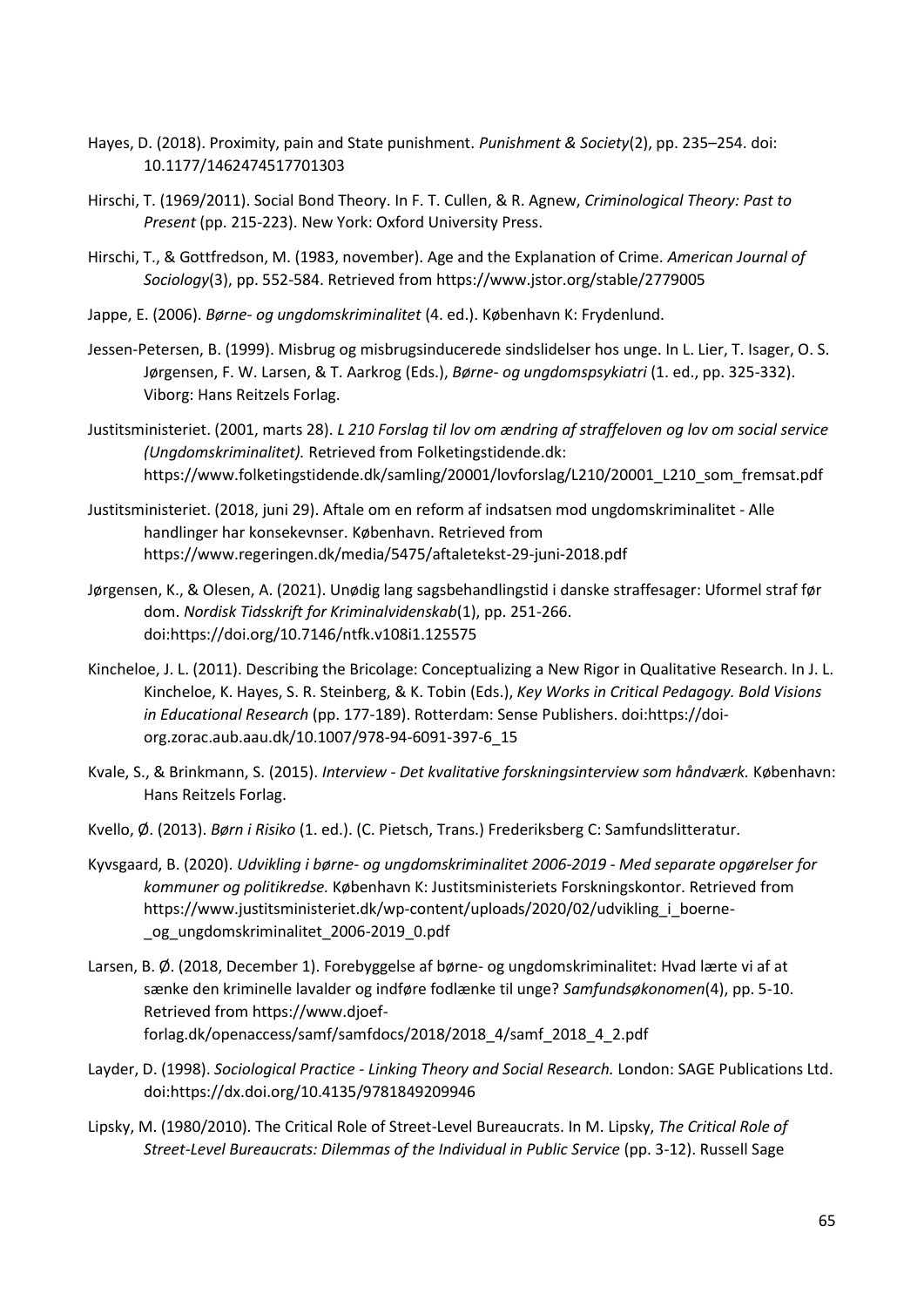Foundation. Retrieved from https://www-jstororg.zorac.aub.aau.dk/stable/10.7758/9781610446631

- McAra, L., & McVie, S. (2018). Transformations in Youth Crime and Justice across Europe Evidencing the case for diversion. In B. Goldson (Ed.), *Juvenile Justice in Europe - Past, Present and Future* (1. ed., pp. 94-103). New York: Routledge - Taylor and Francis Group. doi:https://doiorg.zorac.aub.aau.dk/10.4324/9781315194493
- Olesen, A., & Hammerslev, O. (2020). Bidrag til Pierre Bourdieus retssociologi og den retlige transformationsproces. *Praktiske Grunde: Nordisk tidsskrift for kultur- og samfundsvidenskab*(1-2), pp. 5-22. Retrieved from http://m.praktiskegrunde.dk/2020/praktiskegrunde(2020-1+2c)olesenhammerslev.pdf
- O'Reilly, K. (2009a). Key Informants and Gatekeepers. In K. O'Reilly, *Key Concepts in Ethnography* (pp. 132- 137). London: SAGE Publications Ltd.
- O'Reilly, K. (2009b). Access. In K. O'Reilly, *Key Concepts* (pp. 5-12). London: SAGE Publications Ltd.
- Pedersen, A.-J. B., & Jørgensen, T. T. (2017). *Ungdomskriminalitet - de mest kriminelle.* Justitsministeriets Forskningskontor. Retrieved from https://www.regeringen.dk/media/4217/rapport-de-mestkriminelle-unge.pdf
- Petersen, K. S. (2017). Det dukke-gestaltede interview. In J. Kampmann, K. Rasmussen, & H. Warming (Eds.), *Interview med børn* (1. ed., pp. 17-31). Latvia: Hans Reitzels Forlag.
- Rasmussen, K., Warming, H., & Kampmann, J. (2017). Indledning. In J. Kampmann, K. Rasmussen, & H. Warming (Eds.), *Interview med børn* (1. ed., pp. 7-16). Letvia: Hans Reitzels Forlag.
- Retsplejeloven. (2021, september 15). *LBK nr 1835 af 15/09/2021: Bekendtgørelse af lov om rettens pleje*. Retrieved from Retsinformation.dk: https://www.retsinformation.dk/eli/lta/2021/1835#id9bccc6a3-29bb-4103-855d-cc6ef79726c3
- Retssikkerhedsloven. (2019, november 12). *LBK nr 1121 af 12/11/2019: Bekendtgørelse af lov om retssikkerhed ved forvaltningens anvendelse af tvangsindgreb og oplysningspligter.* Retrieved from Retsinformation.dk: https://www.retsinformation.dk/eli/lta/2019/1121
- Rosenheim, M. K. (2002). The Moderne American Juvenile Court. In M. K. Rosenheim, F. E. Zimring, D. S. Tanenhaus, & B. Dohrn, *A Century of Juvenile Justice* (pp. 341-359). Chicago: The University of Chicago Press.
- Scott, E. s., Grisso, T., Levick, M., & Steinberg, L. (2015). *The Supreme Court and the Transformation of Juvenile Sentencing.* New York: Columbia Law School. Retrieved from https://scholarship.law.columbia.edu/cgi/viewcontent.cgi?article=3515&context=faculty\_scholarsh ip
- Seitz, S. (2015, March 24). Pixilated partnerships, overcoming obstacles in qualitative interviews via Skype: a research note. *Qualitative Research*, pp. 229-235. doi:DOI: 10.1177/1468794115577011
- Serviceloven. (2021, juli 1). *LBK nr 1548 af 01/07/2021 - gældende: Bekendtgørelse af lov om social service.* Retrieved from Retsinformation.dk: https://www.retsinformation.dk/eli/lta/2021/1548#id2c3d5f06-9e65-4c0c-8c92-66baec9a65cf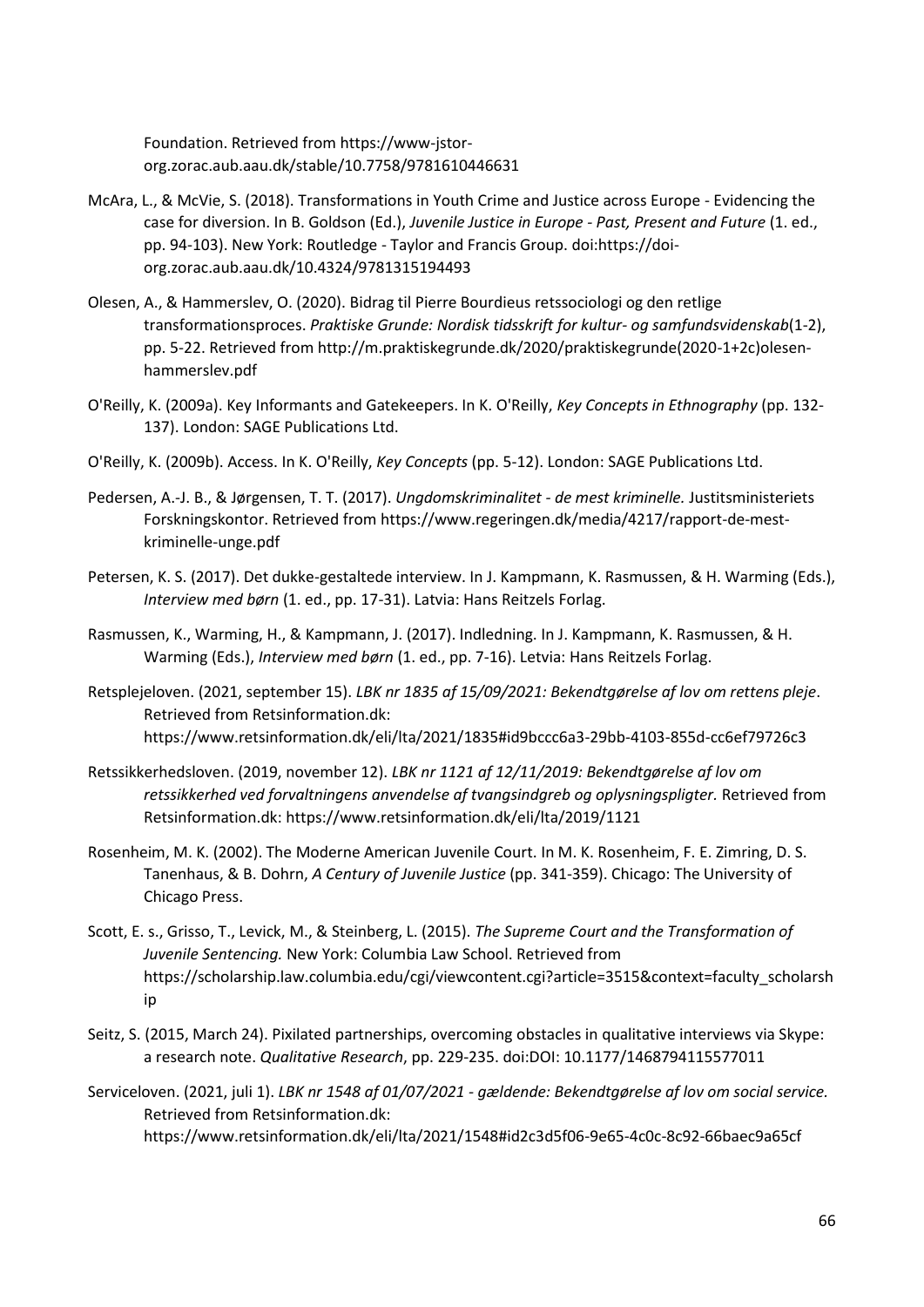- Sexton, L. (2015, januar 8). Penal subjectivities: Developing a theoretical framework for penal consciousness. *Punishment & Society, 1*(17), pp. 114-136. doi:10.1177/1462474514548790
- Shearing, C. (2001). Punishment and the changing face of the governance. *Punishment and Society, 3*(2), pp. 203-220. Retrieved from https://journals.sagepub.com/doi/10.1177/1462474501003002001
- Skovgaard, M. (2020, februar 7). Vi har indført et system, som systematisk krænker børns retssikkerhed. *Politiken*. Retrieved from https://apps.infomediearkiv/link?articles=e791b478
- Smith, E. (2018, oktober 9). Nu bliver børn automatisk betragtet som skyldige, blot politiet mistænker dem. *Berlingske*, 28. Retrieved from https:apps.infomediearkiv/link?articles=e6ed84e7
- Stafford, M. C., & Warr, M. (1993/2011). Reconceptualizing Deterrence Theory. In F. T. Cullen, & R. Agnew, *Criminological Theory: Past to Present* (4. ed., pp. 394-399). New York: Oxford University Press.
- Storgaard, A. (2017). Denmark. In S. H. Decker, & N. Marteache (Eds.), *International Handbook of Juvenile Justice* (pp. 267-286). Switzerland: Springer International Publishing. doi:10.1007/978-3-319-45090- 2\_13
- Straffeloven. (2021, september 20). *LBK nr 1851 af 20/09/2021: Bekendtgørelse af straffeloven.* Retrieved from Retsinformation.dk: https://www.retsinformation.dk/eli/lta/2021/1851
- Straffuldbyrdelsesloven. (2019, december 9). *LBK nr 1333 af 09/12/2019: Bekendtgørelse af lov om fuldbyrdelse af straf m.v.* Retrieved from Retsinformation.dk: https://www.retsinformation.dk/eli/lta/2019/1333
- Sykes, G. M., & Matza, D. (1957/2011). Techniques of Neutralization. In F. T. Cullen, & R. Agnew (Eds.), *Criminological Theory: Past to Present* (4. ed., pp. 207-214). Oxford: Oxford University Press.
- Tanggaard, L., & Brinkmann, S. (2020). Interviewet: samtalen som forskningsmetode. In L. Tanggaard, & S. Brinkmann (Eds.), *Kvalitative metoder - en grundbog* (3. ed., pp. 33-63). Hans Reitzels Forlag.
- Taylor, S. J., Bogdan, R., & DeVault, M. L. (2016). Research Design and Pre-fieldwork. In S. J. Taylor, R. Bogdan, & M. L. DeVault, *Introduction to Qualitative Research Methods - A Guidebook and Resource* (4. ed., pp. 33-53). New Jersey: John Wiley & Sons, Inc.
- Tranæs, T. (2008). Samfund, kriminalitet og straf. In T. Tranæs, & L. P. Geerdsen, *Forbryderen og samfundet - Livsvilkår og uformel straf* (pp. 15-34). Denmark: Gyldendal.
- Ungdomskriminalitetsloven. (2018, december 27). *LOV nr 1705 af 27/12/2018 Gældende: Lov om bekæmpelse af ungdomskriminalitet.* (Justitsministeret, Ed.) Retrieved from Retsinformation.dk: https://www.retsinformation.dk/Forms/R0710.aspx?id=206275
- Ungdomskriminalitetsnævnet. (n.d.). *Ungdomskriminalitetsnævnet: Henvist til nævnet*. Retrieved from Ungdomskriminalitetsnævnet: https://ungdomskriminalitetsnaevnet.dk/henvist-tilnaevnet/index.html
- Wang, L. F. (2020, januar 13). Ankestyrelsen finder fejl i ni ud af 26 anbringelser foretaget af nyt nævn. *Information*, 4-5. Retrieved from https://www.information.dk/indland/2020/01/ankestyrelsenfinder-fejl-ni-26-anbringelser-foretaget-ungdomskriminalitetsnaevnet

Wilken, L. (2006). *Pierre Bourdieu* (1. ed.). Frederiksberg C: Roskilde Universitetsforlag.